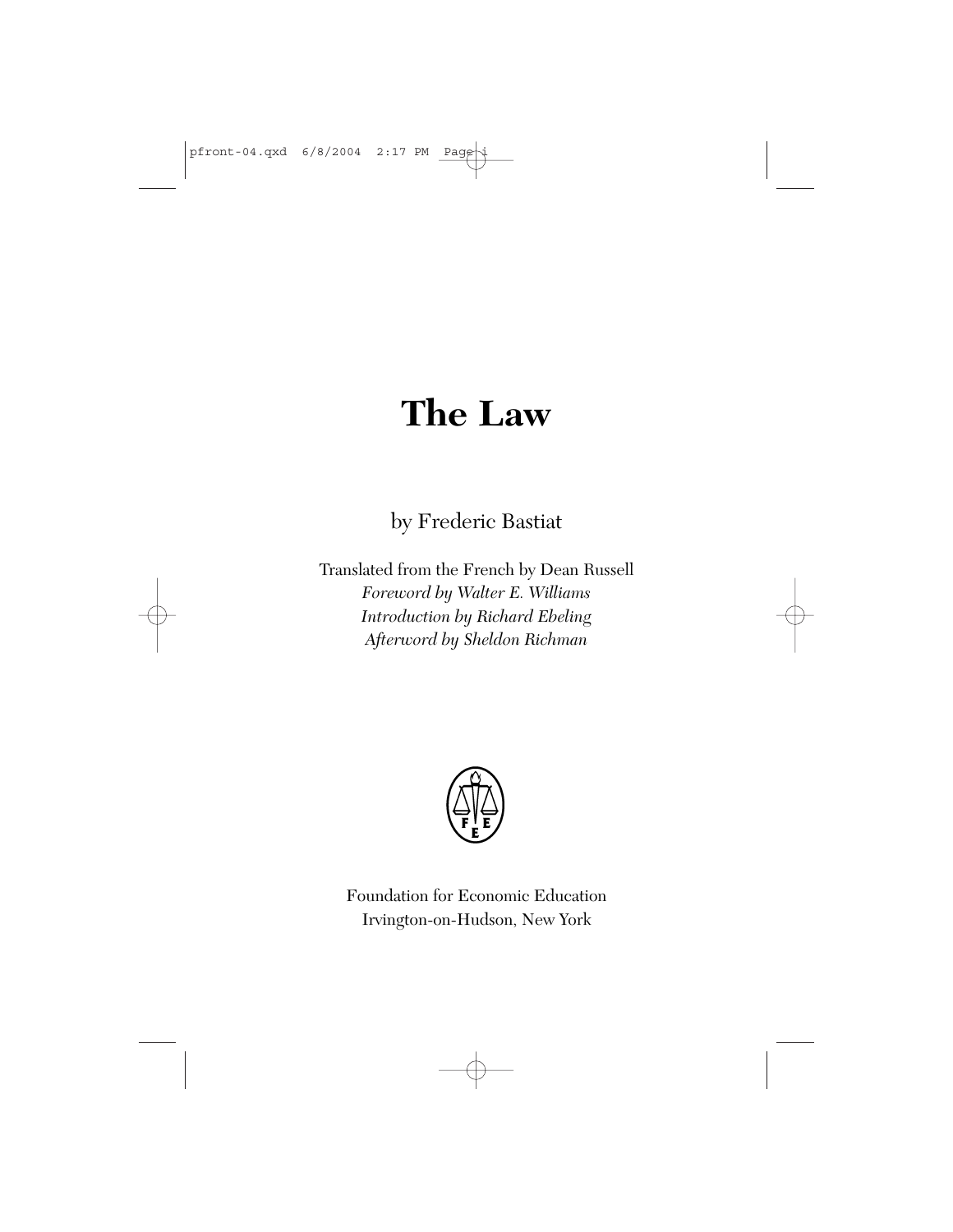The Law

Copyright © 1998 by the Foundation for Economic Education

All rights reserved. No part of this book may be reproduced or transmitted in any form or by any means, electronic or mechanical, including photocopying, recording or by any information storage and retrieval system without permission in writing from the publisher, except by a reviewer, who may quote brief passages in a review.

Foundation for Economic Education 30 South Broadway Irvington-on-Hudson, NY 10533 (914) 591-7230

#### **Publisher's Cataloging in Publication** *(Prepared by Quality Books, Inc.)*

Bastiat, Frederic, 1801-1850 [Loi. English] The law / Frederic Bastiat. — 2nd ed. p. cm. Includes index Preassigned LCCN: 98-73568 ISBN 1-57246-073-3

1. Law and socialism. 2. Law—Philosophy. 3. Socialism and liberty. I. Title.

K357.B37 1998 340.115

#### QBI98-1118

Second edition, August 1998

second printing, September 2000; third printing, October 2001 fourth printing, June 2004 Cover design by Doug Hesseltine Manufactured in the United States of America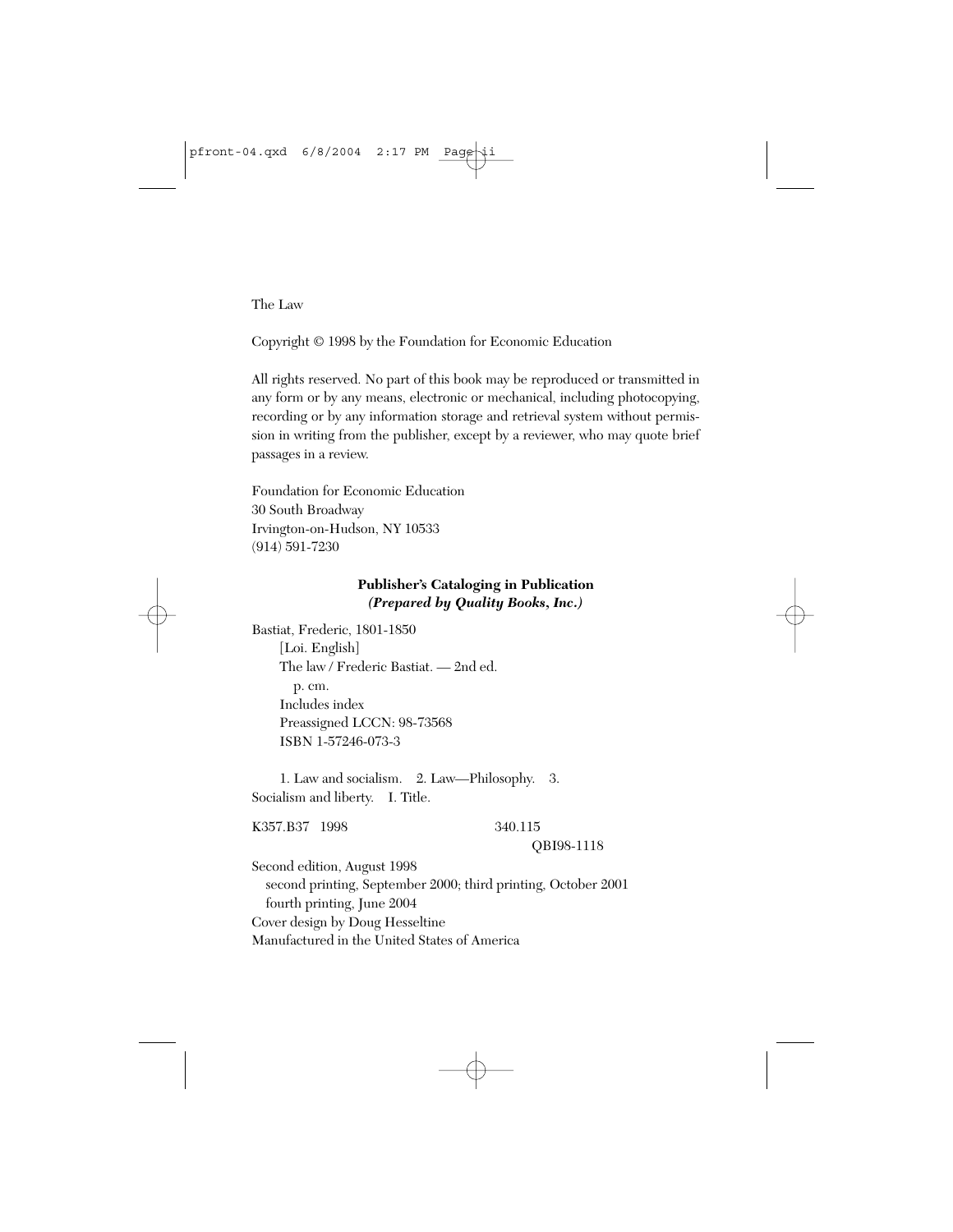# **Foreword**

#### *Walter E. Williams*

I must have been forty years old before reading Frederic Bastiat's classic *The Law.* An anonymous person, to whom I shall eternally be in debt, mailed me an unsolicited copy. After reading the book I was convinced that a liberal-arts education without an encounter with Bastiat is incomplete. Reading Bastiat made me keenly aware of all the time wasted, along with the frustrations of going down one blind alley after another, organizing my philosophy of life. *The Law* did not produce a philosophical conversion for me as much as it created order in my thinking about liberty and just human conduct.

Many philosophers have made important contributions to the discourse on liberty, Bastiat among them. But Bastiat's greatest contribution is that he took the discourse out of the ivory tower and made ideas on liberty so clear that even the unlettered can understand them and statists cannot obfuscate them. Clarity is crucial to persuading our fellowman of the moral superiority of personal liberty.

Walter E. Williams is the John M. Olin Distinguished Professor of Economics at George Mason University, Fairfax, Virginia.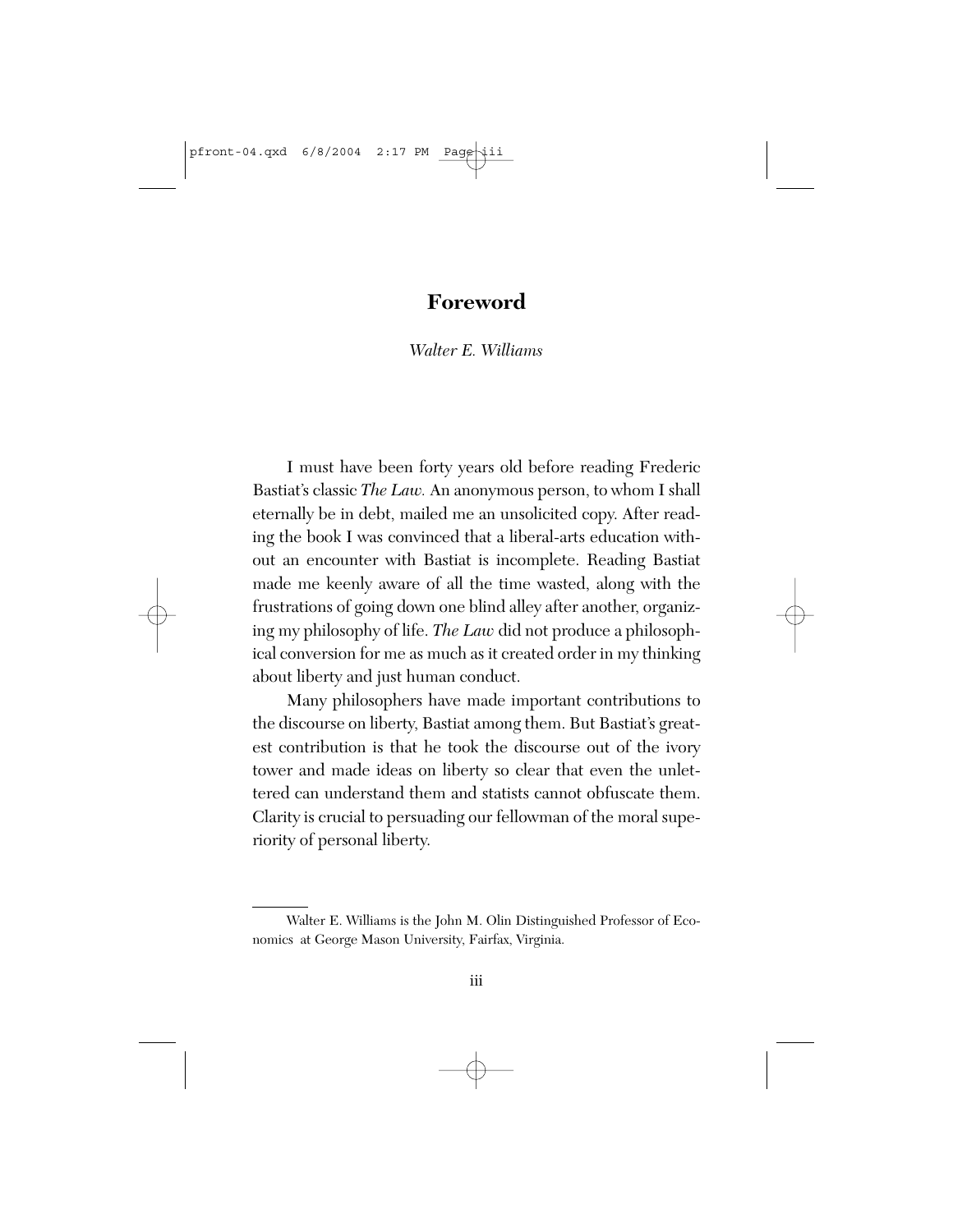Like others, Bastiat recognized that the greatest single threat to liberty is government. Notice the clarity he employs to help us identify and understand evil government acts such as legalized plunder. Bastiat says, "See if the law takes from some persons what belongs to them, and gives it to other persons to whom it does not belong. See if the law benefits one citizen at the expense of another by doing what the citizen himself cannot do without committing a crime." With such an accurate description of legalized plunder, we cannot deny the conclusion that most government activities, including ours, are legalized plunder, or for the sake of modernity, legalized theft.

Frederic Bastiat could have easily been a fellow traveler of the signers of our Declaration of Independence. The signers' vision of liberty and the proper role of government was captured in the immortal words "We hold these truths to be self-evident, that all men are created equal, that they are endowed by their Creator with certain Unalienable Rights, that among these are Life, Liberty and the pursuit of Happiness. That to secure these rights, governments are instituted among Men. . . ." Bastiat echoes the identical vision, saying, "Life, faculties, production in other words individuality, liberty, property— that is man. And in spite of the cunning of artful political leaders, these three gifts from God precede all human legislation, and are superior to it." Bastiat gave the same rationale for government as did our Founders, saying, "Life, liberty and property do not exist because men have made laws. On the contrary, it is the fact that life, liberty and property existed beforehand that caused men to make laws in the first place." No finer statements of natural or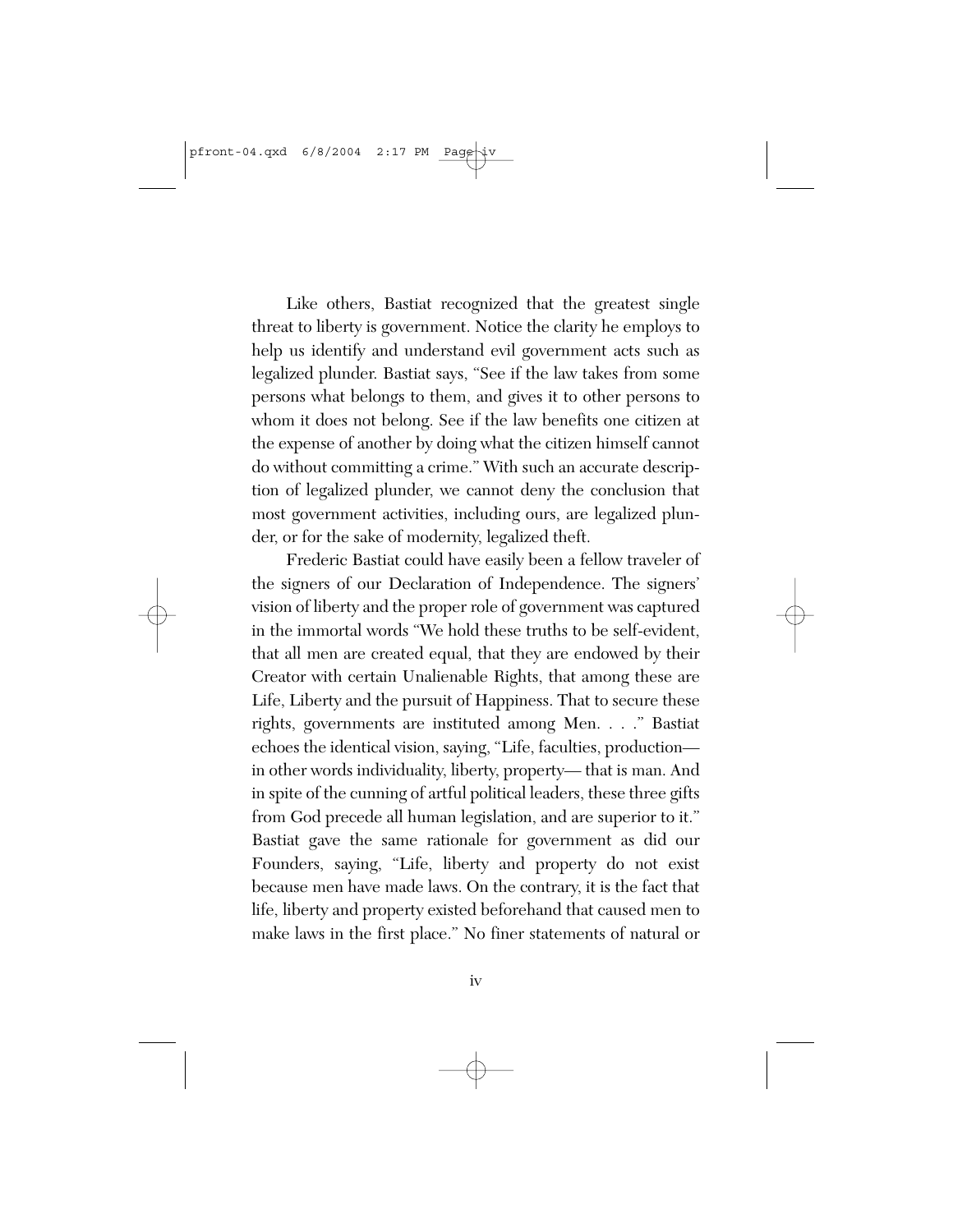God-given rights have been made than those found in our Declaration of Independence and *The Law.*

Bastiat pinned his hopes for liberty on the United States saying, " . . . look at the United States. There is no country in the world where the law is kept more within its proper domain: the protection of every person's liberty and property. As a consequence of this, there appears to be no country in the world where the social order rests on a firmer foundation." Writing in 1850, Bastiat noted two areas where the United States fell short: "Slavery is a violation, by law, of liberty. The protective tariff is a violation, by law, of property."

If Bastiat were alive today, he would be disappointed with our failure to keep the law within its proper domain. Over the course of a century and a half, we have created more than 50,000 laws. Most of them permit the state to initiate violence against those who have not initiated violence against others. These laws range from anti-smoking laws for private establishments and Social Security "contributions" to licensure laws and minimum wage laws. In each case, the person who resolutely demands and defends his God-given right to be left alone can ultimately suffer death at the hands of our government.\*

Bastiat explains the call for laws that restrict peaceable, voluntary exchange and punish the desire to be left alone by saying that socialists want to play God. Socialists look upon people as raw material to be formed into social combinations. To them—

<sup>\*</sup>Death is not the stated penalty for disobedience; however, death can occur if the person refuses to submit to government sanctions for his disobedience.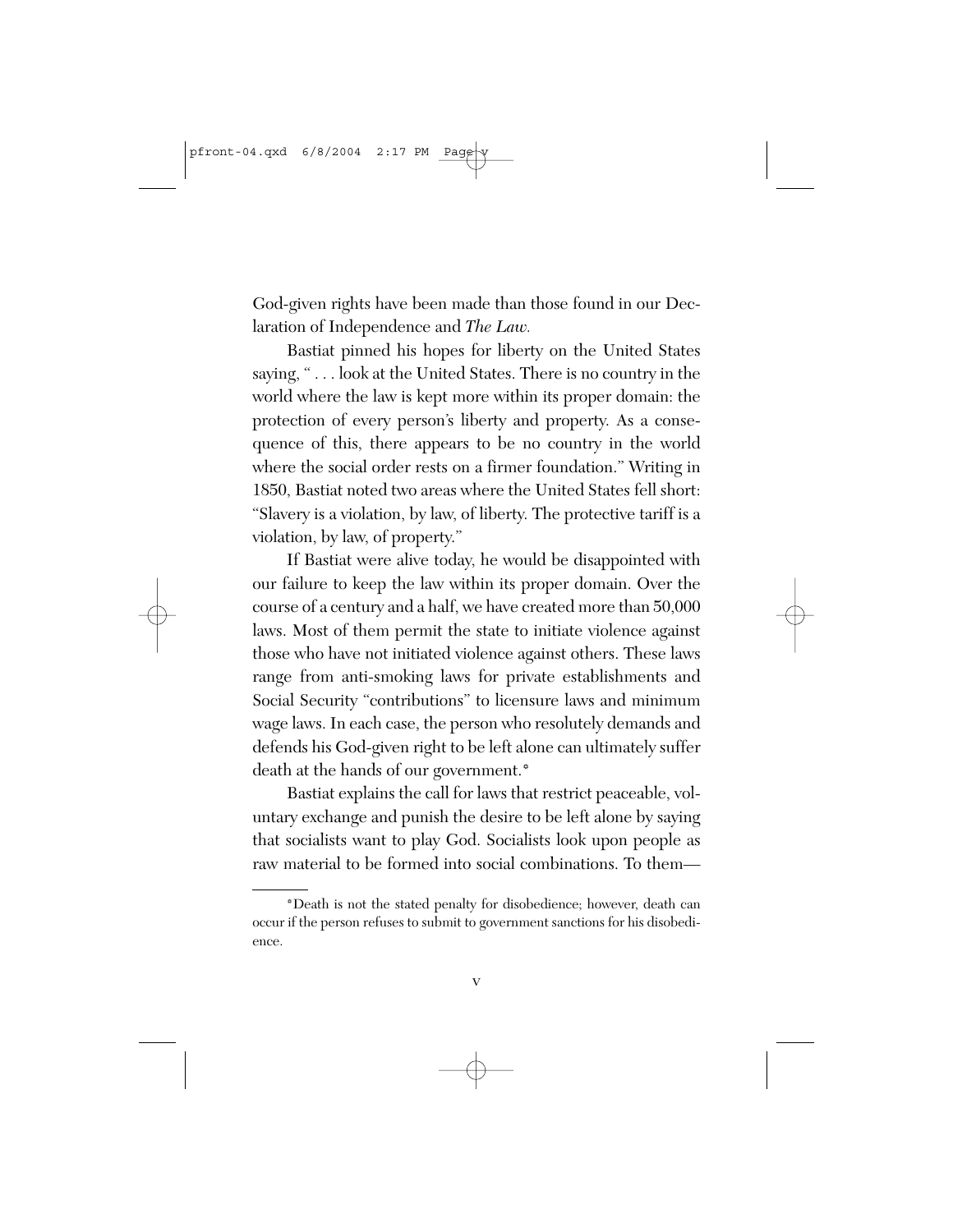the elite—"the relationship between persons and the legislator appears to be the same as the relationship between the clay and the potter." And for people who have this vision, Bastiat displays the only anger I find in *The Law* when he lashes out at do-gooders and would-be rulers of mankind, "Ah, you miserable creatures! You who think that you are so great! You who judge humanity to be so small! You who wish to reform everything! Why don't you reform yourselves? That task would be sufficient enough."

Bastiat was an optimist who thought that eloquent arguments in defense of liberty might save the day; but history is not on his side. Mankind's history is one of systematic, arbitrary abuse and control by the elite acting privately, through the church, but mostly through government. It is a tragic history where hundreds of millions of unfortunate souls have been slaughtered, mostly by their *own* government. A historian writing 200 or 300 years from now might view the liberties that existed for a tiny portion of mankind's population, mostly in the Western world, for only a tiny portion of its history, the last century or two, as a historical curiosity that defies explanation. That historian might also observe that the curiosity was only a temporary phenomenon and mankind reverted back to the traditional state of affairs—arbitrary control and abuse.

Hopefully, history will prove that pessimistic assessment false. The worldwide collapse of the respectability of the ideas of socialism and communism suggests that there is a glimmer of hope. Another hopeful sign is the technological innovations that make it more difficult for government to gain information on its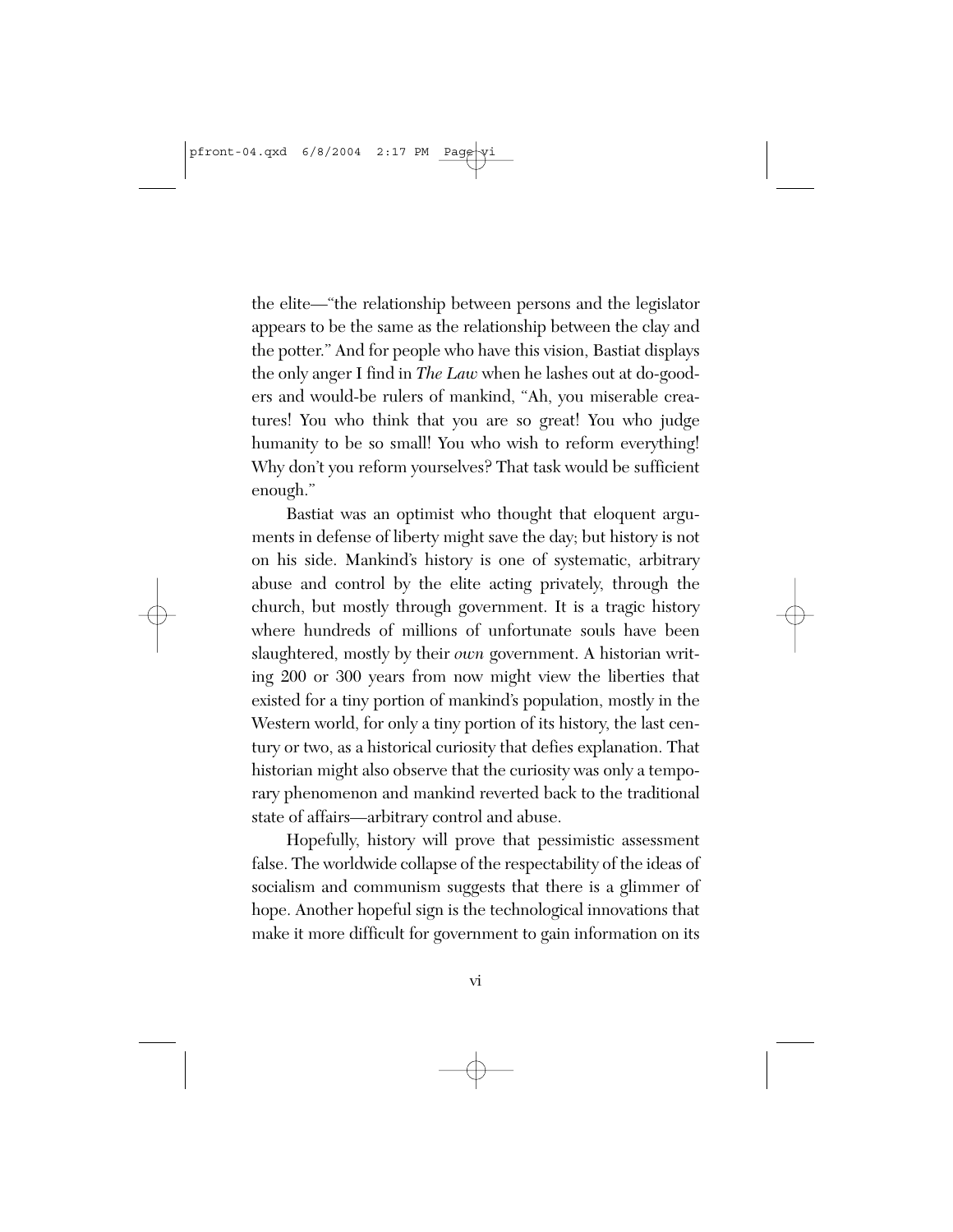citizens and control them. Innovations such as information access, communication, and electronic monetary transactions will make government attempts at control more costly and less probable. These technological innovations will increasingly make it possible for world citizens to communicate and exchange with one another without government knowledge, sanction, or permission.

Collapse of communism and technological innovations, accompanied by robust free-market organizations promoting Bastiat's ideas, are the most optimistic things I can say about the future of liberty in the United States. Americans share an awesome burden and moral responsibility. If liberty dies in the United States, it is destined to die everywhere. A greater familiarity with Bastiat's clear ideas about liberty would be an important step in rekindling respect and love, and allowing the resuscitation of the spirit of liberty among our fellow Americans.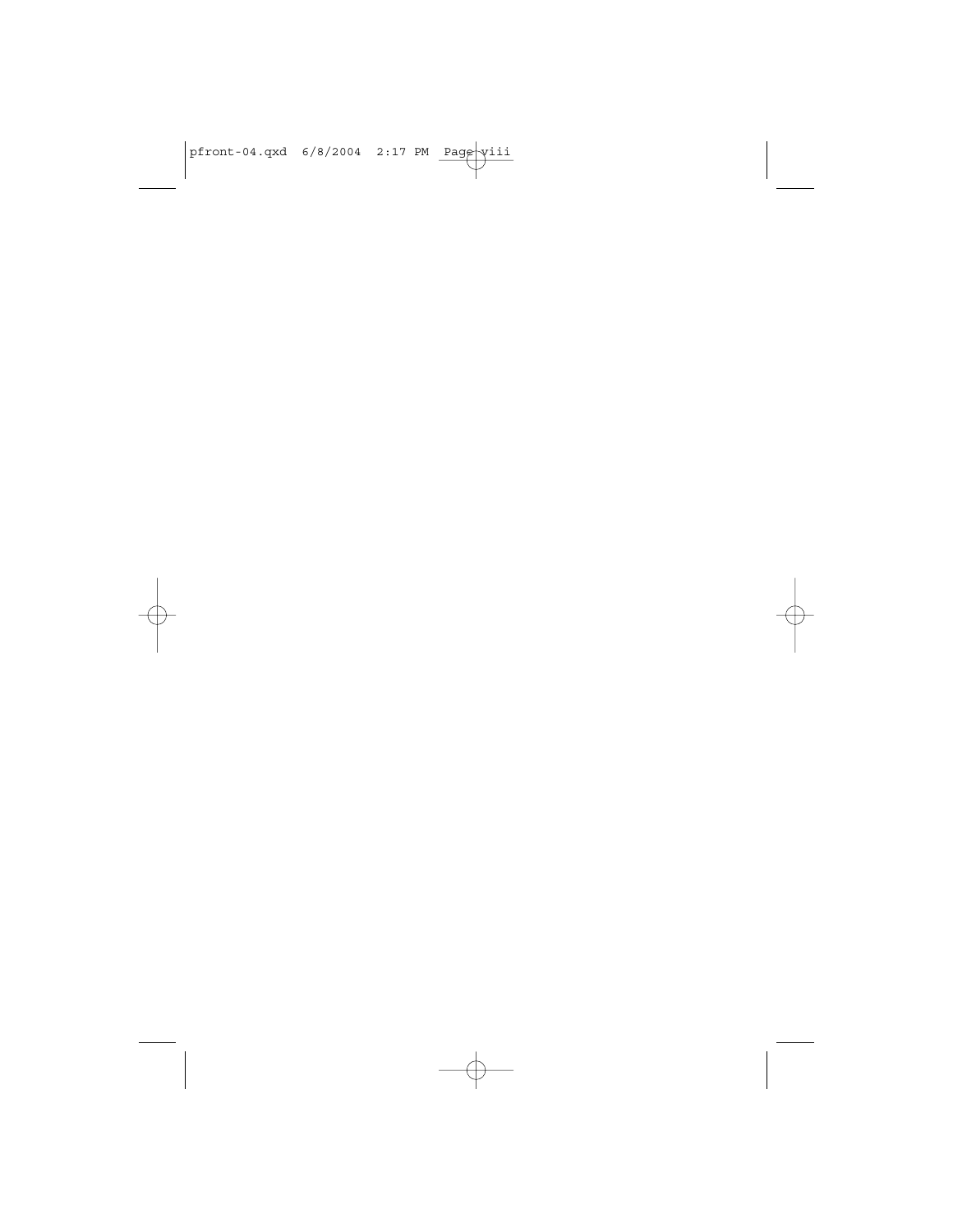# **Introduction**

#### Richard Ebeling

The defense of economic liberty has never been an easy task. Adam Smith expressed his own despair at this problem in *The Wealth of Nations*. After presenting his powerful criticisms of mercantilism—the eighteenth-century system of government regulation and planning—he despondently suggested that free trade in Great Britain was as unlikely as the establishment of a utopia.

He said that two factors made the success of economic liberty unpromising. "Not only the prejudices of the public," Smith said, "but what is much more unconquerable, the private interests of many individuals, irresistibly oppose it."1 By the prejudices of the public, Smith meant the apparent difficulty of many ordinary people to follow the often abstract and complex arguments of the economic theorist that demonstrate the superior workings of the free market over various forms of government intervention and control. And by the private interests of many individuals, Smith had in mind the wide variety of specialinterest groups that gain from, and would therefore always lobby hard to maintain, government regulations that limit or prevent open competition. In combination, Smith feared, these

Richard Ebeling is president of the Foundation for Economic Education.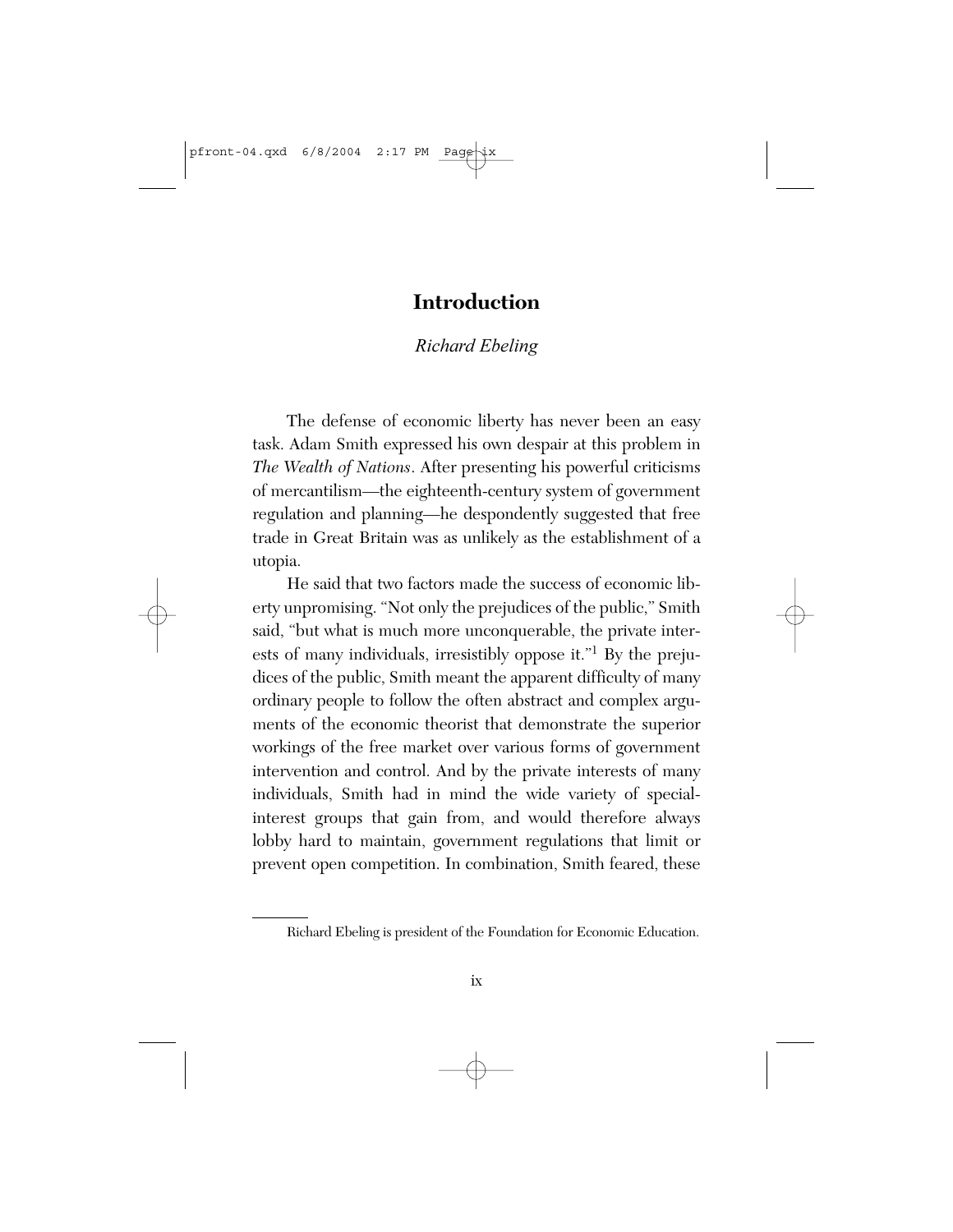two factors would permanently prevent the logic of economic freedom from ever winning in the arenas of ideas and politics.

In the nineteenth century, however, there was one champion of freedom who mastered the art of making the complexities of economic reasoning understandable to the layman: the French classical-liberal economist Frederic Bastiat (1801–1850). More than one historian of economic thought has emphasized Bastiat's special abilities in undermining the rationales for protectionism, socialism, and interventionism.

Sir Alexander Gray, for example, said that, "No one has ever been quite so skillful in making the case of his antagonist look extremely foolish. Even now his most ephemeral work remains a joy to read, by reason of its wit, its merciless satire and the neatness wherewith he pinks his opponents." 2 Lewis Haney referred to Bastiat's "pleasing and luminous style" and how, "brilliantly, with fable and irony, the masses are appealed to."3

Eduard Heimann, a critic of the market economy, described him as, "A brilliant writer, [who] achieved world fame with his parable of the candle-makers, who petition for protection against the unfair competition of the sun in order that the community may become richer by the enrichment of their industry."<sup>4</sup> Charles Gide and Charles Rist pointed out that "If modern Protectionists no longer speak of the 'inundation of a country' or of an 'invasion of foreign goods' . . . we too often forget that all this is due to the small but admirable pamphlets written by Bastiat . . . . No one could more scornfully show the laughable inconsistency of tunneling the mountains which divide countries, with a view to facilitating exchange, while at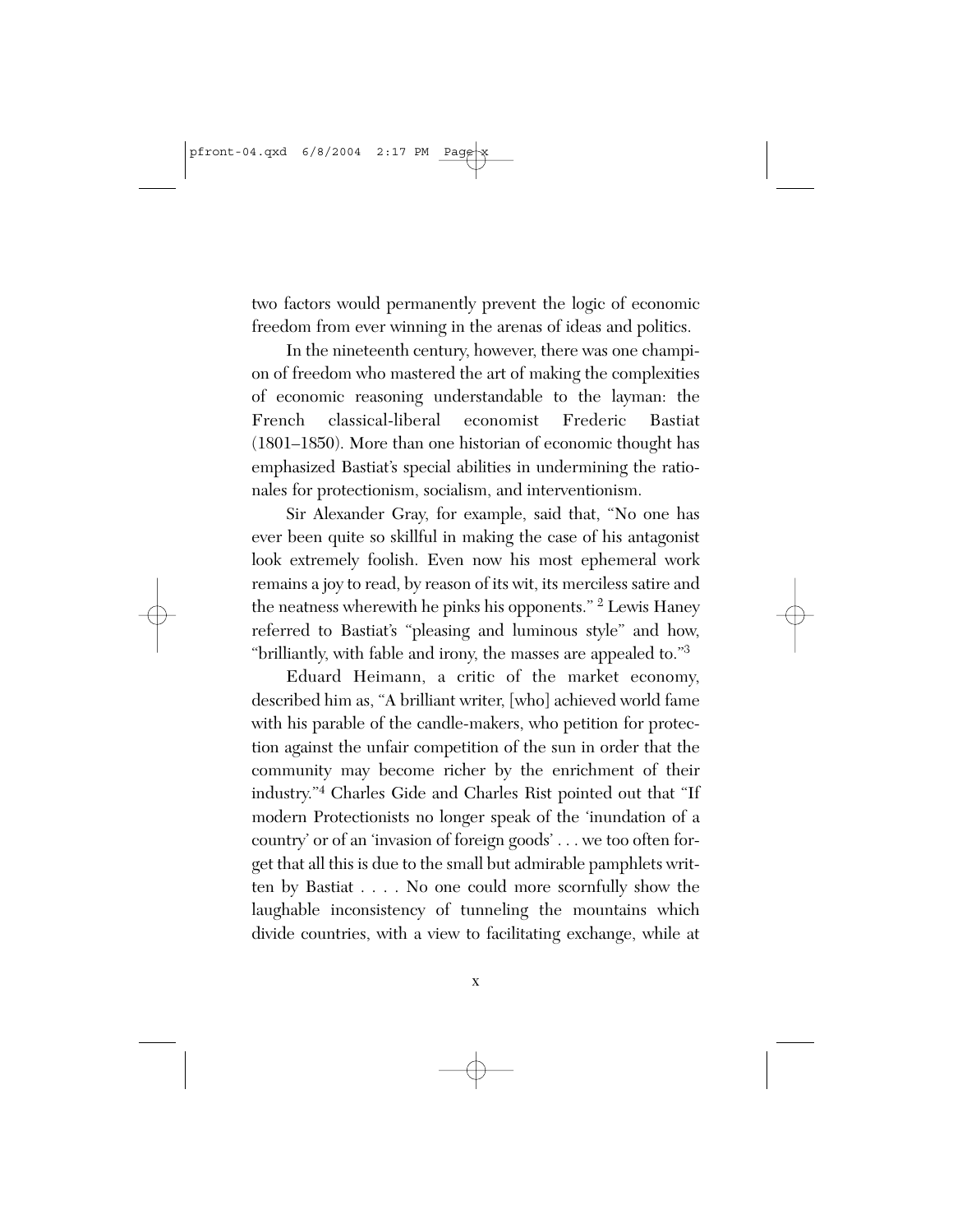the same time setting up a customs barrier at each end."<sup>5</sup> And even though Bastiat's pen was sharp against the protectionist and collectivist ideas of his time, William Scott emphasized that the French liberal's "attitude was calm and dignified and in spite of the incisiveness of his criticism he showed appreciation of the motives of his adversaries. He gave them full credit for a desire to promote the well-being of society, but wished simply to show that they were on the wrong path and, if possible, to set them right."6

Those qualities led Joseph A. Schumpeter to call Bastiat "the most brilliant economic journalist who ever lived."7 And Ludwig von Mises praised him as a "brilliant stylist, so that the reading of his writings affords a quite genuine pleasure. . . . [H]is critique of all protectionist and related tendencies is even today unsurpassed. The protectionists and interventionists have not been able to advance a single word in pertinent and objective rejoinder."8

Other authors have modeled some of their own works after him. At the beginning of the twentieth century, the French freemarket economist Yves Guyot said that his own little book, *Economic Prejudices*, was offered in the footsteps of Frederic Bastiat, with the purpose of "[setting] forth truths in a handy, convenient form that is easy to remember, to criticize errors by means of proof that any one can apply," as Bastiat had done half a century earlier.9 And surely the most famous and influential adaptation of Bastiat's method and approach in the twentieth century was Henry Hazlitt's *Economics in One Lesson*, in which the author said, "The present work may, in fact, be regarded as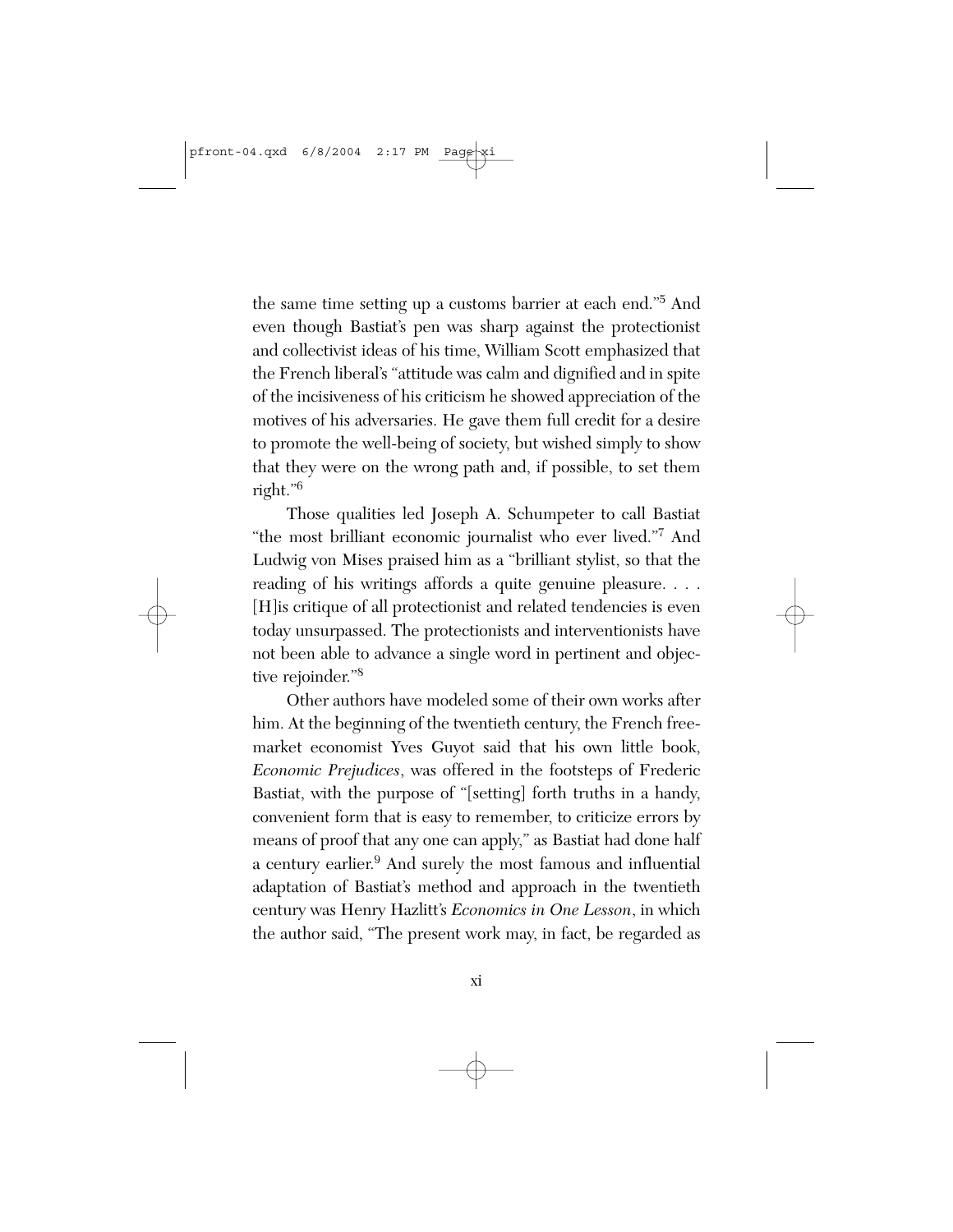a modernization, extension and generalization of the approach found in Bastiat's pamphlet," known by the title "What Is Seen and What Is Not Seen."<sup>10</sup>

\*\*\*

Claude Frederic Bastiat was born on June 30, 1801, in Bayonne, France, the son of a prominent merchant.<sup>11</sup> His mother died when he was seven years old, and his father passed away two years later, when Frederic was only nine. He was brought up by an aunt, who also saw to it that he went to the College of Sorèze beginning when he was 14. But at 17 he left without finishing the requirements for his degree and entered his uncle's commercial firm in Bayonne. Shortly afterward he came across the writings of the French classical-liberal economist Jean-Baptiste Say, and they transformed his life and thinking.<sup>12</sup> He began a serious study of political economy and soon discovered the works of many of the other classical-liberal writers in France and Great Britain.

In 1825 he inherited a modest estate in Mugron from his grandfather and remained there until 1846, when he moved to Paris. During these 20 years Bastiat devoted almost all his time to absorbing a vast amount of literature on a wide variety of subjects, sharing books and ideas with his friend Félix Coudroy. It seems that Coudroy had socialist leanings, and Bastiat began to refine his skills in clear thinking and writing by formulating the arguments that finally won over his friend to a philosophy of freedom.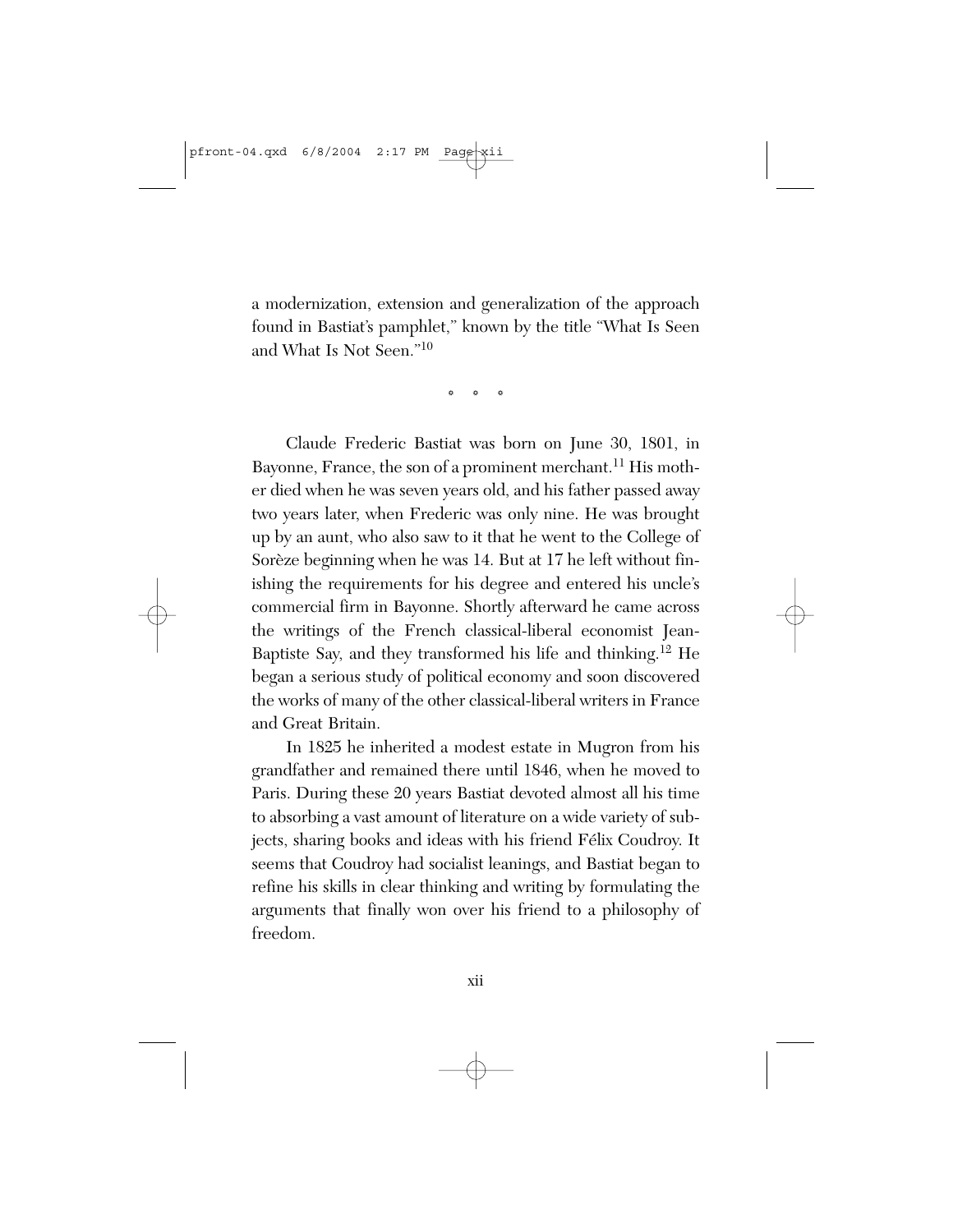In the late 1820s and 1830s he began writing monographs and essays on a variety of economic topics. But his real reputation as a writer began in 1844, when he published a lengthy article in defense of free trade and then a monograph on *Cobden and the League: The English Movement for Free Trade*. While writing these works Bastiat began a correspondence with Richard Cobden, one of the primary leaders of the British Anti-Corn Law League, the association working for the repeal of all barriers to free trade. The two proponents of economic freedom became fast friends, supporting each other in the cause of liberty.

The success of these writings, and the inspiration from the success of Cobden's free-trade activities in bringing about the end of agricultural protectionism in Great Britain in 1846, resulted in Bastiat's moving to Paris to establish a French free-trade association and to start *Le Libre Échange*, a newspaper devoted to this cause.<sup>13</sup> For two years Bastiat labored to organize and propagandize for free trade. At first he was able to attract a variety of people in commerce and industry to support his activities, including delivering speeches, designing legislation for the repeal of French protectionism, and preparing writings to change public opinion. But it was to no avail. There were too many special interests benefiting from privileges and favors given by the government, and he was unable to arouse a sustained interest in his cause among the general public. It appeared that Adam Smith had been right in lamenting the prejudices of the public and the power of the interests, at least in France.

Following the revolution of February 1848, Bastiat began a career in politics, serving first in the French Constituent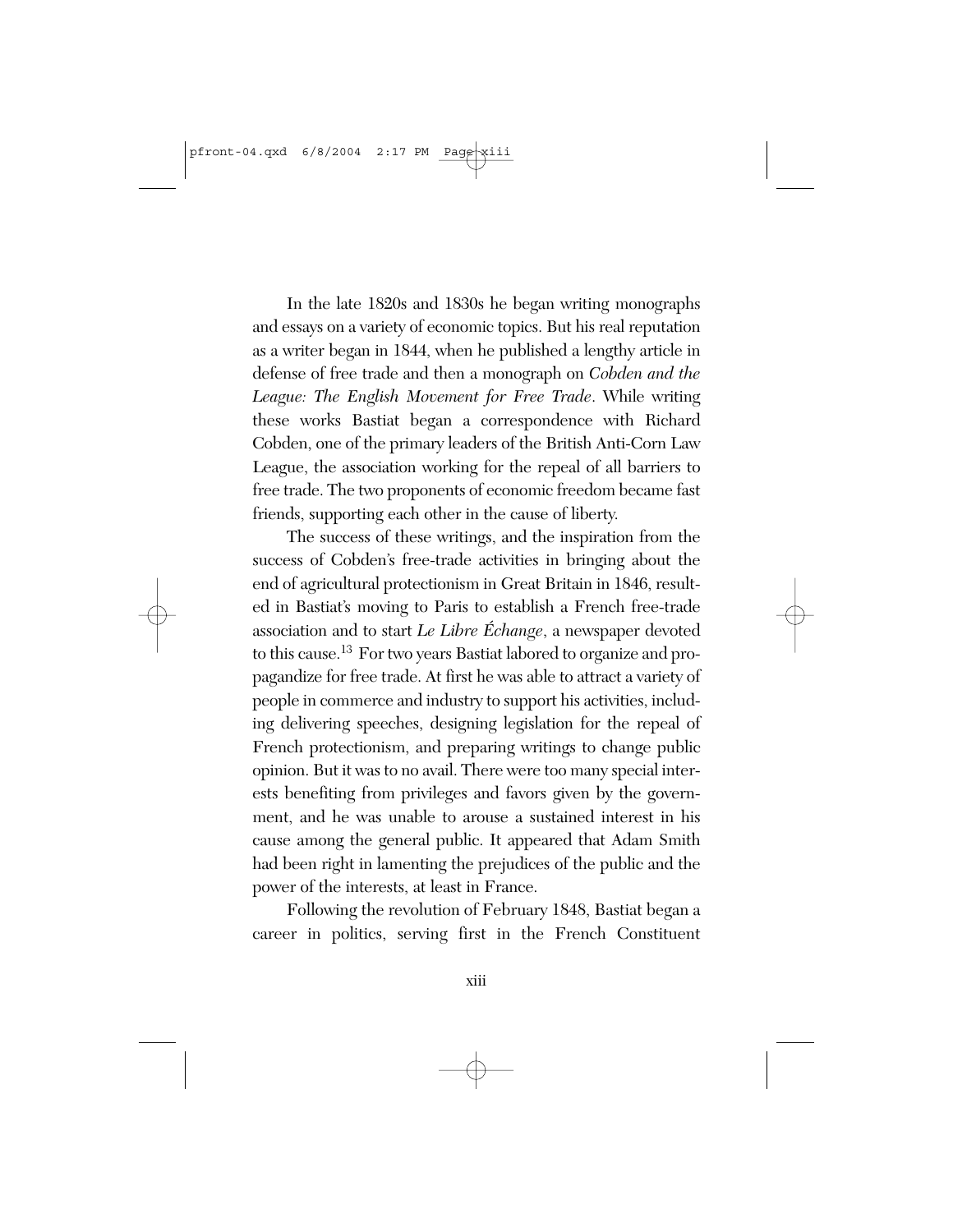Assembly and then in the Legislative Assembly. Having devoted most of his previous writings to demonstrating the fallacies in the arguments for protectionism, Bastiat turned his attention to a new enemy of economic liberty: socialism. In the Legislative Assembly he delivered powerful speeches against public-works programs, guaranteed national-employment schemes, wealthredistribution proposals, nationalization of industry, and rationales for the expansion of bureaucratic controls over social and economic life. But because of a worsening tuberculosis that weakened his voice, he turned to the written word, producing a large number of essays detailing the absurdities in the arguments of the socialists.

Bastiat made his last appearance in the Assembly in February 1850. By spring of that year his health had declined so dramatically that he was forced to step down from his legislative responsibilities and spend the summer in the Pyrénées mountains in the south of France. He returned to Paris in September and visited his friends in the cause for free trade, before setting out for Italy in search of a cure for his tuberculosis. He died in Rome on December 24, 1850, at the age of 49.

Frederic Bastiat's intellectual legacy in the fight for economic freedom is contained in three volumes. Two of them are collections of some of his most biting, witty, and insightful essays and articles, and are available in English under the titles *Economic Sophisms*14 and *Selected Essays on Political Economy*. <sup>15</sup> In his last years, Bastiat devoted part of his time to a general work of social philosophy and economic principles, published under the name *Economic Harmonies*. 16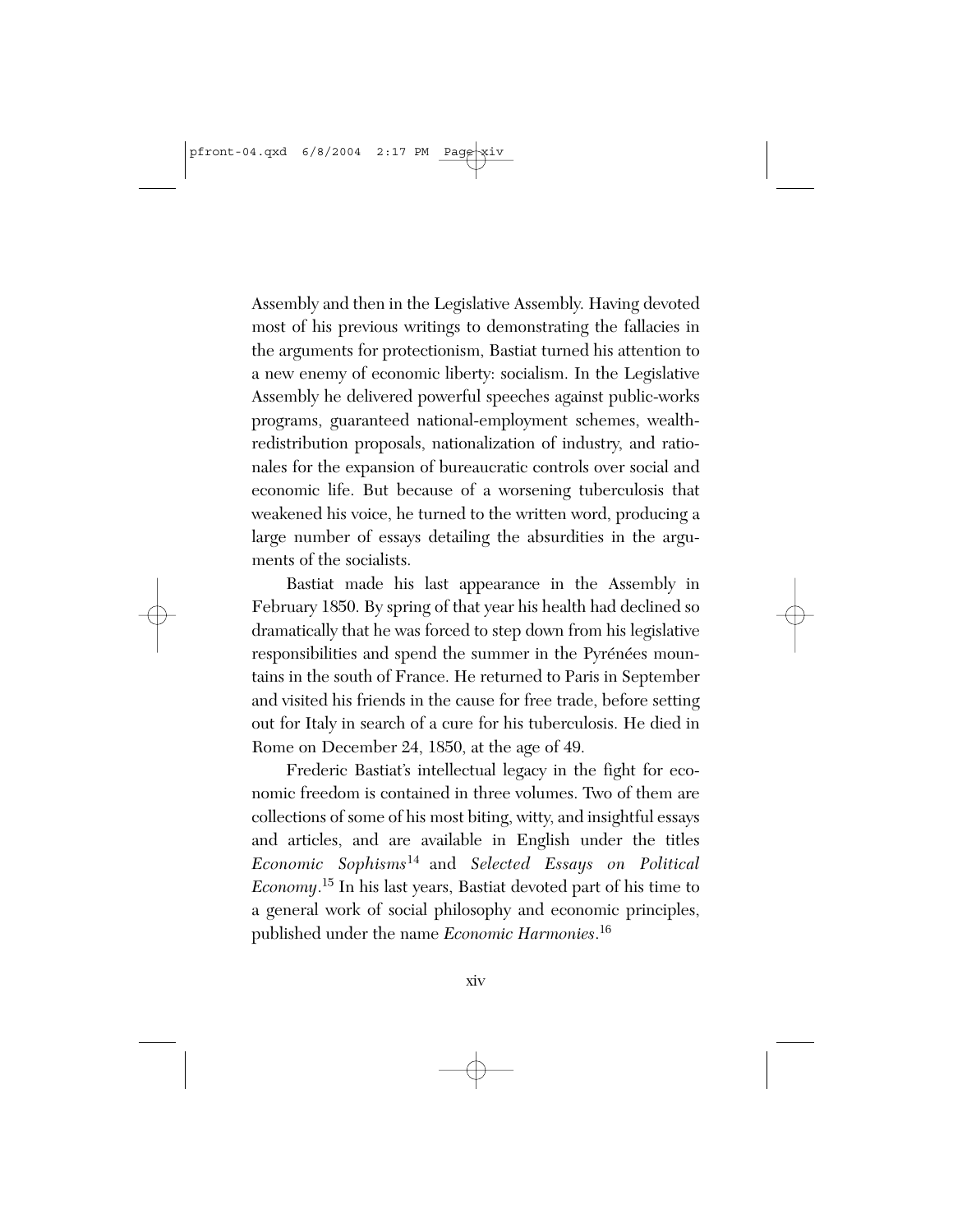As Henry Hazlitt rightly emphasized, the central idea in much of Bastiat's writings is captured in his essay "What Is Seen and What Is Not Seen," which was the last piece he wrote before his death in  $1850<sup>17</sup>$  He points out that the short-run effects of any action or policy can often be quite different from its longer-run consequences, and that these more remote consequences in fact may be the opposite from what one had hoped for or originally planned.

Bastiat was able to apply the principle of the seen and the unseen to taxes and government jobs. When government taxes, what is seen are the workers employed and the results of their labor: a road, a bridge, or a canal. What is unseen are all the other things that would have been produced if the tax money had not been taken from individuals in the private sector and if the resources and labor employed by the government had been free to serve the desires of those private citizens. Government, Bastiat explained, produces nothing independent from the resources and labor it diverts from private uses.

This simple but profoundly important insight is the theoretical weapon through which Bastiat is able to demonstrate the errors and contradictions in the ideas of both protectionists and socialists. Thus in such essays as "Abundance and Scarcity," "Obstacle and Cause," and "Effort and Result," he shows that barriers and prohibitions to freedom of trade only lead to poverty.18

He points out that each of us is both a consumer and a producer. To consume a good we must either make it ourselves or make some other good that we think someone else will take in exchange for the good we want. As consumers we desire as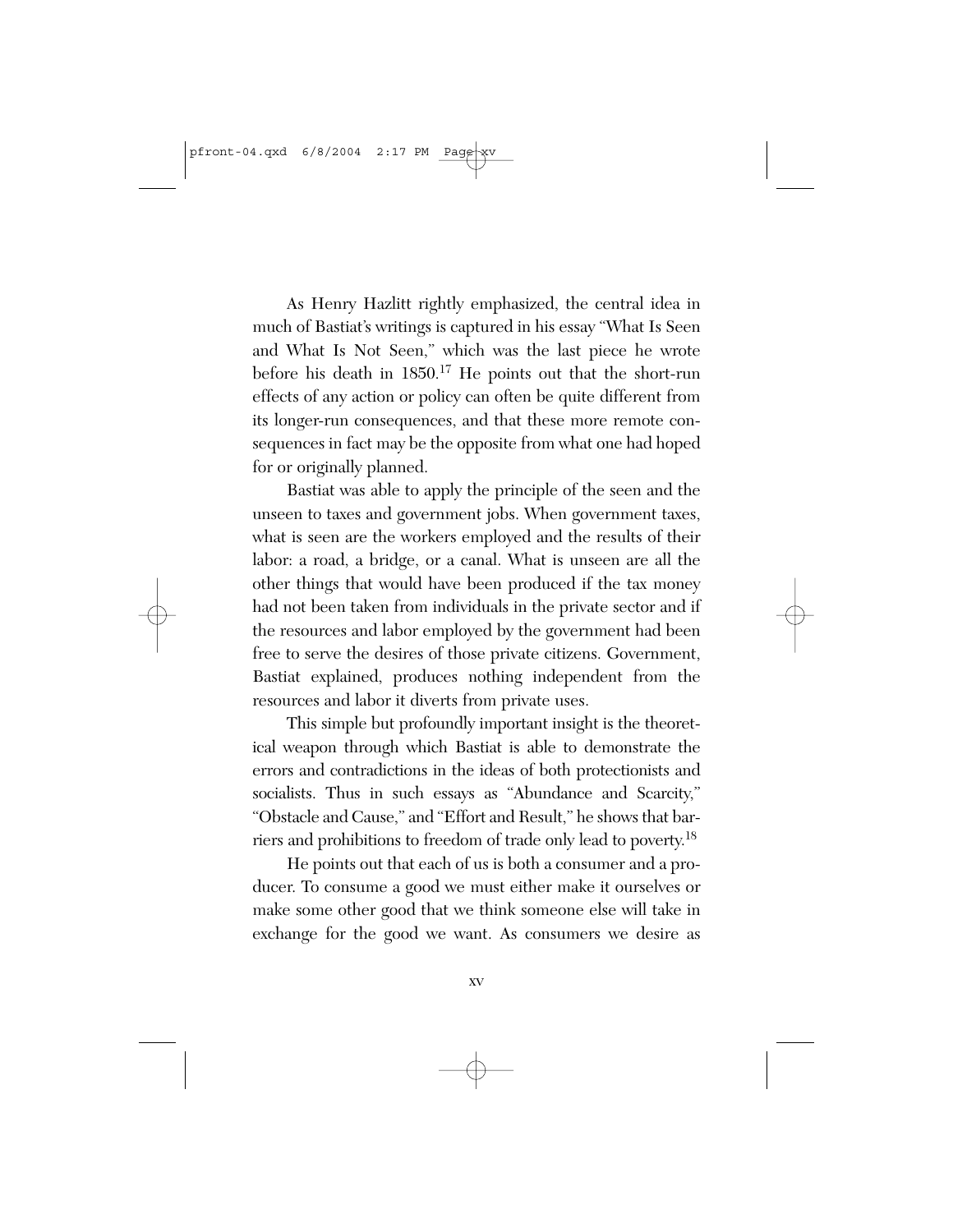many goods as possible at the lowest possible prices. In other words, we want abundance. But as producers we want a scarcity of the goods we bring to market. In open competition, in which all exchanges are voluntary, the only way to "capture" customers and earn the income that enables each of us, in turn, to be a consumer is to offer better, cheaper, and more goods than our competitors. The alternative to this method, Bastiat warns, is for each of us as a producer to turn to the government to gain from our neighbors what we are unable to obtain through peaceful, nonviolent trade on the market.

Herein lies Bastiat's famous distinction between illegal and legal plunder, which is at the center of his analysis in *The Law*. 19 The purpose of government, he says, is precisely to secure individuals in their rights to life, liberty, and property. Without such security men are reduced to a primitive life of fear and selfdefense, with every neighbor a potential enemy ready to plunder what another has produced. If a government is strictly limited to protecting men's rights, then peace prevails, and men can go about working to improve their lives, associating with their neighbors in a division of labor and exchange.

But government can also be turned against those whom it is meant to protect in their property. There can arise legal plunder, in which the powers of government are used by various individuals and groups to prevent rivals from competing, to restrict the domestic and foreign trading opportunities of other consumers in the society, and therefore to steal the wealth of one's neighbors. This, Bastiat argues, is the origin and basis of protectionism, regulation, and redistributive taxation.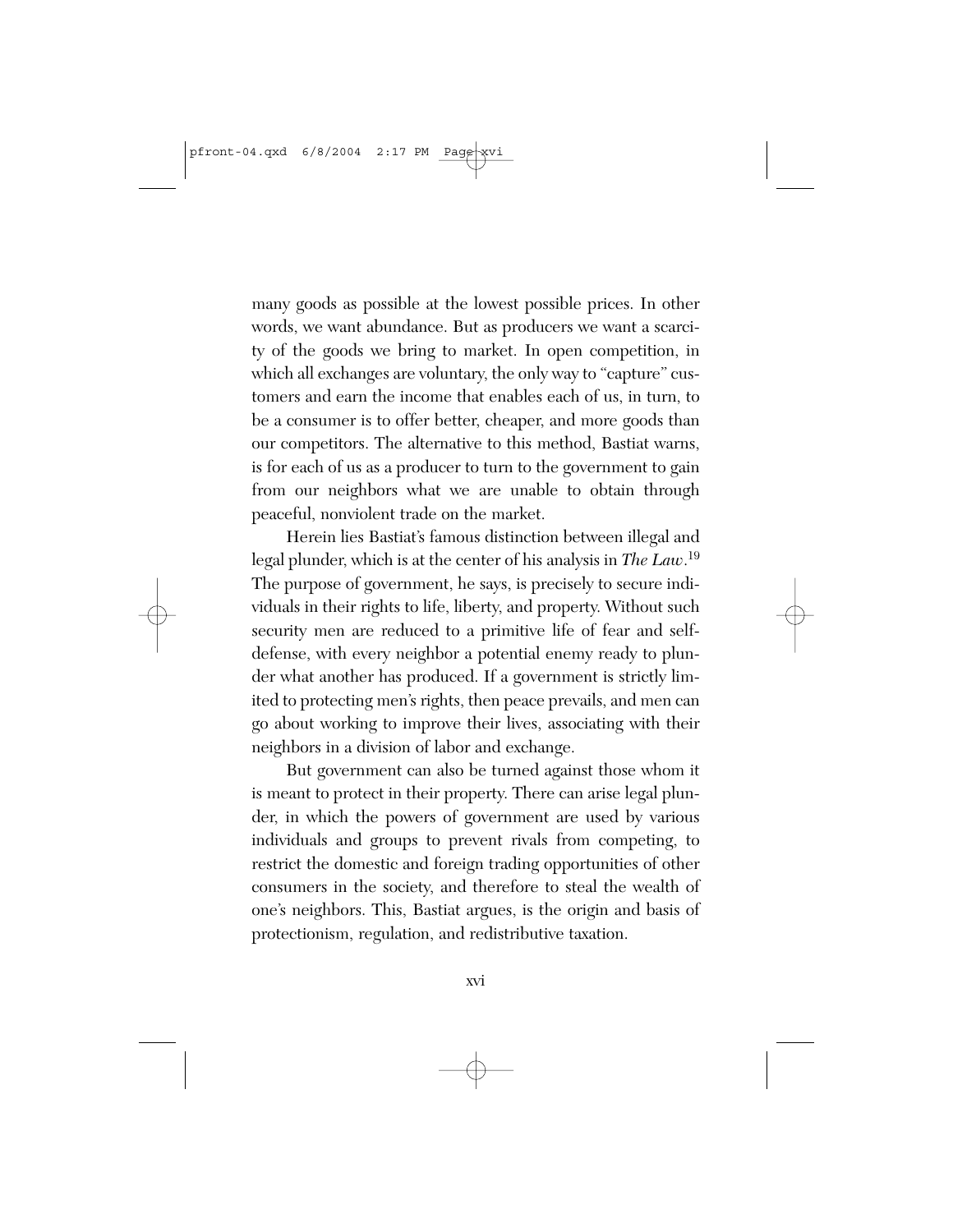But the consequences of legal plunder are not only the political legitimizing of theft and the breakdown of morality through the blurring of the distinction between right and wrong—however crucially important and dangerous these may be for the long-term stability and well-being of society. Such policies also, by necessity, reduce the prosperity of the society.

Every trade protection, every domestic regulatory restriction, every redistributive act of taxation above that minimal amount necessary to secure the equal protection of each individual's rights, Bastiat insisted, reduces production and competition in society. Scarcity replaces abundance. Limiting competition reduces the supply of goods available to all members of the society. Imposing protectionist barriers on foreign trade or domestic regulations on production decreases the general availability of goods and makes them more expensive. Everyone is, in the end, made worse off. And thus Bastiat reached his famous conclusion that the state is the great fiction through which everyone tries to live at the expense of everyone else.

Why does legal plunder come about? Bastiat saw its origin in two sources. First, as we have just seen, some people see it as an easier means of acquiring wealth than through work and production. They use political power to redistribute from others what they are unwilling or unable to obtain from their neighbors through the voluntary exchanges of the marketplace. One basis for legal plunder, in other words, is the misguided spirit of theft.

The second, and far more dangerous, source of legal plunder is the arrogant mentality of the social engineer. Through the ages, Bastiat showed, social and political philosophers have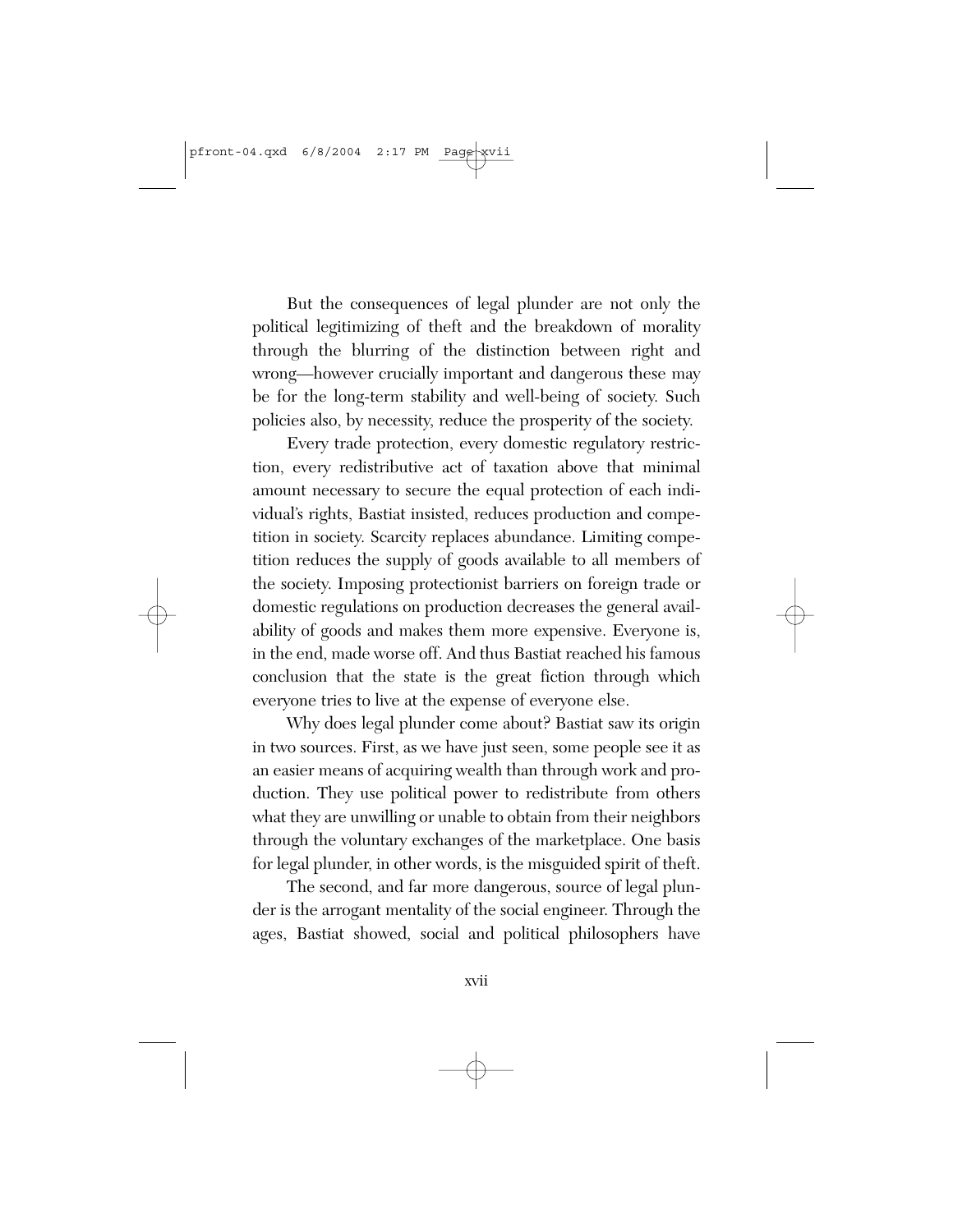viewed the multitude of humanity as passive matter, similar to clay, waiting to be molded and shaped, arranged and moved about according to the design of an intellectually superior elite.

With a timeless relevance, Bastiat points out that the political elite praises the ideal of democracy, under which "the people" select those who will hold political office. But once the electoral process is finished, those elected to high political office arrogate to themselves the planning, directing, and controlling of every aspect of social and economic life. The task of modern democracy, apparently, is to periodically appoint those who shall be our societal dictators.

Is this the way men have to live? Was illegal and legal plunder the only form of social existence? Bastiat answered no. In *Economic Harmonies* he tried to explain the nature and logic of a system of peaceful human association through production and trade. Historians of economic thought and other critics of Bastiat have said this work demonstrates that, despite his brilliant journalistic talents, he failed as a serious economic theorist. They point to his use of a form of a labor theory of value or his faulty theory of savings, capital, and interest.<sup>20</sup>

But beyond these errors and limitations is an aspect of *Economic Harmonies* that still makes it insightful. *Harmonies* attempts to offer a grand vision of the causal relationships among work, the division of labor, voluntary exchange, and mutual improvement of men's condition, as well as the importance of private property, individual freedom, and domestic and foreign free trade. In freedom there is social harmony, since each man sees his neighbor not as an enemy but as a partner in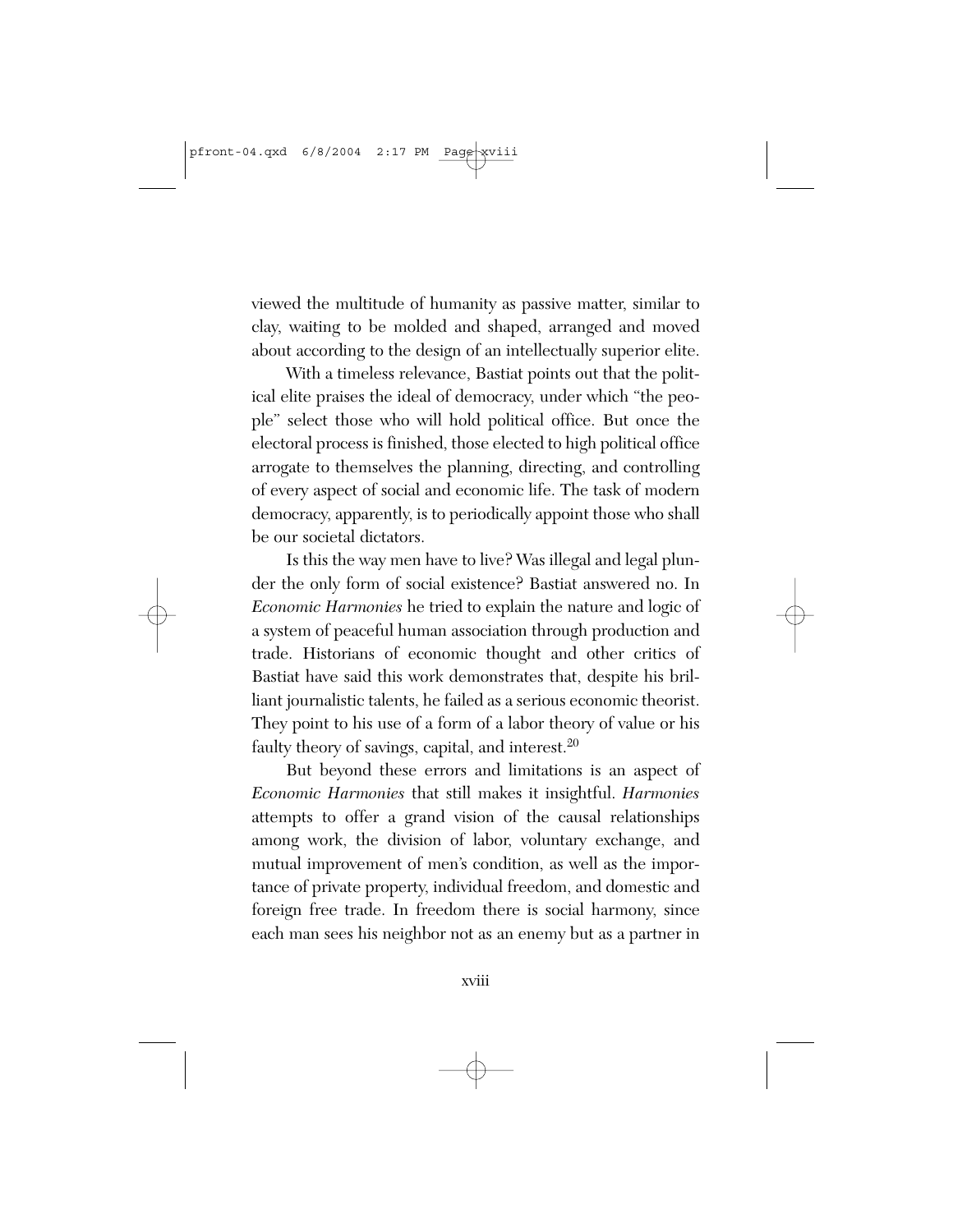the ongoing processes of human improvement. Where relationships are based on consent and mutual agreement there can be no plunder, only reinforcing prosperity, as each works to trade with his neighbors and acquire all the things that make life better for each and all.

If one looks at the period during which Bastiat devoted his efforts to fight for freedom and free trade, the conclusion would appear to be that his life ended in failure. Both during his lifetime and following his death France remained in the grip of the protectionist and interventionist spirit, never achieving the degree of economic liberty enjoyed in Great Britain through the second half of the nineteenth century.

And yet Bastiat's life should be seen as a glorious success. For the 150 years since his passing, each new generation of advocates of economic liberty has been inspired by his writings. His fables and essays read as fresh as if they were written yesterday, because they address the underlying nature of human association and the dangers from political encroachment on the social and market orders.

<sup>1.</sup> Adam Smith, *An Inquiry into the Nature and Causes of the Wealth of Nations*, Book Four, chapter two (New York: Modern Library, 1937 [1776]), pp. 437–38.

<sup>2.</sup> Sir Alexander Gray, *The Development of Economic Doctrine: An Introductory Survey* (London: Longmans, Green, 1931), pp. 244–45.

<sup>3.</sup> Lewis H. Haney, *History of Economic Thought* (New York: Macmillan, 1936), pp. 331–32.

<sup>4.</sup> Eduard Heimann, *History of Economic Doctrines: An Introduction to Economic Theory* (London: Oxford University Press, 1945), p. 124.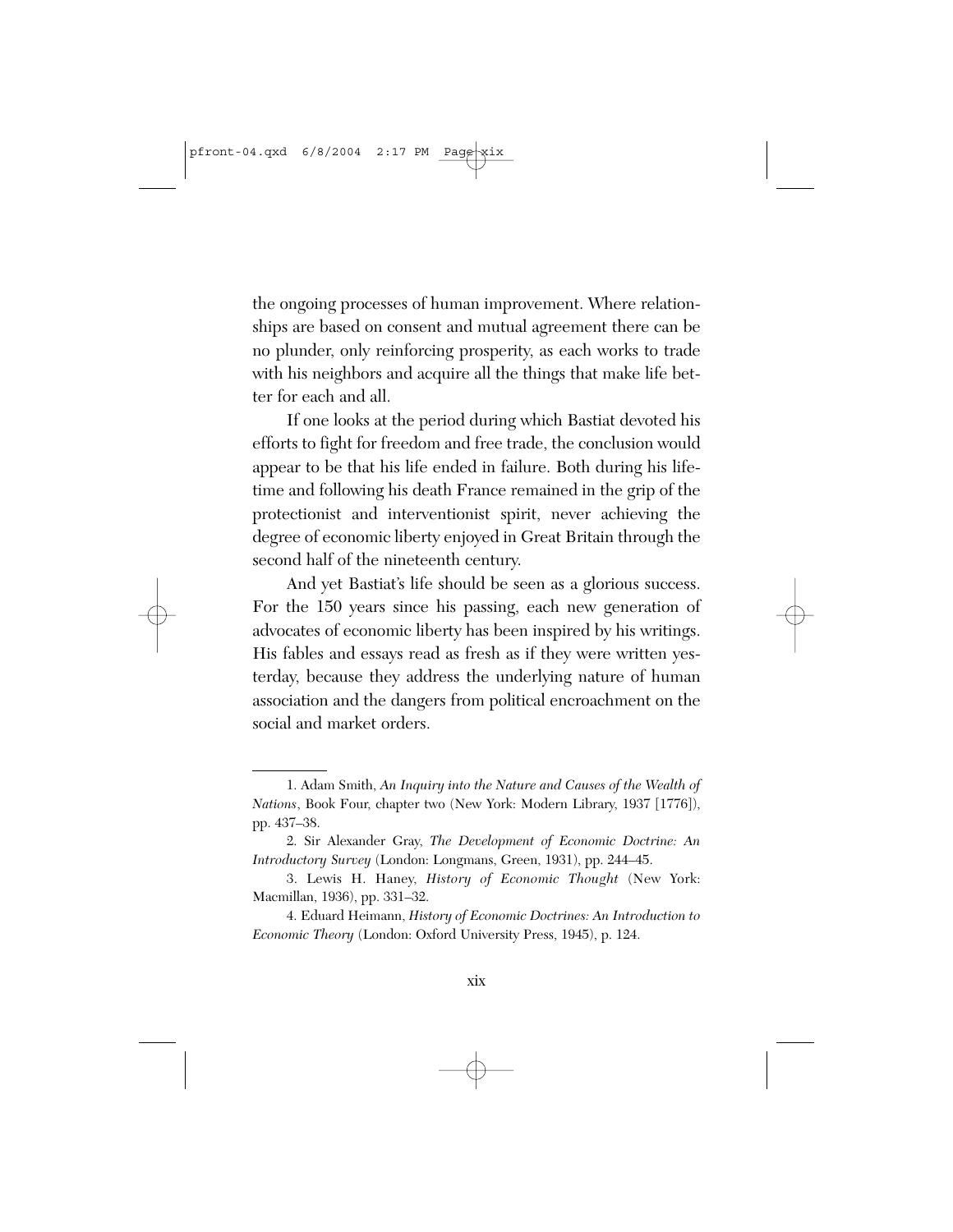5. Charles Gide and Charles Rist, *A History of Economic Doctrines, From the Time of the Physiocrats to the Present Day* (Boston: D.C. Heath, 1915), pp. 329–30.

6. William A. Scott, *The Development of Economics* (New York: The Century Co., 1933), p. 244.

7. Joseph A. Schumpeter, *History of Economic Analysis* (New York: Oxford University Press, 1954), p. 500.

8. Ludwig von Mises, *Liberalism: The Classical Tradition* (Irvington-on-Hudson, N.Y.: Foundation for Economic Education, 1996 [1927]), p. 197.

9. Yves Guyot, *Economic Prejudices* (London: Swan Sonnenschein, 1910), p. v.

10. Henry Hazlitt, *Economics in One Lesson* (New York: Harper & Brothers, 1946).

11. The following brief summary of Bastiat's life and professional activities is drawn primarily from Dean Russell, *Frédéric Bastiat: Ideas and Influence* (Irvington-on-Hudson, N.Y.: Foundation for Economic Education, 1965); also Dean Russell, *Frédéric Bastiat and the Free Trade Movement in France and England, 1840–1850* (Geneva: Imprimarie Albert Kundig, 1959); and George C. Roche, *Frederic Bastiat: A Man Alone* (Hillsdale, Mich.: Hillsdale College Press, 1977).

12. Jean-Baptiste Say, *A Treatise on Political Economy, or the Production, Distribution and Consumption of Wealth* [1921] (N.Y.: Augustus M. Kelley, 1971); Say, *Letters to Mr. Malthus on Several Subjects of Political Economy* [1821] (N.Y.: Augustus M. Kelley, 1967); and R. R. Palmer, ed., *J.-B. Say: An Economist in Troubled Times* (Princeton, N.J.: Princeton University Press, 1997).

13. For a brief account of the free-trade movement in Great Britain and its triumph in the middle of the nineteenth century, see Richard M. Ebeling, *Austrian Economics and the Political Economy of Freedom* (Northampton, Mass.: Edward Elgar, 2005), ch. 10: "The Global Economy and Classical Liberalism: Past, Present and Future," pp. 247–281, and especially pp. 248–252.

14. *Economic Sophisms*, trans. and ed. Arthur Goddard, with introduction by Henry Hazlitt (Irvington-on-Hudson, N.Y.: Foundation for Economic Education, 1996 [1845]).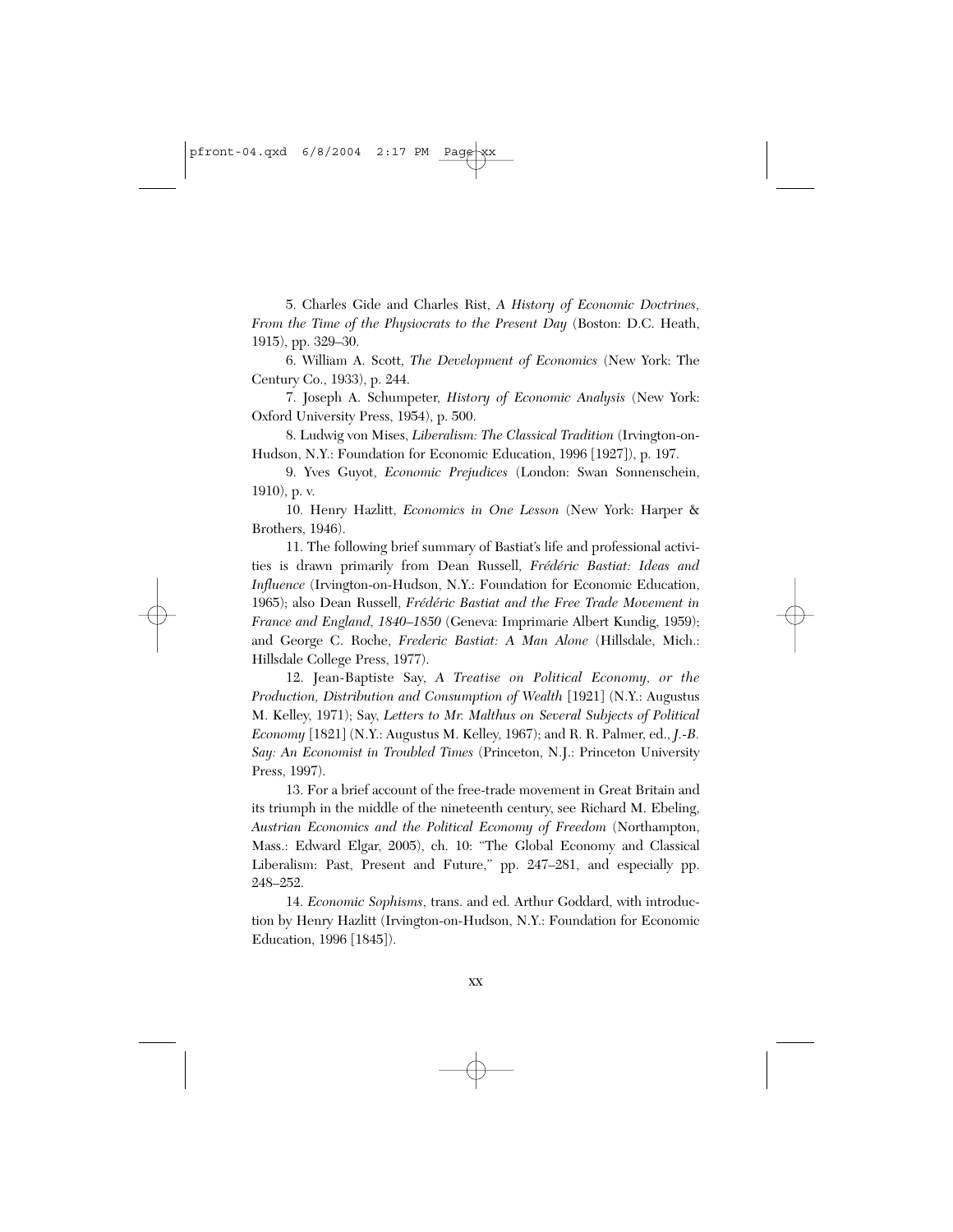15. *Selected Essays on Political Economy*, trans. Seymour Cain, ed. George B. de Huszar, with introduction by F. A. Hayek (Irvington-on-Hudson, N.Y.: Foundation for Economic Education, 1995 [1964]).

16. *Economic Harmonies*, trans. W. Hayden Boyers, ed. George B. de Huszar, with introduction by Dean Russell (Irvington-on-Hudson, N.Y.: Foundation for Economic Education, 1996 [1850]).

176. In *Selected Essays*, pp. 1–50.

18. *Economic Sophisms*, pp. 7–27.

19. "The Law," in *Selected Essays*, pp. 51–96; and, "The Physiology of Plunder," in *Economic Sophisms*, pp. 129–46.

20. See, for example, Eugen von Böhm-Bawerk, *Capital and Interest*, vol. 1: *History and Critique of Interest Theories* (South Holland, Ill.: Libertarian Press, 1959), pp. 191–94.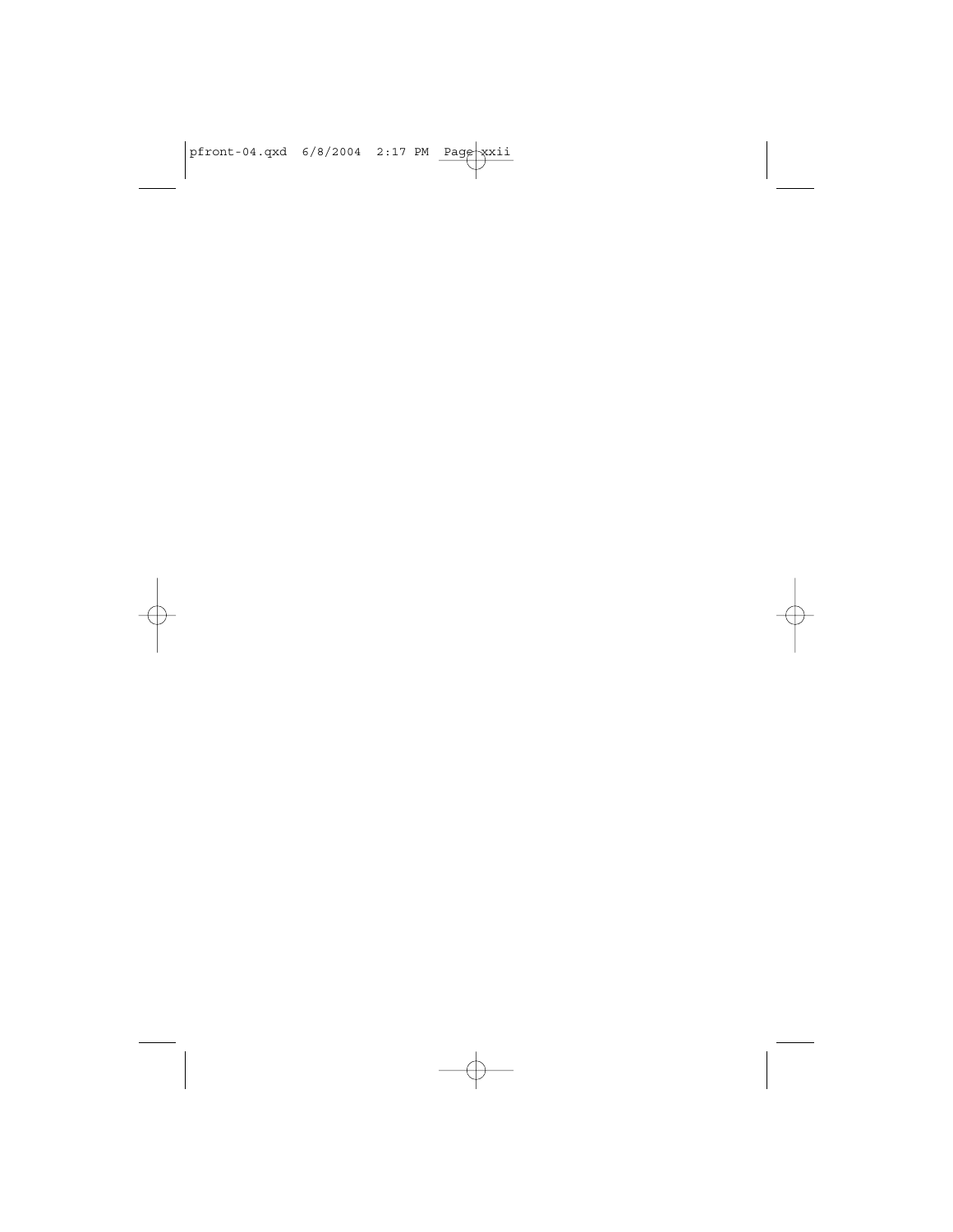# **The Law**

*The law perverted! And the police powers of the state perverted along with it! The law, I say, not only turned from its proper purpose but made to follow an entirely contrary purpose! The law become the weapon of every kind of greed! Instead of checking crime, the law itself guilty of the evils it is supposed to punish!*

*If this is true, it is a serious fact, and moral duty requires me to call the attention of my fellow-citizens to it.*

#### **Life Is a Gift from God**

We hold from God the gift which includes all others. This gift is life—physical, intellectual, and moral life.

But life cannot maintain itself alone. The Creator of life has entrusted us with the responsibility of preserving, developing, and perfecting it. In order that we may accomplish this, He has provided us with a collection of marvelous faculties. And He has put us in the midst of a variety of natural resources. By the application of our faculties to these natural resources we convert them into products, and use them. This process is necessary in order that life may run its appointed course.

Life, faculties, production—in other words, individuality, liberty, property—this is man. And in spite of the cunning of artful political leaders, these three gifts from God precede all human legislation, and are superior to it.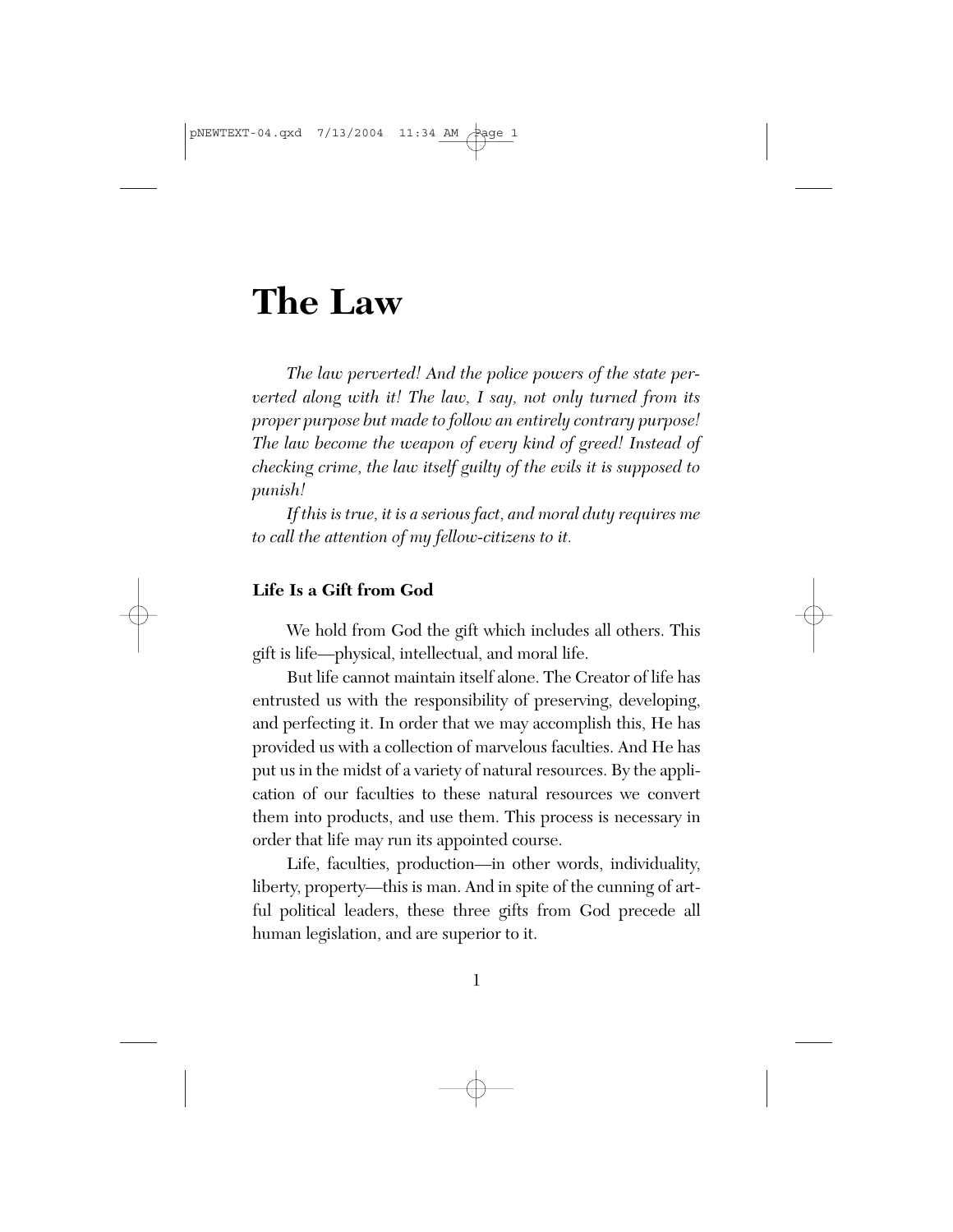Life, liberty, and property do not exist because men have made laws. On the contrary, it was the fact that life, liberty, and property existed beforehand that caused men to make laws in the first place.

#### **What Is Law?**

What, then, is law? It is the collective organization of the individual right to lawful defense.

Each of us has a natural right—from God—to defend his person, his liberty, and his property. These are the three basic requirements of life, and the preservation of any one of them is completely dependent upon the preservation of the other two. For what are our faculties but the extension of our individuality? And what is property but an extension of our faculties?

If every person has the right to defend—even by force—his person, his liberty, and his property, then it follows that a group of men have the right to organize and support a common force to protect these rights constantly. Thus the principle of collective right—its reason for existing, its lawfulness—is based on individual right. And the common force that protects this collective right cannot logically have any other purpose or any other mission than that for which it acts as a substitute. Thus, since an individual cannot lawfully use force against the person, liberty, or property of another individual, then the common force—for the same reason—cannot lawfully be used to destroy the person, liberty, or property of individuals or groups.

Such a perversion of force would be, in both cases, contrary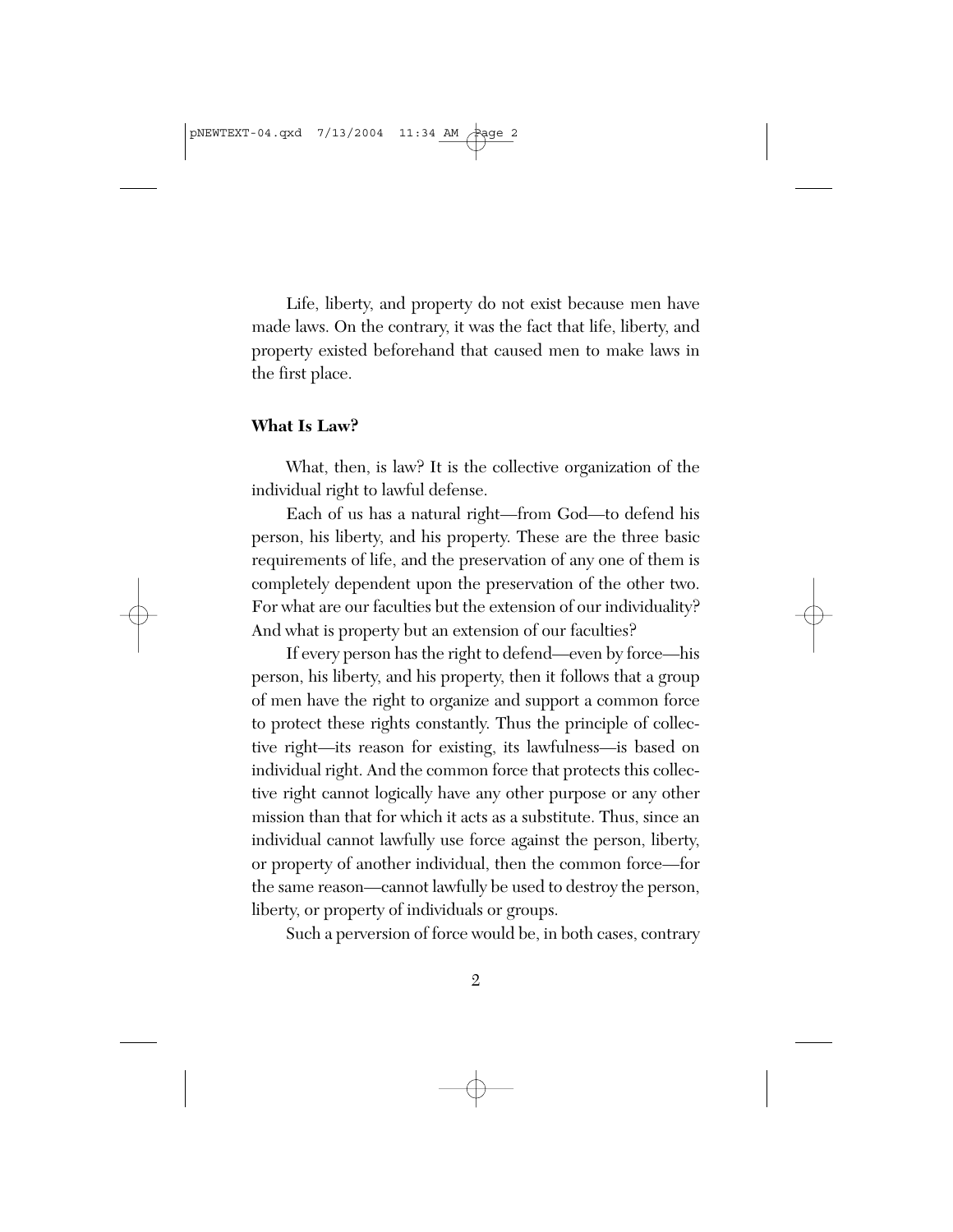to our premise. Force has been given to us to defend our own individual rights. Who will dare to say that force has been given to us to destroy the equal rights of our brothers? Since no individual acting separately can lawfully use force to destroy the rights of others, does it not logically follow that the same principle also applies to the common force that is nothing more than the organized combination of the individual forces?

If this is true, then nothing can be more evident than this: The law is the organization of the natural right of lawful defense. It is the substitution of a common force for individual forces. And this common force is to do only what the individual forces have a natural and lawful right to do: to protect persons, liberties, and properties; to maintain the right of each, and to cause *justice* to reign over us all.

# **A Just and Enduring Government**

If a nation were founded on this basis, it seems to me that order would prevail among the people, in thought as well as in deed. It seems to me that such a nation would have the most simple, easy to accept, economical, limited, non-oppressive, just, and enduring government imaginable—whatever its political form might be.

Under such an administration, everyone would understand that he possessed all the privileges as well as all the responsibilities of his existence. No one would have any argument with government, provided that his person was respected, his labor was free, and the fruits of his labor were protected against all unjust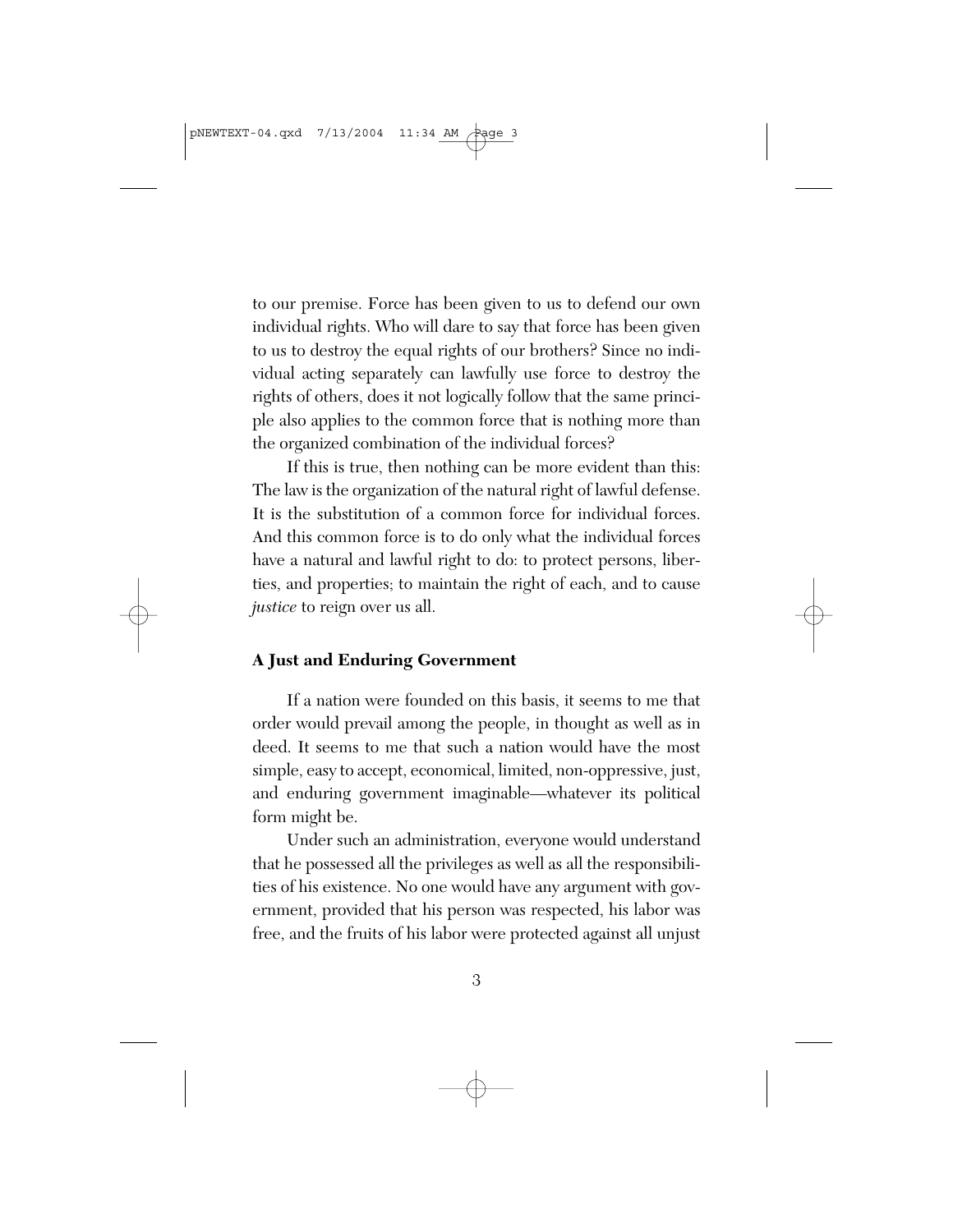attack. When successful, we would not have to thank the state for our success. And, conversely, when unsuccessful, we would no more think of blaming the state for our misfortune than would the farmers blame the state because of hail or frost. The state would be felt only by the invaluable blessings of safety provided by this concept of government.

It can be further stated that, thanks to the non-intervention of the state in private affairs, our wants and their satisfactions would develop themselves in a logical manner. We would not see poor families seeking literary instruction before they have bread. We would not see cities populated at the expense of rural districts, nor rural districts at the expense of cities. We would not see the great displacements of capital, labor, and population that are caused by legislative decisions.

The sources of our existence are made uncertain and precarious by these state-created displacements. And, furthermore, these acts burden the government with increased responsibilities.

#### **The Complete Perversion of the Law**

But, unfortunately, law by no means confines itself to its proper functions. And when it has exceeded its proper functions, it has not done so merely in some inconsequential and debatable matters. The law has gone further than this; it has acted in direct opposition to its own purpose. The law has been used to destroy its own objective: It has been applied to annihi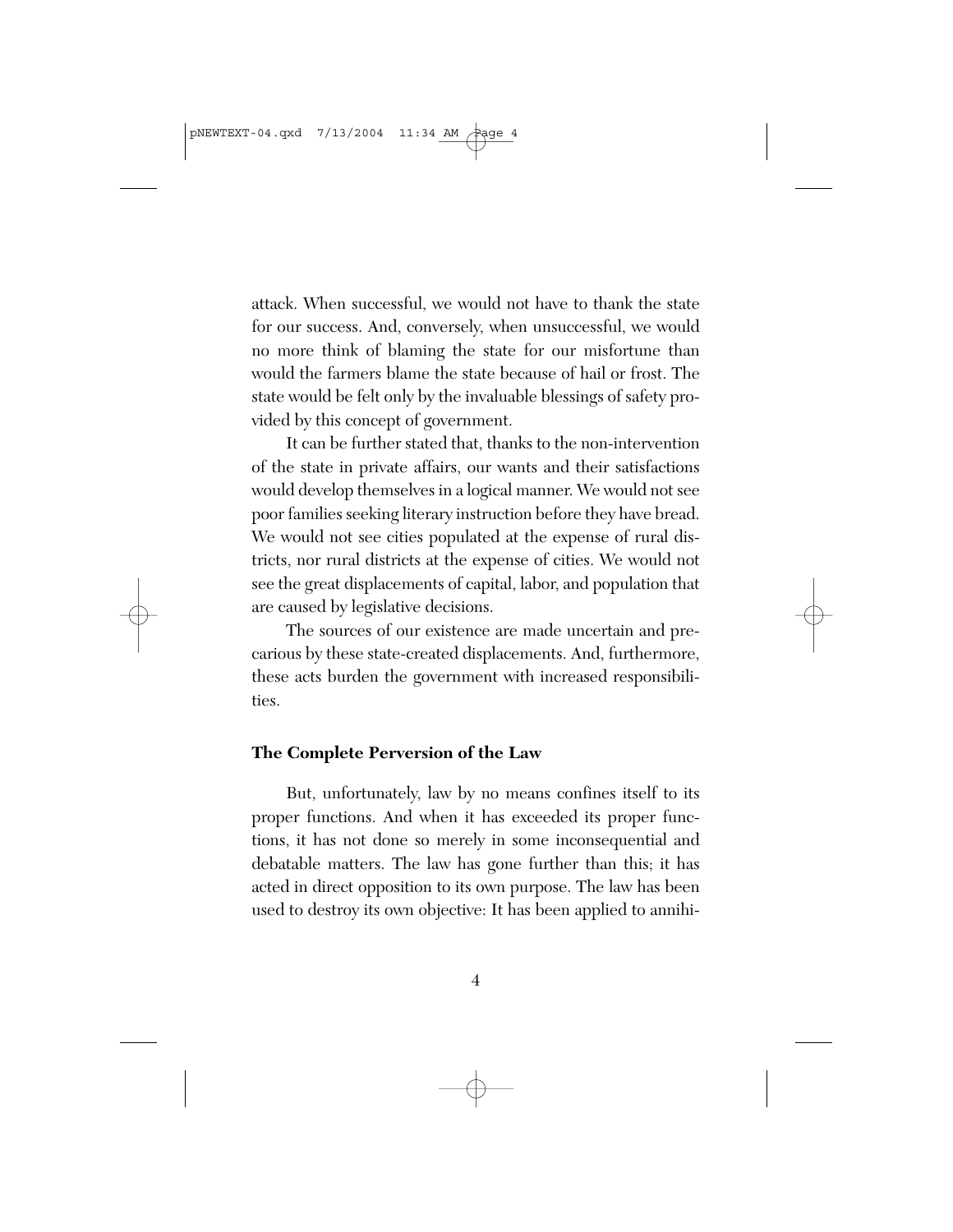lating the justice that it was supposed to maintain; to limiting and destroying rights which its real purpose was to respect. The law has placed the collective force at the disposal of the unscrupulous who wish, without risk, to exploit the person, liberty, and property of others. It has converted plunder into a right, in order to protect plunder. And it has converted lawful defense into a crime, in order to punish lawful defense.

How has this perversion of the law been accomplished? And what have been the results?

The law has been perverted by the influence of two entirely different causes: stupid greed and false philanthropy. Let us speak of the first.

#### **A Fatal Tendency of Mankind**

Self-preservation and self-development are common aspirations among all people. And if everyone enjoyed the unrestricted use of his faculties and the free disposition of the fruits of his labor, social progress would be ceaseless, uninterrupted, and unfailing.

But there is also another tendency that is common among people. When they can, they wish to live and prosper at the expense of others. This is no rash accusation. Nor does it come from a gloomy and uncharitable spirit. The annals of history bear witness to the truth of it: the incessant wars, mass migrations, religious persecutions, universal slavery, dishonesty in commerce, and monopolies. This fatal desire has its origin in the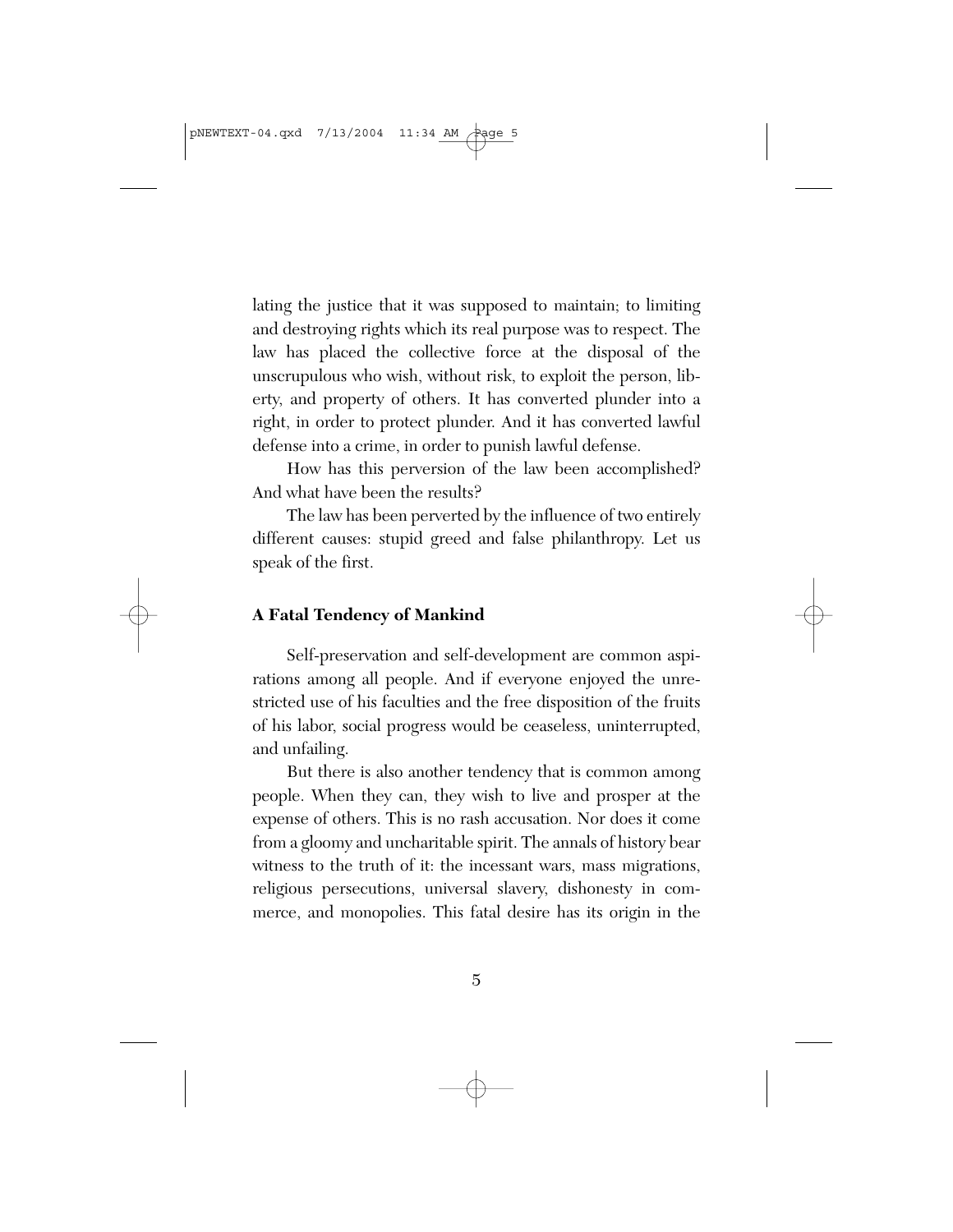very nature of man—in that primitive, universal, and insuppressible instinct that impels him to satisfy his desires with the least possible pain.

# **Property and Plunder**

Man can live and satisfy his wants only by ceaseless labor; by the ceaseless application of his faculties to natural resources. This process is the origin of property.

But it is also true that a man may live and satisfy his wants by seizing and consuming the products of the labor of others. This process is the origin of plunder.

Now since man is naturally inclined to avoid pain—and since labor is pain in itself—it follows that men will resort to plunder whenever plunder is easier than work. History shows this quite clearly. And under these conditions, neither religion nor morality can stop it.

When, then, does plunder stop? It stops when it becomes more painful and more dangerous than labor. It is evident, then, that the proper purpose of law is to use the power of its collective force to stop this fatal tendency to plunder instead of to work. All the measures of the law should protect property and punish plunder.

But, generally, the law is made by one man or one class of men. And since law cannot operate without the sanction and support of a dominating force, this force must be entrusted to those who make the laws.

This fact, combined with the fatal tendency that exists in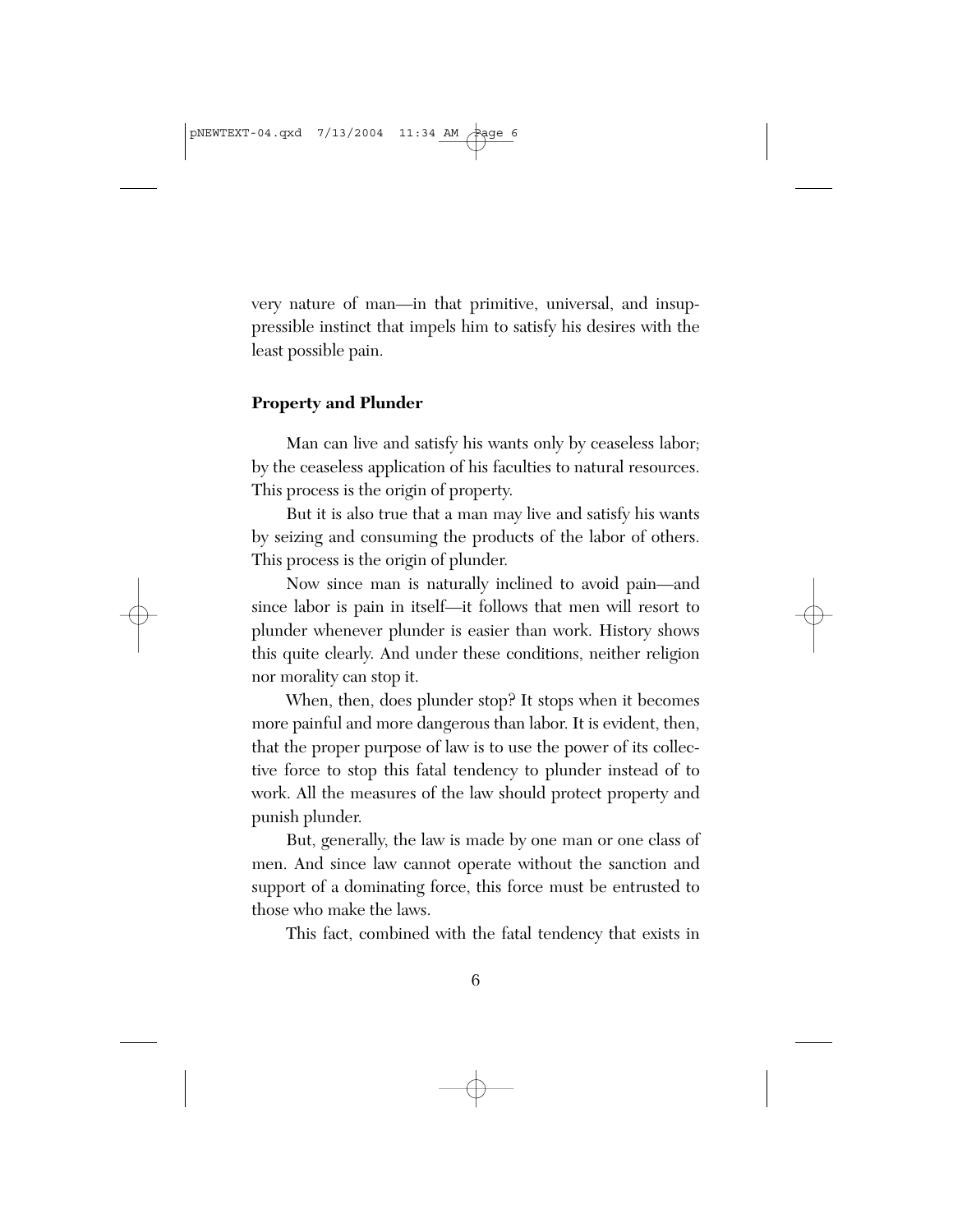the heart of man to satisfy his wants with the least possible effort, explains the almost universal perversion of the law. Thus it is easy to understand how law, instead of checking injustice, becomes the invincible weapon of injustice. It is easy to understand why the law is used by the legislator to destroy in varying degrees among the rest of the people, their personal independence by slavery, their liberty by oppression, and their property by plunder. This is done for the benefit of the person who makes the law, and in proportion to the power that he holds.

# **Victims of Lawful Plunder**

Men naturally rebel against the injustice of which they are victims. Thus, when plunder is organized by law for the profit of those who make the law, all the plundered classes try somehow to enter—by peaceful or revolutionary means—into the making of laws. According to their degree of enlightenment, these plundered classes may propose one of two entirely different purposes when they attempt to attain political power: Either they may wish to stop lawful plunder, or they may wish to share in it.

Woe to the nation when this latter purpose prevails among the mass victims of lawful plunder when they, in turn, seize the power to make laws!

Until that happens, the few practice lawful plunder upon the many, a common practice where the right to participate in the making of law is limited to a few persons. But then, participation in the making of law becomes universal. And then, men seek to balance their conflicting interests by universal plunder.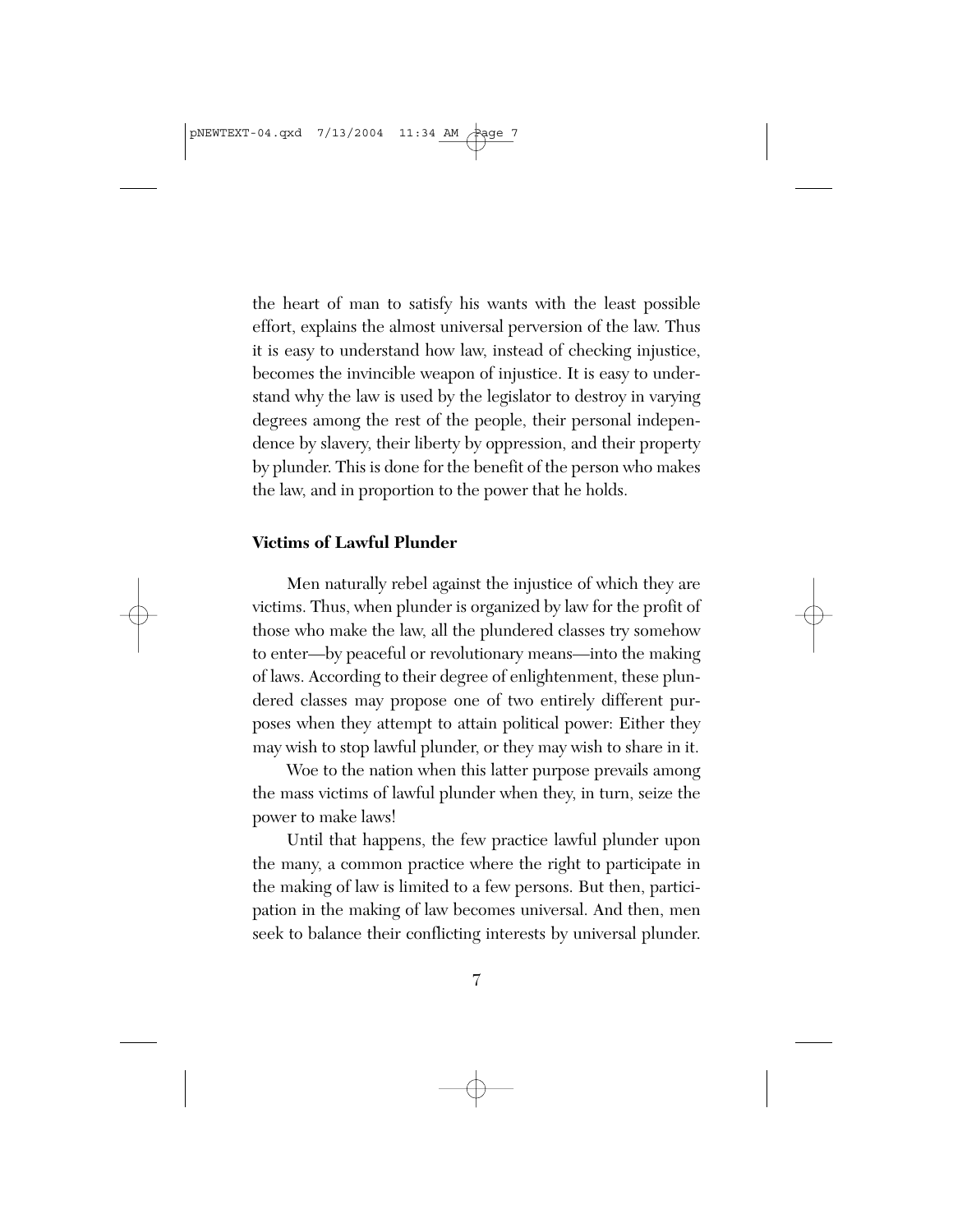Instead of rooting out the injustices found in society, they make these injustices general. As soon as the plundered classes gain political power, they establish a system of reprisals against other classes. They do not abolish legal plunder. (This objective would demand more enlightenment than they possess.) Instead, they emulate their evil predecessors by participating in this legal plunder, even though it is against their own interests.

It is as if it were necessary, before a reign of justice appears, for everyone to suffer a cruel retribution—some for their evilness, and some for their lack of understanding.

#### **The Results of Legal Plunder**

It is impossible to introduce into society a greater change and a greater evil than this: the conversion of the law into an instrument of plunder.

What are the consequences of such a perversion? It would require volumes to describe them all. Thus we must content ourselves with pointing out the most striking.

In the first place, it erases from everyone's conscience the distinction between justice and injustice.

No society can exist unless the laws are respected to a certain degree. The safest way to make laws respected is to make them respectable. When law and morality contradict each other, the citizen has the cruel alternative of either losing his moral sense or losing his respect for the law. These two evils are of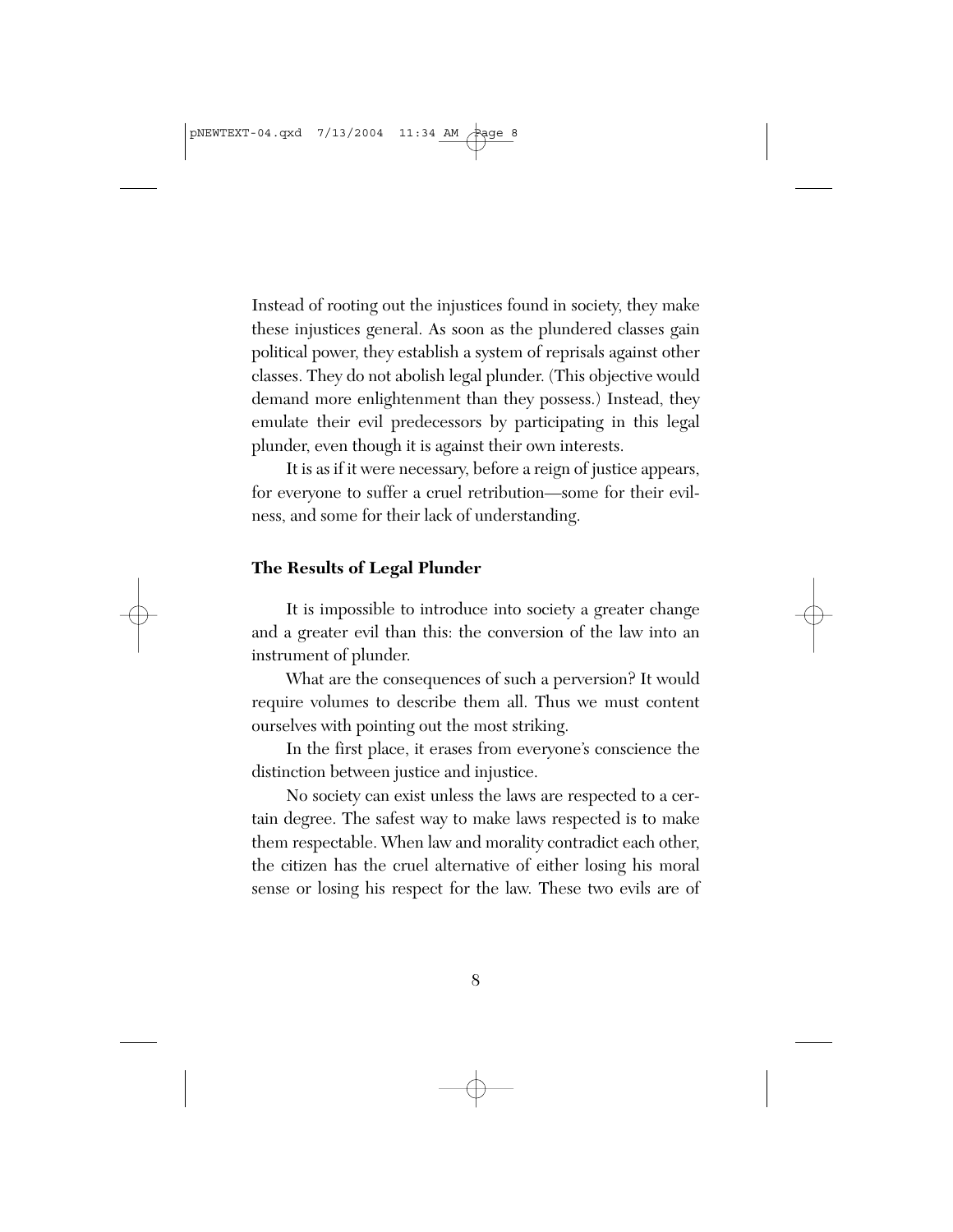equal consequence, and it would be difficult for a person to choose between them.

The nature of law is to maintain justice. This is so much the case that, in the minds of the people, law and justice are one and the same thing. There is in all of us a strong disposition to believe that anything lawful is also legitimate. This belief is so widespread that many persons have erroneously held that things are "just" because law makes them so. Thus, in order to make plunder appear just and sacred to many consciences, it is only necessary for the law to decree and sanction it. Slavery, restrictions, and monopoly find defenders not only among those who profit from them but also among those who suffer from them.

#### **The Fate of Non-Conformists**

If you suggest a doubt as to the morality of these institutions, it is boldly said that "You are a dangerous innovator, a utopian, a theorist, a subversive; you would shatter the foundation upon which society rests."

If you lecture upon morality or upon political science, there will be found official organizations petitioning the government in this vein of thought: "That science no longer be taught exclusively from the point of view of free trade (of liberty, of property, and of justice) as has been the case until now, but also, in the future, science is to be especially taught from the viewpoint of the facts and laws that regulate French industry (facts and laws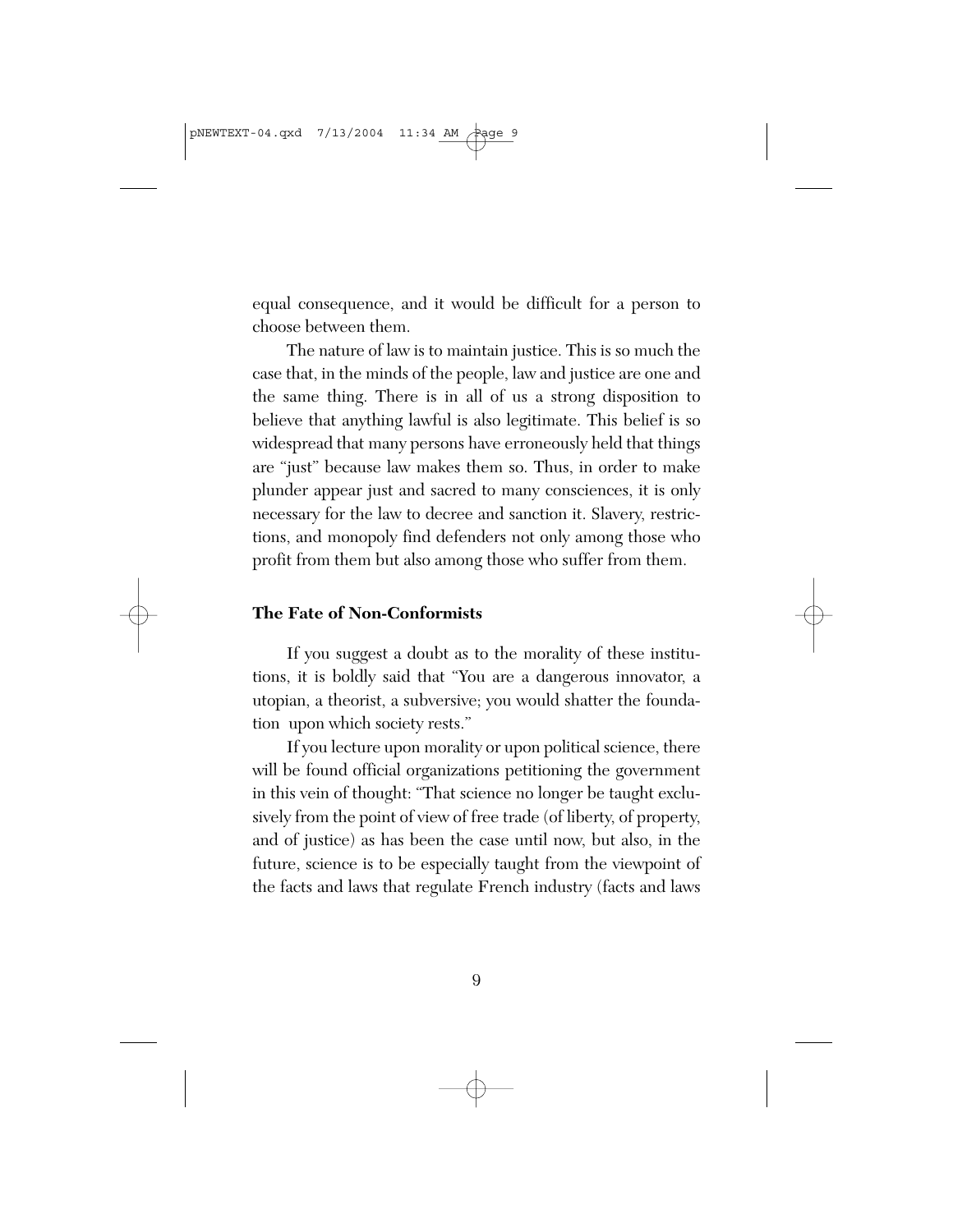which are contrary to liberty, to property, and to justice). That, in government-endowed teaching positions, the professor rigorously refrain from endangering in the slightest degree the respect due to the laws now in force."\*

Thus, if there exists a law which sanctions slavery or monopoly, oppression or robbery, in any form whatever, it must not ever be mentioned. For how can it be mentioned without damaging the respect which it inspires? Still further, morality and political economy must be taught from the point of view of this law; from the supposition that it must be a just law merely because it is a law.

Another effect of this tragic perversion of the law is that it gives an exaggerated importance to political passions and conflicts, and to politics in general.

I could prove this assertion in a thousand ways. But, by way of illustration, I shall limit myself to a subject that has lately occupied the minds of everyone: universal suffrage.

# **Who Shall Judge?**

The followers of Rousseau's school of thought—who consider themselves far advanced, but whom I consider twenty centuries behind the times—will not agree with me on this. But universal suffrage—using the word in its strictest sense—is not one

<sup>\*</sup>General Council of Manufacturers, Agriculture, and Commerce, May 6, 1850.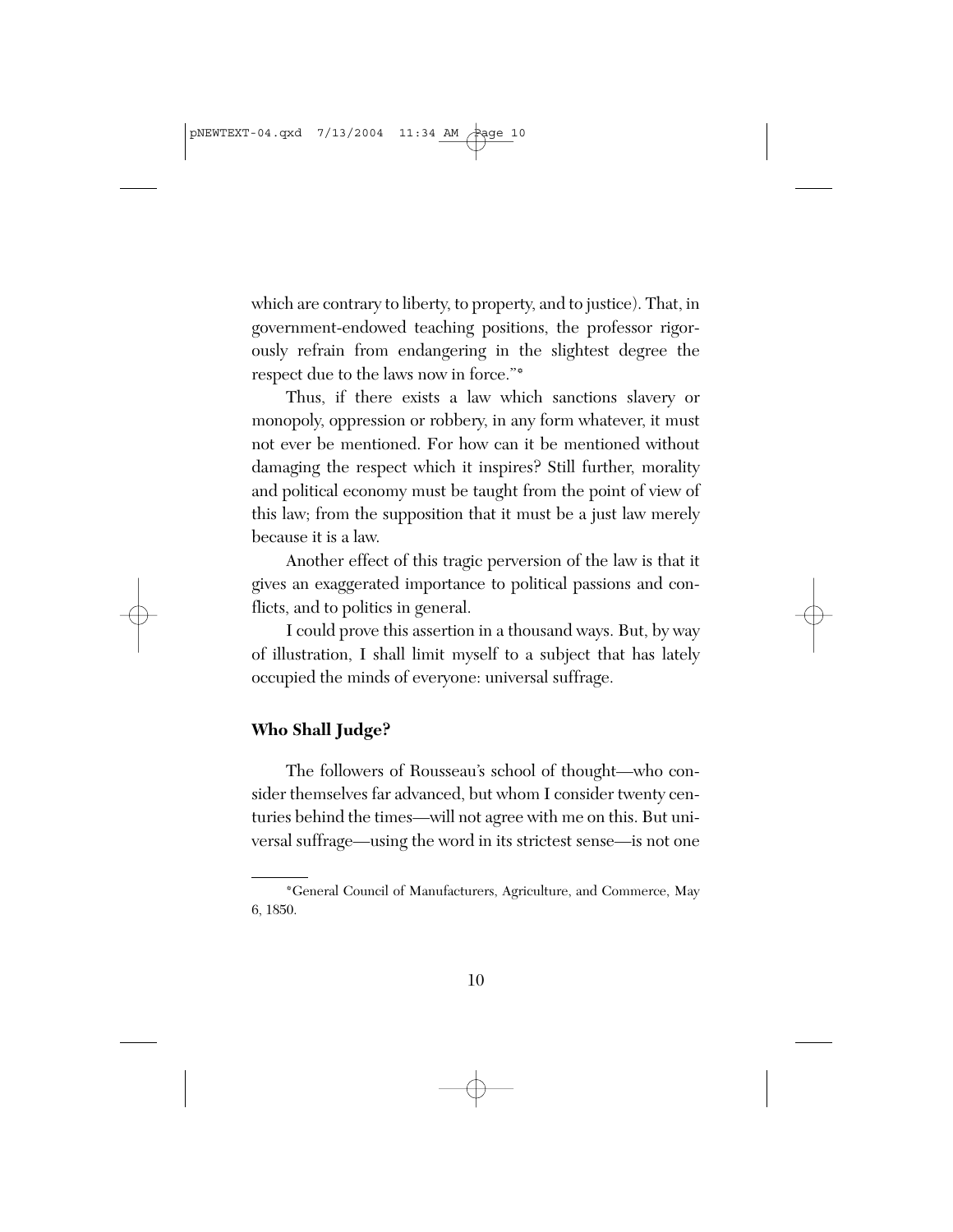of those sacred dogmas which it is a crime to examine or doubt. In fact, serious objections may be made to universal suffrage.

In the first place, the word *universal* conceals a gross fallacy. For example, there are 36 million people in France. Thus, to make the right of suffrage universal, there should be 36 million voters. But the most extended system permits only 9 million people to vote. Three persons out of four are excluded. And more than this, they are excluded by the fourth. This fourth person advances the principle of *incapacity* as his reason for excluding the others. Universal suffrage means, then, universal suffrage for those who are capable. But there remains this question of fact: Who is capable? Are minors, females, insane persons, and persons who have committed certain major crimes the only ones to be determined incapable?

# **The Reason Why Voting Is Restricted**

A closer examination of the subject shows us the motive which causes the right of suffrage to be based upon the supposition of incapacity. The motive is that the elector or voter does not exercise this right for himself alone, but for everybody.

The most extended elective system and the most restricted elective system are alike in this respect. They differ only in respect to what constitutes incapacity. It is not a difference of principle, but merely a difference of degree.

If, as the republicans of our present-day Greek and Roman schools of thought pretend, the right of suffrage arrives with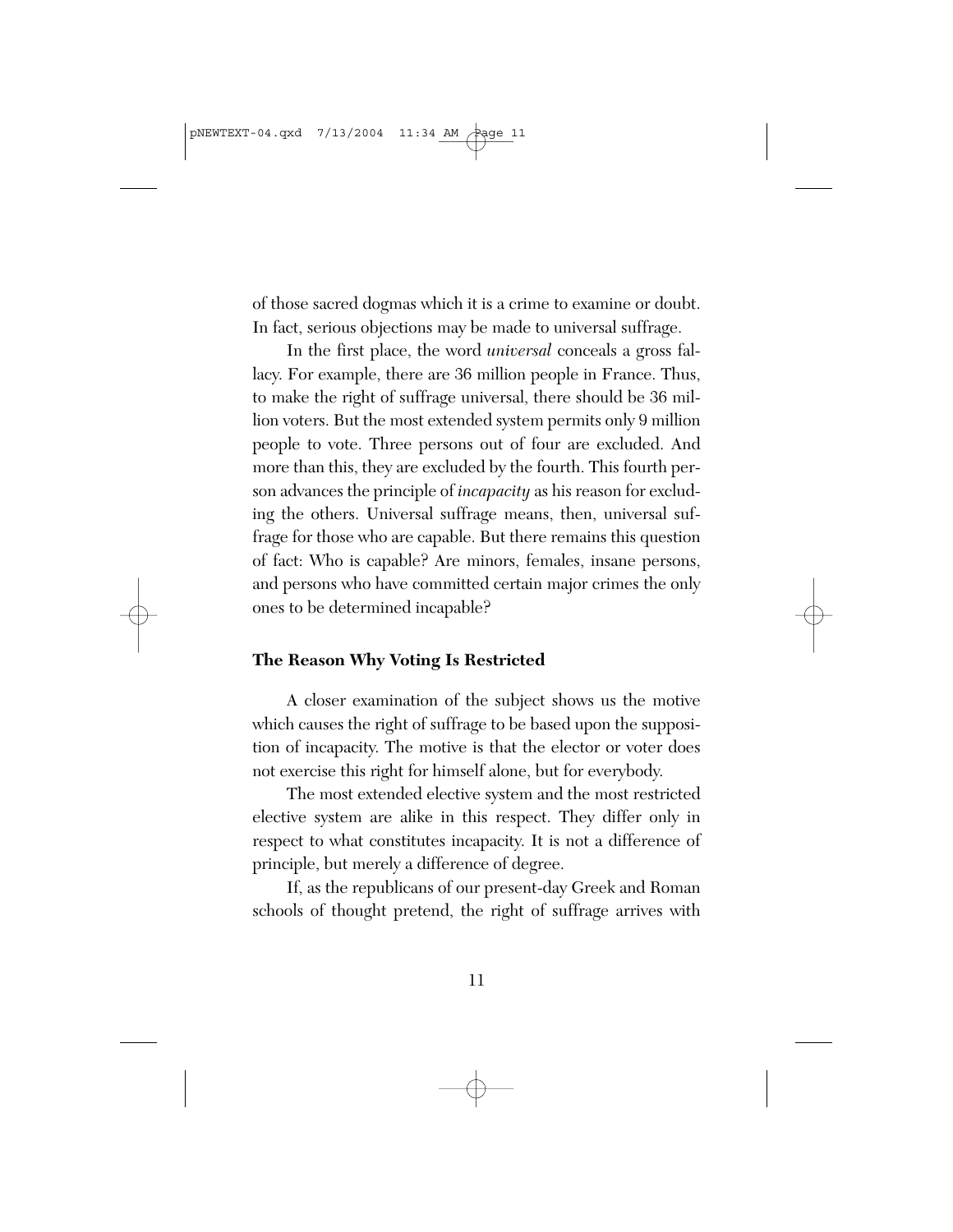one's birth, it would be an injustice for adults to prevent women and children from voting. Why are they prevented? Because they are presumed to be incapable. And why is incapacity a motive for exclusion? Because it is not the voter alone who suffers the consequences of his vote; because each vote touches and affects everyone in the entire community; because the people in the community have a right to demand some safeguards concerning the acts upon which their welfare and existence depend.

### **The Answer Is to Restrict the Law**

I know what might be said in answer to this; what the objections might be. But this is not the place to exhaust a controversy of this nature. I wish merely to observe here that this controversy over universal suffrage (as well as most other political questions) which agitates, excites, and overthrows nations, would lose nearly all of its importance if the law had always been what it ought to be.

In fact, if law were restricted to protecting all persons, all liberties, and all properties; if law were nothing more than the organized combination of the individual's right to self defense; if law were the obstacle, the check, the punisher of all oppression and plunder—is it likely that we citizens would then argue much about the extent of the franchise?

Under these circumstances, is it likely that the extent of the right to vote would endanger that supreme good, the public peace? Is it likely that the excluded classes would refuse to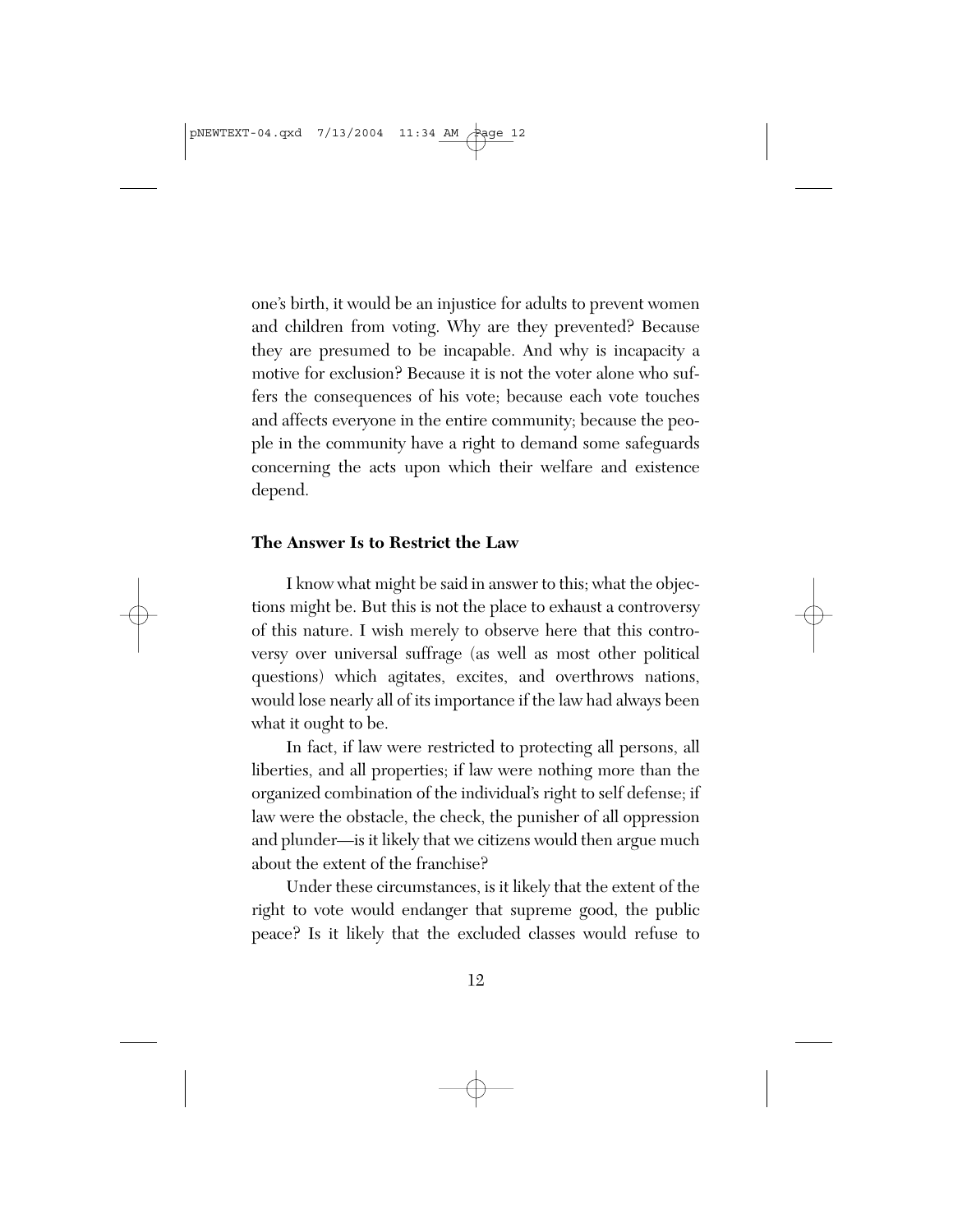peaceably await the coming of their right to vote? Is it likely that those who had the right to vote would jealously defend their privilege?

If the law were confined to its proper functions, everyone's interest in the law would be the same. Is it not clear that, under these circumstances, those who voted could not inconvenience those who did not vote?

### **The Fatal Idea of Legal Plunder**

But on the other hand, imagine that this fatal principle has been introduced: Under the pretense of organization, regulation, protection, or encouragement, the law takes property from one person and gives it to another; the law takes the wealth of all and gives it to a few—whether farmers, manufacturers, shipowners, artists, or comedians. Under these circumstances, then certainly every class will aspire to grasp the law, and logically so.

The excluded classes will furiously demand their right to vote—and will overthrow society rather than not to obtain it. Even beggars and vagabonds will then prove to you that they also have an incontestable title to vote. They will say to you:

"We cannot buy wine, tobacco, or salt without paying the tax. And a part of the tax that we pay is given by law—in privileges and subsidies—to men who are richer than we are. Others use the law to raise the prices of bread, meat, iron, or cloth. Thus, since everyone else uses the law for his own profit, we also would like to use the law for our own profit. We demand from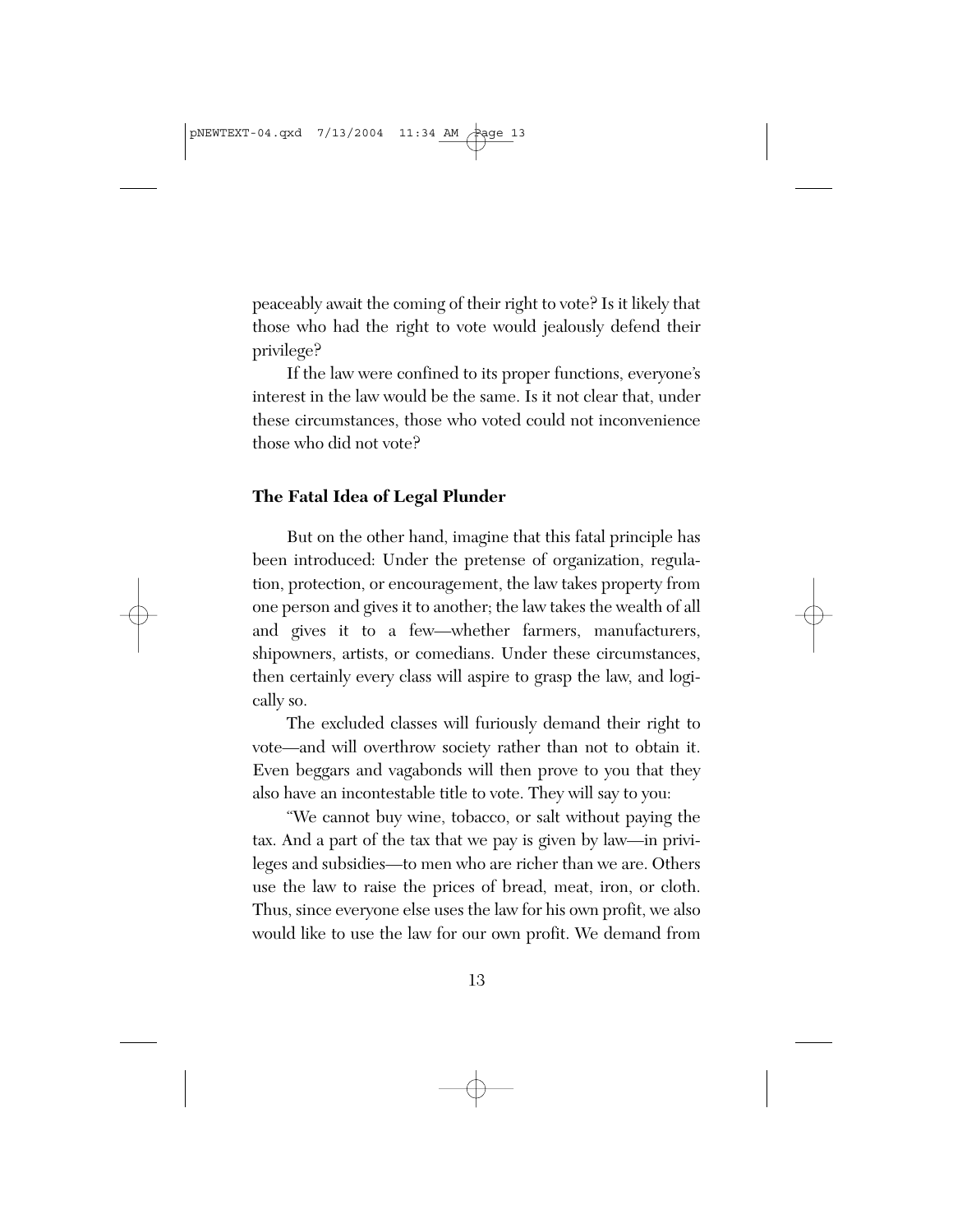the law the *right to relief*, which is the poor man's plunder. To obtain this right, we also should be voters and legislators in order that we may organize Beggary on a grand scale for our own class, as you have organized Protection on a grand scale for your class. Now don't tell us beggars that you will act for us, and then toss us, as Mr. Mimerel proposes, 600,000 francs to keep us quiet, like throwing us a bone to gnaw. We have other claims. And anyway, we wish to bargain for ourselves as other classes have bargained for themselves!"

And what can you say to answer that argument!

#### **Perverted Law Causes Conflict**

As long as it is admitted that the law may be diverted from its true purpose—that it may violate property instead of protecting it—then everyone will want to participate in making the law, either to protect himself against plunder or to use it for plunder. Political questions will always be prejudicial, dominant, and allabsorbing. There will be fighting at the door of the Legislative Palace, and the struggle within will be no less furious. To know this, it is hardly necessary to examine what transpires in the French and English legislatures; merely to understand the issue is to know the answer.

Is there any need to offer proof that this odious perversion of the law is a perpetual source of hatred and discord; that it tends to destroy society itself? If such proof is needed, look at the United States [in 1850]. There is no country in the world where the law is kept more within its proper domain: the pro-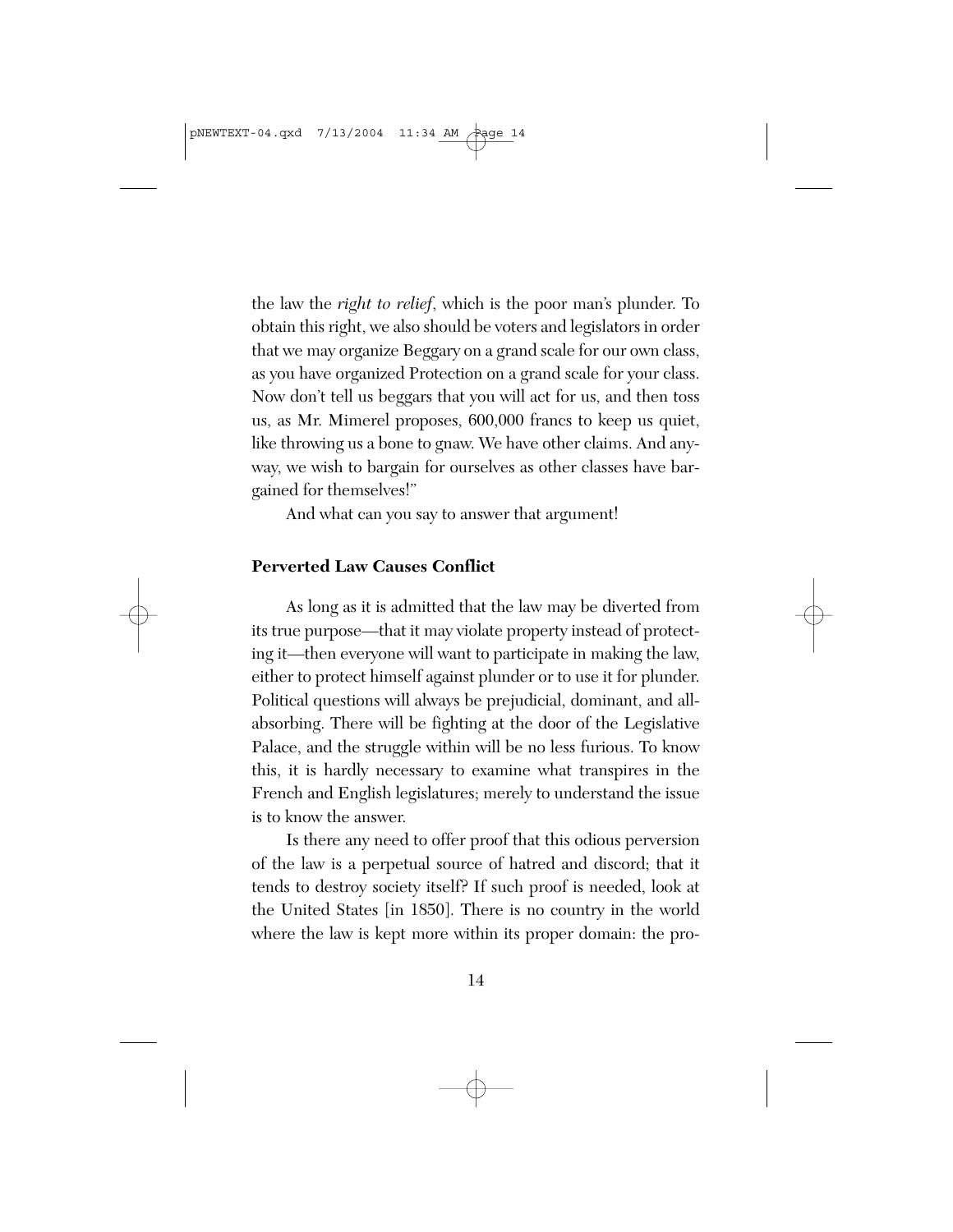tection of every person's liberty and property. As a consequence of this, there appears to be no country in the world where the social order rests on a firmer foundation. But even in the United States, there are two issues—-and only two—that have always endangered the public peace.

## **Slavery and Tariffs Are Plunder**

What are these two issues? They are slavery and tariffs. These are the only two issues where, contrary to the general spirit of the republic of the United States, law has assumed the character of a plunderer.

Slavery is a violation, by law, of liberty. The protective tariff is a violation, by law, of property.

It is a most remarkable fact that this double *legal crime*—a sorrowful inheritance from the Old World—should be the only issue which can, and perhaps will, lead to the ruin of the Union. It is indeed impossible to imagine, at the very heart of a society, a more astounding fact than this: *The law has come to be an instrument of injustice.* And if this fact brings terrible consequences to the United States—where the proper purpose of the law has been perverted only in the instances of slavery and tariffs—what must be the consequences in Europe, where the perversion of the law is a principle; a system?

# **Two Kinds of Plunder**

Mr. de Montalembert [politician and writer] adopting the thought contained in a famous proclamation by Mr. Carlier, has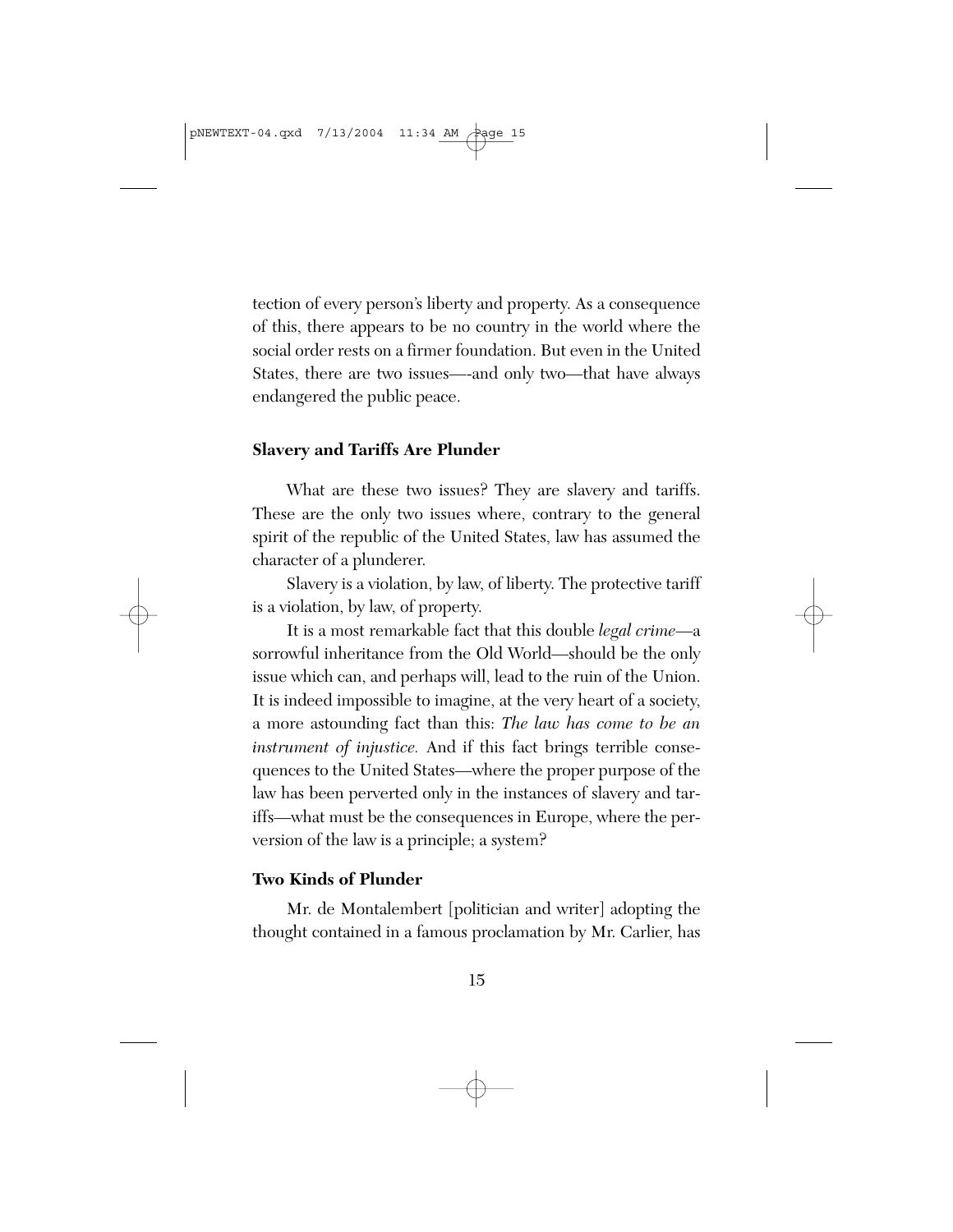said: "We must make war against socialism." According to the definition of socialism advanced by Mr. Charles Dupin, he meant: "We must make war against plunder."

But of what plunder was he speaking? For there are two kinds of plunder: legal and illegal.

I do not think that illegal plunder, such as theft or swindling—which the penal code defines, anticipates, and punishes—can be called socialism. It is not this kind of plunder that systematically threatens the foundations of society. Anyway, the war against this kind of plunder has not waited for the command of these gentlemen. The war against illegal plunder has been fought since the beginning of the world. Long before the Revolution of February 1848—long before the appearance even of socialism itself—France had provided police, judges, gendarmes, prisons, dungeons, and scaffolds for the purpose of fighting illegal plunder. The law itself conducts this war, and it is my wish and opinion that the law should always maintain this attitude toward plunder.

### **The Law Defends Plunder**

But it does not always do this. Sometimes the law defends plunder and participates in it. Thus the beneficiaries are spared the shame, danger, and scruple which their acts would otherwise involve. Sometimes the law places the whole apparatus of judges, police, prisons, and gendarmes at the service of the plunderers, and treats the victim—when he defends himself—as a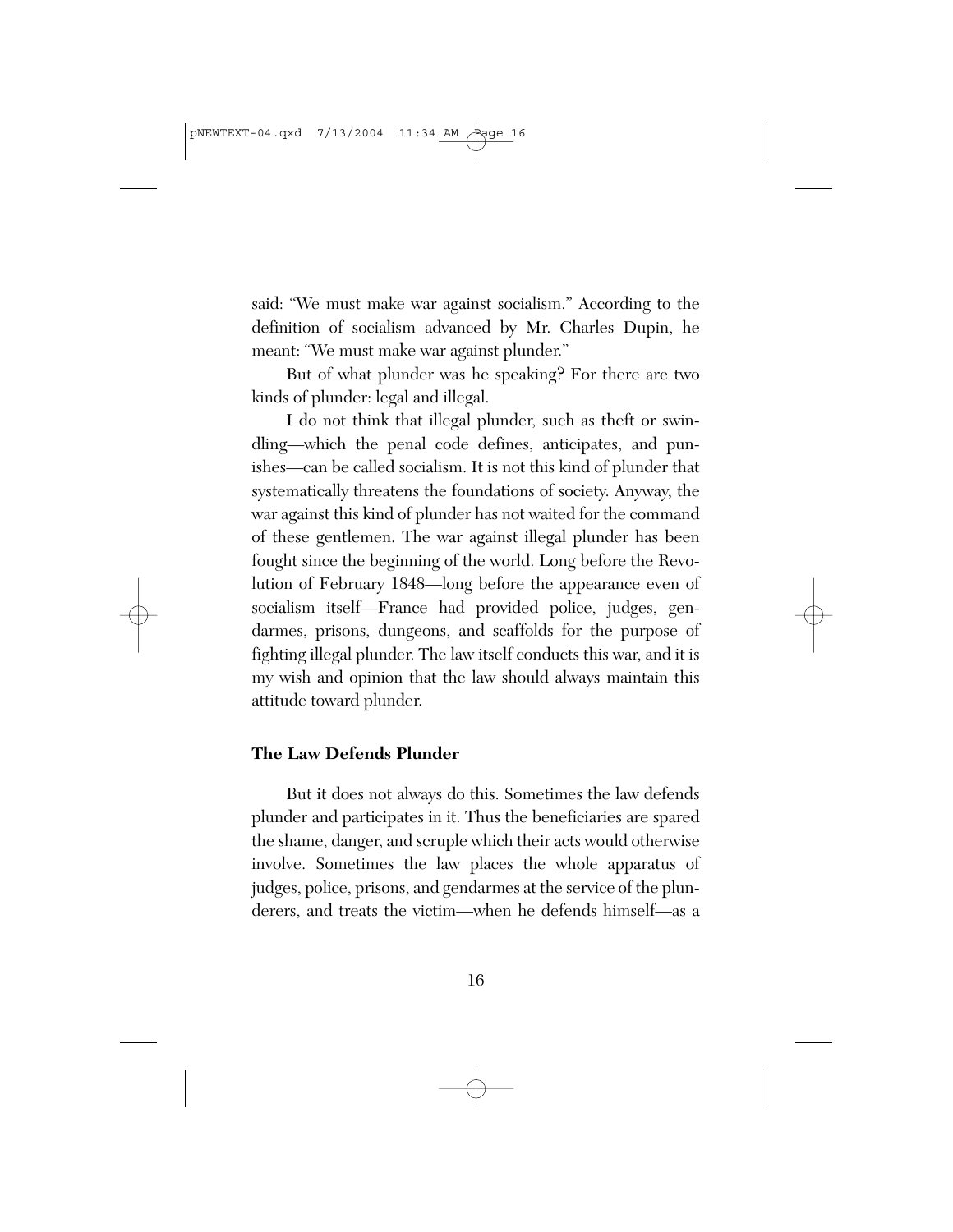criminal. In short, there is a *legal plunder*, and it is of this, no doubt, that Mr. de Montalembert speaks.

This legal plunder may be only an isolated stain among the legislative measures of the people. If so, it is best to wipe it out with a minimum of speeches and denunciations—and in spite of the uproar of the vested interests.

# **How to Identify Legal Plunder**

But how is this legal plunder to be identified? Quite simply. See if the law takes from some persons what belongs to them, and gives it to other persons to whom it does not belong. See if the law benefits one citizen at the expense of another by doing what the citizen himself cannot do without committing a crime.

Then abolish this law without delay, for it is not only an evil itself, but also it is a fertile source for further evils because it invites reprisals. If such a law—which may be an isolated case is not abolished immediately, it will spread, multiply, and develop into a system.

The person who profits from this law will complain bitterly, defending his *acquired rights.* He will claim that the state is obligated to protect and encourage his particular industry; that this procedure enriches the state because the protected industry is thus able to spend more and to pay higher wages to the poor workingmen.

Do not listen to this sophistry by vested interests. The acceptance of these arguments will build legal plunder into a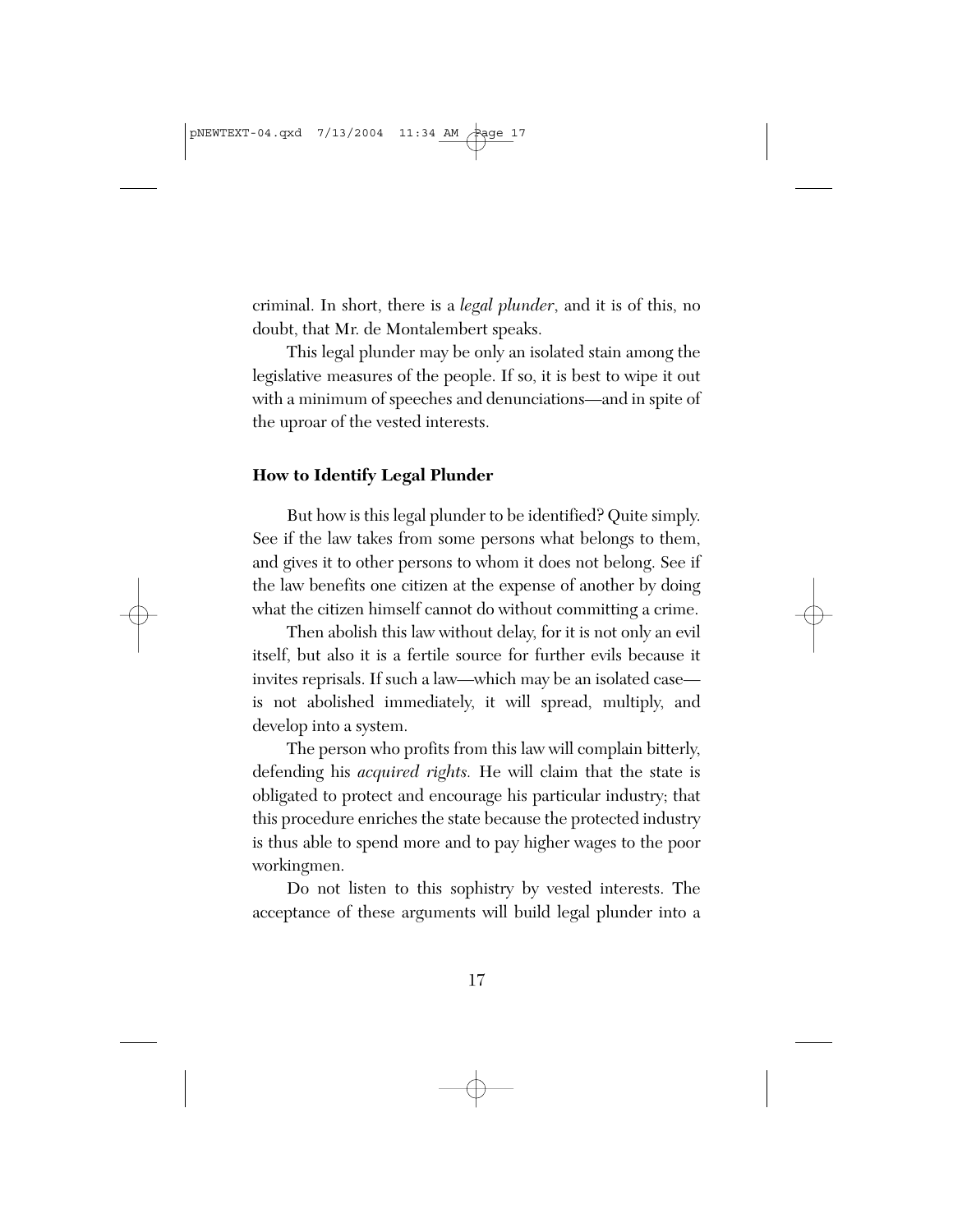whole system. In fact, this has already occurred. The presentday delusion is an attempt to enrich everyone at the expense of everyone else; to make plunder universal under the pretense of organizing it.

# **Legal Plunder Has Many Names**

Now, legal plunder can be committed in an infinite number of ways. Thus we have an infinite number of plans for organizing it: tariffs, protection, benefits, subsidies, encouragements, progressive taxation, public schools, guaranteed jobs, guaranteed profits, minimum wages, a right to relief, a right to the tools of labor, free credit, and so on, and so on. All these plans as a whole—with their common aim of legal plunder—constitute socialism.

Now, since under this definition socialism is a body of doctrine, what attack can be made against it other than a war of doctrine? If you find this socialistic doctrine to be false, absurd, and evil, then refute it. And the more false, the more absurd, and the more evil it is, the easier it will be to refute. Above all, if you wish to be strong, begin by rooting out every particle of socialism that may have crept into your legislation. This will be no light task.

### **Socialism Is Legal Plunder**

Mr. de Montalembert has been accused of desiring to fight socialism by the use of brute force. He ought to be exonerated from this accusation, for he has plainly said: "The war that we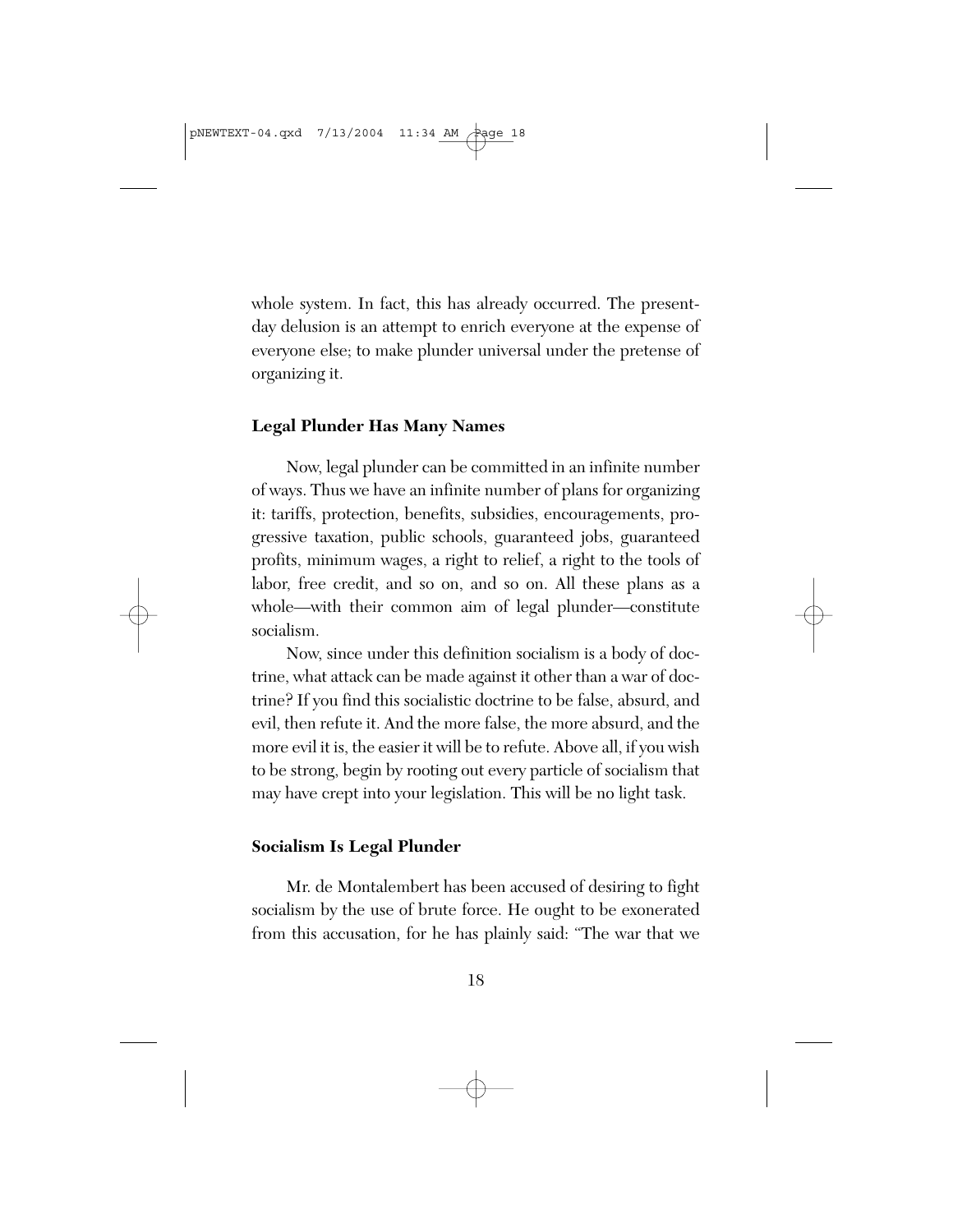must fight against socialism must be in harmony with law, honor, and justice."

But why does not Mr. de Montalembert see that he has placed himself in a vicious circle? You would use the law to oppose socialism? But it is upon the law that socialism itself relies. Socialists desire to practice *legal* plunder, not *illegal* plunder. Socialists, like all other monopolists, desire to make the law their own weapon. And when once the law is on the side of socialism, how can it be used against socialism? For when plunder is abetted by the law, it does not fear your courts, your gendarmes, and your prisons. Rather, it may call upon them for help.

To prevent this, you would exclude socialism from entering into the making of laws? You would prevent socialists from entering the Legislative Palace? You shall not succeed, I predict, so long as legal plunder continues to be the main business of the legislature. It is illogical—in fact, absurd—to assume otherwise.

# **The Choice Before Us**

This question of legal plunder must be settled once and for all, and there are only three ways to settle it:

1. The few plunder the many.

- 2. Everybody plunders everybody.
- 3. Nobody plunders anybody.

We must make our choice among limited plunder, universal plunder, and no plunder. The law can follow only one of these three.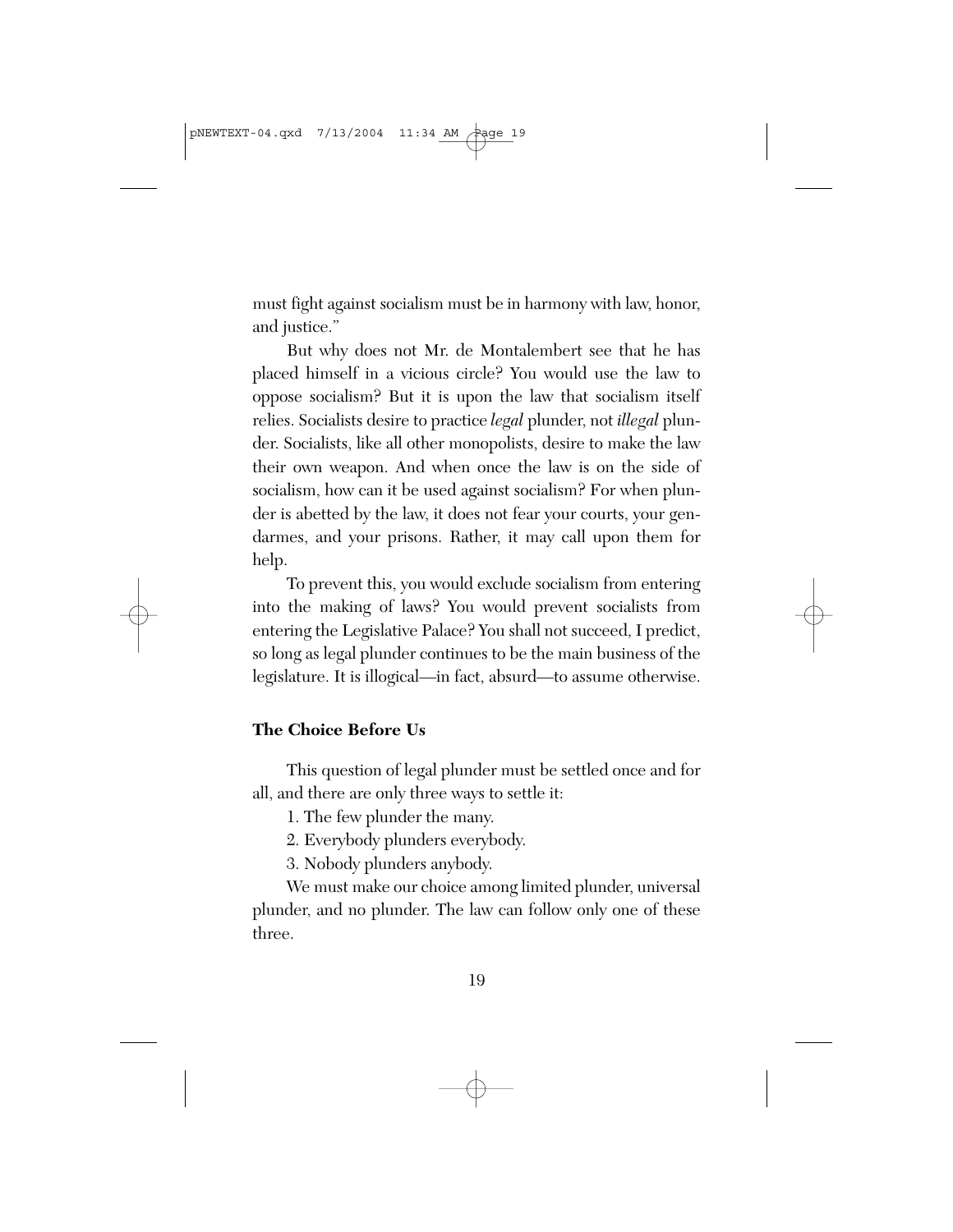*Limited legal plunder:* This system prevailed when the right to vote was restricted. One would turn back to this system to prevent the invasion of socialism.

*Universal legal plunder:* We have been threatened with this system since the franchise was made universal. The newly enfranchised majority has decided to formulate law on the same principle of legal plunder that was used by their predecessors when the vote was limited.

*No legal plunder:* This is the principle of justice, peace, order, stability, harmony, and logic. Until the day of my death, I shall proclaim this principle with all the force of my lungs (which alas! is all too inadequate).\*

### **The Proper Function of the Law**

And, in all sincerity, can anything more than the absence of plunder be required of the law? Can the law—which necessarily requires the use of force—rationally be used for anything except protecting the rights of everyone? I defy anyone to extend it beyond this purpose without perverting it and, consequently, turning might against right. This is the most fatal and most illogical social perversion that can possibly be imagined. It must be admitted that the true solution—so long searched for in the area of social relationships—is contained in these simple words: *Law is organized justice*.

<sup>\*</sup>Translator's note: At the time this was written, Mr. Bastiat knew that he was dying of tuberculosis. Within a year, he was dead.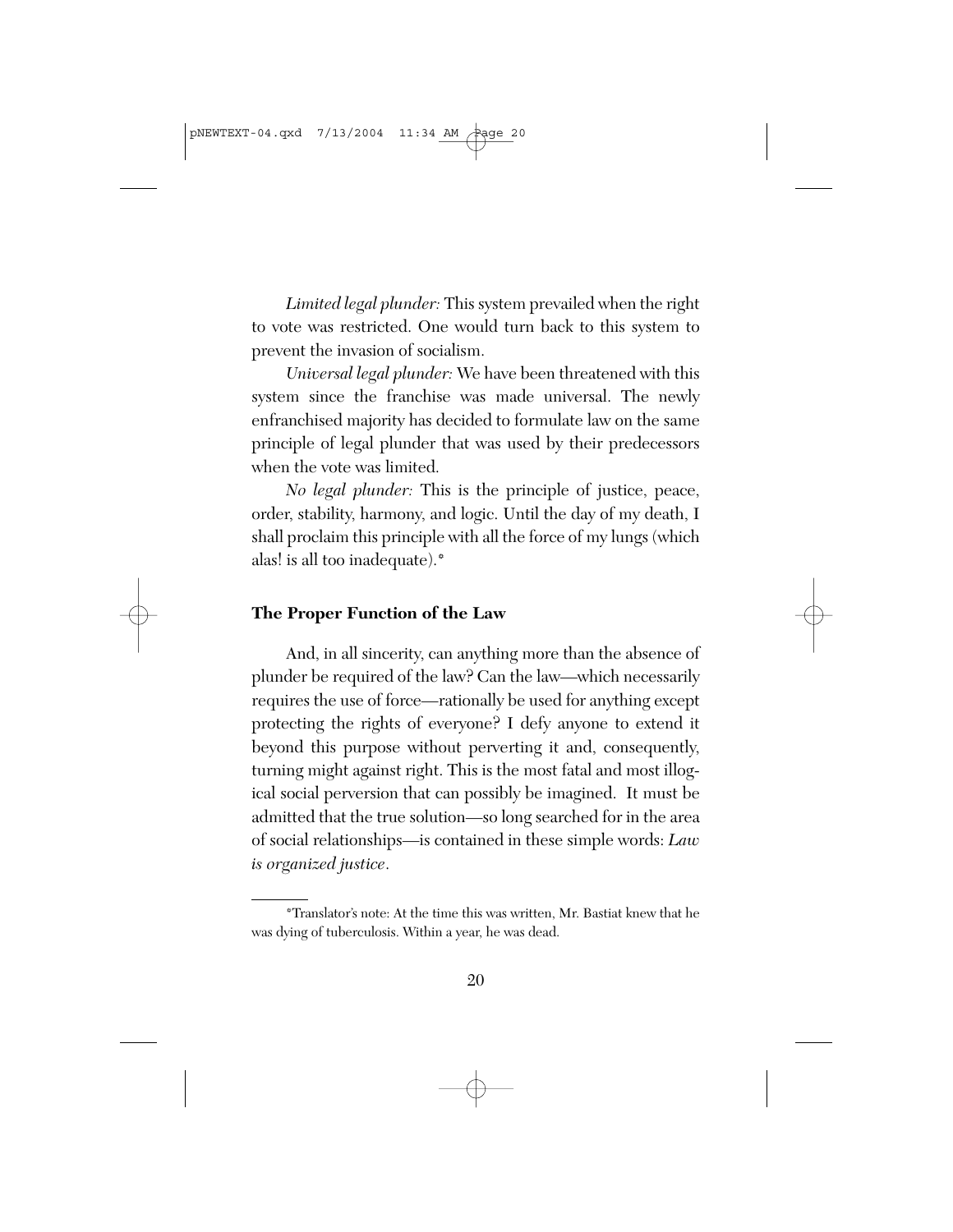Now this must be said: When justice is organized by law that is, by force—this excludes the idea of using law (force) to organize any human activity whatever, whether it be labor, charity, agriculture, commerce, industry, education, art, or religion. The organizing by law of any one of these would inevitably destroy the essential organization—justice. For truly, how can we imagine force being used against the liberty of citizens without it also being used against justice, and thus acting against its proper purpose?

# **The Seductive Lure of Socialism**

Here I encounter the most popular fallacy of our times. It is not considered sufficient that the law should be just; it must be philanthropic. Nor is it sufficient that the law should guarantee to every citizen the free and inoffensive use of his faculties for physical, intellectual, and moral self-improvement. Instead, it is demanded that the law should directly extend welfare, education, and morality throughout the nation.

This is the seductive lure of socialism. And I repeat again: These two uses of the law are in direct contradiction to each other. We must choose between them. A citizen cannot at the same time be free and not free.

#### **Enforced Fraternity Destroys Liberty**

Mr. de Lamartine once wrote to me thusly: "Your doctrine is only the half of my program. You have stopped at liberty; I go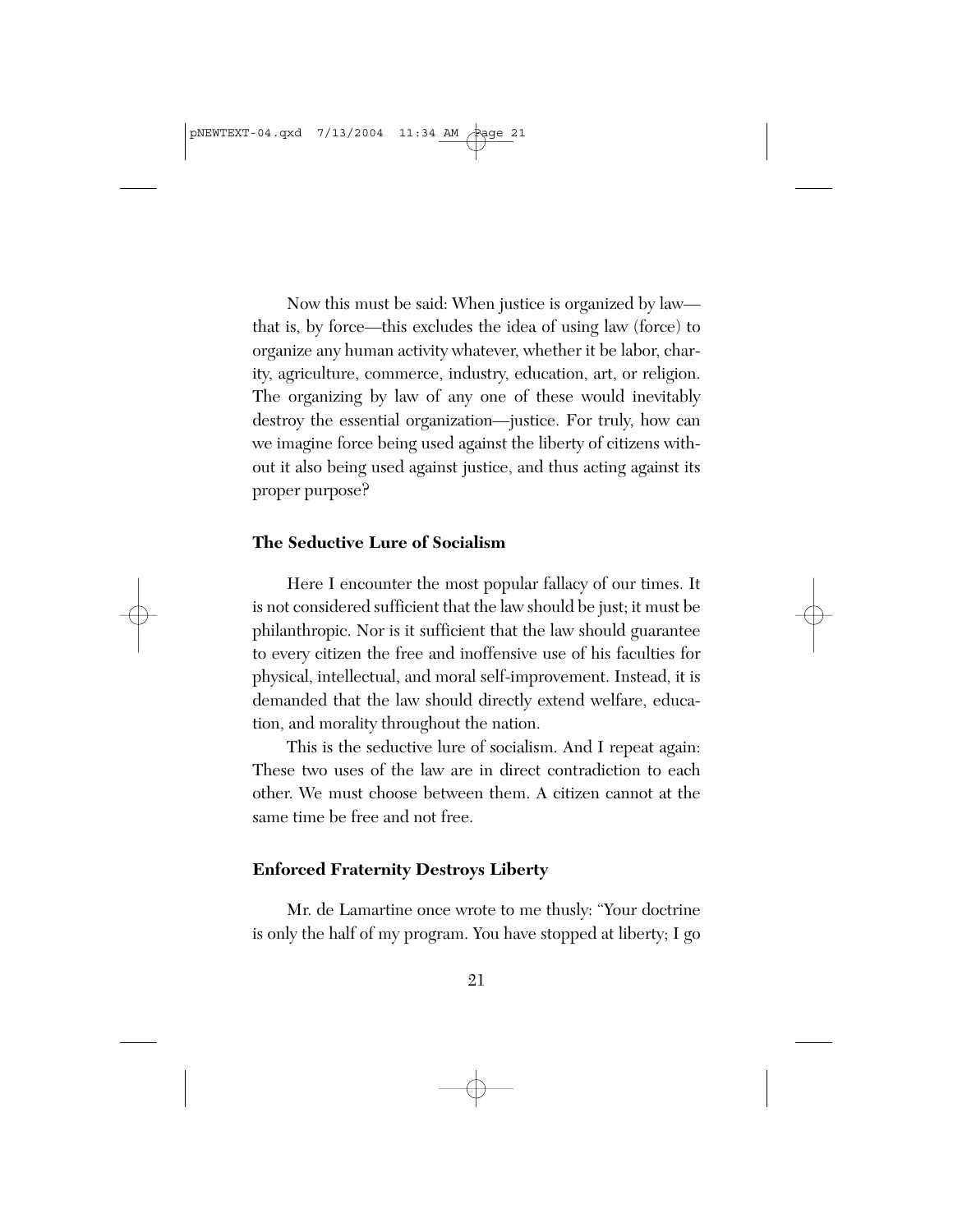on to fraternity." I answered him: "The second half of your program will destroy the first."

In fact, it is impossible for me to separate the word *fraternity* from the word *voluntary*. I cannot possibly understand how fraternity can be *legally* enforced without liberty being *legally* destroyed, and thus justice being *legally* trampled underfoot.

Legal plunder has two roots: One of them, as I have said before, is in human greed; the other is in false philanthropy.

At this point, I think that I should explain exactly what I mean by the word *plunder*.\*

### **Plunder Violates Ownership**

I do not, as is often done, use the word in any vague, uncertain, approximate, or metaphorical sense. I use it in its scientific acceptance—as expressing the idea opposite to that of property [wages, land, money, or whatever]. When a portion of wealth is transferred from the person who owns it—without his consent and without compensation, and whether by force or by fraud to anyone who does not own it, then I say that property is violated; that an act of plunder is committed.

I say that this act is exactly what the law is supposed to suppress, always and everywhere. When the law itself commits this act that it is supposed to suppress, I say that plunder is still com-

<sup>\*</sup>Translator's note: The French word used by Mr. Bastiat is *spoliation*.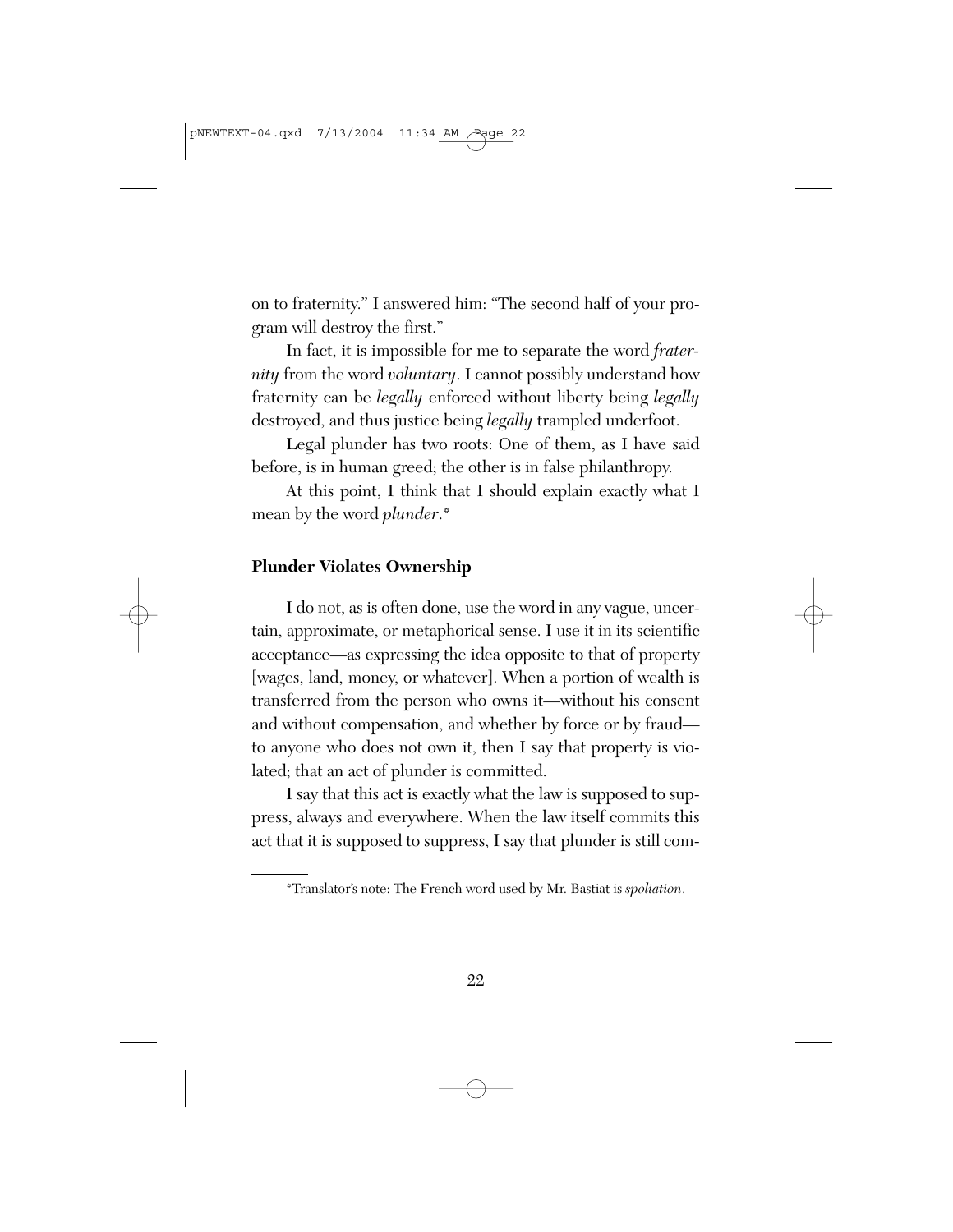mitted, and I add that from the point of view of society and welfare, this aggression against rights is even worse. In this case of legal plunder, however, the person who receives the benefits is not responsible for the act of plundering. The responsibility for this legal plunder rests with the law, the legislator, and society itself. Therein lies the political danger.

It is to be regretted that the word *plunder* is offensive. I have tried in vain to find an inoffensive word, for I would not at any time—especially now—wish to add an irritating word to our dissentions. Thus, whether I am believed or not, I declare that I do not mean to attack the intentions or the morality of anyone. Rather, I am attacking an *idea* which I believe to be false; a *system* which appears to me to be unjust; an injustice so independent of personal intentions that each of us profits from it without wishing to do so, and suffers from it without knowing the cause of the suffering.

### **Three Systems of Plunder**

The sincerity of those who advocate protectionism, socialism, and communism is not here questioned. Any writer who would do that must be influenced by a political spirit or a political fear. It is to be pointed out, however, that protectionism, socialism, and communism are basically the same plant in three different stages of its growth. All that can be said is that legal plunder is more visible in communism because it is complete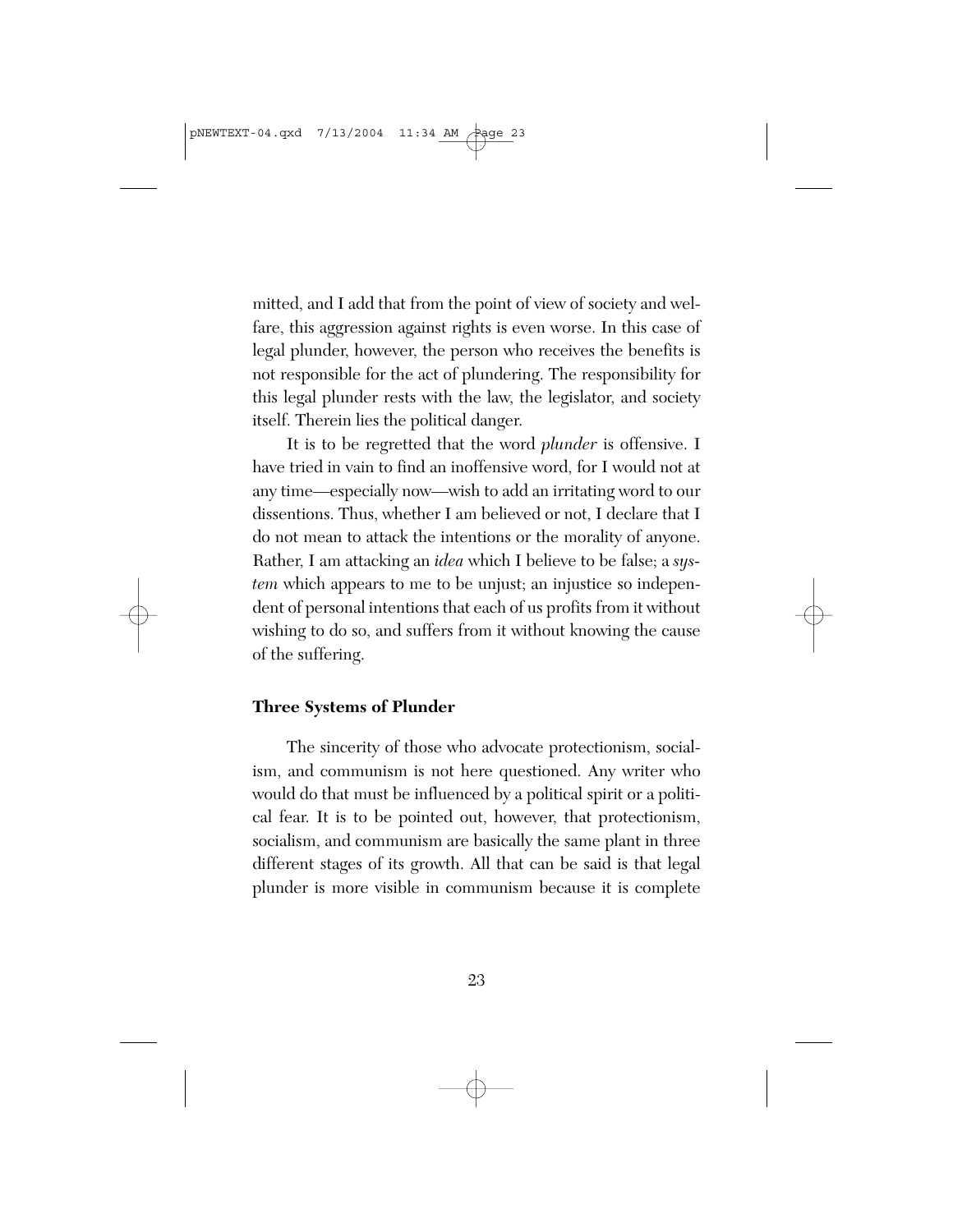plunder; and in protectionism because the plunder is limited to specific groups and industries.\* Thus it follows that, of the three systems, socialism is the vaguest, the most indecisive, and, consequently, the most sincere stage of development.

But sincere or insincere, the intentions of persons are not here under question. In fact, I have already said that legal plunder is based partially on philanthropy, even though it is a false philanthropy.

With this explanation, let us examine the value—the origin and the tendency—of this popular aspiration which claims to accomplish the general welfare by general plunder.

#### **Law Is Force**

Since the law organizes justice, the socialists ask why the law should not also organize labor, education, and religion.

Why should not law be used for these purposes? Because it could not organize labor, education, and religion without destroying justice. We must remember that law is force, and that, consequently, the proper functions of the law cannot lawfully extend beyond the proper functions of force.

<sup>\*</sup> If the special privilege of government protection against competition a monopoly—were granted only to one group in France, the iron workers, for instance, this act would so obviously be legal plunder that it could not last for long. It is for this reason that we see all the protected trades combined into a common cause. They even organize themselves in such a manner as to appear to represent all persons who labor. Instinctively, they feel that legal plunder is concealed by generalizing it.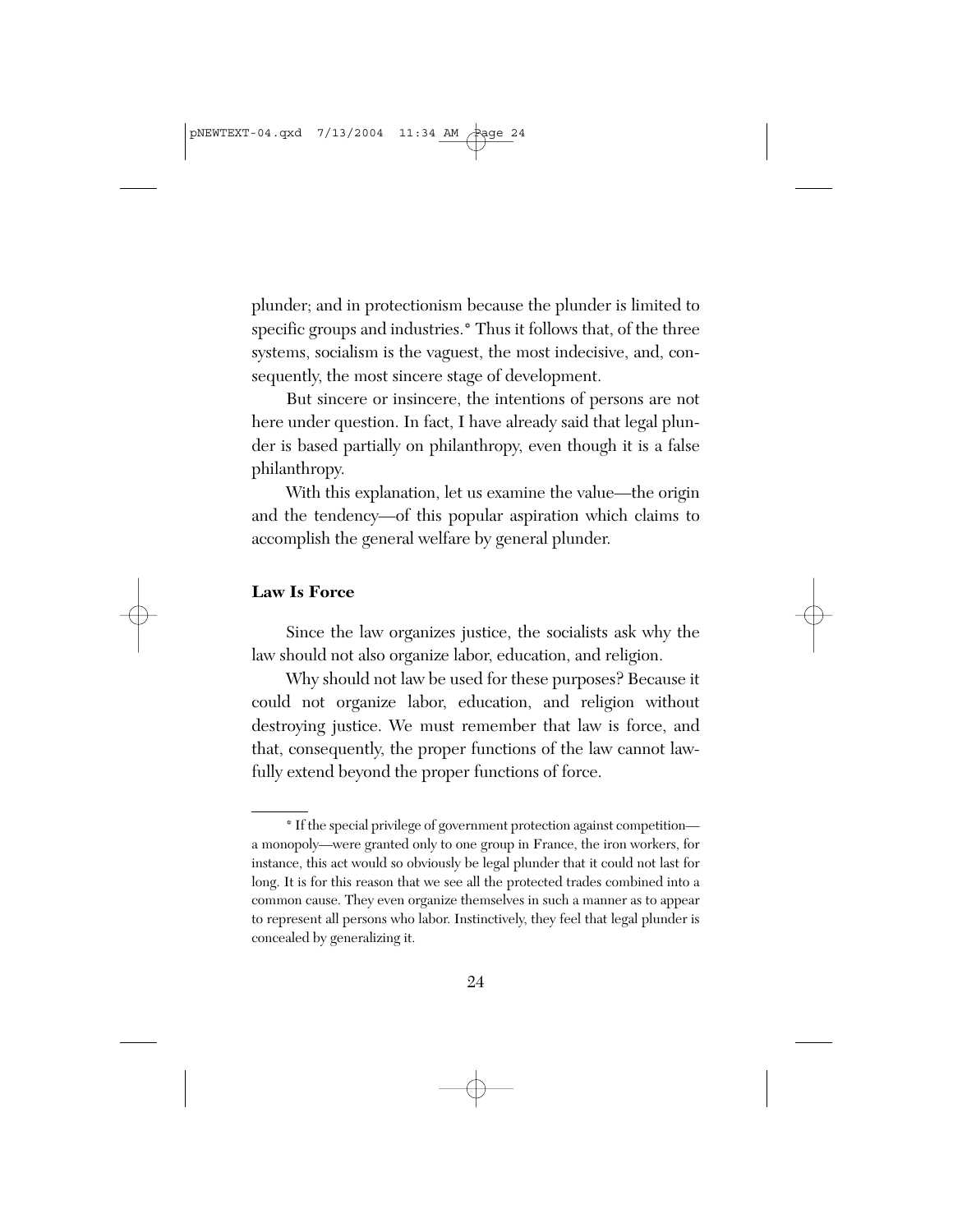When law and force keep a person within the bounds of justice, they impose nothing but a mere negation. They oblige him only to abstain from harming others. They violate neither his personality, his liberty, nor his property. They safeguard all of these. They are *defensive*; they defend equally the rights of all.

### **Law Is a Negative Concept**

The harmlessness of the mission performed by law and lawful defense is self-evident; the usefulness is obvious; and the legitimacy cannot be disputed.

As a friend of mine once remarked, this negative concept of law is so true that the statement, *the purpose of the law is to cause justice to reign*, is not a rigorously accurate statement. It ought to be stated that *the purpose of the law is to prevent injustice from reigning*. In fact, it is injustice, instead of justice, that has an existence of its own. Justice is achieved only when injustice is absent.

But when the law, by means of its necessary agent, force, imposes upon men a regulation of labor, a method or a subject of education, a religious faith or creed—then the law is no longer negative; it acts positively upon people. It substitutes the will of the legislator for their own wills; the initiative of the legislator for their own initiatives. When this happens, the people no longer need to discuss, to compare, to plan ahead; the law does all this for them. Intelligence becomes a useless prop for the people; they cease to be men; they lose their personality, their liberty, their property.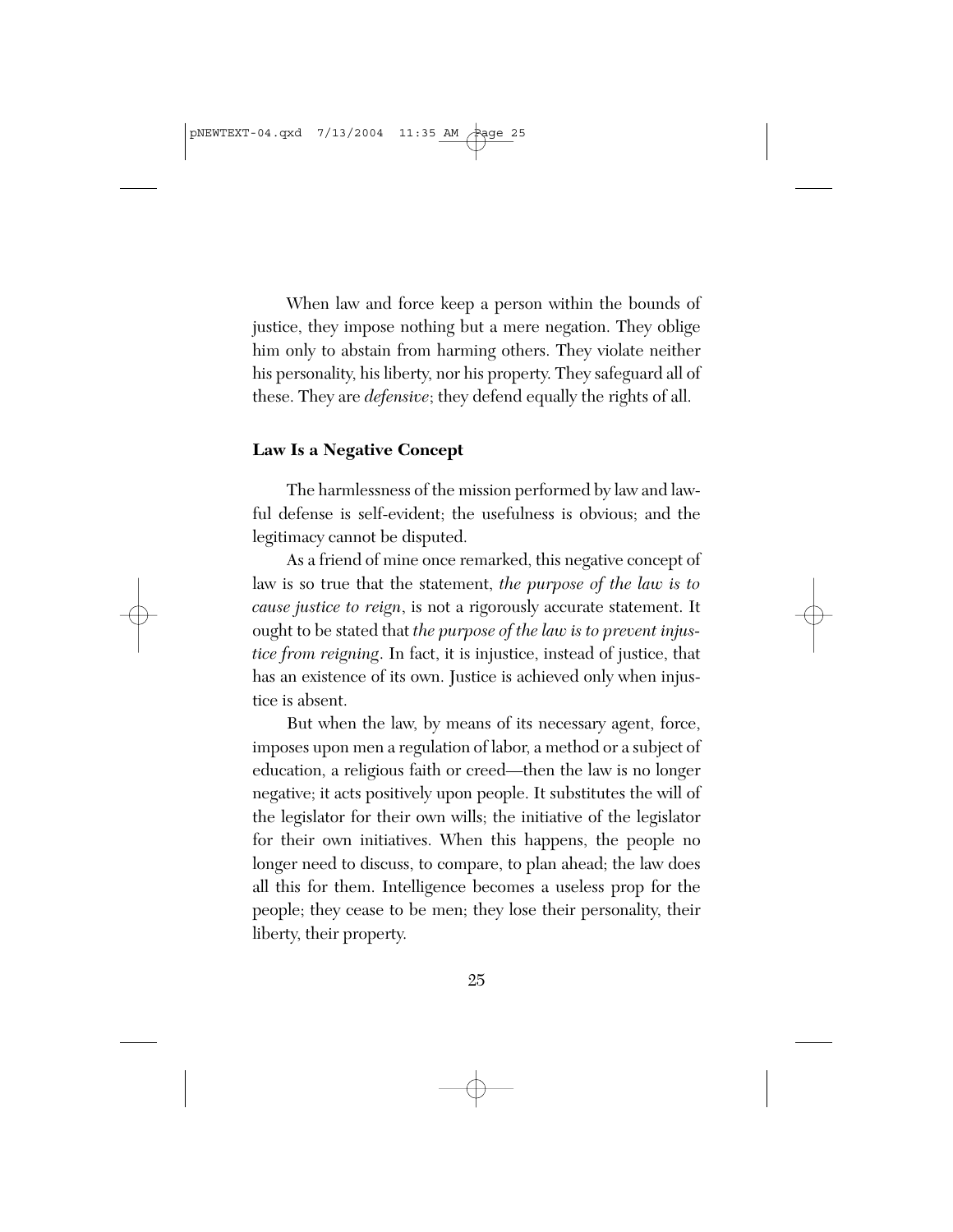Try to imagine a regulation of labor imposed by force that is not a violation of liberty; a transfer of wealth imposed by force that is not a violation of property. If you cannot reconcile these contradictions, then you must conclude that the law cannot organize labor and industry without organizing injustice.

# **The Political Approach**

When a politician views society from the seclusion of his office, he is struck by the spectacle of the inequality that he sees. He deplores the deprivations which are the lot of so many of our brothers, deprivations which appear to be even sadder when contrasted with luxury and wealth.

Perhaps the politician should ask himself whether this state of affairs has not been caused by old conquests and lootings, and by more recent legal plunder. Perhaps he should consider this proposition: Since all persons seek well-being and perfection, would not a condition of justice be sufficient to cause the greatest efforts toward progress, and the greatest possible equality that is compatible with individual responsibility? Would not this be in accord with the concept of individual responsibility which God has willed in order that mankind may have the choice between vice and virtue, and the resulting punishment and reward?

But the politician never gives this a thought. His mind turns to organizations, combinations, and arrangements—legal or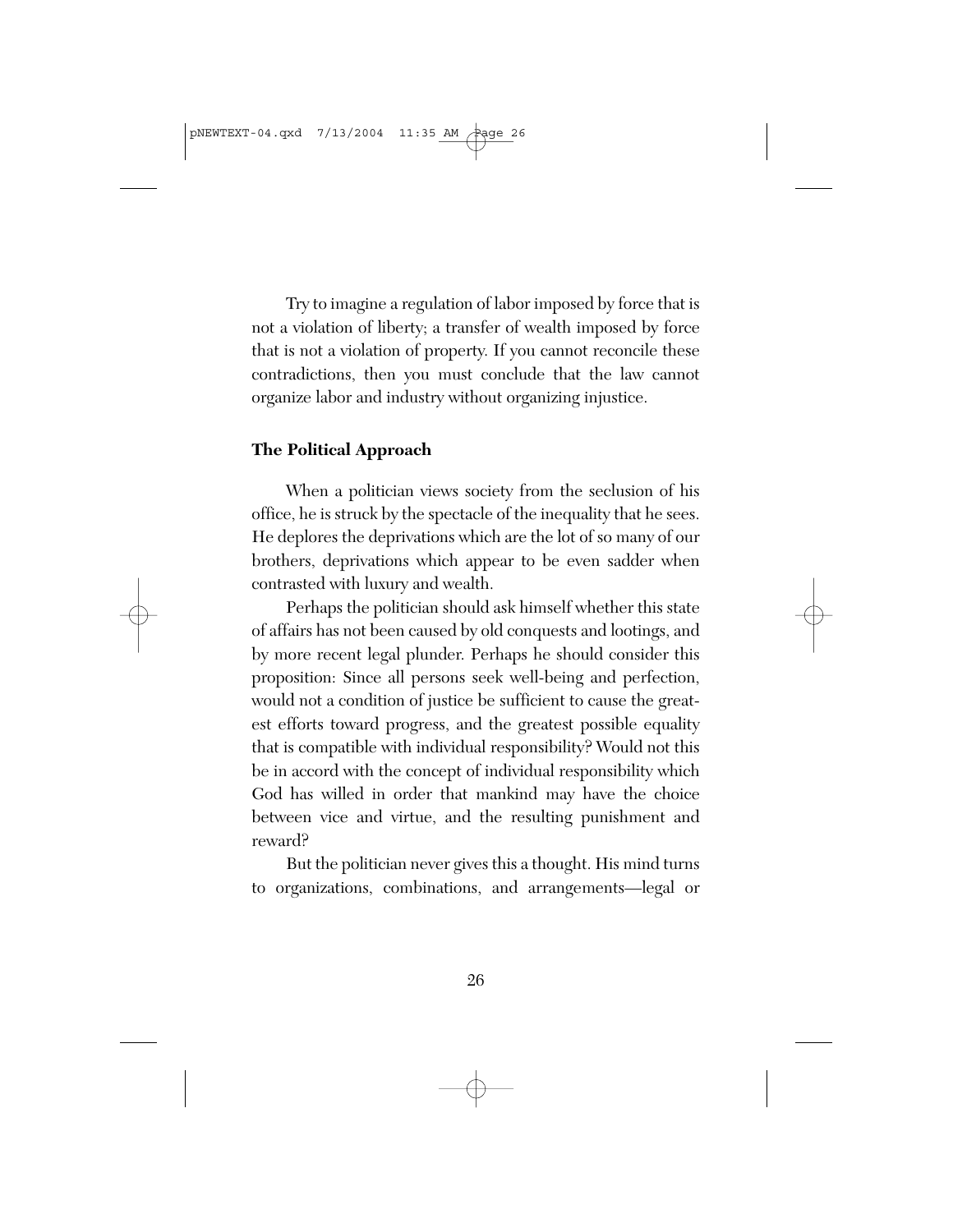apparently legal. He attempts to remedy the evil by increasing and perpetuating the very thing that caused the evil in the first place: legal plunder. We have seen that justice is a negative concept. Is there even one of these positive legal actions that does not contain the principle of plunder?

## **The Law and Charity**

You say: "There are persons who have no money," and you turn to the law. But the law is not a breast that fills itself with milk. Nor are the lacteal veins of the law supplied with milk from a source outside the society. Nothing can enter the public treasury for the benefit of one citizen or one class unless other citizens and other classes have been *forced* to send it in. If every person draws from the treasury the amount that he has put in it, it is true that the law then plunders nobody. But this procedure does nothing for the persons who have no money. It does not promote equality of income. The law can be an instrument of equalization only as it takes from some persons and gives to other persons. When the law does this, it is an instrument of plunder.

With this in mind, examine the protective tariffs, subsidies, guaranteed profits, guaranteed jobs, relief and welfare schemes, public education, progressive taxation, free credit, and public works. You will find that they are always based on legal plunder, organized injustice.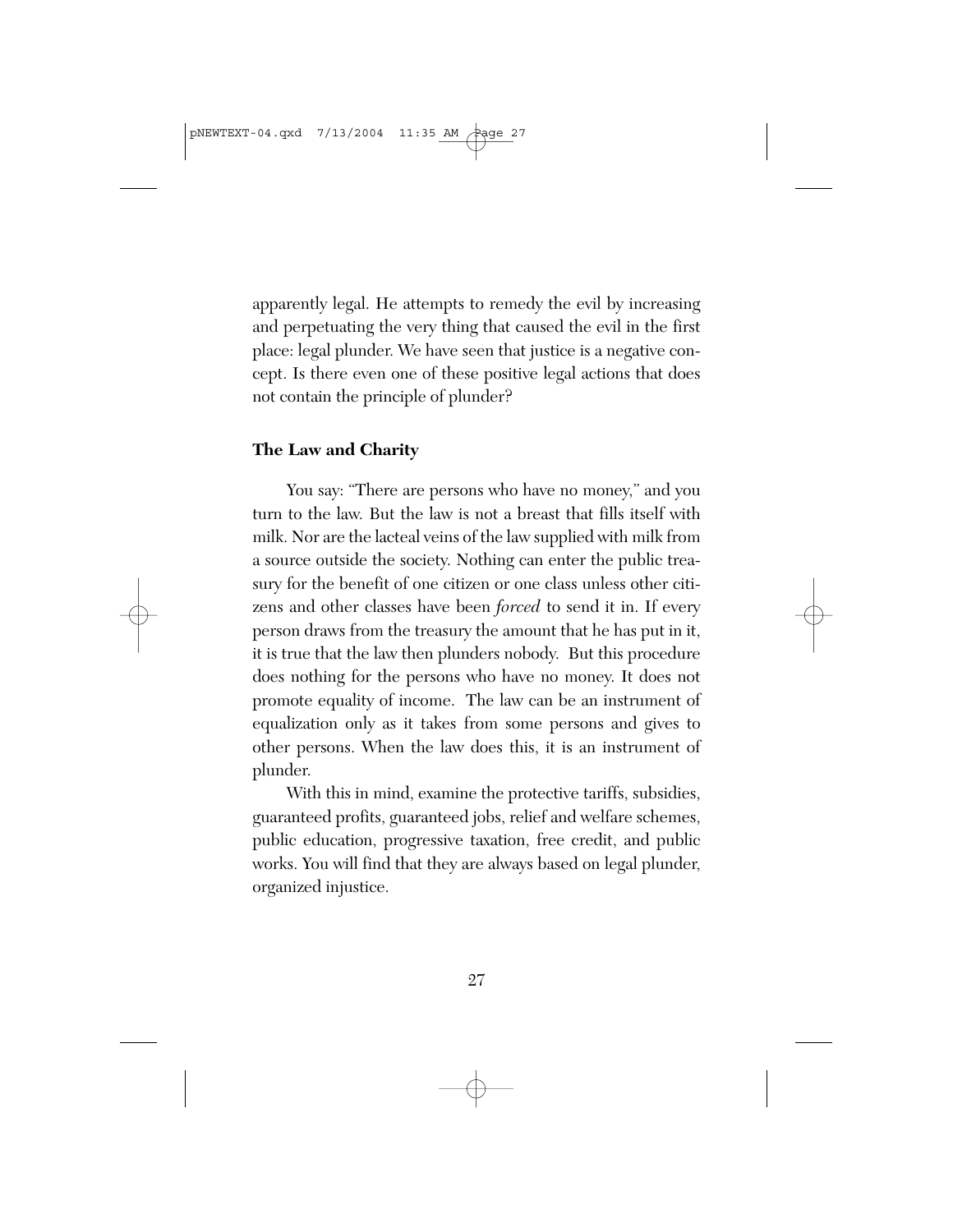#### **The Law and Education**

You say: "There are persons who lack education" and you turn to the law. But the law is not, in itself, a torch of learning which shines its light abroad. The law extends over a society where some persons have knowledge and others do not; where some citizens need to learn, and others can teach. In this matter of education, the law has only two alternatives: It can permit this transaction of teaching-and-learning to operate freely and without the use of force, or it can force human wills in this matter by taking from some of them enough to pay the teachers who are appointed by government to instruct others, without charge. But in this second case, the law commits legal plunder by violating liberty and property.

#### **The Law and Morals**

You say: "Here are persons who are lacking in morality or religion," and you turn to the law. But law is force. And need I point out what a violent and futile effort it is to use force in the matters of morality and religion?

It would seem that socialists, however self-complacent, could not avoid seeing this monstrous legal plunder that results from such systems and such efforts. But what do the socialists do? They cleverly disguise this legal plunder from others—and even from themselves—under the seductive names of fraternity,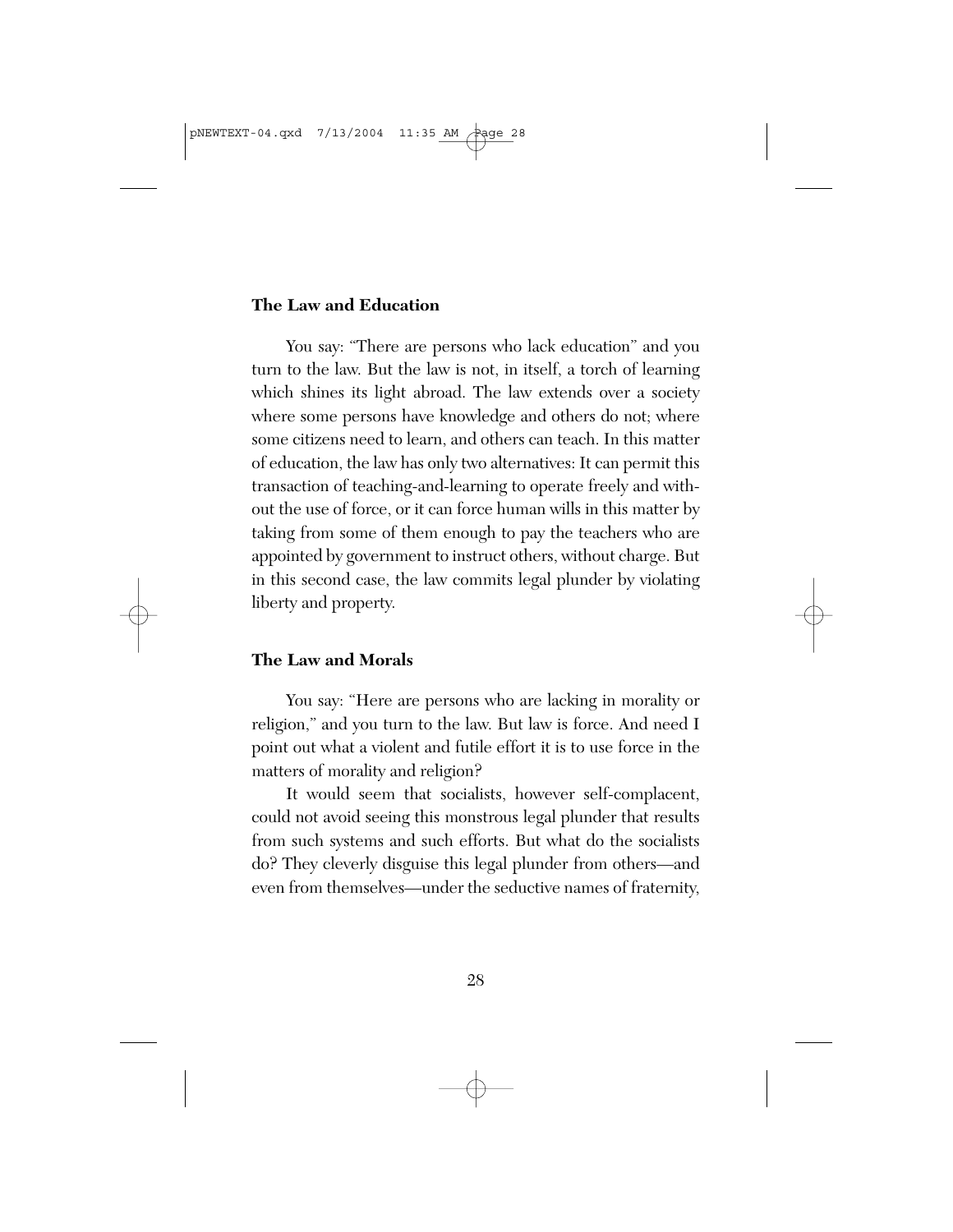unity, organization, and association. Because we ask so little from the law—only justice—the socialists thereby assume that we reject fraternity, unity, organization, and association. The socialists brand us with the name *individualist*.

But we assure the socialists that we repudiate only *forced* organization, not natural organization. We repudiate the forms of association that are *forced* upon us, not free association. We repudiate *forced* fraternity, not true fraternity. We repudiate the *artificial* unity that does nothing more than deprive persons of individual responsibility. We do not repudiate the natural unity of mankind under Providence.

## **A Confusion of Terms**

Socialism, like the ancient ideas from which it springs, confuses the distinction between government and society. As a result of this, every time we object to a thing being done by government, the socialists conclude that we object to its being done at all.

We disapprove of state education. Then the socialists say that we are opposed to any education. We object to a state religion. Then the socialists say that we want no religion at all. We object to a state-enforced equality. Then they say that we are against equality. And so on, and so on. It is as if the socialists were to accuse us of not wanting persons to eat because we do not want the state to raise grain.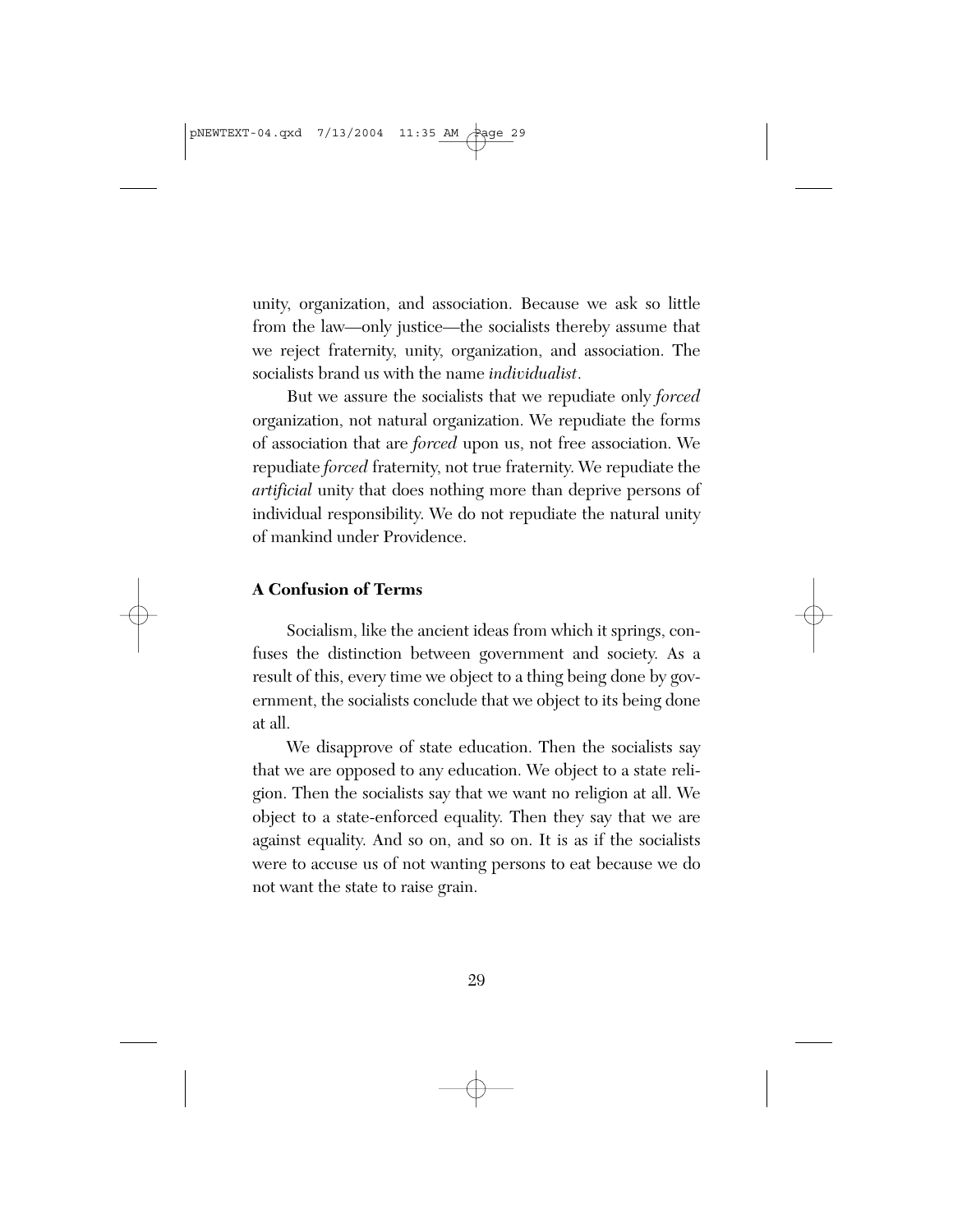## **The Influence of Socialist Writers**

How did politicians ever come to believe this weird idea that the law could be made to produce what it does not contain—the wealth, science, and religion that, in a positive sense, constitute prosperity? Is it due to the influence of our modern writers on public affairs?

Present-day writers—especially those of the socialist school of thought—base their various theories upon one common hypothesis: They divide mankind into two parts. People in general—with the exception of the writer himself—form the first group. The writer, all alone, forms the second and most important group. Surely this is the weirdest and most conceited notion that ever entered a human brain!

In fact, these writers on public affairs begin by supposing that people have within themselves no means of discernment; no motivation to action. The writers assume that people are inert matter, passive particles, motionless atoms, at best a kind of vegetation indifferent to its own manner of existence. They assume that people are susceptible to being shaped—by the will and hand of another person—into an infinite variety of forms, more or less symmetrical, artistic, and perfected.

Moreover, not one of these writers on governmental affairs hesitates to imagine that he himself—under the title of organizer, discoverer, legislator, or founder—is this will and hand, this universal motivating force, this creative power whose sublime mission is to mold these scattered materials—persons into a society.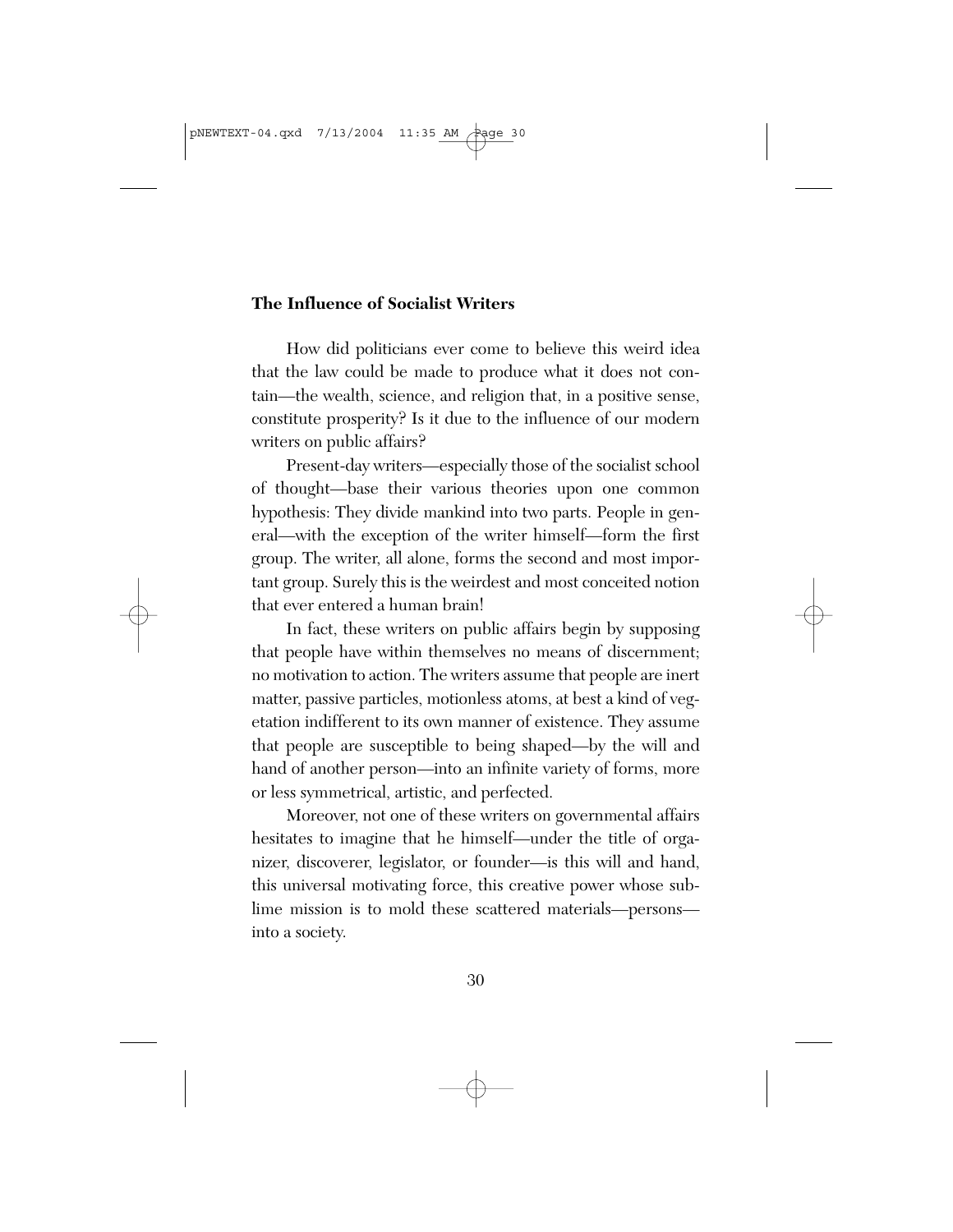These socialist writers look upon people in the same manner that the gardener views his trees. Just as the gardener capriciously shapes the trees into pyramids, parasols, cubes, vases, fans, and other forms, just so does the socialist writer whimsically shape human beings into groups, series, centers, sub-centers, honeycombs, labor-corps, and other variations. And just as the gardener needs axes, pruning hooks, saws, and shears to shape his trees, just so does the socialist writer need the force that he can find only in law to shape human beings. For this purpose, he devises tariff laws, tax laws, relief laws, and school laws.

#### **The Socialists Want to Play God**

Socialists look upon people as raw material to be formed into social combinations. This is so true that, if by chance, the socialists have any doubts about the success of these combinations, they will demand that a small portion of mankind be set aside *to experiment upon*. The popular idea of *trying all systems* is well known. And one socialist leader has been known seriously to demand that the Constituent Assembly give him a small district with all its inhabitants, to try his experiments upon.

In the same manner, an inventor makes a model before he constructs the full-sized machine; the chemist wastes some chemicals—the farmer wastes some seeds and land—to try out an idea.

But what a difference there is between the gardener and his trees, between the inventor and his machine, between the chemist and his elements, between the farmer and his seeds!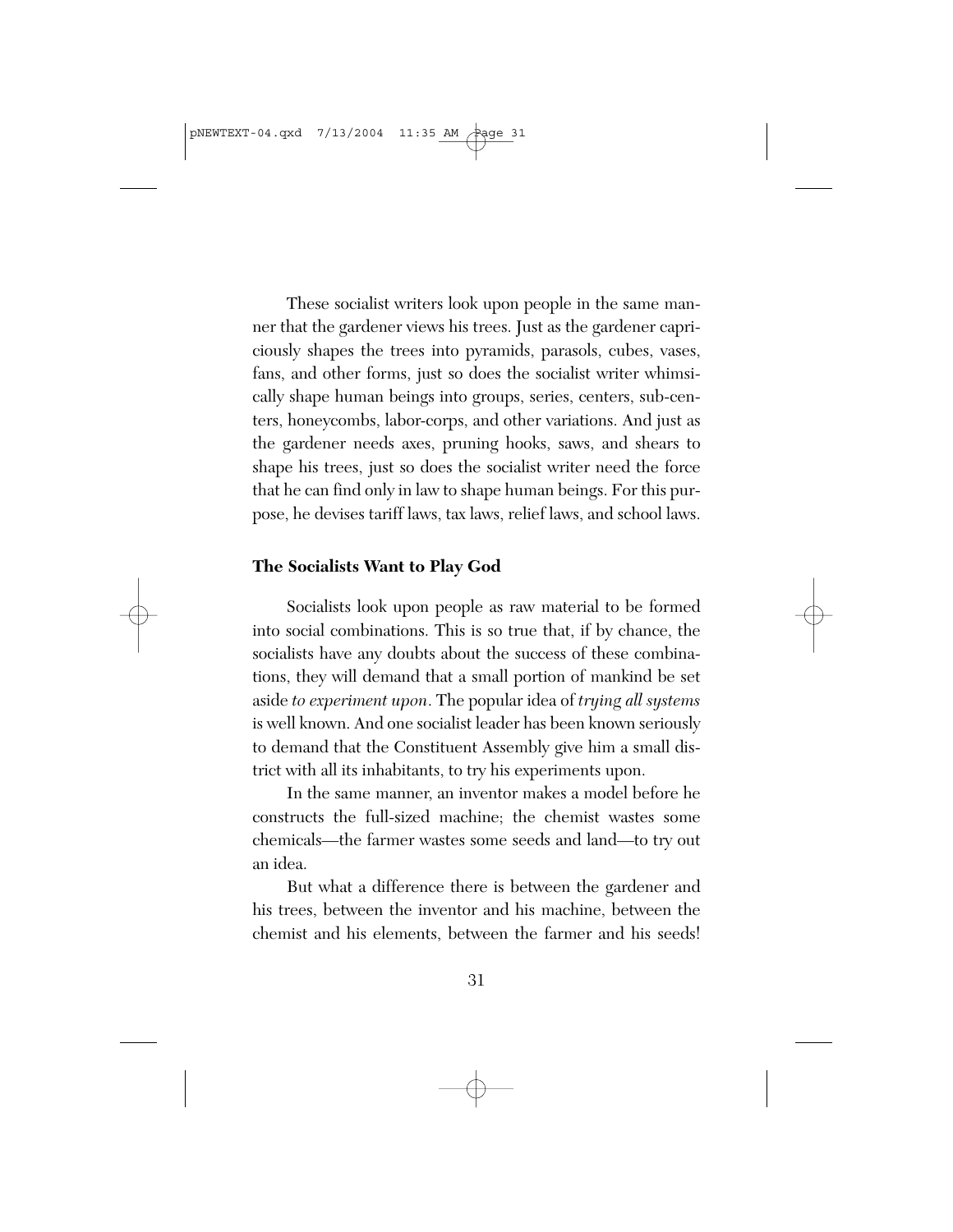And in all sincerity, the socialist thinks that there is the same difference between him and mankind!

It is no wonder that the writers of the nineteenth century look upon society as an artificial creation of the legislator's genius. This idea—the fruit of classical education—has taken possession of all the intellectuals and famous writers of our country. To these intellectuals and writers, the relationship between persons and the legislator appears to be the same as the relationship between the clay and the potter.

Moreover, even where they have consented to recognize a principle of action in the heart of man—and a principle of discernment in man's intellect—they have considered these gifts from God to be fatal gifts. They have thought that persons, under the impulse of these two gifts, would fatally tend to ruin themselves. They assume that if the legislators left persons free to follow their own inclinations, they would arrive at atheism instead of religion, ignorance instead of knowledge, poverty instead of production and exchange.

# **The Socialists Despise Mankind**

According to these writers, it is indeed fortunate that Heaven has bestowed upon certain men—governors and legislators—the exact opposite inclinations, not only for their own sake but also for the sake of the rest of the world! While mankind tends toward evil, the legislators yearn for good; while mankind advances toward darkness, the legislators aspire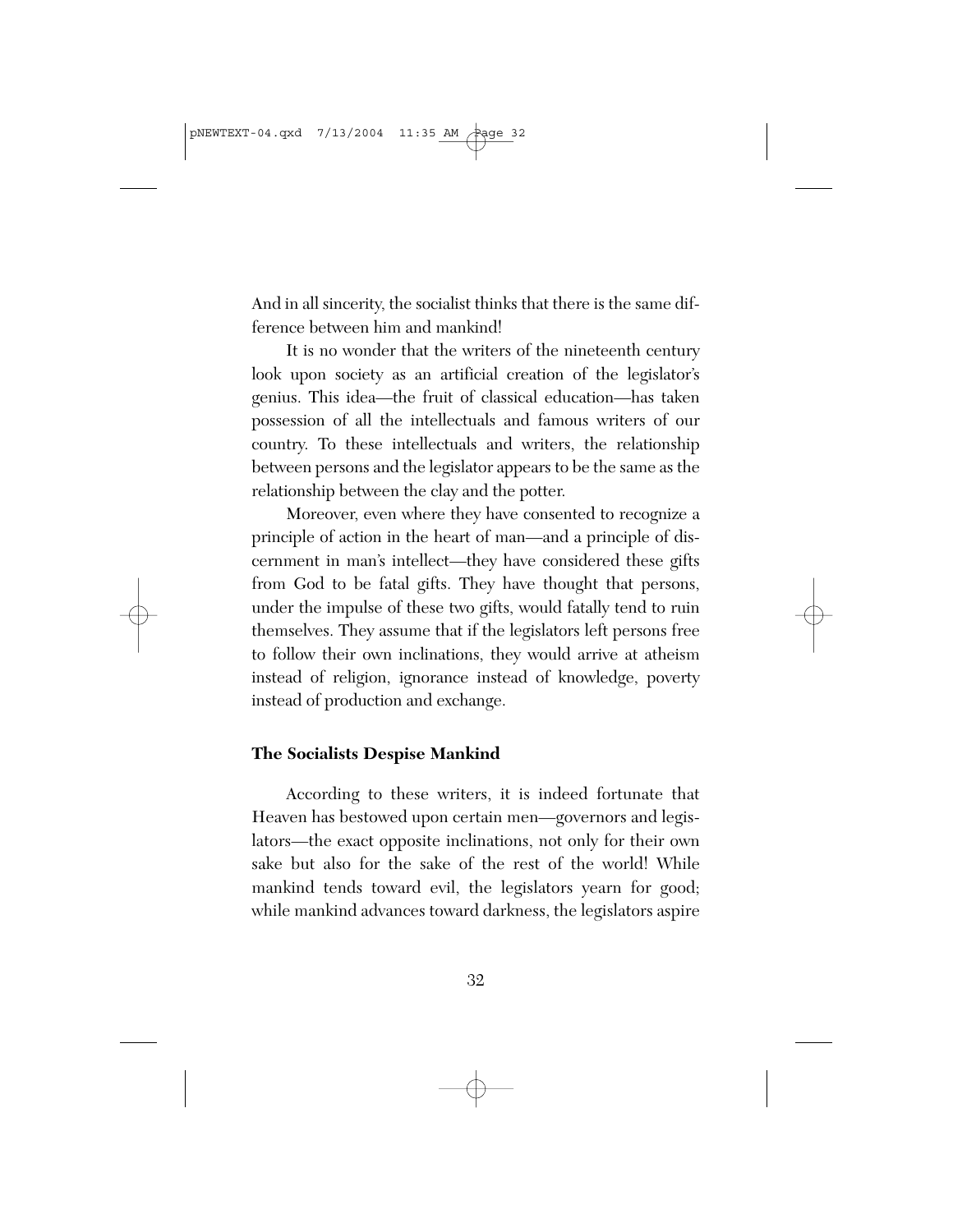for enlightenment; while mankind is drawn toward vice, the legislators are attracted toward virtue. Since they have decided that this is the true state of affairs, they then demand the use of force in order to substitute their own inclinations for those of the human race.

Open at random any book on philosophy, politics, or history, and you will probably see how deeply rooted in our country is this idea—the child of classical studies, the mother of socialism. In all of them, you will probably find this idea that mankind is merely inert matter, receiving life, organization, morality, and prosperity from the power of the state. And even worse, it will be stated that mankind tends toward degeneration, and is stopped from this downward course only by the mysterious hand of the legislator. Conventional classical thought everywhere says that behind passive society there is a concealed power called *law* or *legislator* (or called by some other terminology that designates some unnamed person or persons of undisputed influence and authority) which moves, controls, benefits, and improves mankind.

# **A Defense of Compulsory Labor**

Let us first consider a quotation from Bossuet [tutor to the Dauphin in the Court of Louis XIV]:

One of the things most strongly impressed (by whom?) upon the minds of the Egyptians was patrio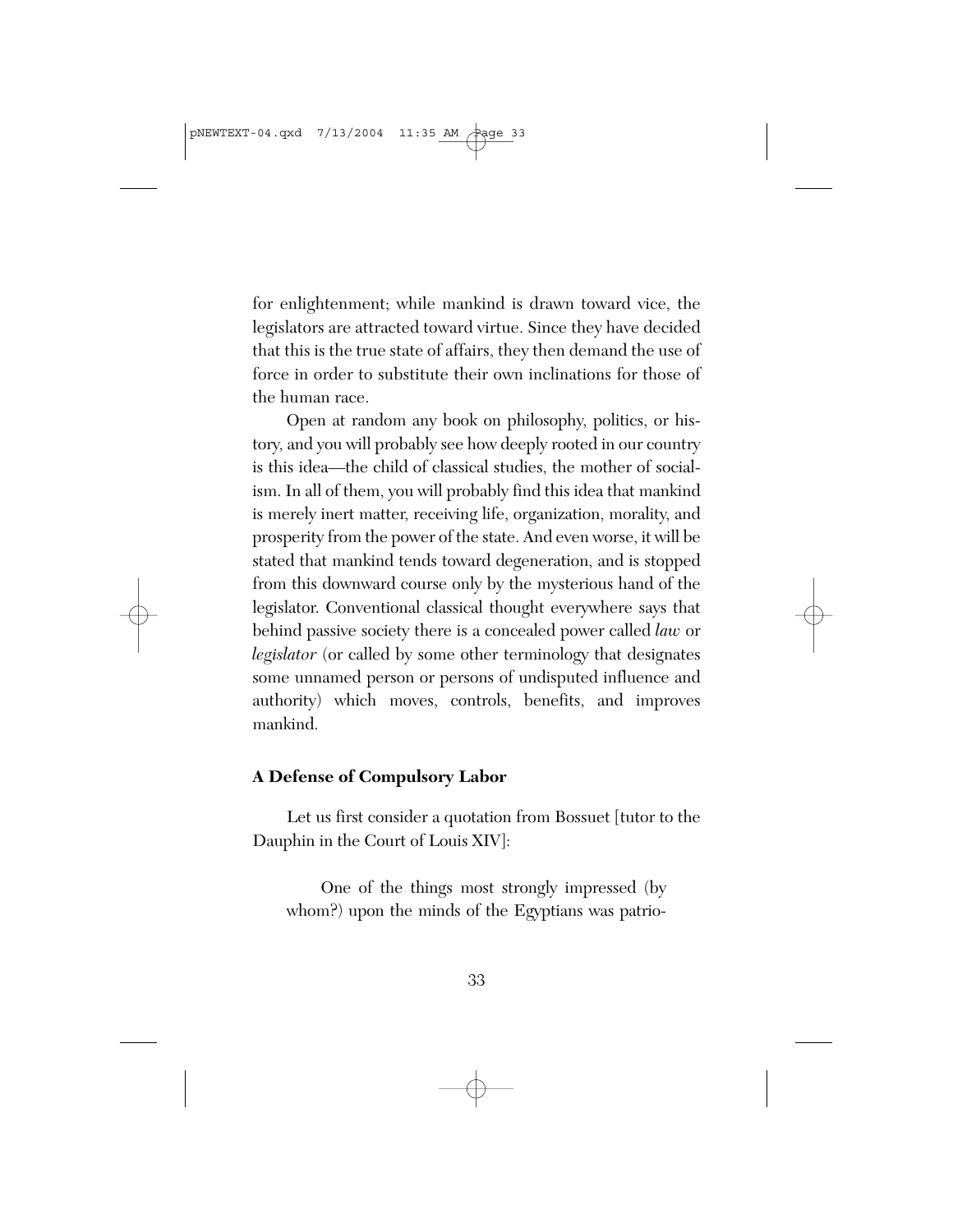tism. . . . *No one was permitted* to be useless to the state. The law assigned to each one his work, which was handed down from father to son. No one was permitted to have two professions. Nor could a person change from one job to another. . . . But there was one task to which all were *forced* to conform: the study of the laws and of wisdom. Ignorance of religion and of the political regulations of the country *was not excused* under any circumstances. Moreover each occupation *was assigned* (by whom?) to a certain district. . . . Among the good laws, one of the best was that everyone *was trained* (by whom?) to obey them. As a result of this, Egypt was filled with wonderful inventions, and nothing was neglected that could make life easy and quiet.

Thus, according to Bossuet, persons derive nothing from themselves. Patriotism, prosperity, inventions, husbandry, science—all of these are given to the people by the operation of the laws, the rulers. All that the people have to do is to bow to leadership.

### **A Defense of Paternal Government**

Bossuet carries this idea of the state as the source of all progress even so far as to defend the Egyptians against the charge that they rejected wrestling and music. He said: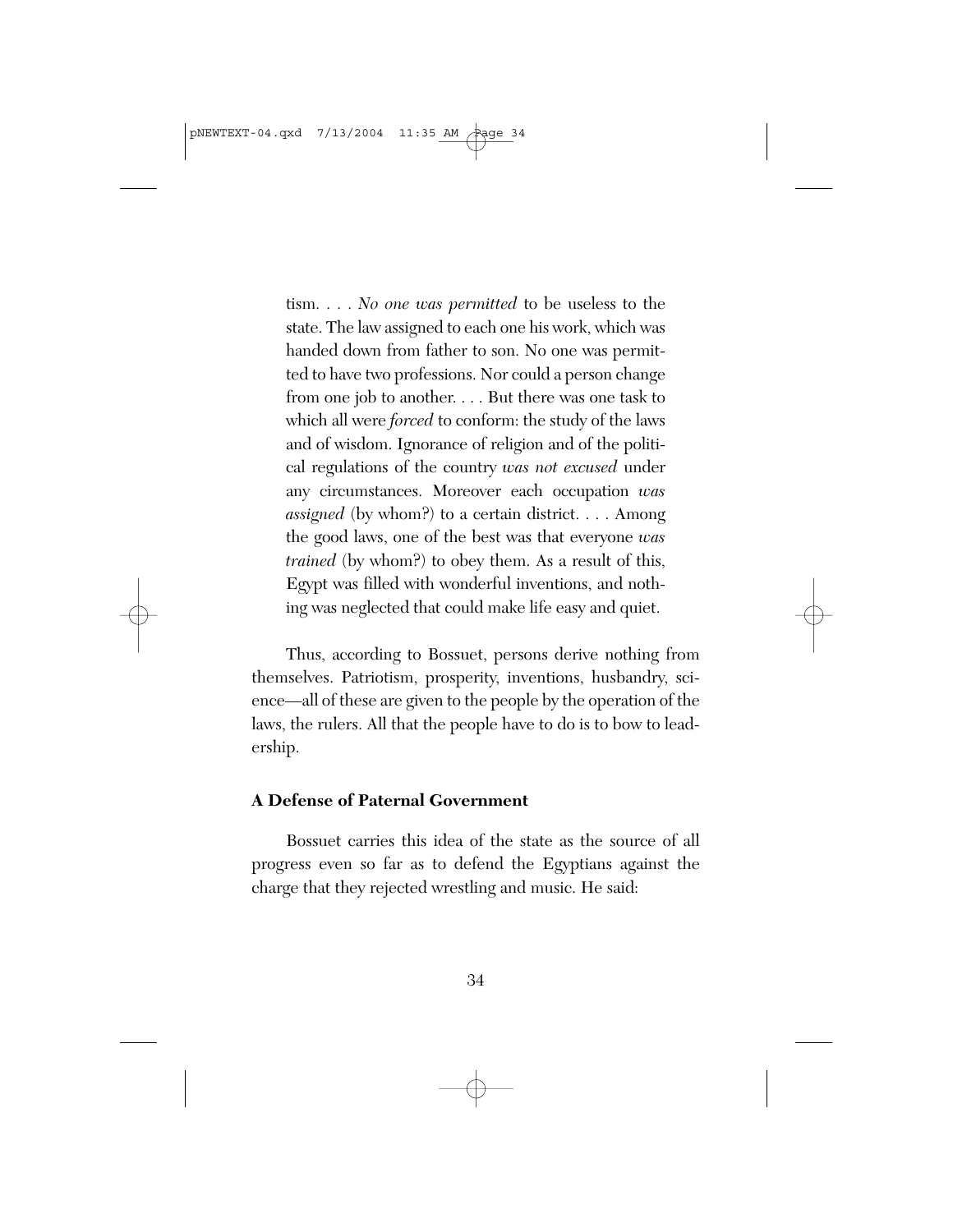How is that possible? These arts were invented by Trismegistus [who was alleged to have been Chancellor to the Egyptian god Osiris].

And again among the Persians, Bossuet claims that all comes from above:

One of the first responsibilities *of the prince* was to encourage agriculture. . . . Just as there were offices established for the regulation of armies, just so were there offices for the direction of farm work. . . . The Persian people *were inspired* with an overwhelming respect for royal authority.

And according to Bossuet, the Greek people, although exceedingly intelligent, had no sense of personal responsibility; like dogs and horses, they themselves could not have invented the most simple games:

The Greeks, naturally intelligent and courageous, *had been early cultivated* by the kings and settlers who had come from Egypt. From these Egyptian rulers, the Greek people had learned bodily exercises, *foot races*, and horse and chariot races. . . . But the best thing that the Egyptians had taught the Greeks was to become docile, and to permit themselves to be formed by the law for the public good.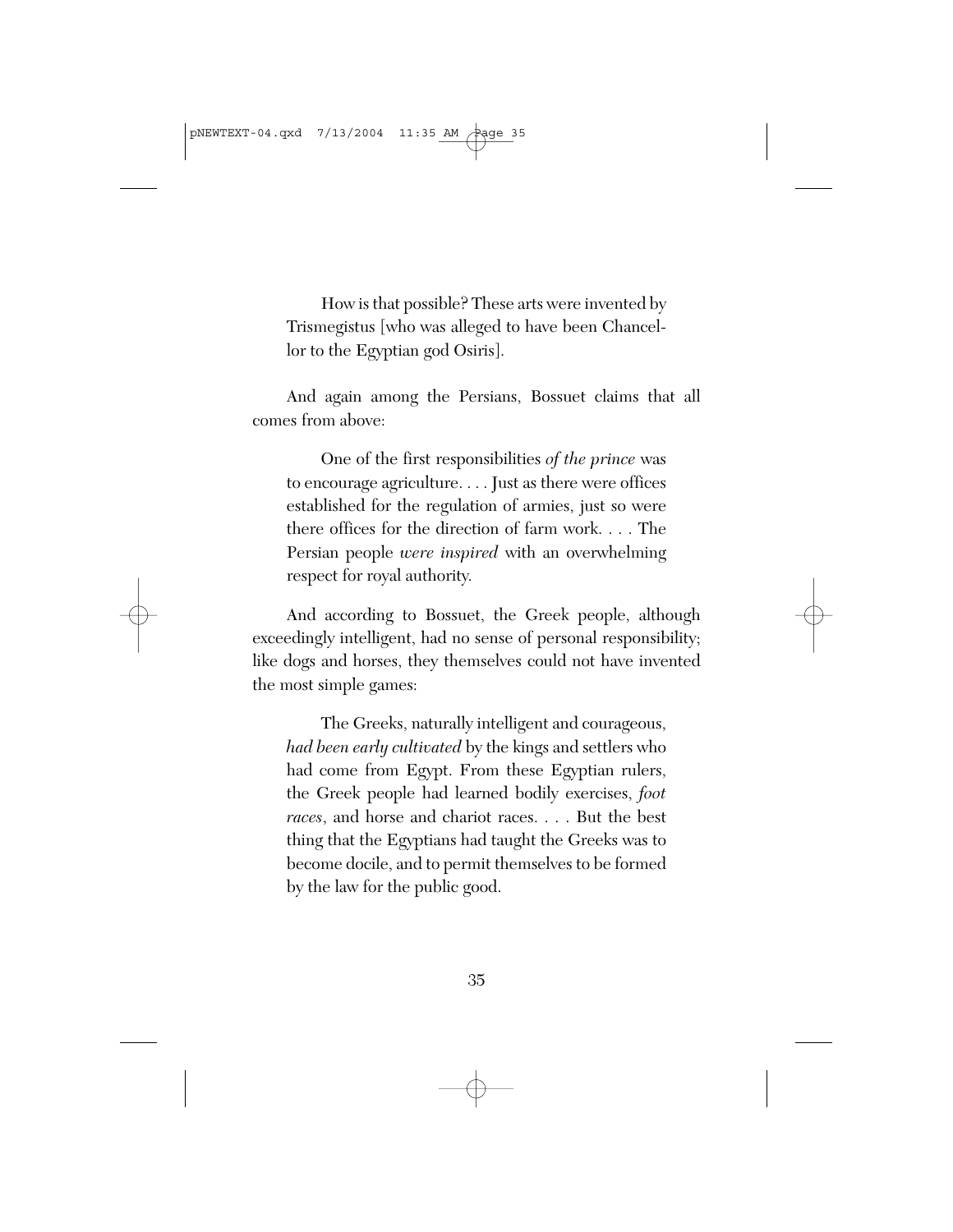## **The Idea of Passive Mankind**

It cannot be disputed that these classical theories [advanced by these latter-day teachers, writers, legislators, economists, and philosophers] held that everything came to the people from a source outside themselves. As another example, take Fenelon [archbishop, author, and instructor to the Duke of Burgundy].

He was a witness to the power of Louis XIV. This, plus the fact that he was nurtured in the classical studies and the admiration of antiquity, naturally caused Fenelon to accept the idea that mankind should be passive; that the misfortunes and the prosperity—vices and virtues—of people are caused by the external influence exercised upon them by the law and the legislators. Thus, in his *Utopia of Salentum*, he puts men—with all their interests, faculties, desires, and possessions—under the absolute discretion of the legislator. Whatever the issue may be, persons do not decide it for themselves; the prince decides for them. The prince is depicted as the *soul* of this shapeless mass of people who form the nation. In the prince resides the thought, the foresight, all progress, and the principle of all organization. Thus all responsibility rests with him.

The whole of the tenth book of Fenelon's *Telemachus* proves this. I refer the reader to it, and content myself with quoting at random from this celebrated work to which, in every other respect, I am the first to pay homage.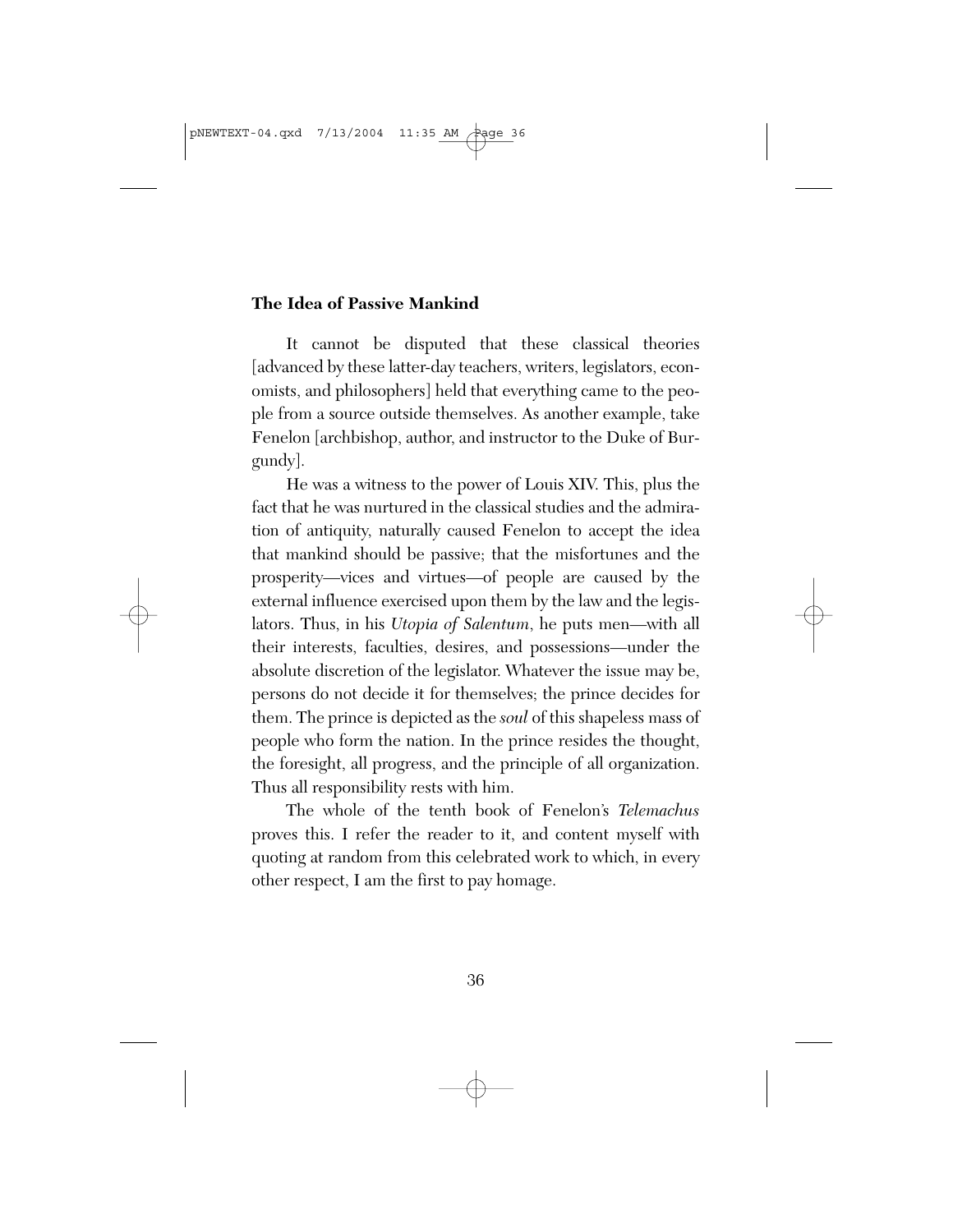### **Socialists Ignore Reason and Facts**

With the amazing credulity which is typical of the classicists, Fenelon ignores the authority of reason and facts when he attributes the general happiness of the Egyptians, not to their own wisdom but to the wisdom of their kings:

We could not turn our eyes to either shore without seeing rich towns and country estates most agreeably located; fields, never fallowed, covered with golden crops every year; meadows full of flocks; workers bending under the weight of the fruit which the earth lavished upon its cultivators; shepherds who made the echoes resound with the soft notes from their pipes and flutes. "Happy," said Mentor, "is the people governed by a wise king. . . ."

Later, Mentor desired that I observe the contentment and abundance which covered all Egypt, where twenty-two thousand cities could be counted. He admired the good police regulations in the cities; the justice rendered in favor of the poor *against* the rich; the sound education of the children in obedience, labor, sobriety, and the love of the arts and letters; the exactness with which all religious ceremonies were performed; the unselfishness, the high regard for honor, the faithfulness to men, and the fear of the gods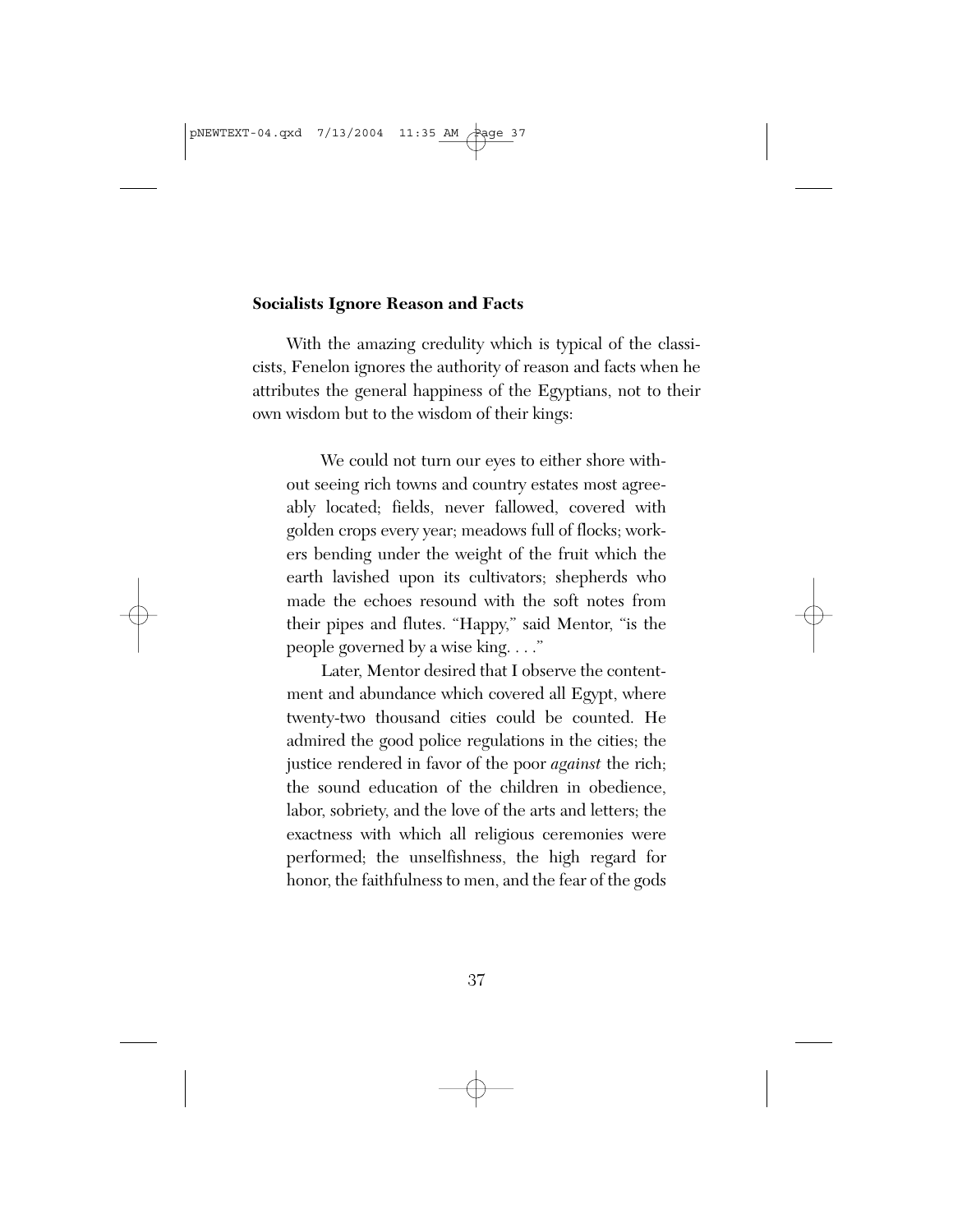which every father taught his children. He never stopped admiring the prosperity of the country. "Happy," said he, "is the people ruled by a wise king in such a manner."

#### **Socialists Want to Regiment People**

Fenelon's idyl on Crete is even more alluring. Mentor is made to say:

All that you see in this wonderful island results from the laws of Minos. The education which he ordained for the children makes their bodies strong and robust. From the very beginning, one accustoms the children to a life of frugality and labor, because one assumes that all pleasures of the senses weaken both body and mind. Thus one allows them no pleasure except that of becoming invincible by virtue, and of acquiring glory. . . . Here one punishes three vices that go unpunished among other people: ingratitude, hypocrisy, and greed. There is no need to punish persons for pomp and dissipation, for they are unknown in Crete. . . . No costly furniture, no magnificent clothing, no delicious feasts, no gilded palaces are permitted.

Thus does Mentor prepare his student to mold and to manipulate—doubtless with the best of intentions—the people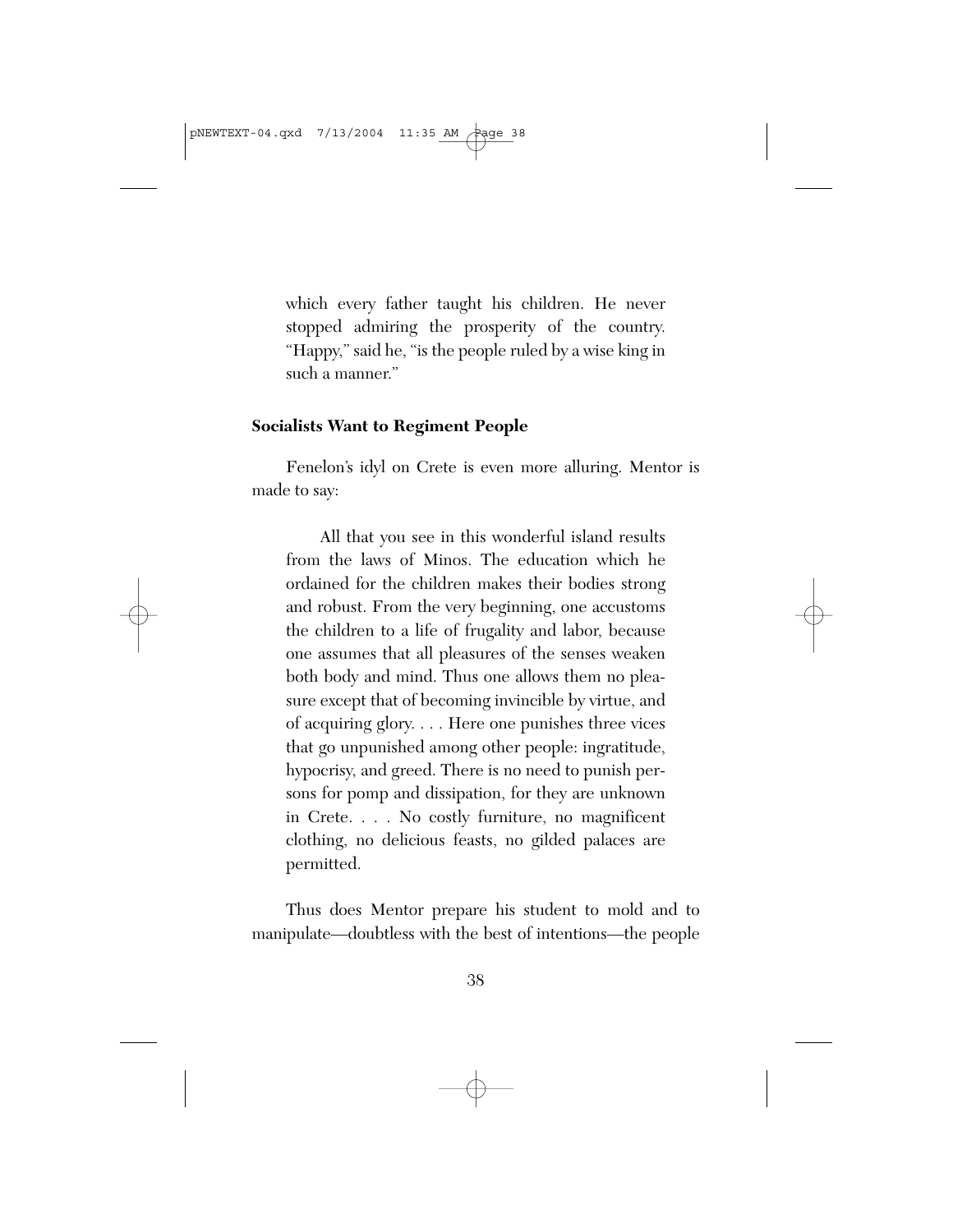of Ithaca. And to convince the student of the wisdom of these ideas, Mentor recites to him the example of Salentum.

It is from this sort of philosophy that we receive our first political ideas! We are taught to treat persons much as an instructor in agriculture teaches farmers to prepare and tend the soil.

### **A Famous Name and an Evil Idea**

Now listen to the great Montesquieu on this same subject:

To maintain the spirit of commerce, it is necessary that all the laws must favor it. These laws, by proportionately dividing up the fortunes as they are made in commerce, should provide every poor citizen with sufficiently easy circumstances to enable him to work like the others. These same laws should put every rich citizen in such lowered circumstances as to force him to work in order to keep or to gain.

Thus the laws are to dispose of all fortunes!

Although real equality is the soul of the state in a democracy, yet this is so difficult to establish that an extreme precision in this matter would not always be desirable. It is sufficient that here be established a census to reduce or fix these differences in wealth within a certain limit. After this is done, it remains for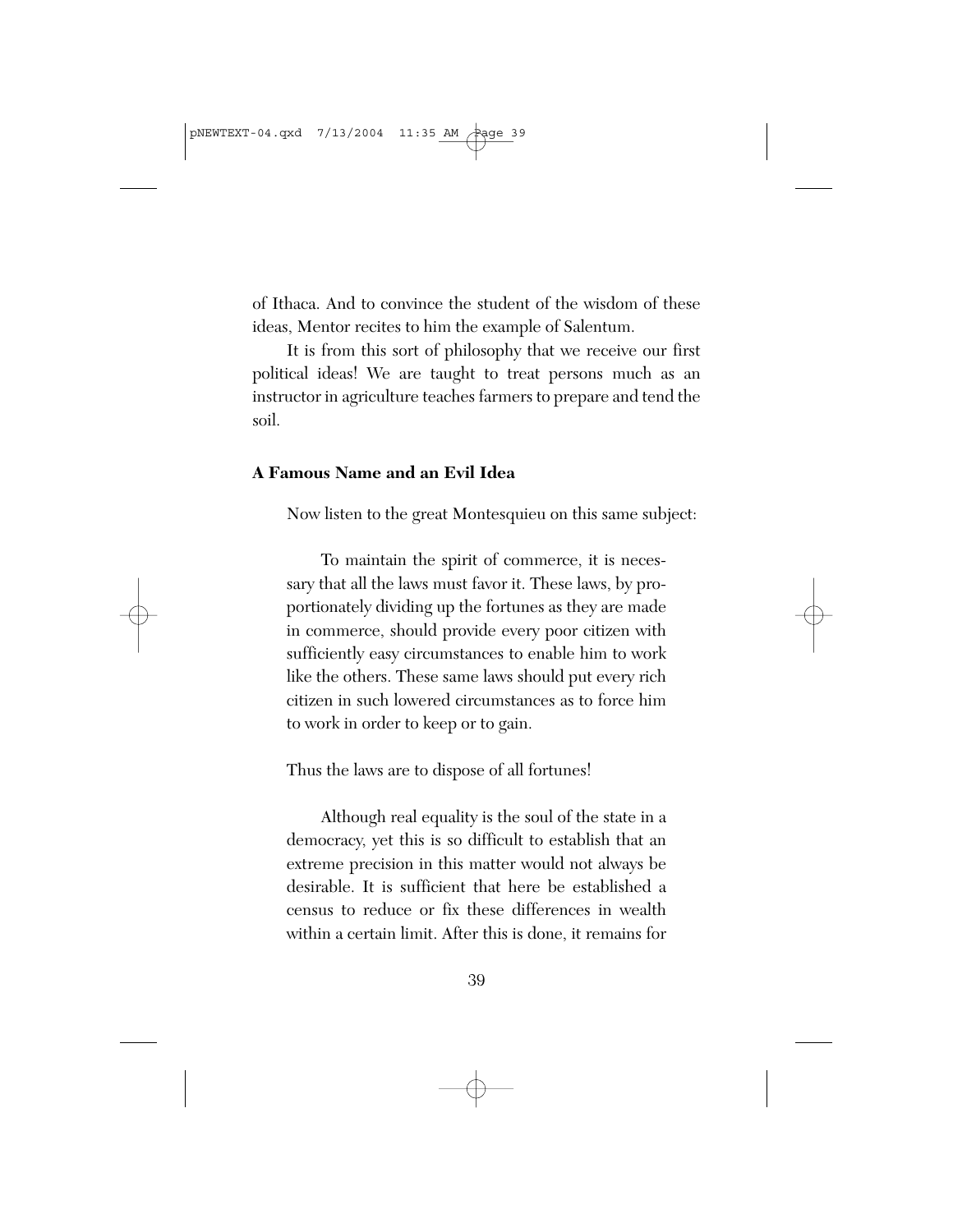specific laws to equalize inequality by imposing burdens upon the rich and granting relief to the poor.

Here again we find the idea of equalizing fortunes by law, by force.

In Greece, there were two kinds of republics, One, Sparta, was military; the other, Athens, was commercial. In the former, *it was desired* that the citizens be idle; in the latter, love of labor *was encouraged*.

Note the marvelous genius of these legislators: By debasing all established customs—by mixing the usual concepts of all virtues—they knew in advance that the world would admire their wisdom.

Lycurgus gave stability to his city of Sparta by combining petty thievery with the soul of justice; by combining the most complete bondage with the most extreme liberty; by combining the most atrocious beliefs with the greatest moderation. He appeared to deprive his city of all its resources, arts, commerce, money, and defenses. In Sparta, ambition went without the hope of material reward. Natural affection found no outlet because a man was neither son, husband, nor father. Even chastity was no longer considered becoming. *By this road, Lycurgus led Sparta on to greatness and glory.*

This boldness which was to be found in the institutions of Greece has been repeated in the midst of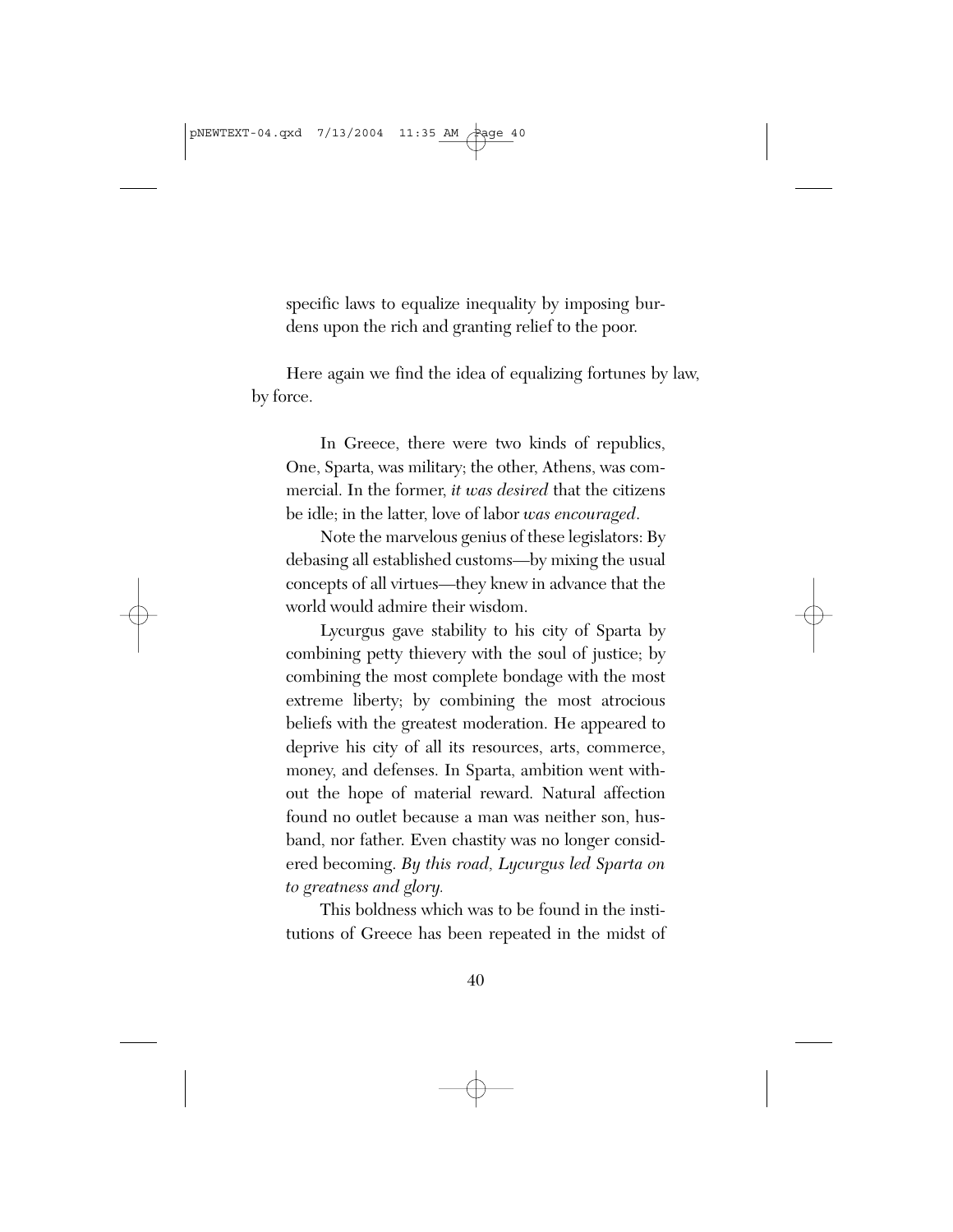*the degeneracy and corruption of our modern times.* An occasional honest legislator has molded a people in whom integrity appears as natural as courage in the Spartans.

Mr. William Penn, for example, is a true Lycurgus. Even though Mr. Penn had peace as his objective—while Lycurgus had war as his objective—they resemble each other in that their moral prestige over free men allowed them to overcome prejudices, to subdue passions, and to lead *their* respective peoples into new paths.

The country of Paraguay furnishes us with another example [of a people who, for their own good, are molded by their legislators].\*

Now it is true that if one considers the sheer pleasure of commanding to be the greatest joy in life, he contemplates a crime against society; it will, however, always be a noble ideal to govern men in a manner that will make them happier.

*Those who desire to establish similar institutions* must do as follows: Establish common ownership of property as in the republic of Plato; revere the gods as Plato commanded; prevent foreigners from mingling with the people, in order to preserve the customs; let

<sup>\*</sup>Translator's note: What was then known as Paraguay was a much larger area than it is today. It was colonized by the Jesuits who settled the Indians into villages, and generally saved them from further brutalities by the avid conquerors.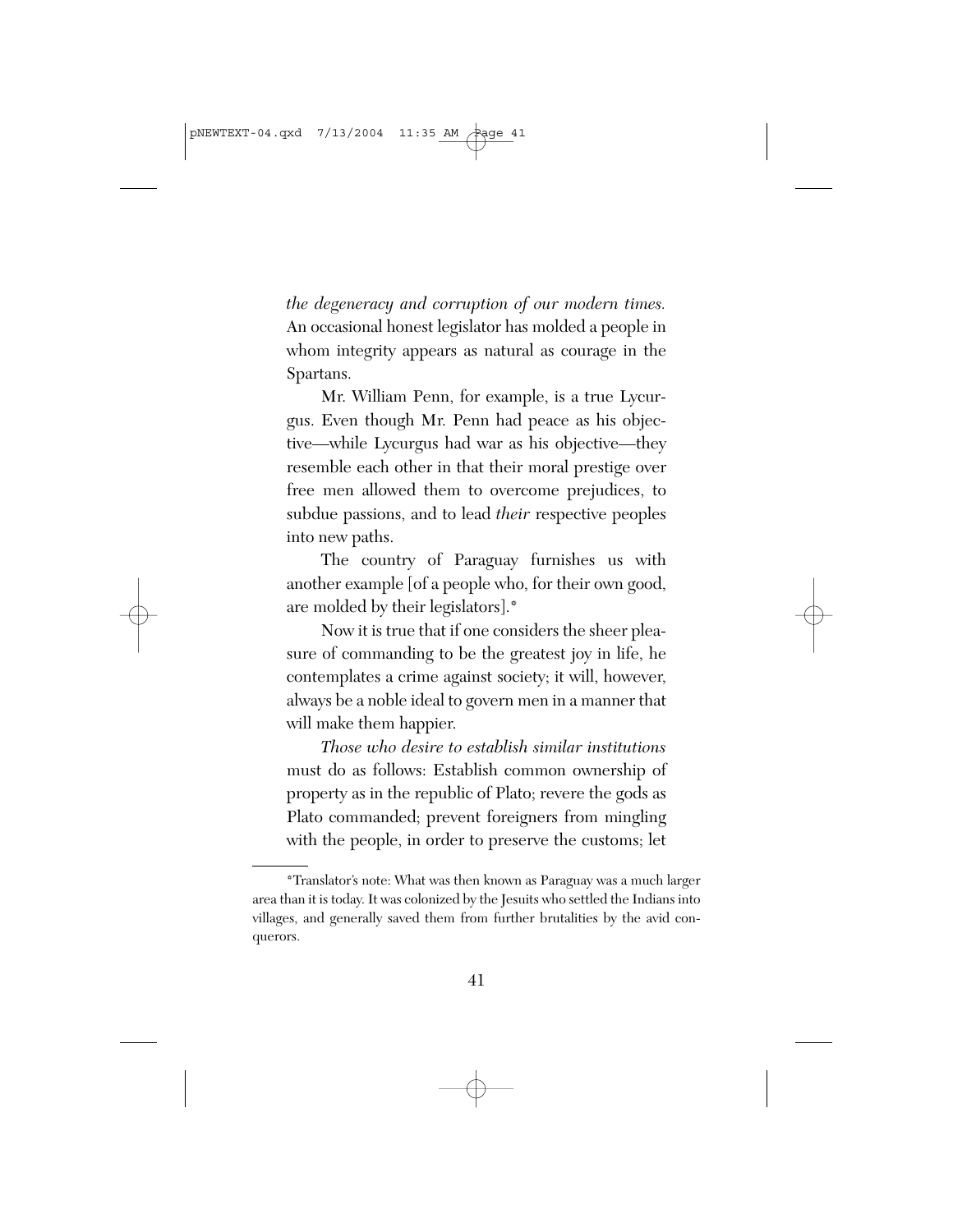the state, instead of the citizens, establish commerce. The legislators should supply arts instead of luxuries; they should satisfy needs instead of desires.

### **A Frightful Idea**

Those who are subject to vulgar infatuation may exclaim: "Montesquieu has said this! So it's magnificent! It's sublime!" As for me, I have the courage of my own opinion. I say: What! You have the nerve to call that fine? It is frightful! It is abominable! These random selections from the writings of Montesquieu show that he considers persons, liberties, property—mankind itself—to be nothing but materials for legislators to exercise their wisdom upon.

#### **The Leader of the Democrats**

Now let us examine Rousseau on this subject. This writer on public affairs is the supreme authority of the democrats. And although he bases the social structure upon the *will of the people*, he has, to a greater extent than anyone else, completely accepted the theory of the total inertness of mankind in the presence of the legislators:

If it is true that a great prince is rare, then is it not true that a great legislator is even more rare? The prince has only to follow the pattern that the legislator creates. *The legislator is the mechanic who invents the*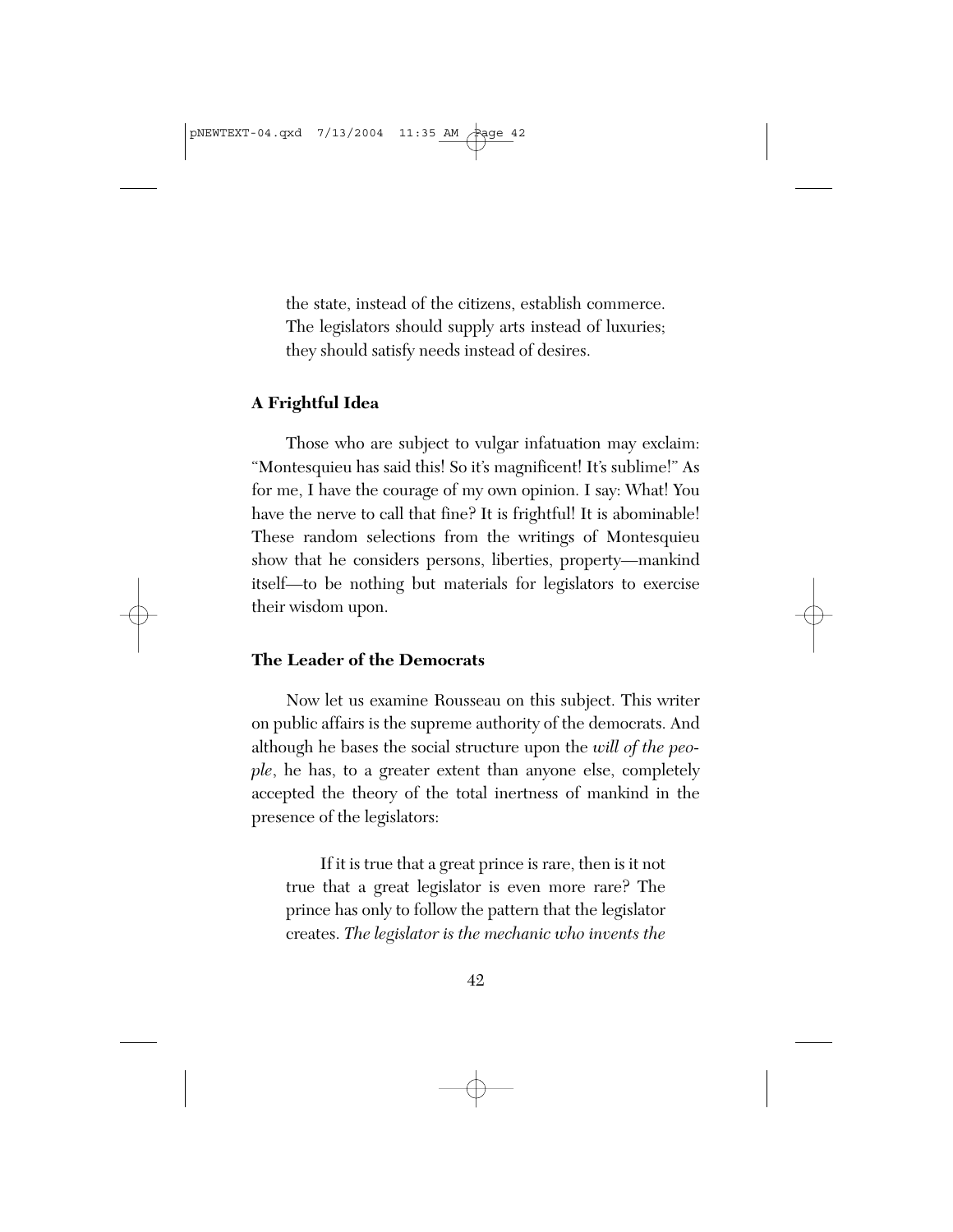*machine*; the prince is merely the workman who sets it in motion.

And what part do persons play in all this? They are merely the machine that is set in motion. In fact, are they not merely considered to be the raw material of which the machine is made?

Thus the same relationship exists between the legislator and the prince as exists between the agricultural expert and the farmer; and the relationship between the prince and his subjects is the same as that between the farmer and his land. How high above mankind, then, has this writer on public affairs been placed? Rousseau rules over legislators themselves, and teaches them their trade in these imperious terms:

Would you give stability to the state? Then bring the extremes as closely together as possible. Tolerate neither wealthy persons nor beggars.

If the soil is poor or barren, or the country too small for its inhabitants, then turn to industry and arts, and trade these products for the foods that you need. . . . On a fertile soil—if *you are short* of inhabitants devote all your attention to agriculture, because this multiplies people; *banish* the arts, because they only serve to depopulate the nation. . . .

If you have extensive and accessible coast lines, then *cover the sea* with merchant ships; you will have a brilliant but short existence. If your seas wash only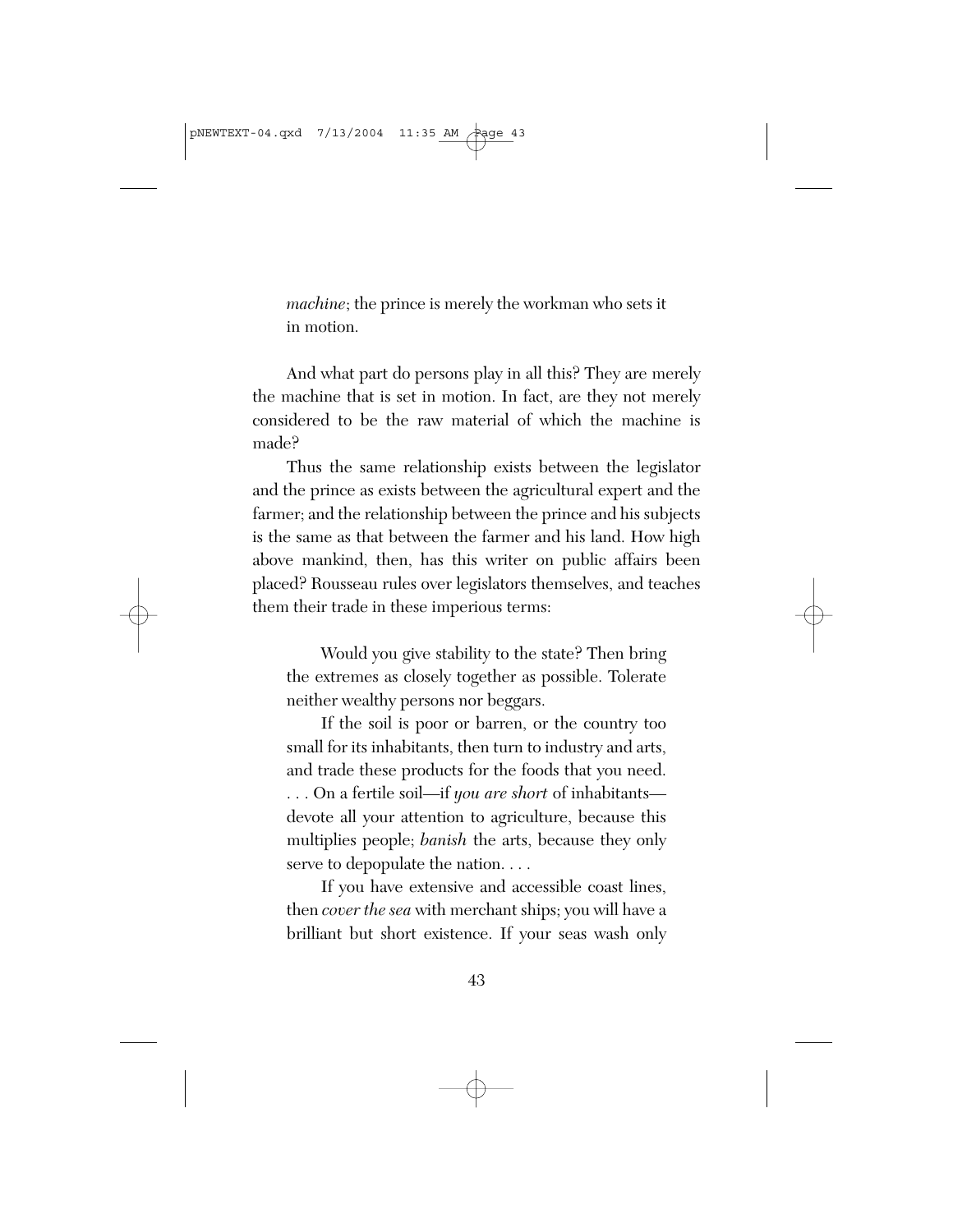inaccessible cliffs, let the people *be barbarous* and eat fish; they will live more quietly—perhaps better—and, most certainly, they will live more happily.

In short, and in addition to the maxims that are common to all, every people has its own particular circumstances. And this fact in itself will cause legislation appropriate to the circumstances.

This is the reason why the Hebrews formerly and, more recently, the *Arabs*—had religion as their principle objective. The objective of the Athenians was literature; of Carthage and Tyre, commerce; of Rhodes, naval affairs; of Sparta, war; and of Rome, virtue. The author of *The Spirit of Laws* has shown by what art *the legislator should direct his institutions toward each of these objectives*. . . . But suppose that the legislator mistakes his proper objective, and acts on a principle different from that indicated by the nature of things? Suppose that the selected principle sometimes creates slavery, and sometimes liberty; sometimes wealth, and sometimes population; sometimes peace, and sometimes conquest? This confusion of objective will slowly enfeeble the law and impair the constitution. The state will be subjected to ceaseless agitations until it is destroyed or changed, and invincible nature regains her empire.

But if nature is sufficiently invincible to *regain* its empire, why does not Rousseau admit that it did not need the legislator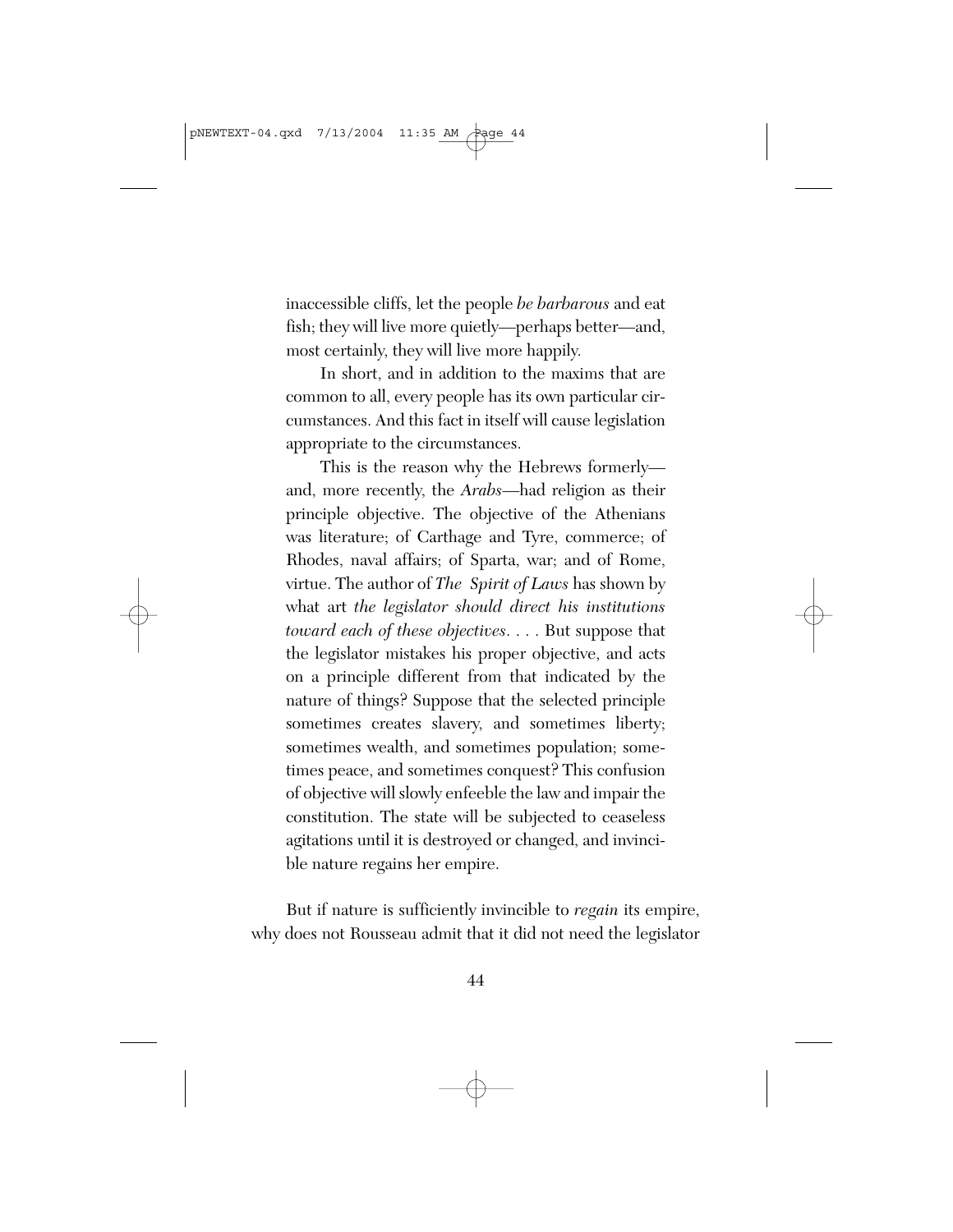to *gain* it in the first place? Why does he not see that men, by obeying their own instincts, would turn to farming on fertile soil, and to commerce on an extensive and easily accessible coast, without the interference of a Lycurgus or a Solon or a Rousseau *who might easily be mistaken.*

#### **Socialists Want Forced Conformity**

Be that as it may, Rousseau invests the creators, organizers, directors, legislators, and controllers of society with a terrible responsibility. He is, therefore, most exacting with them:

He who would dare to undertake the political creation of a people ought to believe that he can, in a manner of speaking, transform human nature; transform each individual—who, by himself, is a solitary and perfect whole—into a mere part of a greater whole from which the individual will henceforth receive his life and being. Thus the person who would undertake the political creation of a people should believe in his ability to alter man's constitution; to strengthen it; to substitute for the physical and independent existence received from nature, an existence which is partial and moral.\* In short, the would-be

\*Translator's note: According to Rousseau, the existence of social man is partial in the sense that he is henceforth merely a part of society. Knowing himself as such—-and thinking and feeling from the point of view of the whole he thereby becomes moral.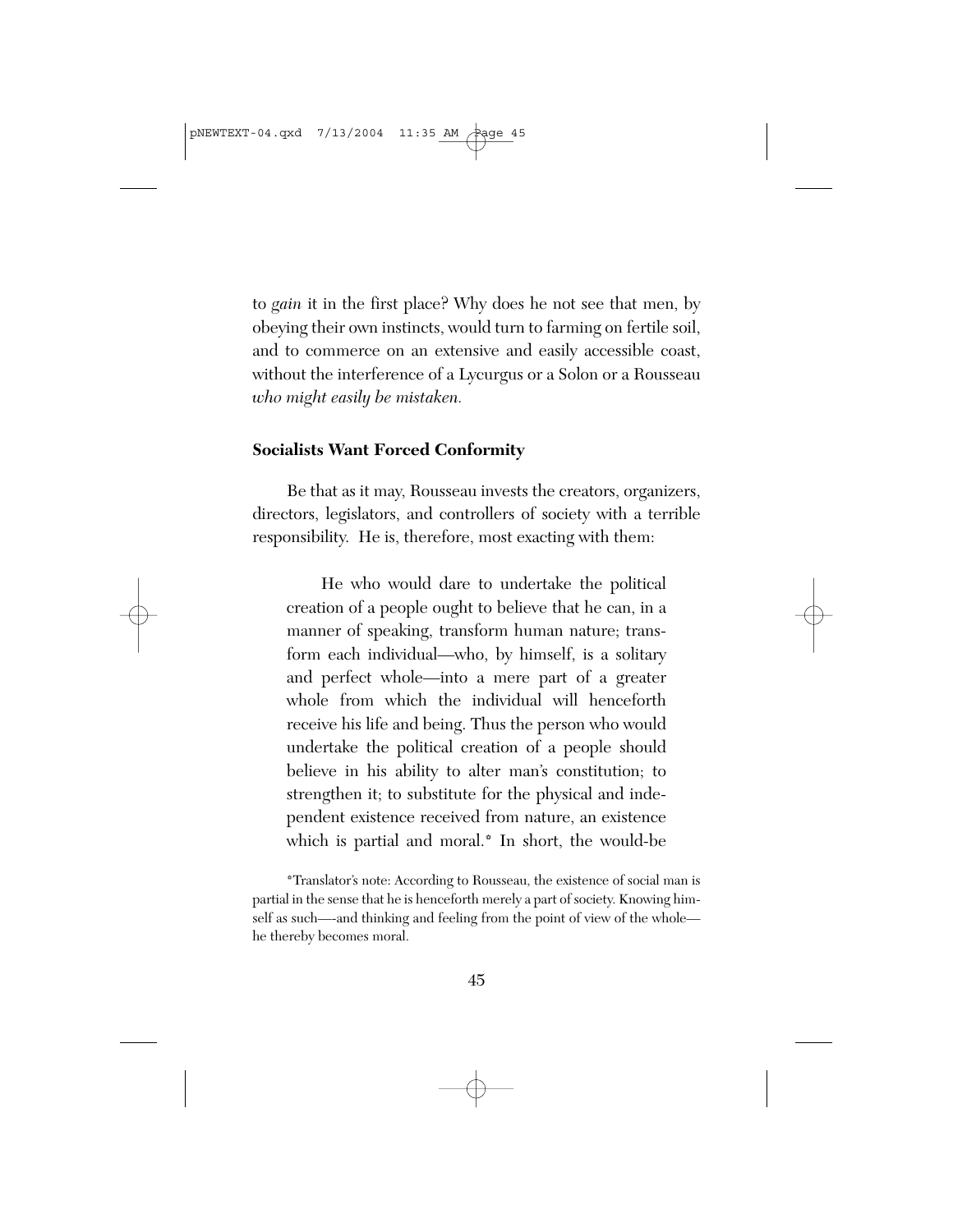creator of political man must remove man's own forces and endow him with others that are naturally alien to him.

Poor human nature! What would become of a person's dignity if it were entrusted to the followers of Rousseau?

# **Legislators Desire to Mold Mankind**

Now let us examine Raynal on this subject of mankind being molded by the legislator:

The legislator must first consider the climate, the air, and the soil. The resources at *his* disposal determine his duties. He must first consider *his* locality. A population living on maritime shores must have laws designed for navigation. . . . If it is an inland settlement, the legislator must make his plans according to the nature and fertility of the soil. . . .

It is especially in the distribution of property that the genius of the legislator will be found. As a general rule, when a new colony is established in any country, sufficient land should be given to each man to support his family. . . .

On an uncultivated island that *you* are populating with children, you need do nothing but let the seeds of truth germinate along with the development of reason. . . . But when *you* resettle a nation with a past into a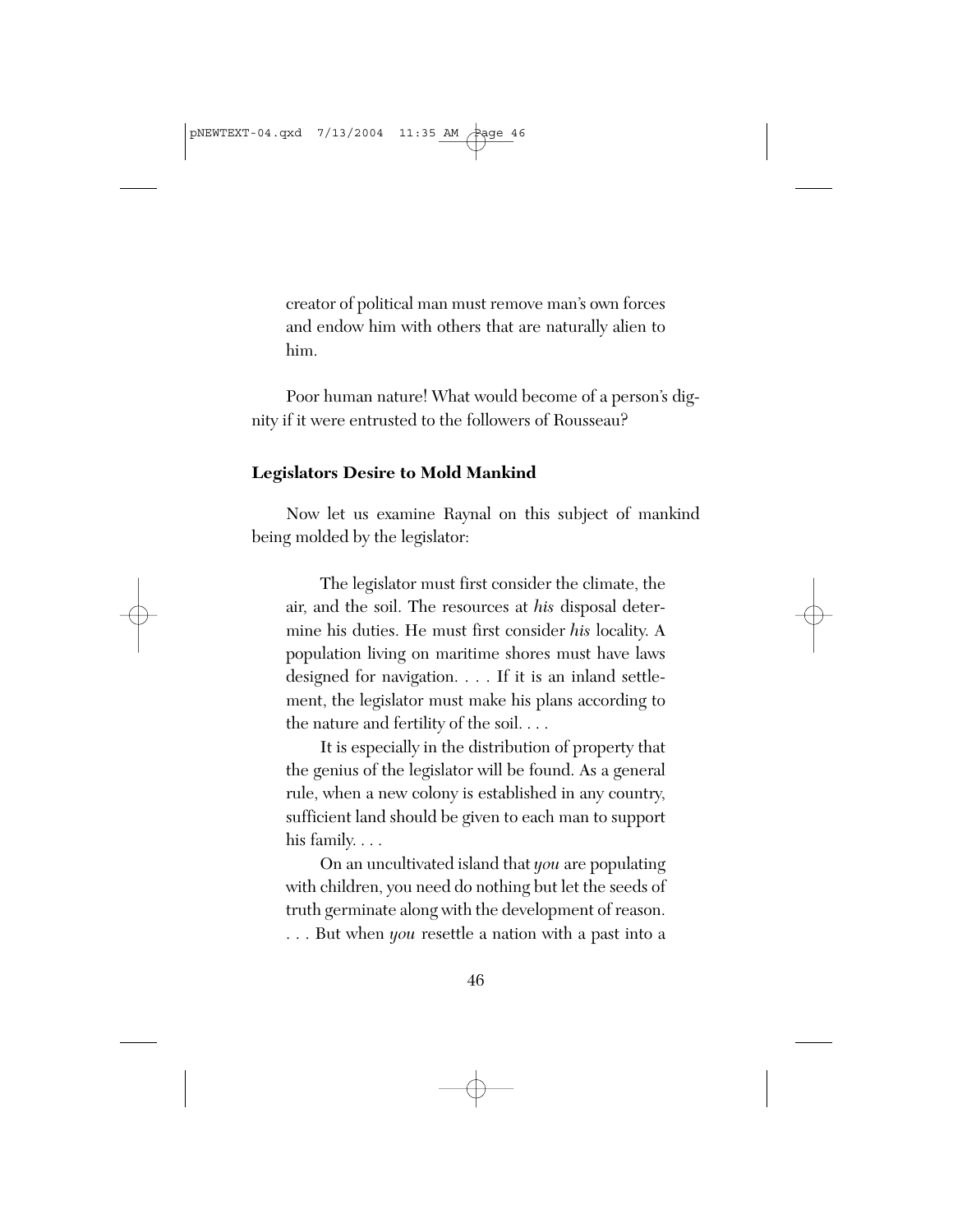new country, the skill of the legislator rests in the policy of *permitting the people* to retain no injurious opinions and customs which can possibly be cured and corrected. If *you* desire to prevent these opinions and customs from becoming permanent, you will secure the second generation by a general system of public education for the children. A prince or a legislator should never establish a colony without first arranging to send wise men along to instruct the youth. . . .

In a new colony, ample opportunity is open to the careful legislator who desires *to purify the customs and manners of the people*. If he has virtue and genius, the land and the people *at his disposal* will inspire his soul with a plan for society. A writer can only vaguely trace the plan in advance because it is necessarily subject to the instability of all hypotheses; the problem has many forms, complications, and circumstances that are difficult to foresee and settle in detail.

#### **Legislators Told How to Manage Men**

Raynal's instructions to the legislators on how to manage people may be compared to a professor of agriculture lecturing his students: "The climate is the first rule for the farmer. *His* resources determine his procedure. He must first consider his locality. If his soil is clay, he must do so and so. If his soil is sand, he must act in another manner. Every facility is open to the farmer who wishes to clear and improve his soil. If he is skillful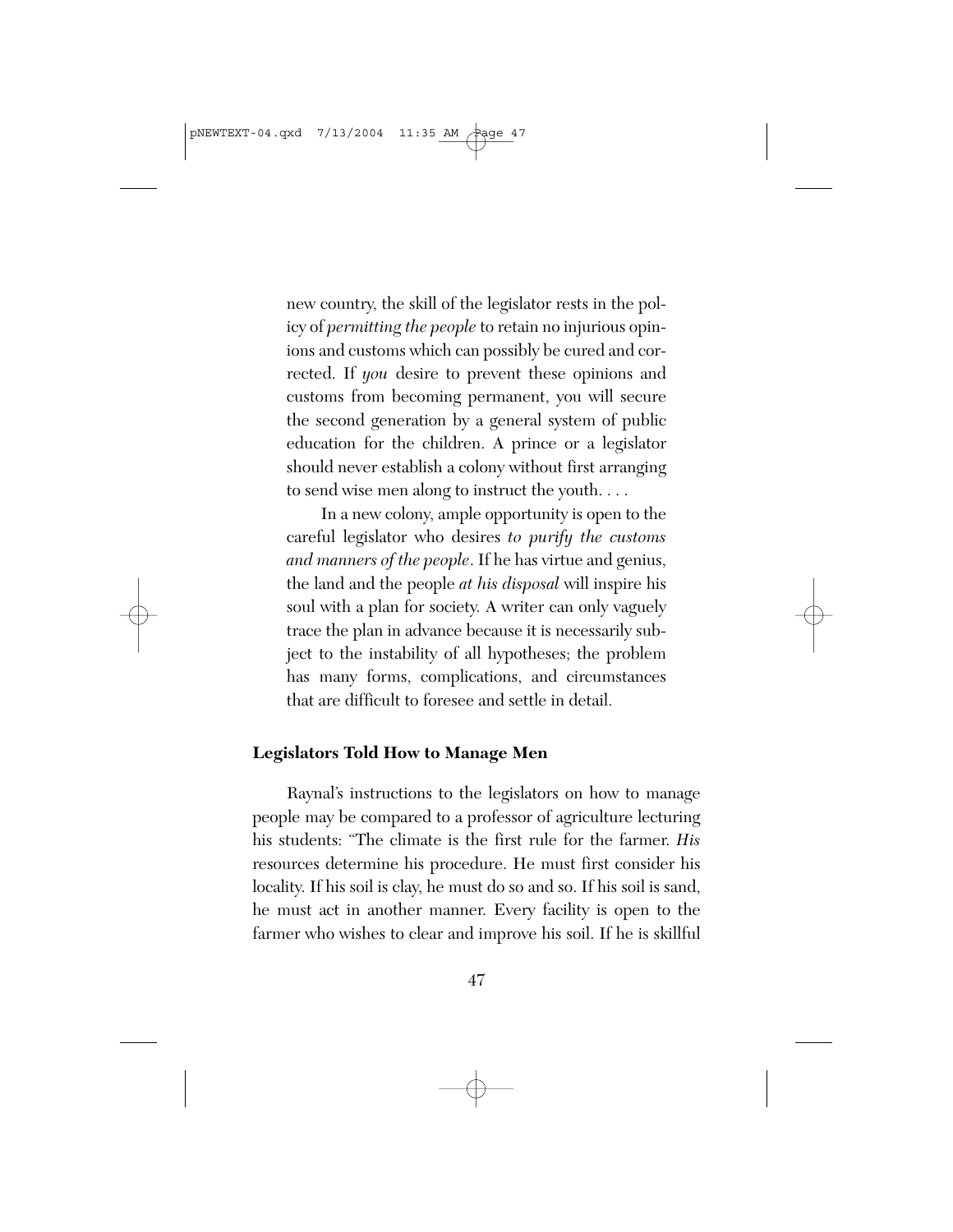enough, the manure *at his disposal* will suggest to him a plan of operation. A professor can only vaguely trace this plan in advance because it is necessarily subject to the instability of all hypotheses; the problem has many forms, complications, and circumstances that are difficult to foresee and settle in detail."

Oh, sublime writers! Please remember sometimes that this clay, this sand, and this manure which you so arbitrarily dispose of, are men! They are your equals! They are intelligent and free human beings like yourselves! As you have, they too have received from God the faculty to observe, to plan ahead, to think, and to judge for themselves!

## **A Temporary Dictatorship**

Here is Mably on this subject of the law and the legislator. In the passages preceding the one here quoted, Mably has supposed the laws, due to a neglect of security, to be worn out. He continues to address the reader thusly:

Under these circumstances, it is obvious that the springs of government are slack. G*ive them* a new tension, and the evil will be cured. . . . Think less of punishing faults, and more of rewarding *that which you need*. In this manner you will restore to *your republic* the vigor of youth. Because free people have been ignorant of this procedure, they have lost their liberty! But if the evil has made such headway that ordinary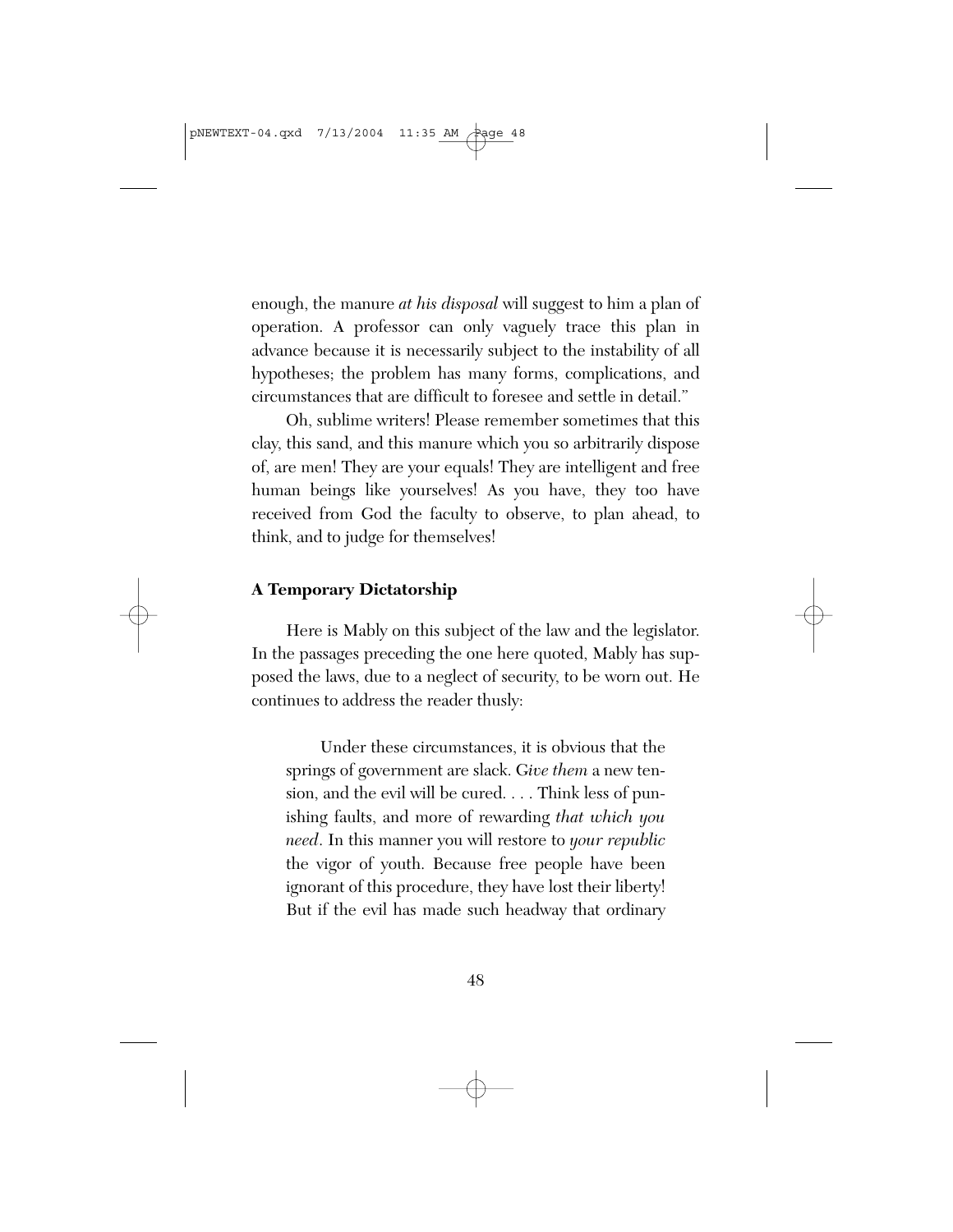governmental procedures are unable to cure it, then *resort* to an extraordinary tribunal with considerable powers for a short time. The imagination of the citizens needs to be struck a hard blow.

In this manner, Mably continues through twenty volumes.

Under the influence of teaching like this—which stems from classical education—there came a time when everyone wished to place himself above mankind in order to arrange, organize, and regulate it in his own way.

## **Socialists Want Equality of Wealth**

Next let us examine Condillac on this subject of the legislators and mankind:

My Lord, assume the character of Lycurgus or of Solon. And before you finish reading this essay, amuse yourself by giving laws to some savages in America or Africa. Confine these nomads to fixed dwellings; teach them to tend flocks. . . . Attempt to develop the social consciousness that nature has planted in them. . . . Force them to begin to practice the duties of humanity. . . . Use punishment to cause sensual pleasures to become distasteful to them. Then you will see that every point of your legislation will cause these savages to lose a vice and gain a virtue.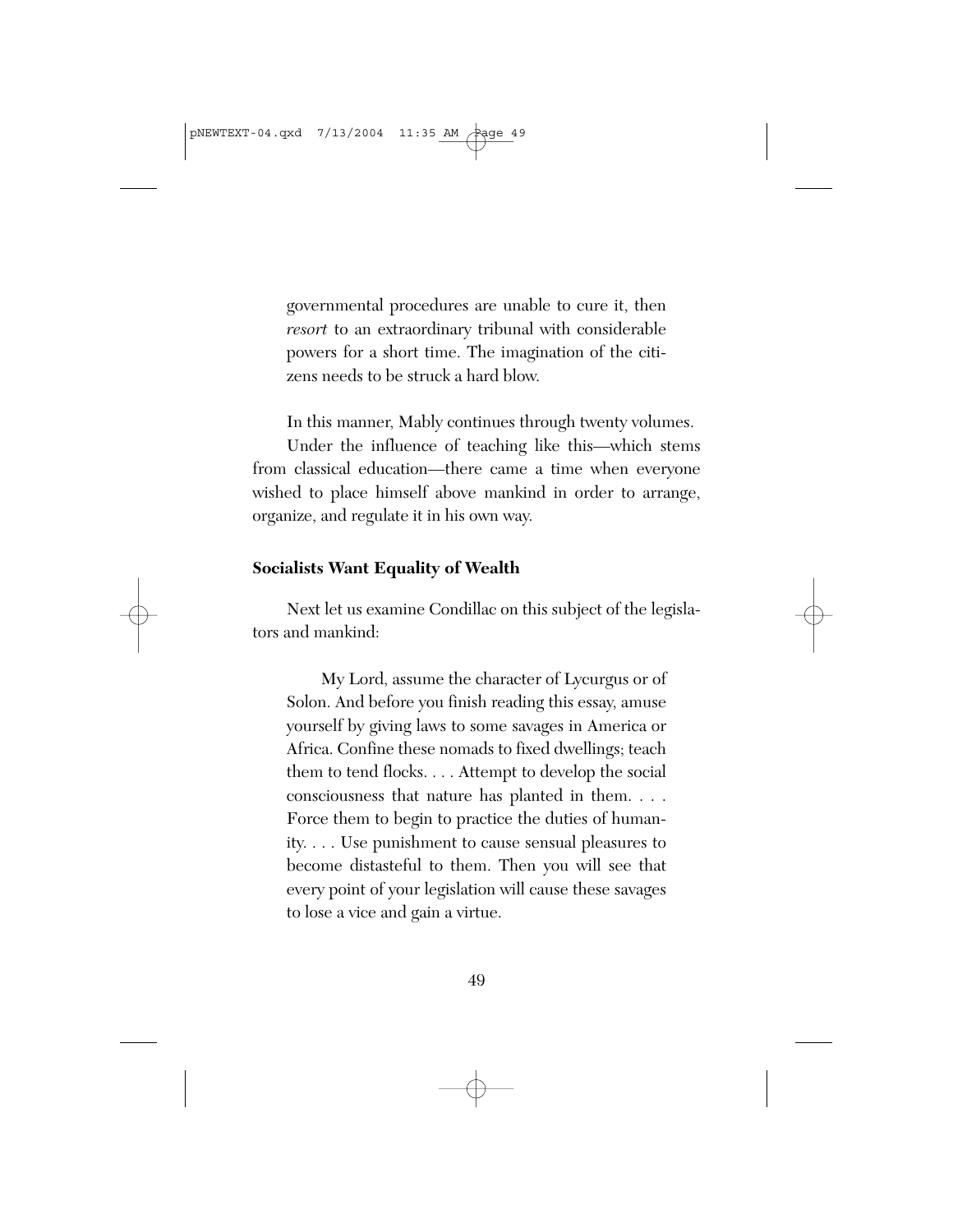All people have had laws. But few people have been happy. Why is this so? Because the legislators themselves have almost always been ignorant of the purpose of society, which is the uniting of families by a common interest.

Impartiality in law consists of two things: the establishing of equality in wealth and equality in dignity among the citizens. . . . As the laws establish greater equality, they become proportionately more precarious to every citizen. . . . When all men are equal in wealth and dignity—and when the laws leave no hope of disturbing this equality—how can men then be agitated by greed, ambition, dissipation, idleness, sloth, envy, hatred, or jealously?

What you have learned about the republic of Sparta should enlighten you on this question. No other state has ever had laws more in accord with the order of nature; of equality.

#### **The Error of the Socialist Writers**

Actually, it is *not* strange that during the seventeenth and eighteenth centuries the human race was regarded as inert matter, ready to receive everything—form, face, energy, movement, life—from a great prince or great legislator or a great genius. These centuries were nourished on the study of antiquity. And antiquity presents everywhere—in Egypt, Persia, Greece,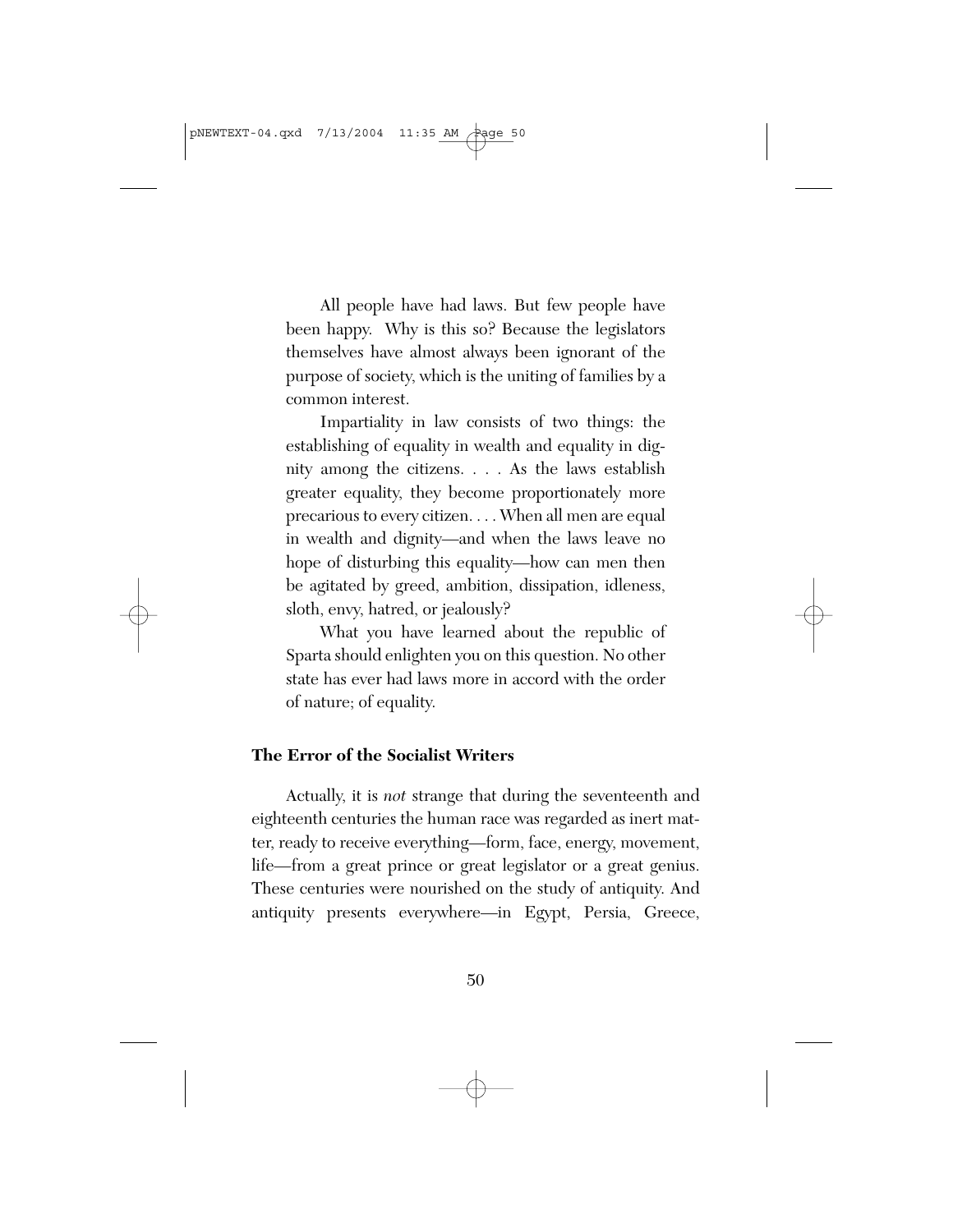Rome—the spectacle of a few men molding mankind according to their whims, thanks to the prestige of force and fraud. But this does not prove that this situation is desirable. It proves only that since men and society are capable of improvement, it is naturally to be expected that error, ignorance, despotism, slavery, and superstition should be greatest towards the origins of history. The writers quoted above were not in error when they found ancient institutions to be such, but they were in error when they offered them for the admiration and imitation of future generations. Uncritical and childish conformists, they took for granted the grandeur, dignity, morality, and happiness of the artificial societies of the ancient world. They did not understand that knowledge appears and grows with the passage of time; and that in proportion to this growth of knowledge, *might* takes the side of *right*, and society regains possession of itself

#### **What Is Liberty?**

Actually, what is the political struggle that we witness? It is the instinctive struggle of all people toward liberty. And what is this liberty, whose very name makes the heart beat faster and shakes the world? Is it not the union of all liberties—liberty of conscience, of education, of association, of the press, of travel, of labor, of trade? In short, is not liberty the freedom of every person to make full use of his faculties, so long as he does not harm other persons while doing so? Is not liberty the destruction of all despotism—including, of course, legal despotism? Finally, is not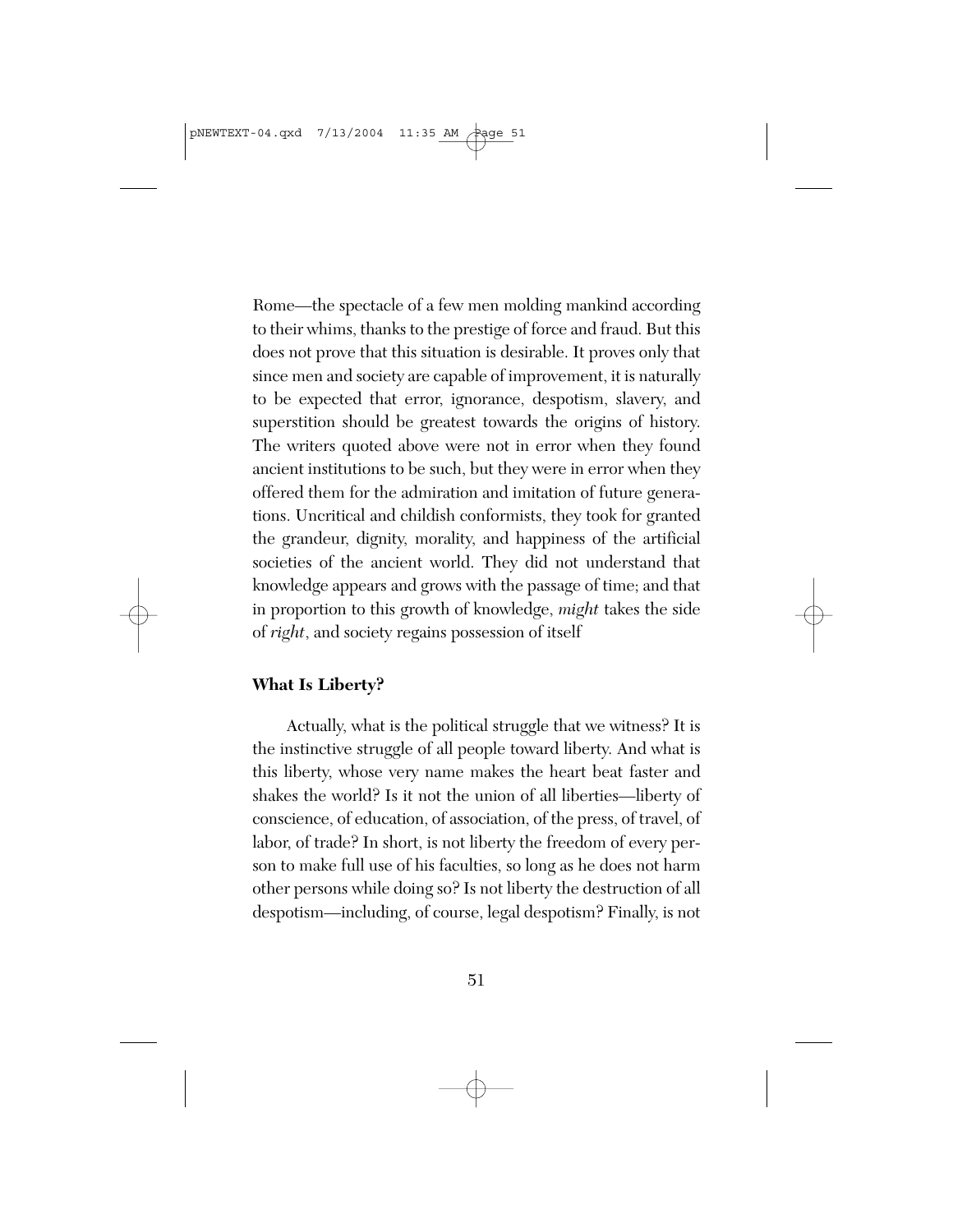liberty the restricting of the law only to its rational sphere of organizing the right of the individual to lawful self-defense; of punishing injustice?

It must be admitted that the tendency of the human race toward liberty is largely thwarted, especially in France. This is greatly due to a fatal desire—learned from the teachings of antiquity—that our writers on public affairs have in common: They desire to set themselves above mankind in order to arrange, organize, and regulate it according to their fancy.

# **Philanthropic Tyranny**

While society is struggling toward liberty, these famous men who put themselves at its head are filled with the spirit of the seventeenth and eighteenth centuries. They think only of subjecting mankind to the philanthropic tyranny of their own social inventions. Like Rousseau, they desire to force mankind docilely to bear this yoke of the public welfare that they have dreamed up in their own imaginations.

This was especially true in 1789. No sooner was the old regime destroyed than society was subjected to still other artificial arrangements, always starting from the same point: the omnipotence of the law.

Listen to the ideas of a few of the writers and politicians during that period:

SAINT-JUST: The legislator commands the future. It is for him to *will* the good of mankind. It is for him to make men what *he wills* them to be.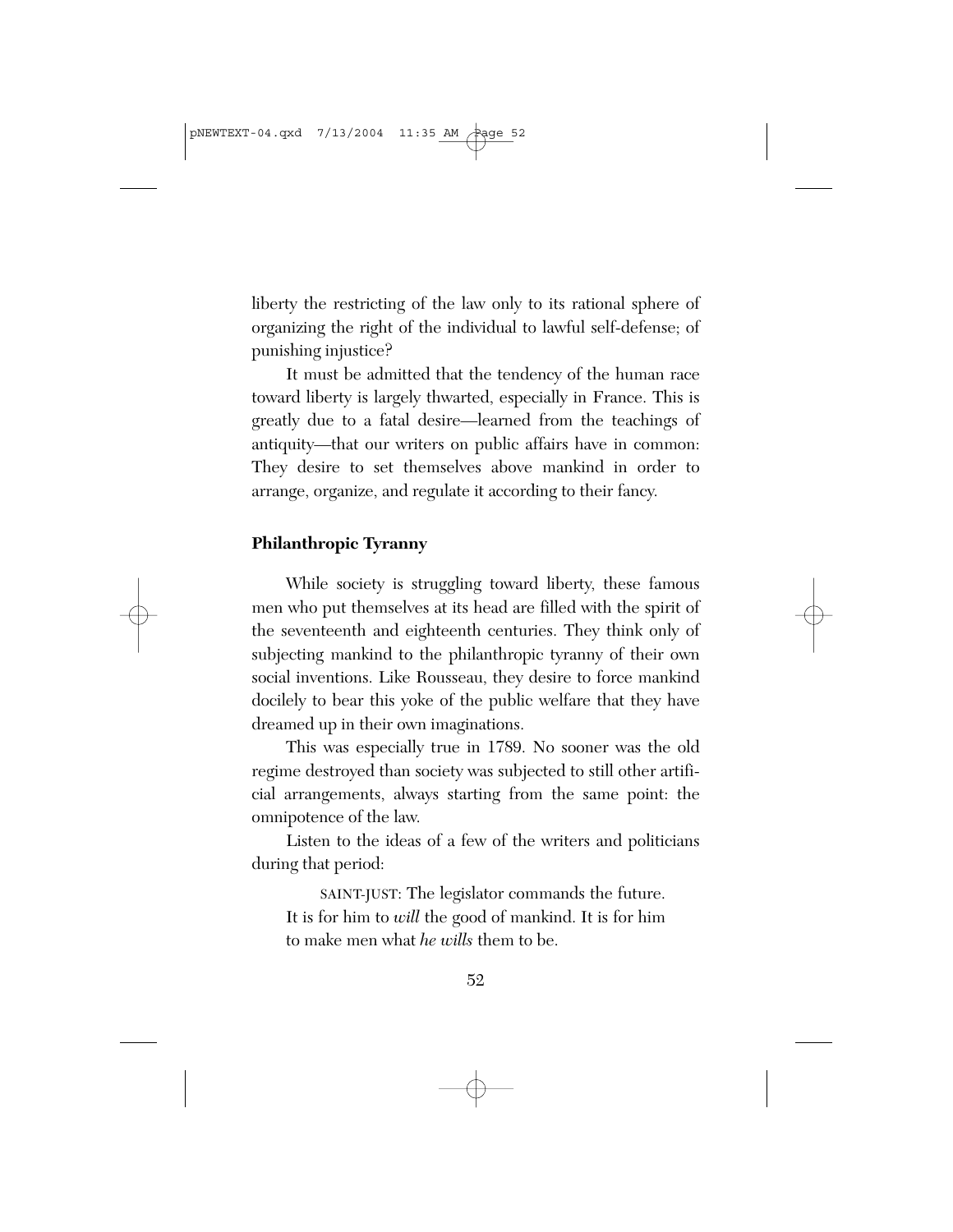ROBESPIERRE: The function of government is to direct the physical and moral powers of the nation toward the end for which the commonwealth has come into being.

BILLAUD-VARENNES: A people who are to be returned to liberty must be formed anew. A strong force and vigorous action are necessary to destroy old prejudices, to change old customs, to correct depraved affections, to restrict superfluous wants, and to destroy ingrained vices. . . . Citizens, the inflexible austerity of Lycurgus created the firm foundation of the Spartan republic. The weak and trusting character of Solon plunged Athens into slavery. This parallel embraces the whole science of government.

LE PELLETIER: Considering the extent of human degradation, I am convinced that it is necessary to effect a total regeneration and, if I may so express myself, of creating a new people.

#### **The Socialists Want Dictatorship**

Again, it is claimed that persons are nothing but raw material. It is not for them to *will their own improvement*; they are incapable of it. According to Saint-Just, only the legislator is capable of doing this. Persons are merely to be what the legislator *wills* them to be. According to Robespierre, who copies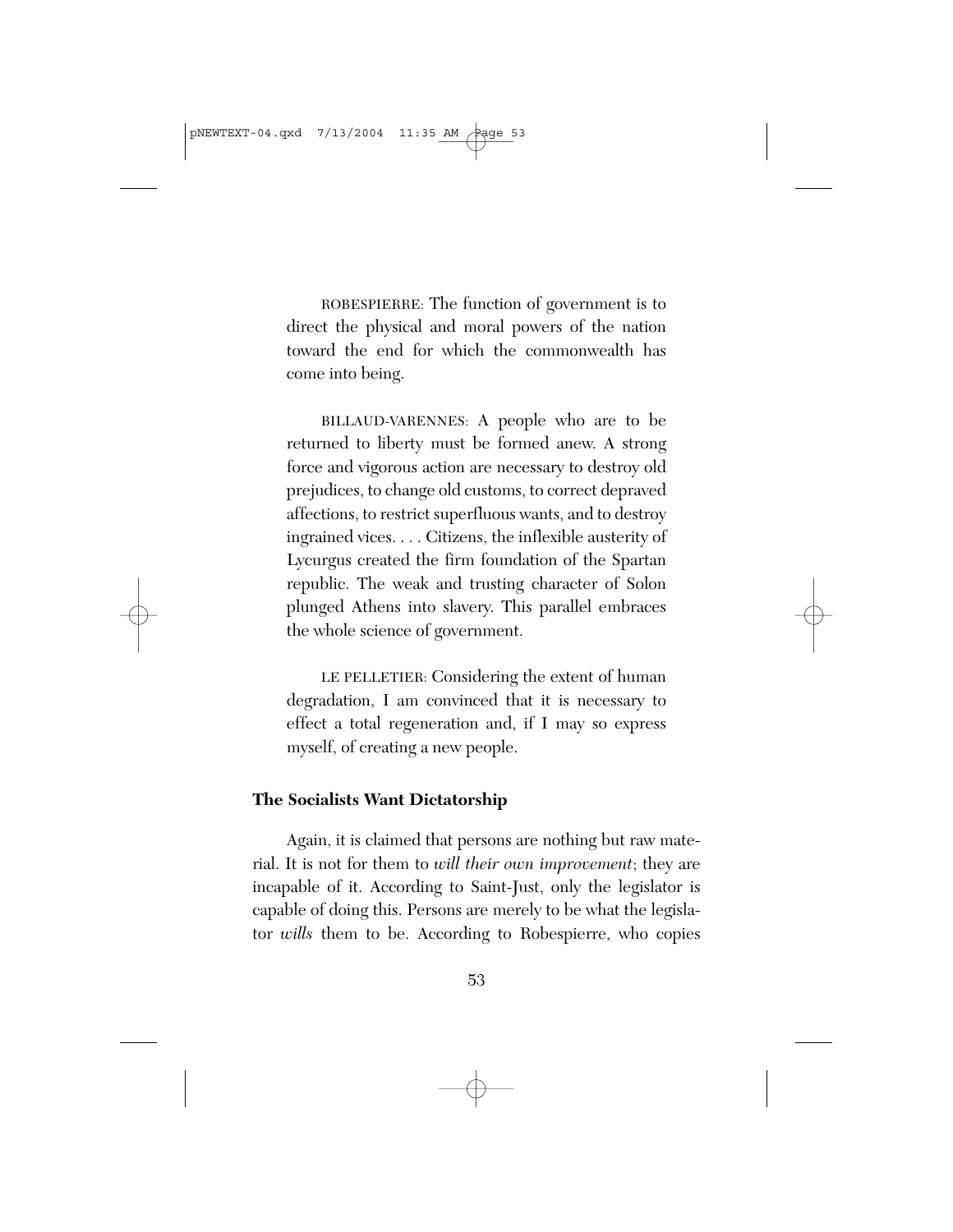Rousseau literally, the legislator begins by decreeing the *end for which the commonwealth has come into being*. Once this is determined, the government has only to direct *the physical and moral forces of the nation* toward that end. Meanwhile, the inhabitants of the nation are to remain completely passive. And according to the teachings of Billaud-Varennes, the people should have no prejudices, no affections, and no desires except those authorized by the legislator. He even goes so far as to say that the inflexible austerity of one man is the foundation of a republic.

In cases where the alleged evil is so great that ordinary governmental procedures cannot cure it, Mably recommends a dictatorship to promote virtue: "Resort," he says, "to an extraordinary tribunal with considerable powers for a short time. The imagination of the citizens needs to be struck a hard blow." This doctrine has not been forgotten. Listen to Robespierre:

The principle of the republican government is virtue, and the means required to establish virtue is terror. In our country we desire to substitute morality for selfishness, honesty for honor, principles for customs, duties for manners, the empire of reason for the tyranny of fashion, contempt of vice for contempt of poverty, pride for insolence, greatness of soul for vanity, love of glory for love of money, good people for good companions, merit for intrigue, genius for wit, truth for glitter, the charm of happiness for the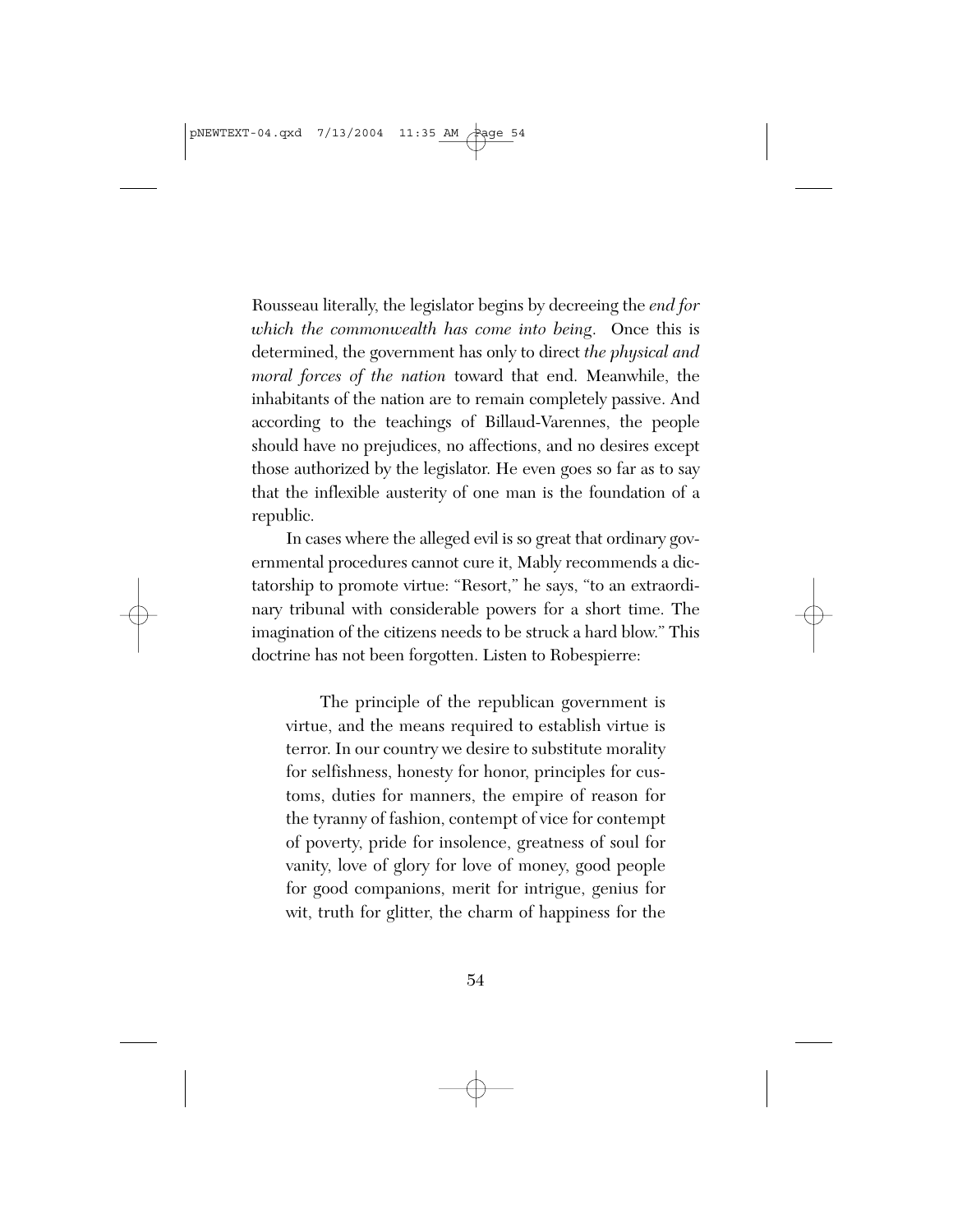boredom of pleasure, the greatness of man for the littleness of the great, a generous, strong, happy people for a good-natured, frivolous, degraded people; in short, we desire to substitute all the virtues and miracles of a republic for all the vices and absurdities of a monarchy.

#### **Dictatorial Arrogance**

At what a tremendous height above the rest of mankind does Robespierre here place himself! And note the arrogance with which he speaks. He is not content to pray for a great reawakening of the human spirit. Nor does he expect such a result from a well-ordered government. No, he himself will remake mankind, and by means of terror.

This mass of rotten and contradictory statements is extracted from a discourse by Robespierre in which he aims to explain the *principles of morality which ought to guide a revolutionary government*. Note that Robespierre's request for dictatorship is not made merely for the purpose of repelling a foreign invasion or putting down the opposing groups. Rather he wants a dictatorship in order that he may use terror to force upon the country his own principles of morality. He says that this act is only to be a temporary measure preceding a new constitution. But in reality, he desires nothing short of using terror to extinguish from France *selfishness, honor, customs, manners, fashion, vanity, love of money, good companionship, intrigue, wit, sensu-*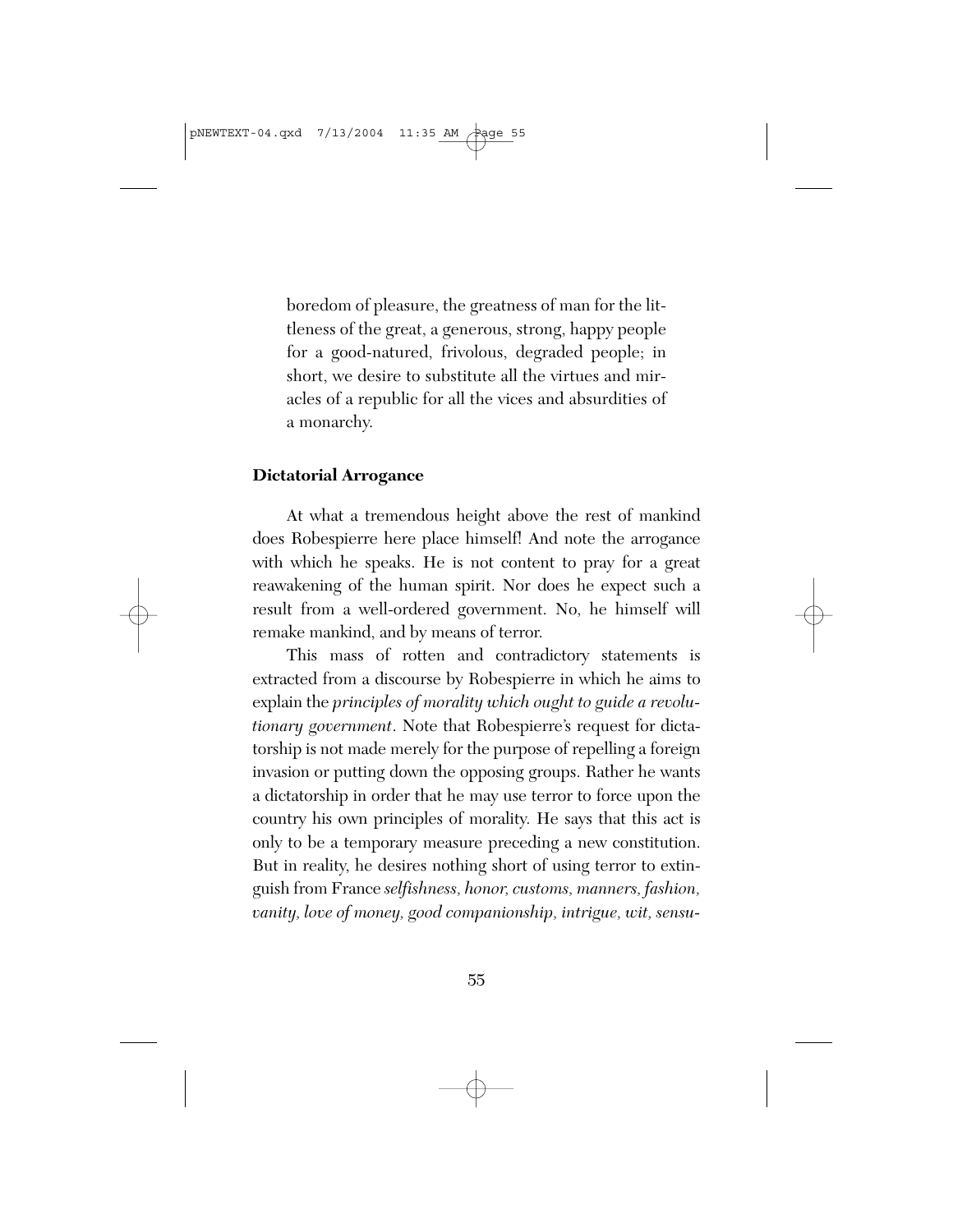*ousness, and poverty*. Not until he, Robespierre, shall have accomplished these *miracles,* as he so rightly calls them, will he permit the law to reign again.\*

#### **The Indirect Approach to Despotism**

Usually, however, these gentlemen—the reformers, the legislators, and the writers on public affairs do not desire to impose direct despotism upon mankind. Oh no, they are too moderate and philanthropic for such direct action. Instead, they turn to the law for this despotism, this absolutism, this omnipotence. They desire only to make the laws.

To show the prevalence of this queer idea in France, I would need to copy not only the entire works of Mably, Raynal, Rousseau, and Fenelon—plus long extracts from Bossuet and Montesquieu—but also the entire proceedings of the Convention. I shall do no such thing; I merely refer the reader to them.

#### **Napoleon Wanted Passive Mankind**

It is, of course, not at all surprising that this same idea should have greatly appealed to Napoleon. He embraced it

<sup>\*</sup>At this point in the original French text, Mr. Bastiat pauses and speaks thusly to all do- gooders and would-be rulers of mankind: "Ah, you miserable creatures! You who think that you are so great! You who judge humanity to be so small! You who wish to reform everything! Why don't you reform yourselves? That task would be sufficient enough."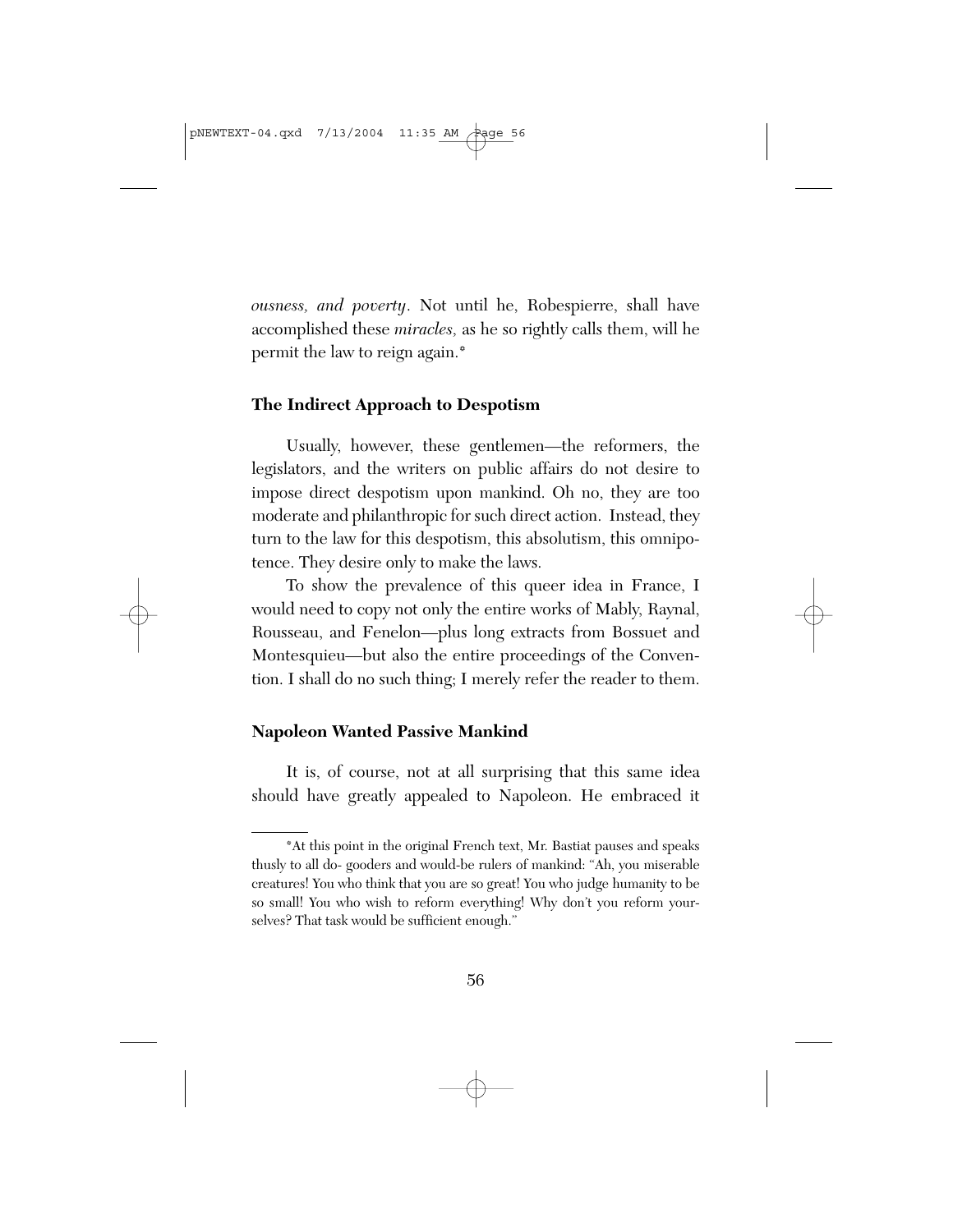ardently and used it with vigor. Like a chemist, Napoleon considered all Europe to be material for his experiments. But, in due course, this material reacted against him.

At St. Helena, Napoleon—greatly disillusioned—seemed to recognize some initiative in mankind. Recognizing this, he became less hostile to liberty. Nevertheless, this did not prevent him from leaving this lesson to his son in his will: "To govern is to increase and spread morality, education, and happiness."

After all this, it is hardly necessary to quote the same opinions from Morelly, Babeuf, Owen, Saint-Simon, and Fourier. Here are, however, a few extracts from Louis Blanc's book on the organization of labor: "In our plan, society receives its momentum from power."

Now consider this: The impulse behind this momentum is to be supplied by the *plan* of Louis Blanc; his plan is to be forced upon society; the Society referred to is the human race. Thus the human race is to receive its momentum from Louis Blanc.

Now it will be said that the people are free to accept or to reject this plan. Admittedly, people are free to accept or to reject *advice* from whomever they wish. But this is not the way in which Mr. Louis Blanc understands the matter. He expects that his plan will be legalized, and thus forcibly imposed upon the people by the power of the law:

In our plan, the state has only to pass labor laws (nothing else?) by means of which industrial progress can and must proceed *in complete liberty*. The state merely places society on an incline (that is all?). Then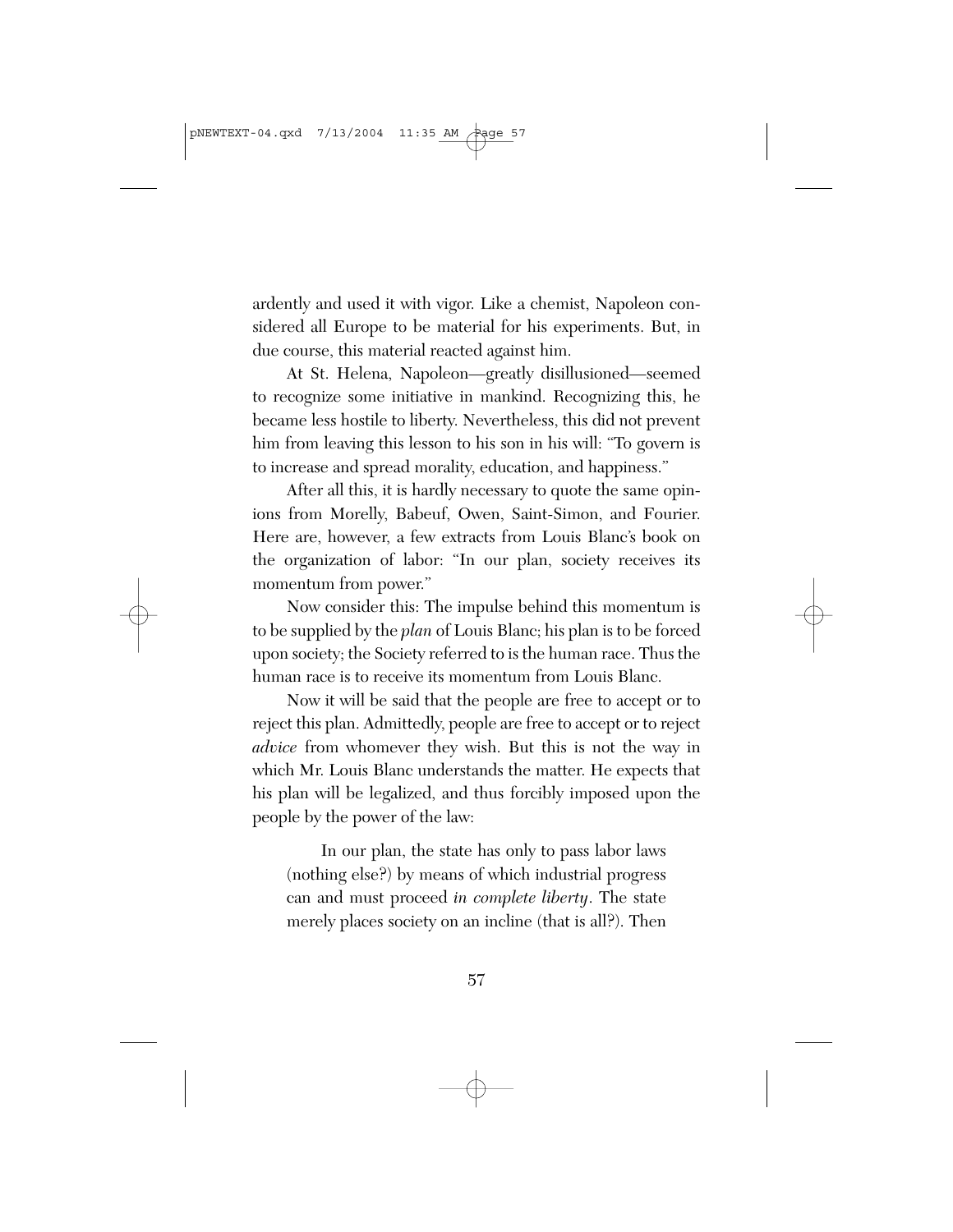society will slide down this incline by the mere force of things, and by the natural workings of the *established mechanism*.

But what is this incline that is indicated by Mr. Louis Blanc? Does it not lead to an abyss? (No, it leads to happiness.) If this is true, then why does not society go there of its own choice? (Because society does not know what it wants; it must be propelled.) What is to propel it? (Power.) And who is to supply the impulse for this power? (Why, the inventor of the machine in this instance, Mr. Louis Blanc.)

#### **The Vicious Circle of Socialism**

We shall never escape from this circle: the idea of passive mankind, and the power of the law being used by a great man to propel the people.

Once on this incline, will society enjoy some liberty? (Certainly.) And what is liberty, Mr. Louis Blanc?

Once and for all, liberty is not only a mere granted right; it is also the power granted to a person to use and to develop his faculties under a reign of justice and under the protection of the law.

And this is no pointless distinction; its meaning is deep and its consequences are difficult to estimate. For once it is agreed that a person, to be truly free, must have the power to use and develop his faculties,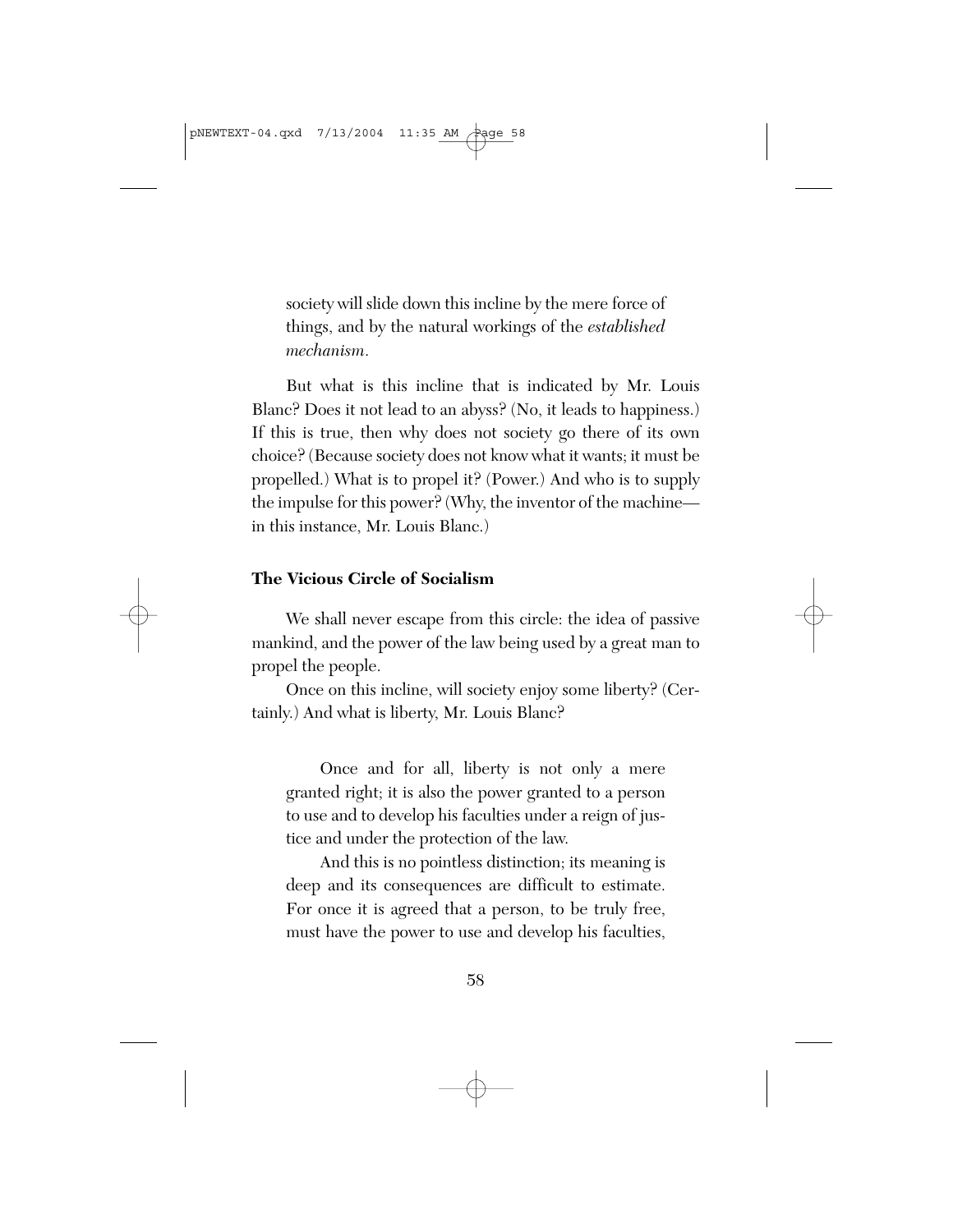then it follows that every person has a claim on society for such education as will *permit him* to develop himself. It also follows that every person has a claim on society for tools of production, without which human activity cannot be fully effective. Now by what action can society give to every person the necessary education and the necessary tools of production, if not by the action of the state?

Thus, again, liberty is power. Of what does this power consist? (Of being educated and of being given the tools of production.) Who is to give the education and the tools of production? (Society, *which owes them to everyone*.) By what action is society to give tools of production to those who do not own them? (Why, *by the action of the state*.) And from whom will the state take them?

Let the reader answer that question. Let him also notice the direction in which this is taking us.

#### **The Doctrine of the Democrats**

The strange phenomenon of our times—one which will probably astound our descendants—is the doctrine based on this triple hypothesis: the total inertness of mankind, the omnipotence of the law, and the infallibility of the legislator. These three ideas form the sacred symbol of those who proclaim themselves totally democratic.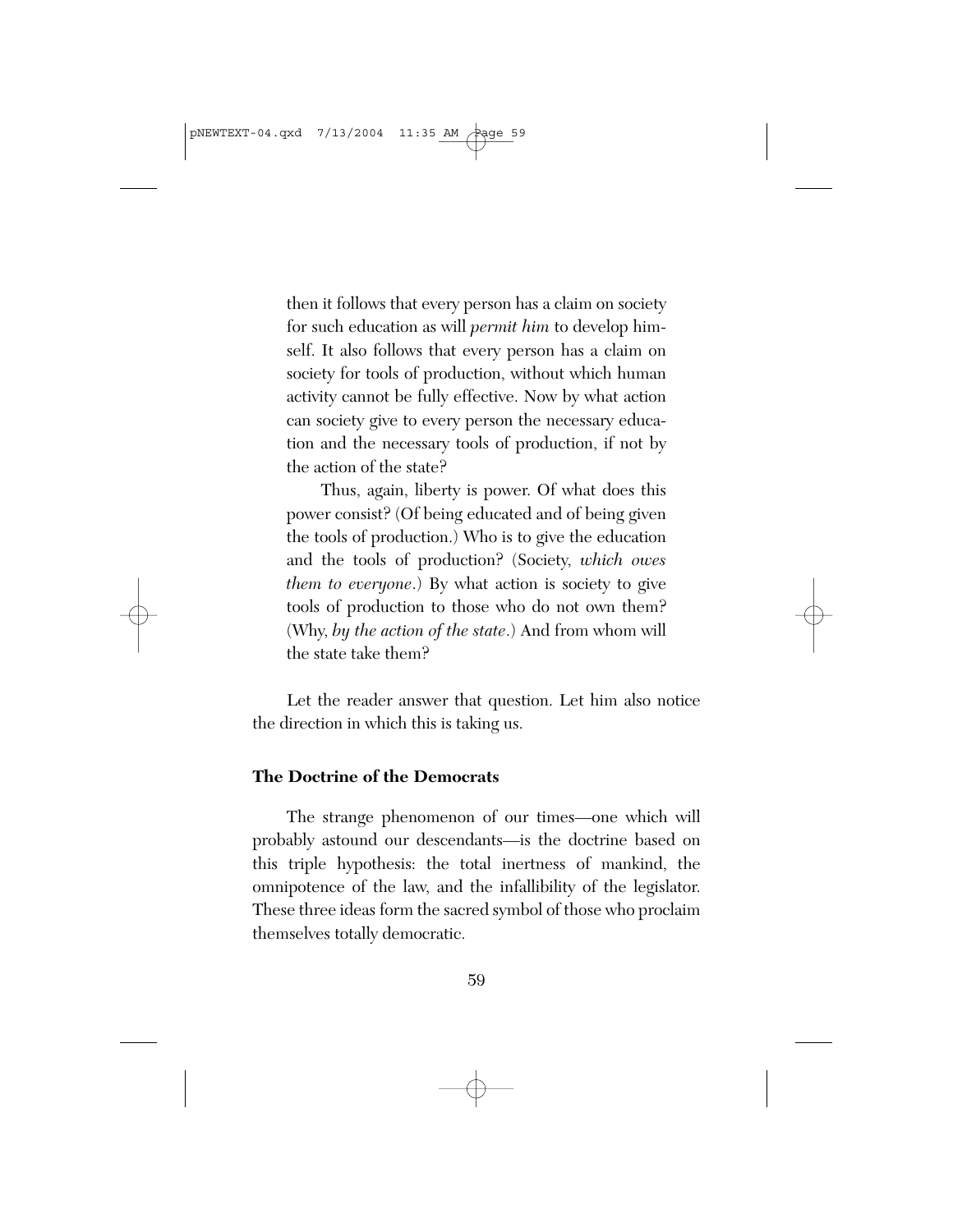The advocates of this doctrine also profess to be *social*. So far as they are democratic, they place unlimited faith in mankind. But so far as they are social, they regard mankind as little better than mud. Let us examine this contrast in greater detail.

What is the attitude of the democrat when political rights are under discussion? How does he regard the people when a legislator is to be chosen? Ah, then it is claimed that the people have an instinctive wisdom; they are gifted with the finest perception; *their will is always right*; the general will *cannot err*; voting cannot be too universal.

When it is time to vote, apparently the voter is not to be asked for any guarantee of his wisdom. His will and capacity to choose wisely are taken for granted. Can the people be mistaken? Are we not living in an age of enlightenment? What! are the people always to be kept on leashes? Have they not won their rights by great effort and sacrifice? Have they not given ample proof of their intelligence and wisdom? Are they not adults? Are they not capable of judging for themselves? Do they not know what is best for themselves? Is there a class or a man who would be so bold as to set himself above the people, and judge and act for them? No, no, the people are and should be *free*. They desire to manage their own affairs, and they shall do so.

But when the legislator is finally elected—ah! then indeed does the tone of his speech undergo a radical change. The people are returned to passiveness, inertness, and unconsciousness;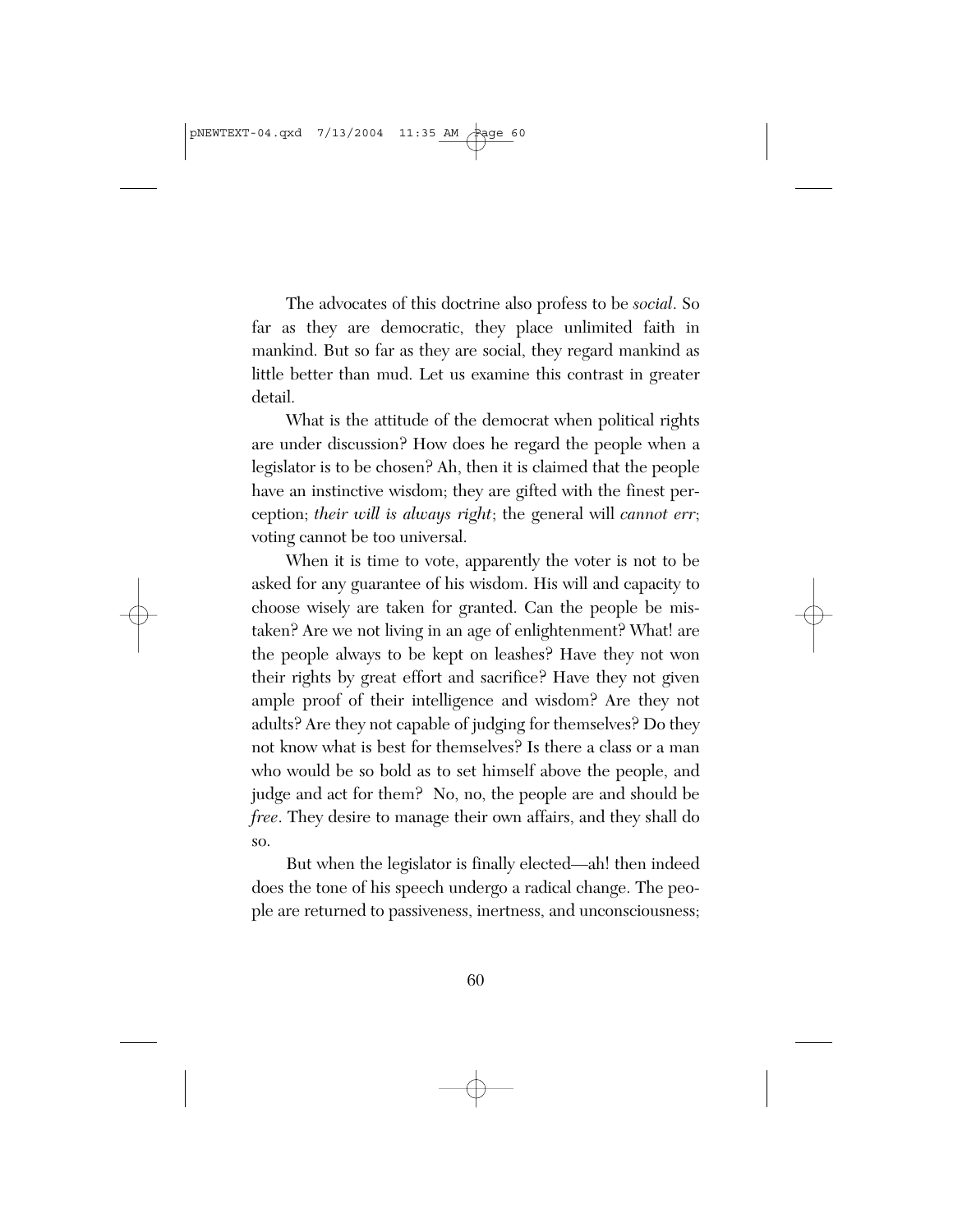the legislator enters into omnipotence. Now it is for him to initiate, to direct, to propel, and to organize. Mankind has only to submit; the hour of despotism has struck. We now observe this fatal idea: The people who, during the election, were so wise, so moral, and so perfect, now have no tendencies whatever; or if they have any, they are tendencies that lead downward into degradation

## **The Socialist Concept of Liberty**

But ought not the people be given a little liberty?

But Mr. Considerant has assured us that *liberty leads inevitably to monopoly!*

We understand that liberty means competition. But according to Mr. Louis Blanc, competition is a system that ruins the businessmen and exterminates the people. It is for this reason that free people are ruined and exterminated in proportion to their degree of freedom. (Possibly Mr. Louis Blanc should observe the results of competition in, for example, Switzerland, Holland, England, and the United States.)

Mr. Louis Blanc also tells us that *competition leads to monopoly*. And by the same reasoning, he thus informs us that *low prices lead to high prices*; that *competition drives production to destructive activity*; that *competition drains away the sources of purchasing power*; that *competition forces an increase in production while, at the same time, it forces a decrease in consumption*. From this, it follows that free people produce for the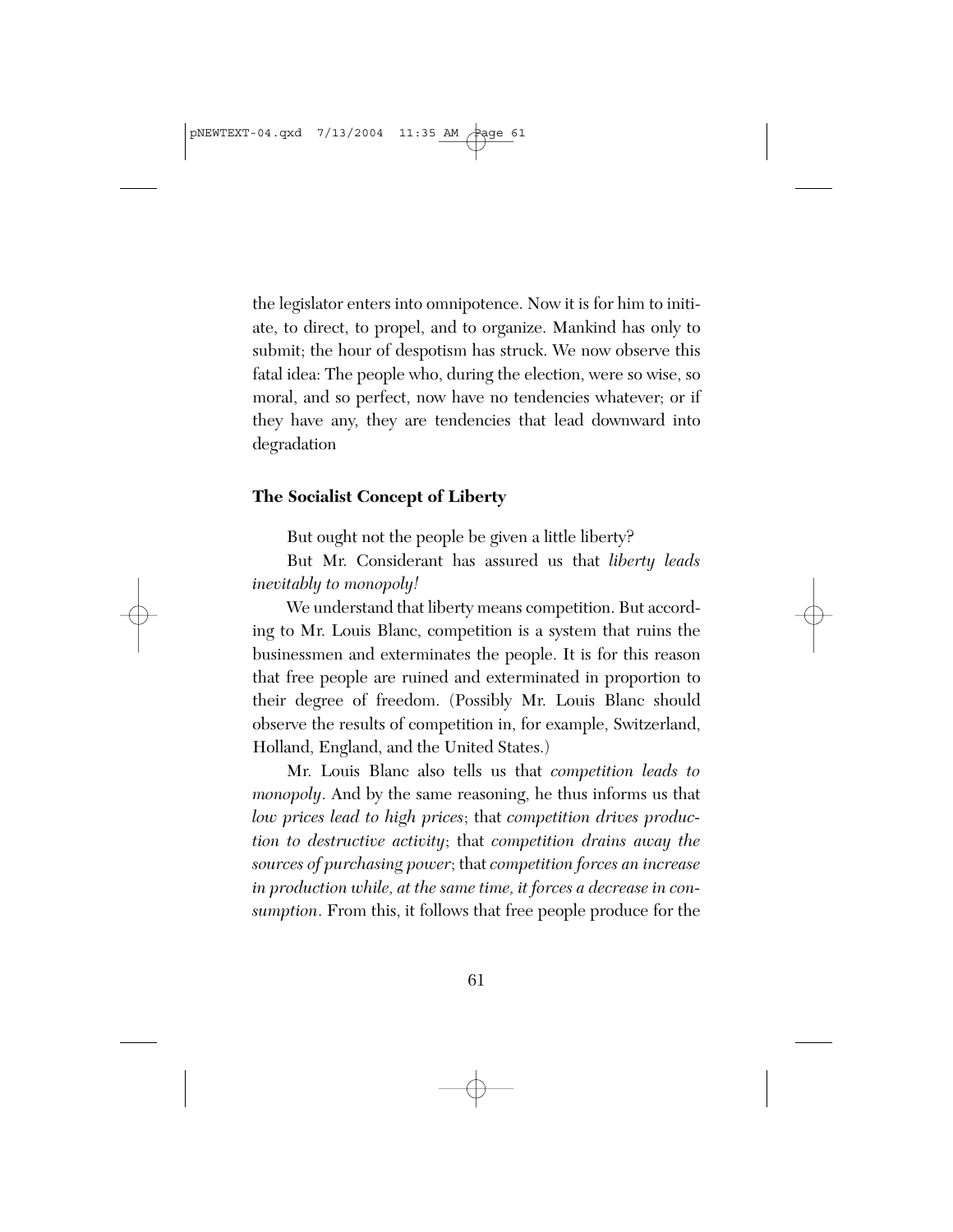sake of not consuming; that liberty means *oppression and madness* among the people; and that Mr. Louis Blanc absolutely must attend to it.

## **Socialists Fear All Liberties**

Well, what liberty should the legislators permit people to have? Liberty of conscience? (But if this were permitted, we would see the people taking this opportunity to become atheists.)

Then liberty of education? (But parents would pay professors to teach their children immorality and falsehoods; besides, according to Mr. Thiers, if education were left to national liberty, it would cease to be national, and we would be teaching our children the ideas of the Turks or Hindus; whereas, thanks to this legal despotism over education, our children now have the good fortune to be taught the noble ideas of the Romans.)

Then liberty of labor? (But that would mean competition which, in turn, leaves production unconsumed, ruins businessmen, and exterminates the people.)

Perhaps liberty of trade? (But everyone knows—and the advocates of protective tariffs have proved over and over again that freedom of trade ruins every person who engages in it, and that it is necessary to suppress freedom of trade in order to prosper.)

Possibly then, liberty of association? (But, according to socialist doctrine, true liberty and voluntary association are in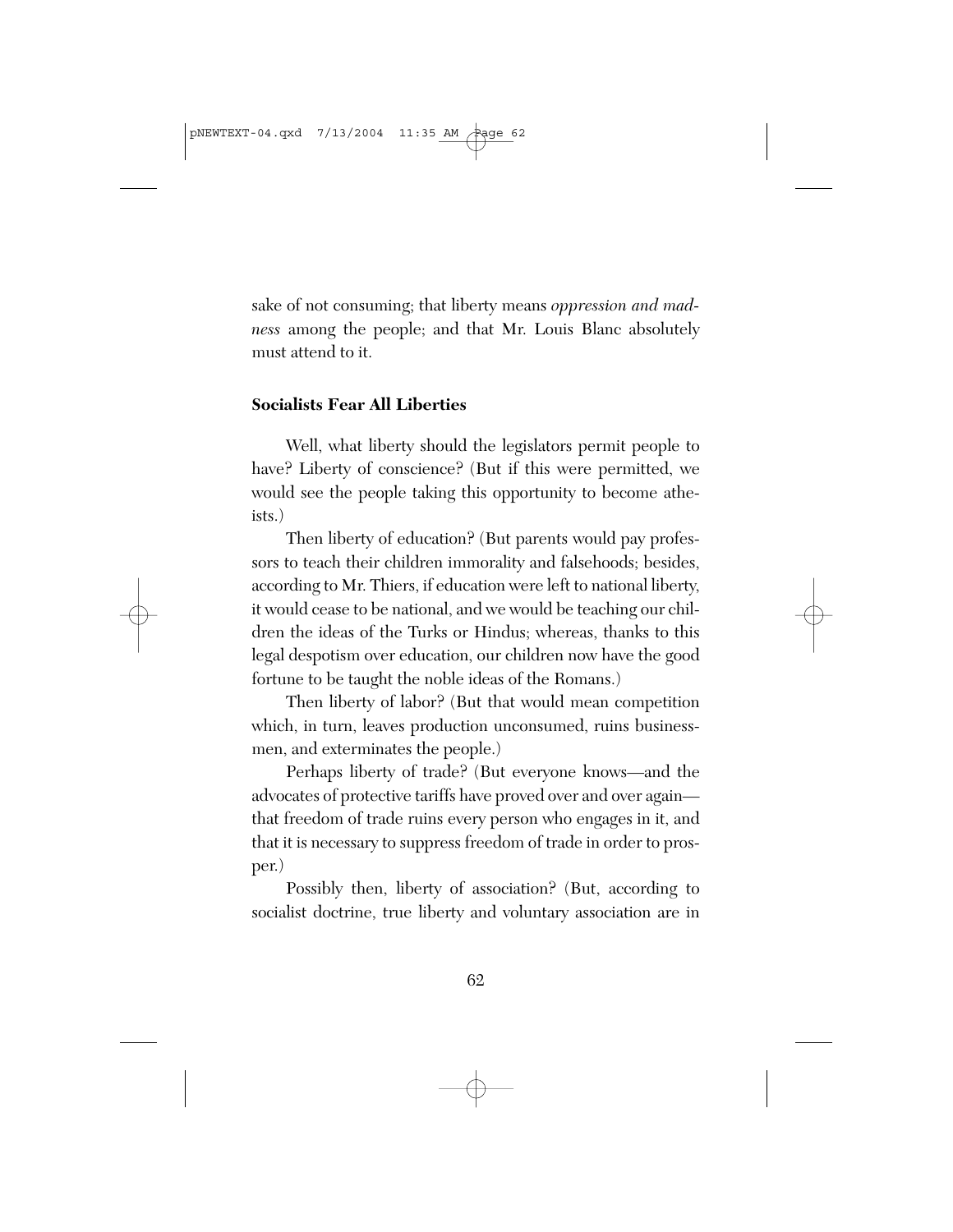contradiction to each other, and the purpose of the socialists is to suppress liberty of association precisely in order to force people to associate together in true liberty.)

Clearly then, the conscience of the social democrats cannot permit persons to have any liberty because they believe that the nature of mankind tends always toward every kind of degradation and disaster. Thus, of course, the legislators must make plans for the people in order to save them from themselves.

This line of reasoning brings us to a challenging question: If people are as incapable, as immoral, and as ignorant as the politicians indicate, then why is the right of these same people to vote defended with such passionate insistence?

## **The Superman Idea**

The claims of these organizers of humanity raise another question which I have often asked them and which, so far as I know, they have never answered: If the natural tendencies of mankind are so bad that it is not safe to permit people to be free, how is it that the tendencies of these organizers are always good? Do not the legislators and their appointed agents also belong to the human race? Or do they believe that they themselves are made of a finer clay than the rest of mankind? The organizers maintain that society, when left undirected, rushes headlong to its inevitable destruction because the instincts of the people are so perverse. The legislators claim to stop this suicidal course and to give it a saner direction. Apparently, then, the legislators and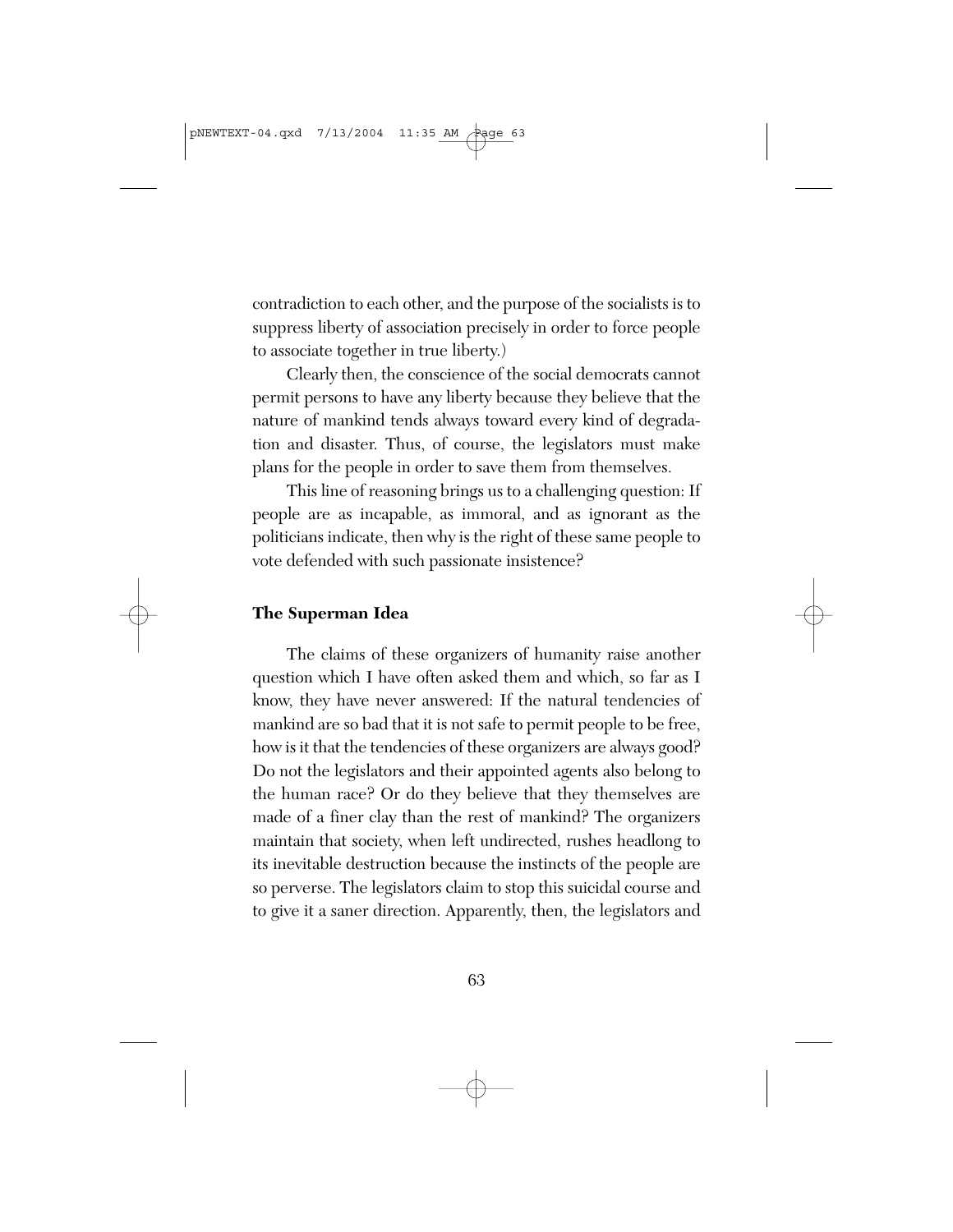the organizers have received from Heaven an intelligence and virtue that place them beyond and above mankind; if so, let them show their titles to this superiority.

They would be the shepherds over us, their sheep. Certainly such an arrangement presupposes that they are naturally superior to the rest of us. And certainly we are fully justified in demanding from the legislators and organizers proof of this natural superiority.

#### **The Socialists Reject Free Choice**

Please understand that I do not dispute their right to invent social combinations, to advertise them, to advocate them, and to try them upon themselves, at their own expense and risk. But I do dispute their right to impose these plans upon us by law—by force—and to compel us to pay for them with our taxes.

I do not insist that the supporters of these various social schools of thought—the Proudhonists, the Cabetists, the Fourierists, the Universitarists, and the Protectionists—renounce their various ideas. I insist only that they renounce this one idea that they have in common: They need only to give up the idea of *forcing* us to acquiesce to their groups and series, their socialized projects, their free-credit banks, their Graeco-Roman concept of morality, and their commercial regulations. I ask only that we be permitted to decide upon these plans for ourselves; that we not be forced to accept them, directly or indirectly, if we find them to be contrary to our best interests or repugnant to our consciences.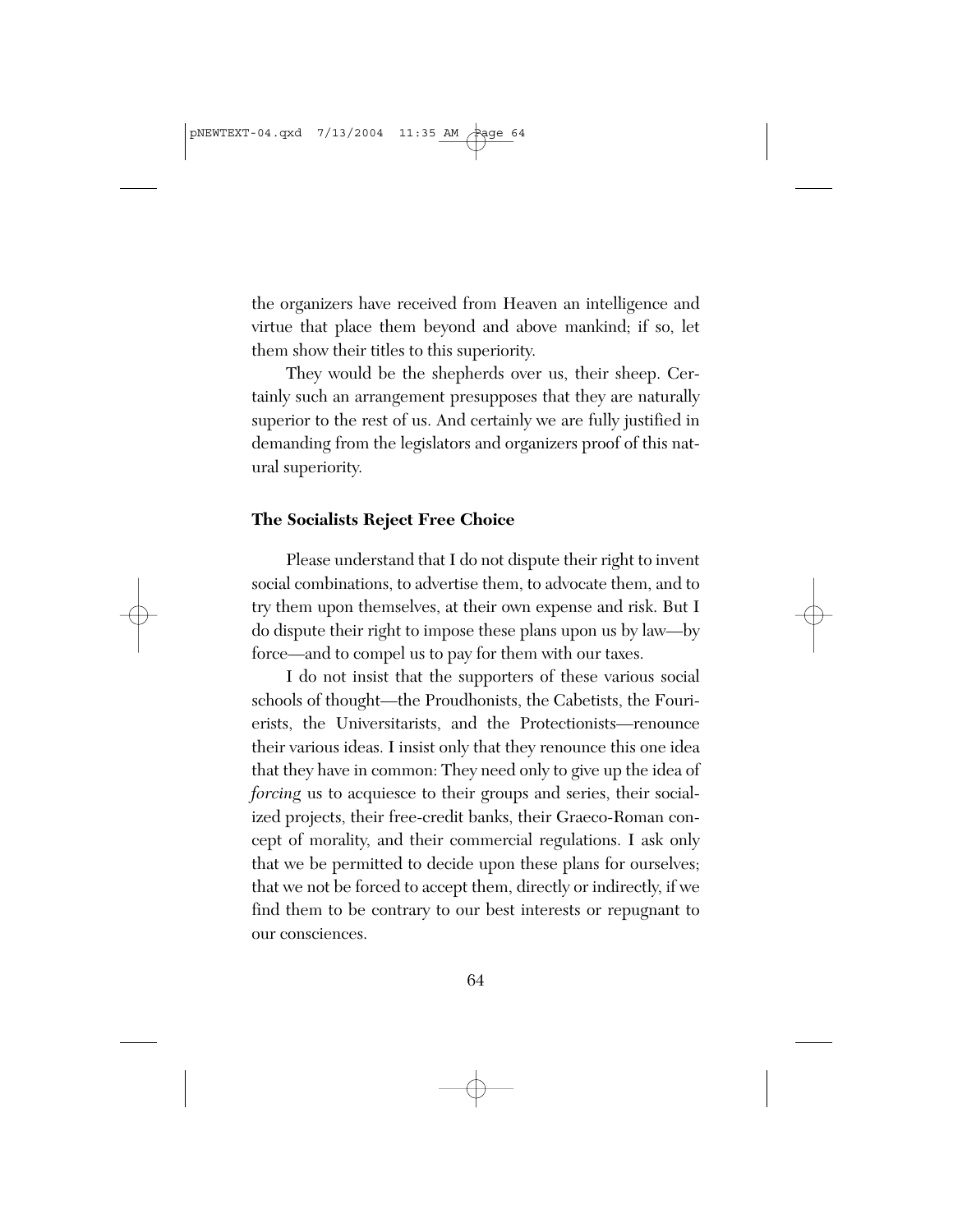But these organizers desire access to the tax funds and to the power of the law in order to carry out their plans. In addition to being oppressive and unjust, this desire also implies the fatal supposition that the organizer is infallible and mankind is incompetent. But, again, if persons are incompetent to judge for themselves, then why all this talk about universal suffrage?

# **The Cause of French Revolutions**

This contradiction in ideas is, unfortunately but logically, reflected in events in France. For example, Frenchmen have led all other Europeans in obtaining their rights—or, more accurately, their political demands. Yet this fact has in no respect prevented us from becoming the most governed, the most regulated, the most imposed upon, the most harnessed, and the most exploited people in Europe. France also leads all other nations as the one where revolutions are constantly to be anticipated. And under the circumstances, it is quite natural that this should be the case.

And this will remain the case so long as our politicians continue to accept this idea that has been so well expressed by Mr. Louis Blanc: "Society receives its momentum from power." This will remain the case so long as human beings with feelings continue to remain passive; so long as they consider themselves incapable of bettering their prosperity and happiness by their own intelligence and heir own energy; so long as they expect everything from the law; in short, so long as they imagine that their relationship to the state is the same as that of the sheep to the shepherd.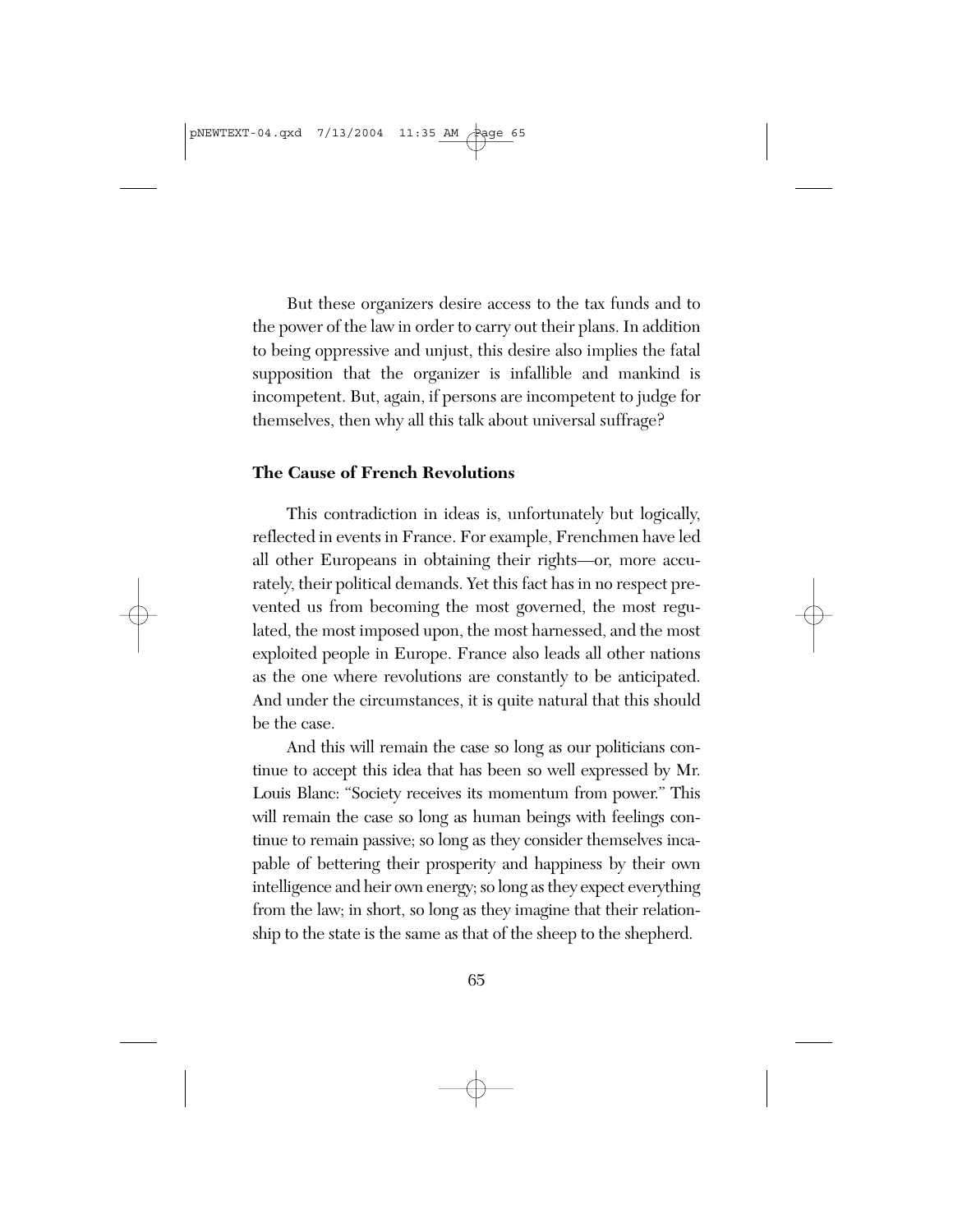## **The Enormous Power of Government**

As long as these ideas prevail, it is clear that the responsibility of government is enormous. Good fortune and bad fortune, wealth and destitution, equality and inequality, virtue and vice—all then depend upon political administration. It is burdened with everything, it undertakes everything, it does everything; therefore it is responsible for everything.

If we are fortunate, then government has a claim to our gratitude; but if we are unfortunate, then government must bear the blame. For are not our persons and property now at the disposal of government? Is not the law omnipotent?

In creating a monopoly of education, the government must answer to the hopes of the fathers of families who have thus been deprived of their liberty; and if these hopes are shattered, whose fault is it?

In regulating industry, the government has contracted to make it prosper; otherwise it is absurd to deprive industry of its liberty. And if industry now suffers, whose fault is it?

In meddling with the balance of trade by playing with tariffs, the government thereby contracts to make trade prosper; and if this results in destruction instead of prosperity, whose fault is it?

In giving the maritime industries protection in exchange for their liberty, the government undertakes to make them profitable; and if they become a burden to the taxpayers, whose fault is it?

Thus there is not a grievance in the nation for which the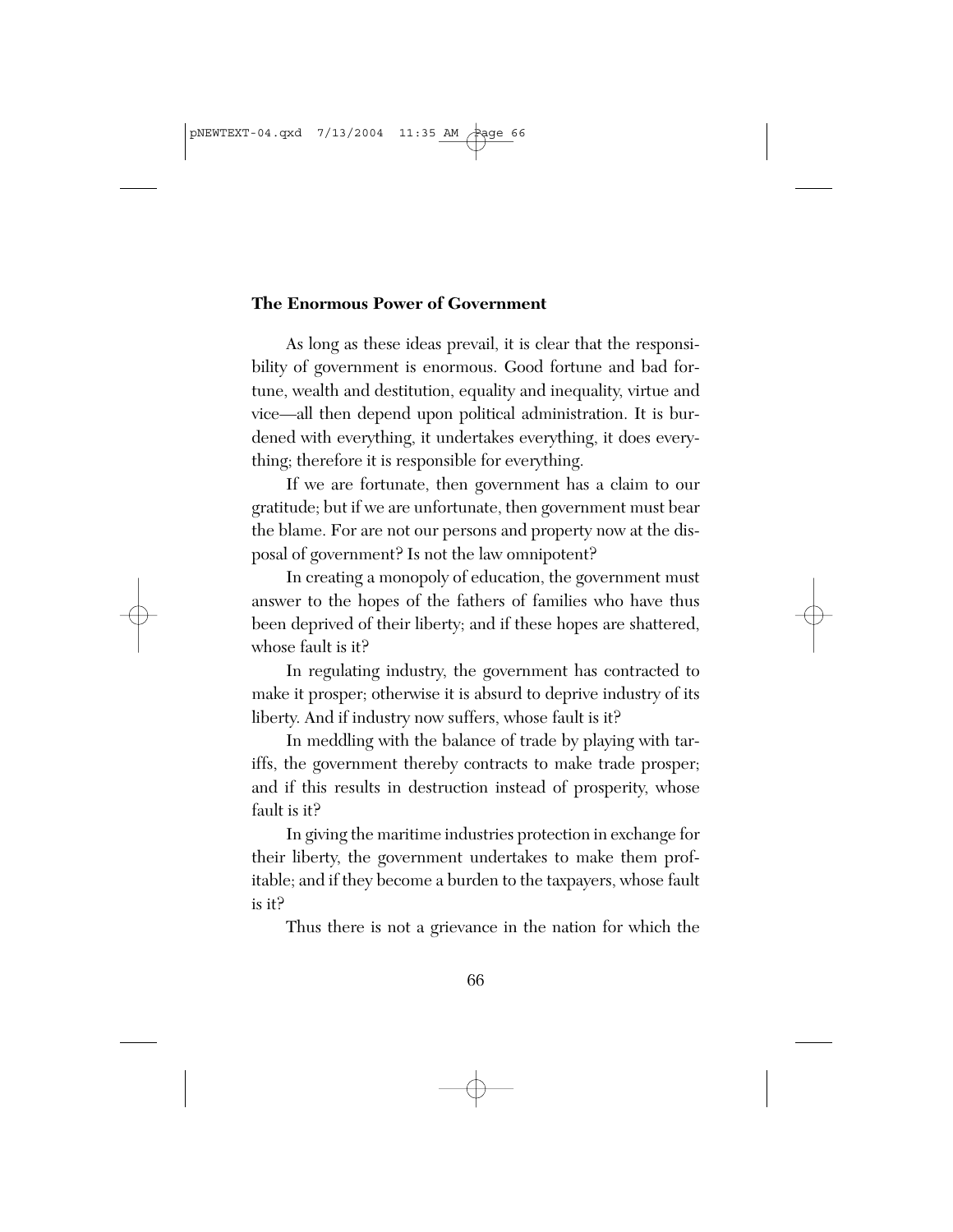government does not voluntarily make itself responsible. Is it surprising, then, that every failure increases the threat of another revolution in France?

And what remedy is proposed for this? To extend indefinitely the domain of the law; that is, the responsibility of government.

But if the government undertakes to control and to raise wages, and cannot do it; if the government undertakes to care for all who may be in want, and cannot do it; if the government undertakes to support all unemployed workers, and cannot do it; if the government undertakes to lend interest-free money to all borrowers, and cannot do it; if, in these words that we regret to say escaped from the pen of Mr. de Lamartine, "The state considers that its purpose is to enlighten, to develop, to enlarge, to strengthen, to spiritualize, and to sanctify the soul of the people"—and if the government cannot do all of these things, what then? Is it not certain that after every government failure which, alas! is more than probable—there will be an equally inevitable revolution?

#### **Politics and Economics**

[Now let us return to a subject that was briefly discussed in the opening pages of this thesis: the relationship of economics and of politics—political economy.\*]

<sup>\*</sup>Translator's note: Mr. Bastiat has devoted three other books and several articles to the development of the ideas contained in the three sentences of the following paragraph.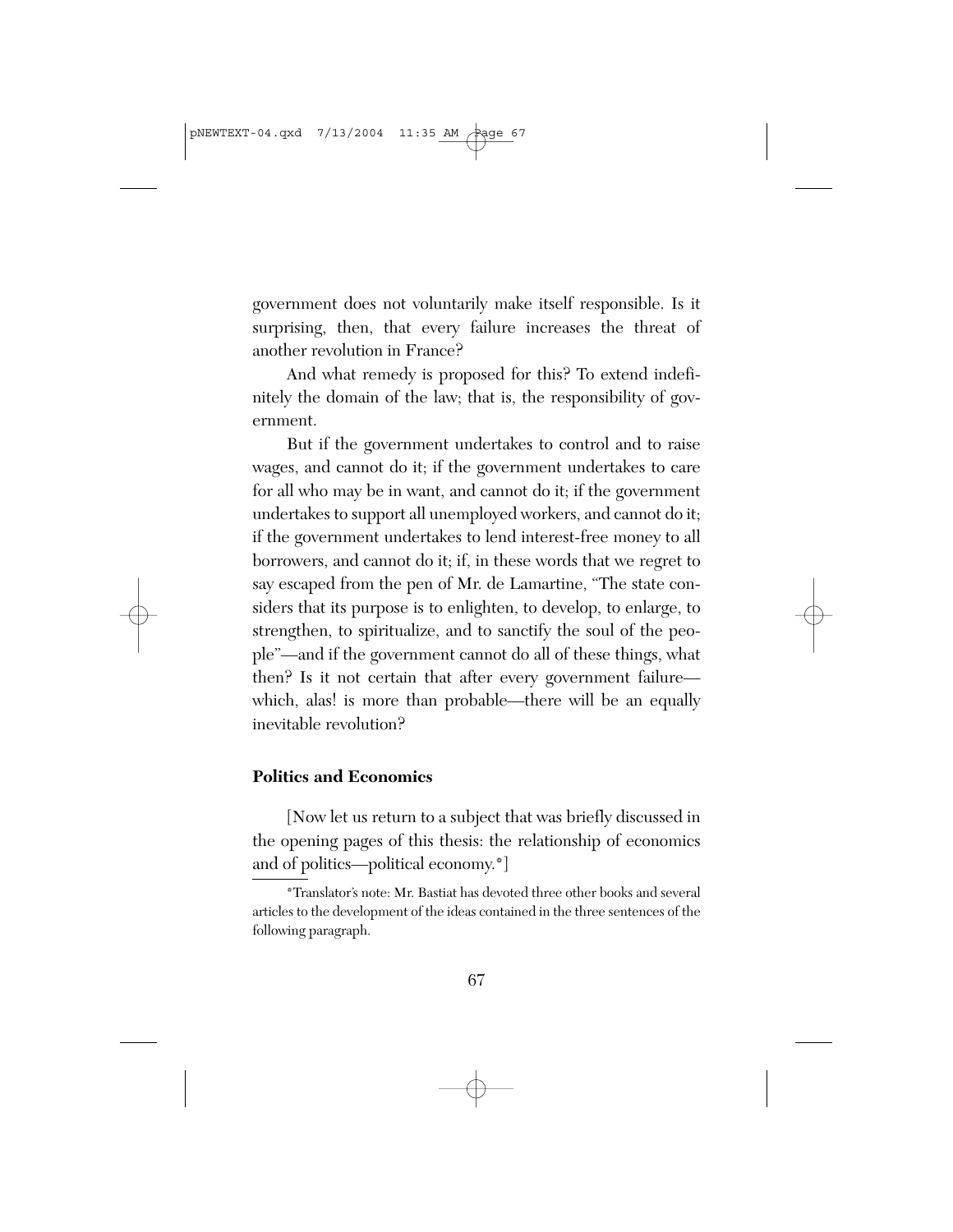A science of economics must be developed before a science of politics can be logically formulated. Essentially, economics is the science of determining whether the interests of human beings are harmonious or antagonistic. This must be known before a science of politics can be formulated to determine the proper functions of government.

Immediately following the development of a science of economics, and at the very beginning of the formulation of a science of politics, this all-important question must be answered: What is law? What ought it to be? What is its scope; its limits? Logically, at what point do the just powers of the legislator stop?

I do not hesitate to answer: *Law is the common force organized to act as an obstacle to injustice*. In short, *law is justice*.

#### **Proper Legislative Functions**

It is not true that the legislator has absolute power over our persons and property. The existence of persons and property preceded the existence of the legislator, and his function is only to guarantee their safety.

It is not true that the function of law is to regulate our consciences, our ideas, our wills, our education, our opinions, our work, our trade, our talents, or our pleasures. The function of law is to protect the free exercise of these rights, and to prevent any person from interfering with the free exercise of these same rights by any other person.

Since law necessarily requires the support of force, its law-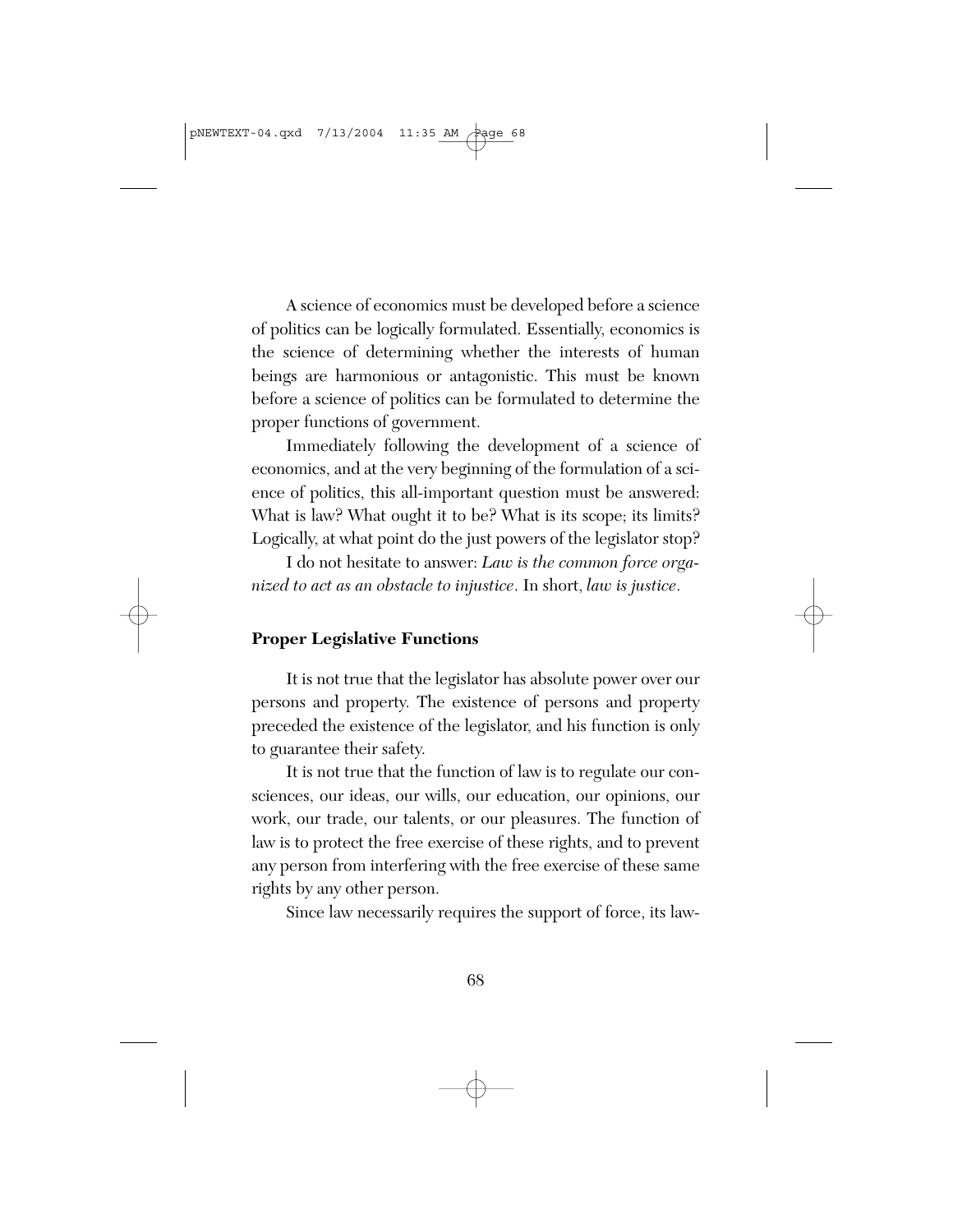ful domain is only in the areas where the use of force is necessary. This is justice.

Every individual has the right to use force for lawful selfdefense. It is for this reason that the collective force—which is only the organized combination of the individual forces—may lawfully be used for the same purpose; and it cannot be used legitimately for any other purpose.

Law is solely the organization of the individual right of selfdefense which existed before law was formalized. Law is justice.

#### **Law and Charity Are Not the Same**

The mission of the law is *not* to oppress persons and plunder them of their property, even though the law may be acting in a philanthropic spirit. Its mission is to protect persons and property.

Furthermore, it must not be said that the law may be philanthropic if, in the process, it refrains from oppressing persons and plundering them of their property; this would be a contradiction. The law cannot avoid having an effect upon persons and property; and if the law acts in any manner except to protect them, its actions then necessarily violate the liberty of persons and their right to own property.

The law is justice—simple and clear, precise and bounded. Every eye can see it, and every mind can grasp it; for justice is measurable, immutable, and unchangeable. Justice is neither more than this nor less than this.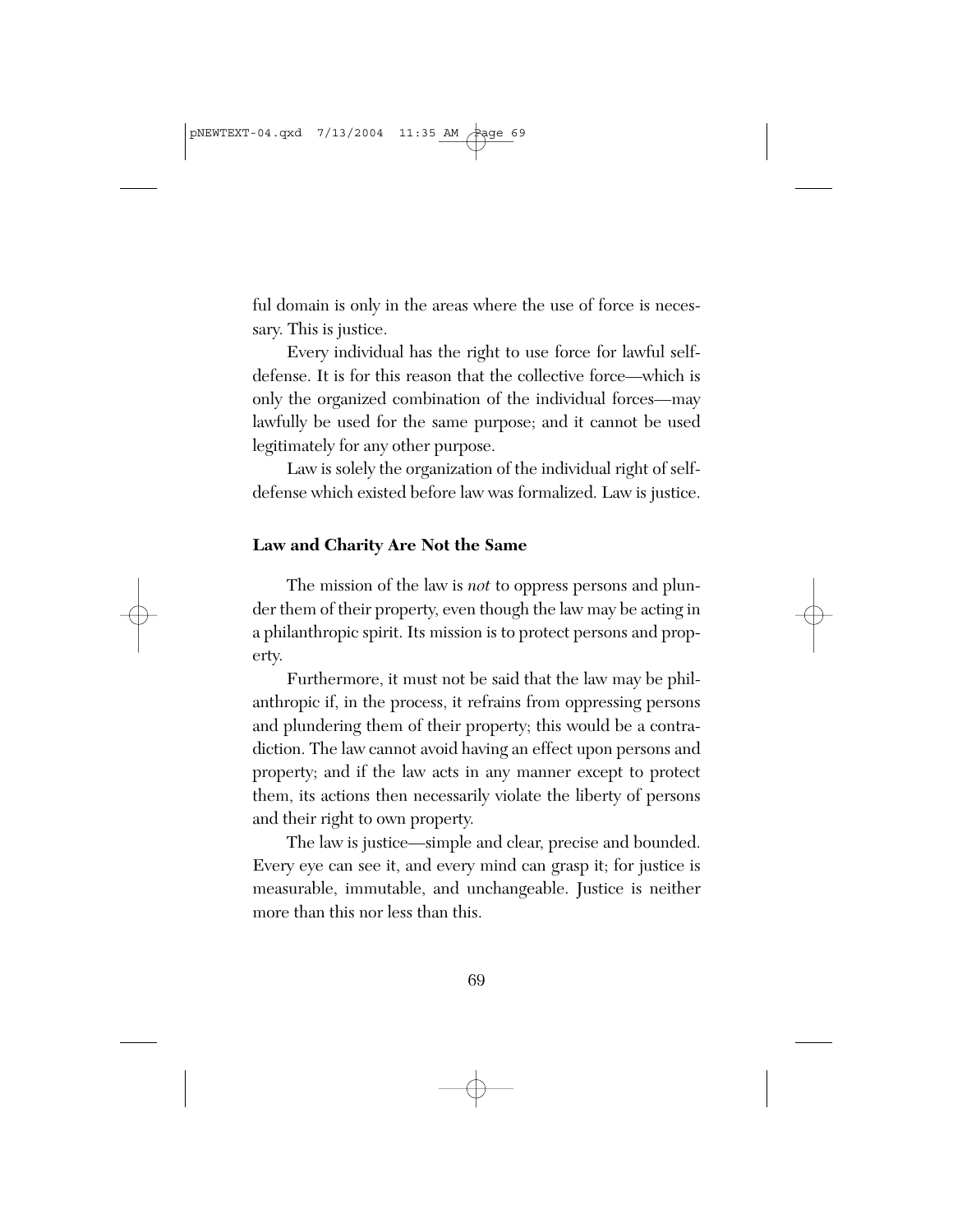If you exceed this proper limit—if you attempt to make the law religious, fraternal, equalizing, philanthropic, industrial, literary, or artistic—you will then be lost in an uncharted territory, in vagueness and uncertainty, in a forced utopia or, even worse, in a multitude of utopias, each striving to seize the law and impose it upon you. This is true because fraternity and philanthropy, unlike justice, do not have precise limits. Once started, where will you stop? And where will the law stop itself?

# **The High Road to Communism**

Mr. de Saint-Cricq would extend his philanthropy only to some of the industrial groups; he would demand that the law *control the consumers to benefit the producers*.

Mr. Considerant would sponsor the cause of the labor groups; he would use the law to secure for them *a guaranteed minimum of clothing, housing, food, and all other necessities of life*.

Mr. Louis Blanc would say—and with reason—that these minimum guarantees are merely the beginning of complete fraternity; he would say that the law should give tools of production and free education to all working people.

Another person would observe that this arrangement would still leave room for inequality; he would claim that the law should give to everyone—even in the most inaccessible hamlet—luxury, literature, and art.

All of these proposals are the high road to communism; leg-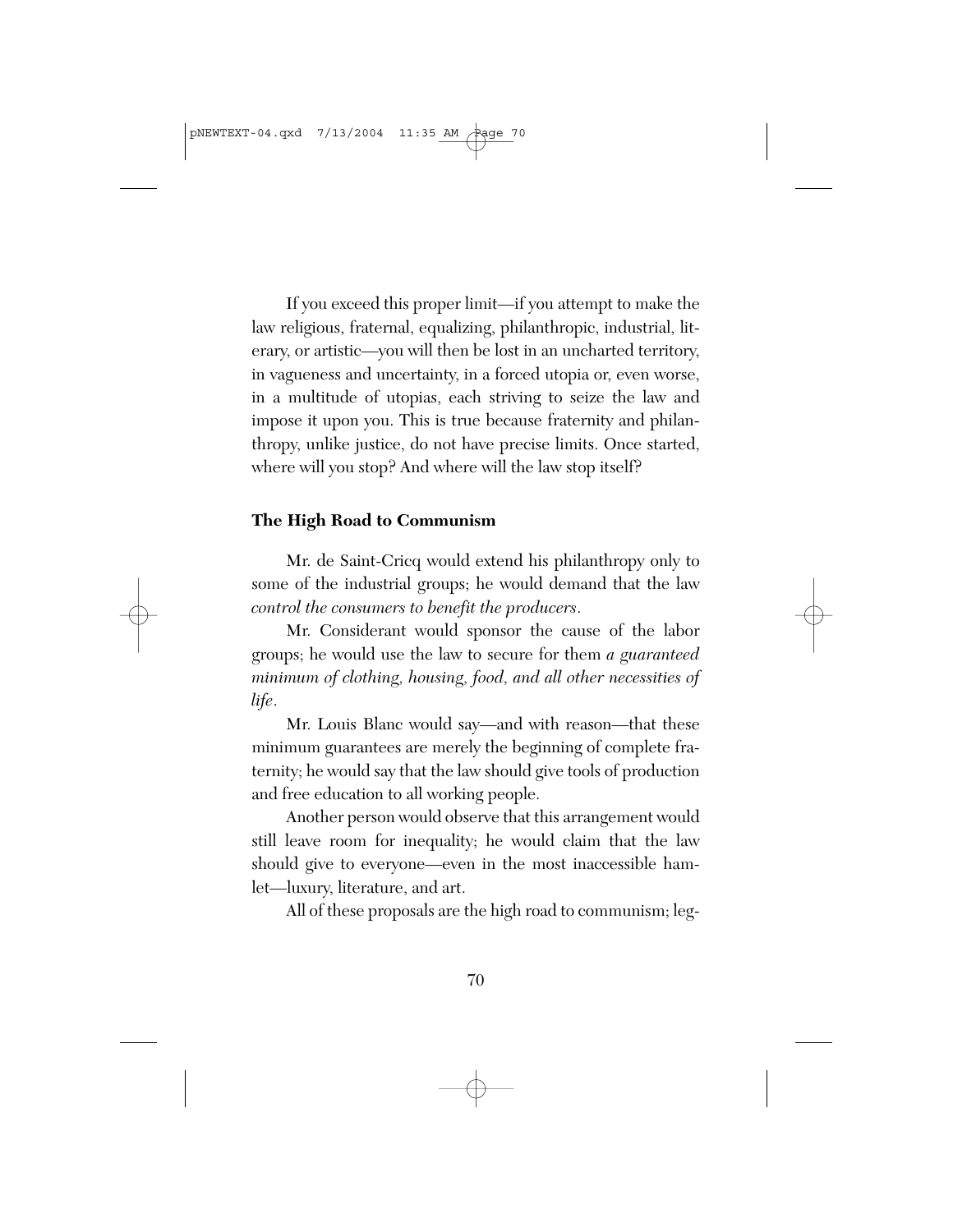islation will then be—in fact, it already is—the battlefield for the fantasies and greed of everyone.

#### **The Basis for Stable Government**

Law is justice. In this proposition a simple and enduring government can be conceived. And I defy anyone to say how even the thought of revolution, of insurrection, of the slightest uprising could arise against a government whose organized force was confined only to suppressing injustice.

Under such a regime, there would be the most prosperity—and it would be the most equally distributed. As for the sufferings that are inseparable from humanity, none would even think of blaming the government for them. This is true because, if the force of government were limited to suppressing injustice, then government would be as innocent of these sufferings as it is now innocent of changes in the temperature.

As proof of this statement, consider this question: Have the people ever been known to rise against the Court of Appeals, or mob a Justice of the Peace, in order to get higher wages, free credit, tools of production, favorable tariffs, or government-created jobs? Everyone knows perfectly well that such matters are not within the jurisdiction of the Court of Appeals or a Justice of the Peace. And if government were limited to its proper functions, everyone would soon learn that these matters are not within the jurisdiction of the law itself.

But make the laws upon the principle of fraternity—pro-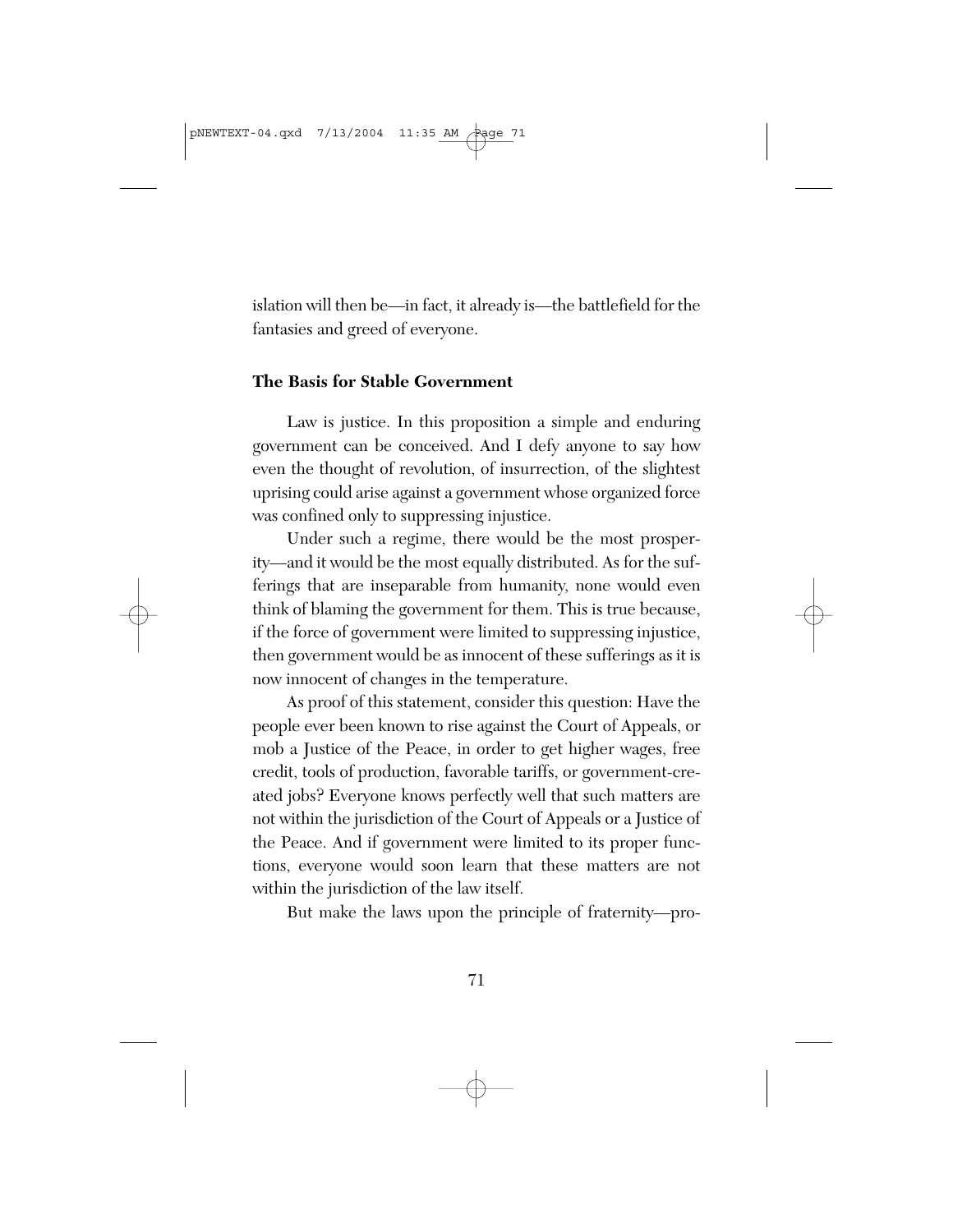claim that all good, and all bad, stem from the law; that the law is responsible for all individual misfortunes and all social inequalities—then the door is open to an endless succession of complaints, irritations, troubles, and revolutions.

# **Justice Means Equal Rights**

Law is justice. And it would indeed be strange if law could properly be anything else! Is not justice right? Are not rights equal? By what right does the law force me to conform to the social plans of Mr. Mimerel, Mr. de Melun, Mr. Thiers, or Mr. Louis Blanc? If the law has a moral right to do this, why does it not, then, force these gentlemen to submit to *my plans*? Is it logical to suppose that nature has not given me sufficient imagination to dream up a utopia also? Should the law choose one fantasy among many, and put the organized force of government at its service only?

Law is justice. And let it not be said—as it continually is said—that under this concept, the law would be atheistic, individualistic, and heartless; that it would make mankind in its own image. This is an absurd conclusion, worthy only of those worshippers of government who believe that the law *is* mankind.

Nonsense! Do those worshippers of government believe that free persons will cease to act? Does it follow that if we receive no energy from the law, we shall receive no energy at all? Does it follow that if the law is restricted to the function of protecting the free use of our faculties, we will be unable to use our faculties? Suppose that the law does not force us to follow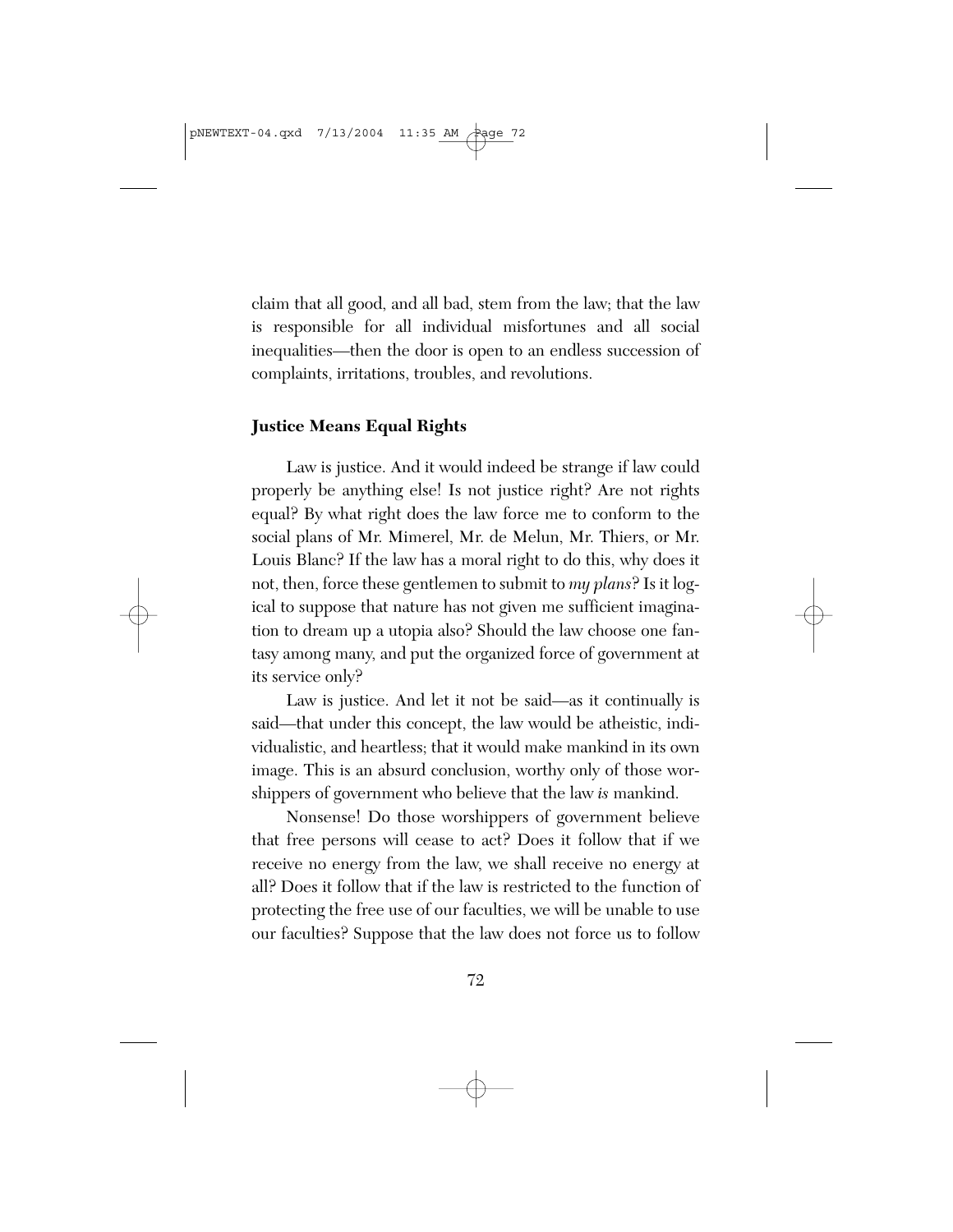certain forms of religion, or systems of association, or methods of education, or regulations of labor, or regulations of trade, or plans for charity; does it then follow that we shall eagerly plunge into atheism, hermitary, ignorance, misery, and greed? If we are free, does it follow that we shall no longer recognize the power and goodness of God? Does it follow that we shall then cease to associate with each other, to help each other, to love and succor our unfortunate brothers, to study the secrets of nature, and to strive to improve ourselves to the best of our abilities?

## **The Path to Dignity and Progress**

Law is Justice. And it is under the law of justice—under the reign of right; under the influence of liberty, safety, stability, and responsibility—that every person will attain his real worth and the true dignity of his being. It is only under this law of justice that mankind will achieve slowly, no doubt, but certainly—God's design for the orderly and peaceful progress of humanity.

It seems to me that this is theoretically right, for whatever the question under discussion—whether religious, philosophical, political, or economic; whether it concerns prosperity, morality, equality, right, justice, progress, responsibility, cooperation, property, labor, trade, capital, wages, taxes, population, finance, or government—at whatever point on the scientific horizon I begin my researches, I invariably reach this one conclusion: The solution to the problems of human relationships is to be found in liberty.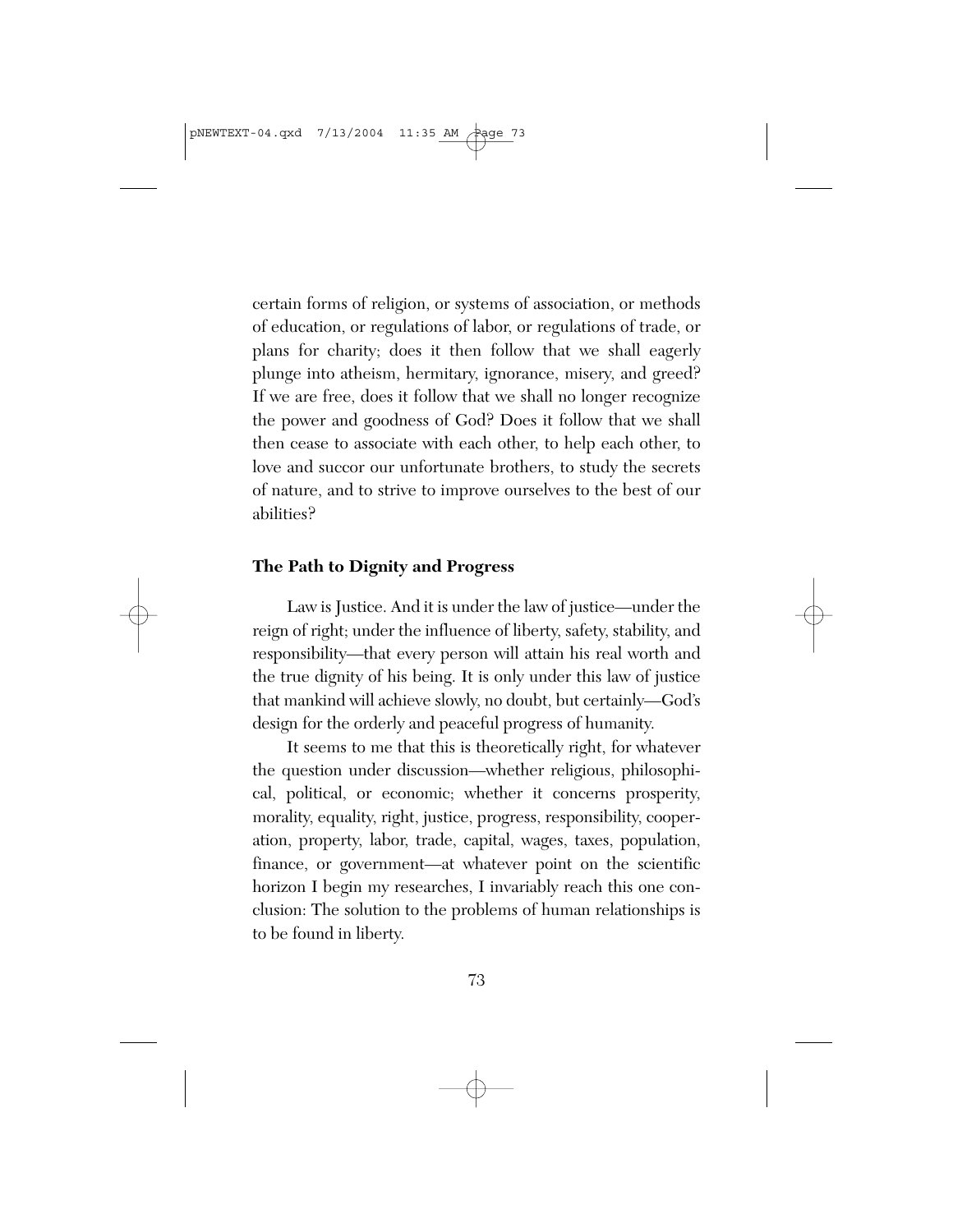#### **Proof of an Idea**

And does not experience prove this? Look at the entire world. Which countries contain the most peaceful, the most moral, and the happiest people? Those people are found in the countries where the law least interferes with private affairs; where government is least felt; where the individual has the greatest scope, and free opinion the greatest influence; where administrative powers are fewest and simplest; where taxes are lightest and most nearly equal, and popular discontent the least excited and the least justifiable; where individuals and groups most actively assume their responsibilities, and, consequently, where the morals of admittedly imperfect human beings are constantly improving; where trade, assemblies, and associations are the least restricted; where labor, capital, and populations suffer the fewest forced displacements; where mankind most nearly follows its own natural inclinations; where the inventions of men are most nearly in harmony with the laws of God; in short, the happiest, most moral, and most peaceful people are those who most nearly follow this principle: Although mankind is not perfect, still, all hope rests upon the free and voluntary actions of persons within the limits of right; law or force is to be used for nothing except the administration of universal justice.

#### **The Desire to Rule over Others**

This must be said: There are too many "great" men in the world—legislators, organizers, do-gooders, leaders of the peo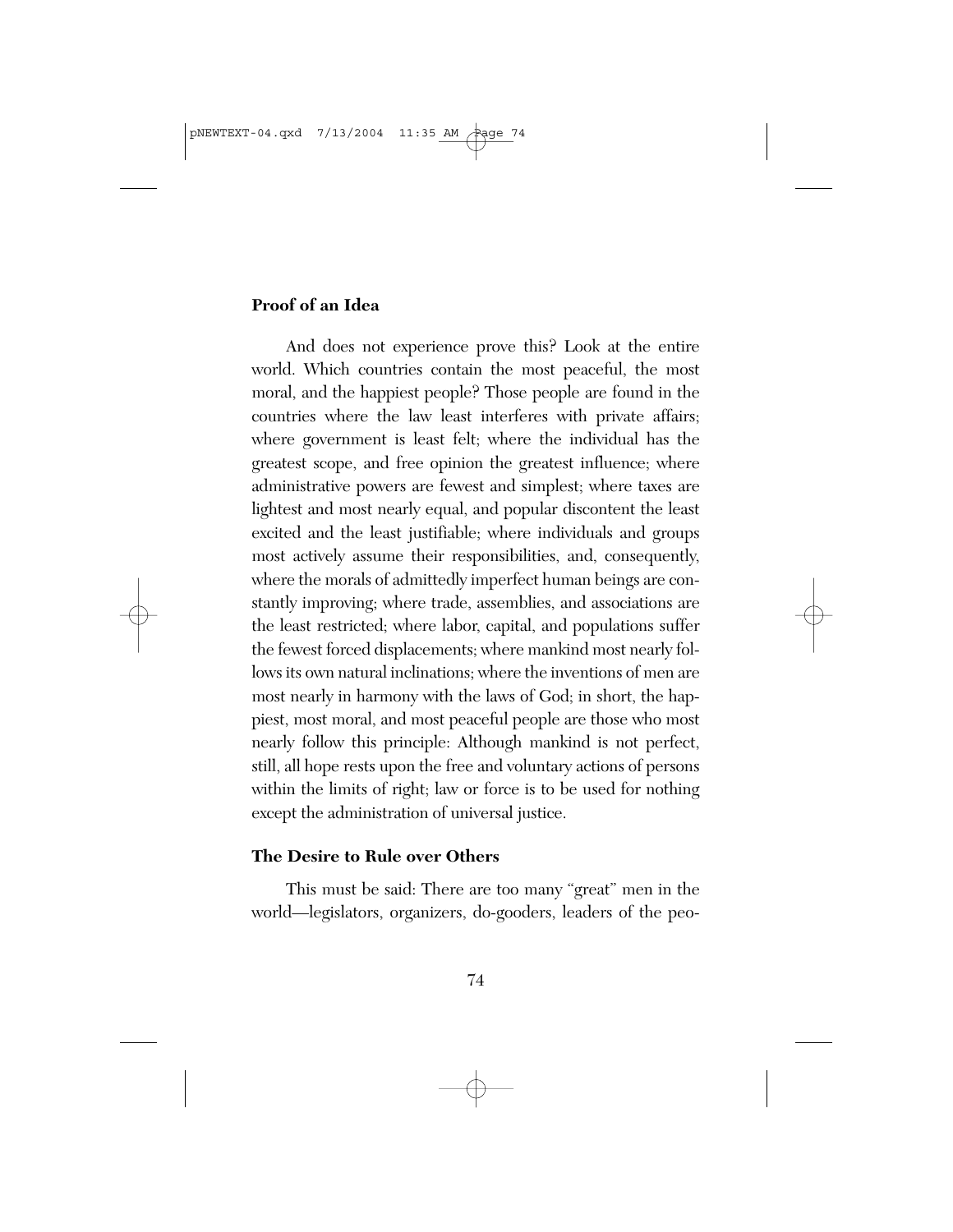ple, fathers of nations, and so on, and so on. Too many persons place themselves above mankind; they make a career of organizing it, patronizing it, and ruling it.

Now someone will say: "You yourself are doing this very thing."

True. But it must be admitted that I act in an entirely different sense; if I have joined the ranks of the reformers, it is solely for the purpose of persuading them to leave people alone. I do not look upon people as Vancauson looked upon his automaton. Rather, just as the physiologist accepts the human body as it is, so do I accept people as they are. I desire only to study and admire.

My attitude toward all other persons is well illustrated by this story from a celebrated traveler: He arrived one day in the midst of a tribe of savages, where a child had just been born. A crowd of soothsayers, magicians, and quacks—armed with rings, hooks, and cords—surrounded it. One said: "This child will never smell the perfume of a peace-pipe unless I stretch his nostrils." Another said: "He will never be able to hear unless I draw his ear-lobes down to his shoulders." A third said: "He will never see the sunshine unless I slant his eyes." Another said: "He will never stand upright unless I bend his legs." A fifth said: "He will never learn to think unless I flatten his skull."

"Stop," cried the traveler. "What God does is well done. Do not claim to know more than He. God has given organs to this frail creature; let them develop and grow strong by exercise, use, experience, and liberty."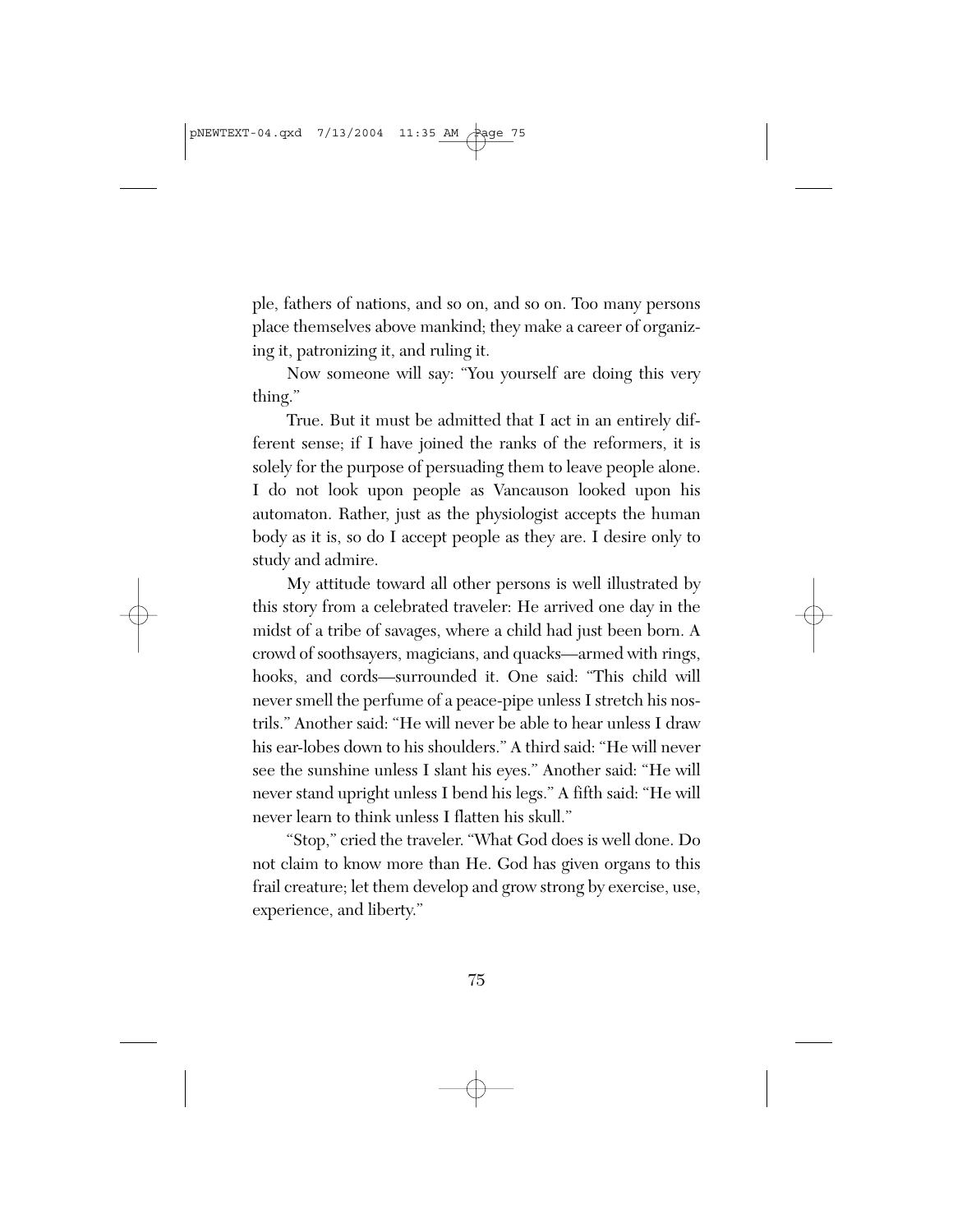## **Let Us Now Try Liberty**

God has given to men all that is necessary for them to accomplish their destinies. He has provided a social form as well as a human form. And these social organs of persons are so constituted that they will develop themselves harmoniously in the clean air of liberty. Away, then, with quacks and organizers! Away with their rings, chains, hooks, and pincers! Away with their artificial systems! Away with the whims of governmental administrators, their socialized projects, their centralization, their tariffs, their government schools, their state religions, their free credit, their bank monopolies, their regulations, their restrictions, their equalization by taxation, and their pious moralizations!

And now that the legislators and do-gooders have so futilely inflicted so many systems upon society, may they finally end where they should have begun: May they reject all systems, and try liberty; for liberty is an acknowledgment of faith in God and His works.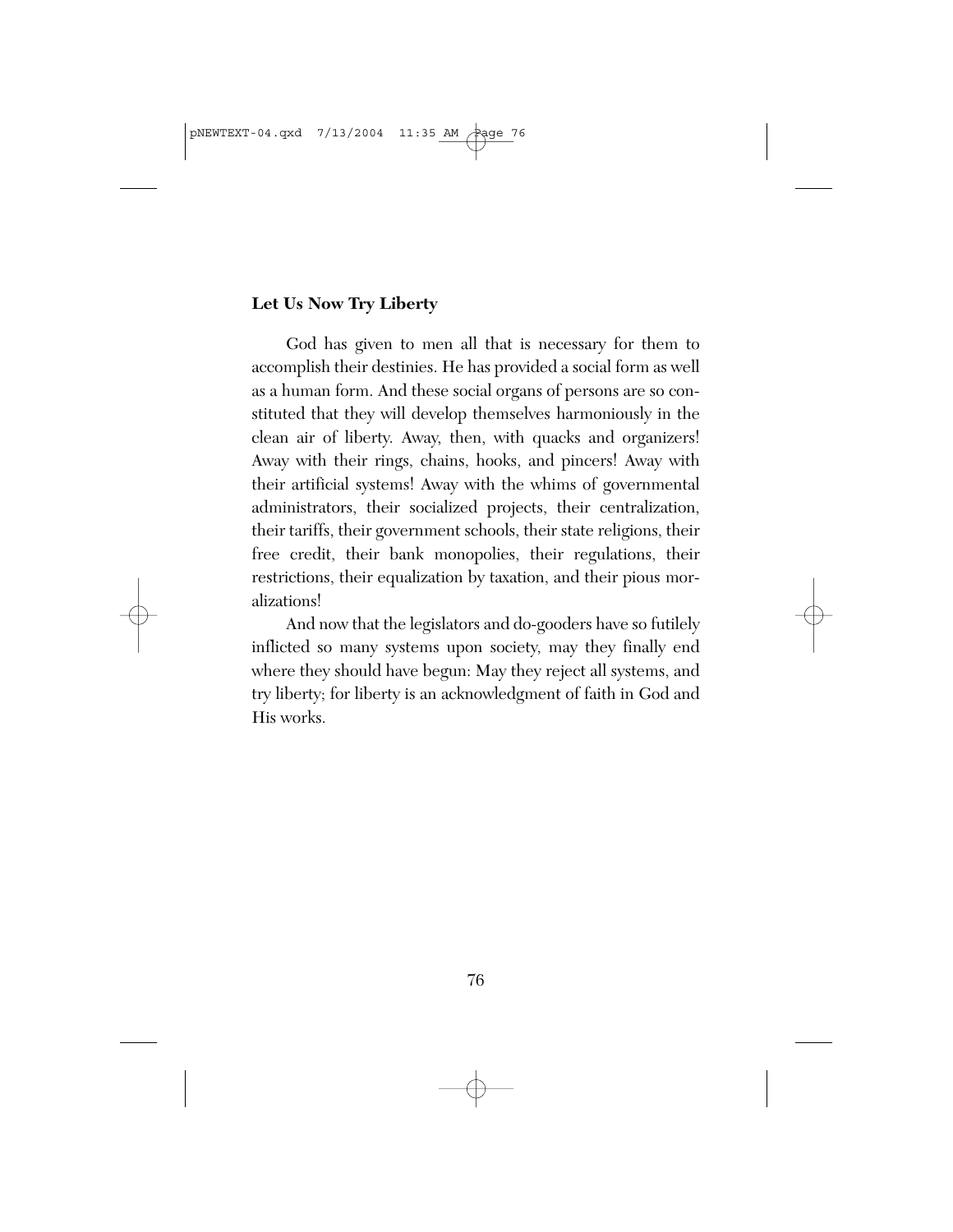# **Afterword**

*Sheldon Richman*

*The state is that great fiction by which everyone tries to live at the expense of everyone else.* —Frederic Bastiat

Frederic Bastiat holds a special place in the hearts and minds of the friends of liberty. There is no mystery here to be solved. The key to Bastiat's appeal is the integrity and elegance of his message. His writing exhibits a purity and a reasoned passion that are rare in the modern world. He always wrote to be understood, to persuade, not to impress or to obfuscate.

Through the device of the fable, Bastiat deftly shattered the misconceptions about economics for his French contemporaries. When today, in modern America, we continue to be told, by intellectuals as well as by politicians, that the free entry of foreign-made products impoverishes us or that destructive earthquakes and hurricanes create prosperity by creating demand for rebuilding, we are seeing the results of a culture ignorant of Frederic Bastiat.

But to think of Bastiat as just an economist is to insufficiently appreciate him. Bastiat was a legal philosopher of the first rank. What made him so is *The Law.* Writing as France was being seduced by the false promises of socialism, Bastiat was

Sheldon Richman is editor of *The Freeman: Ideas on Liberty.*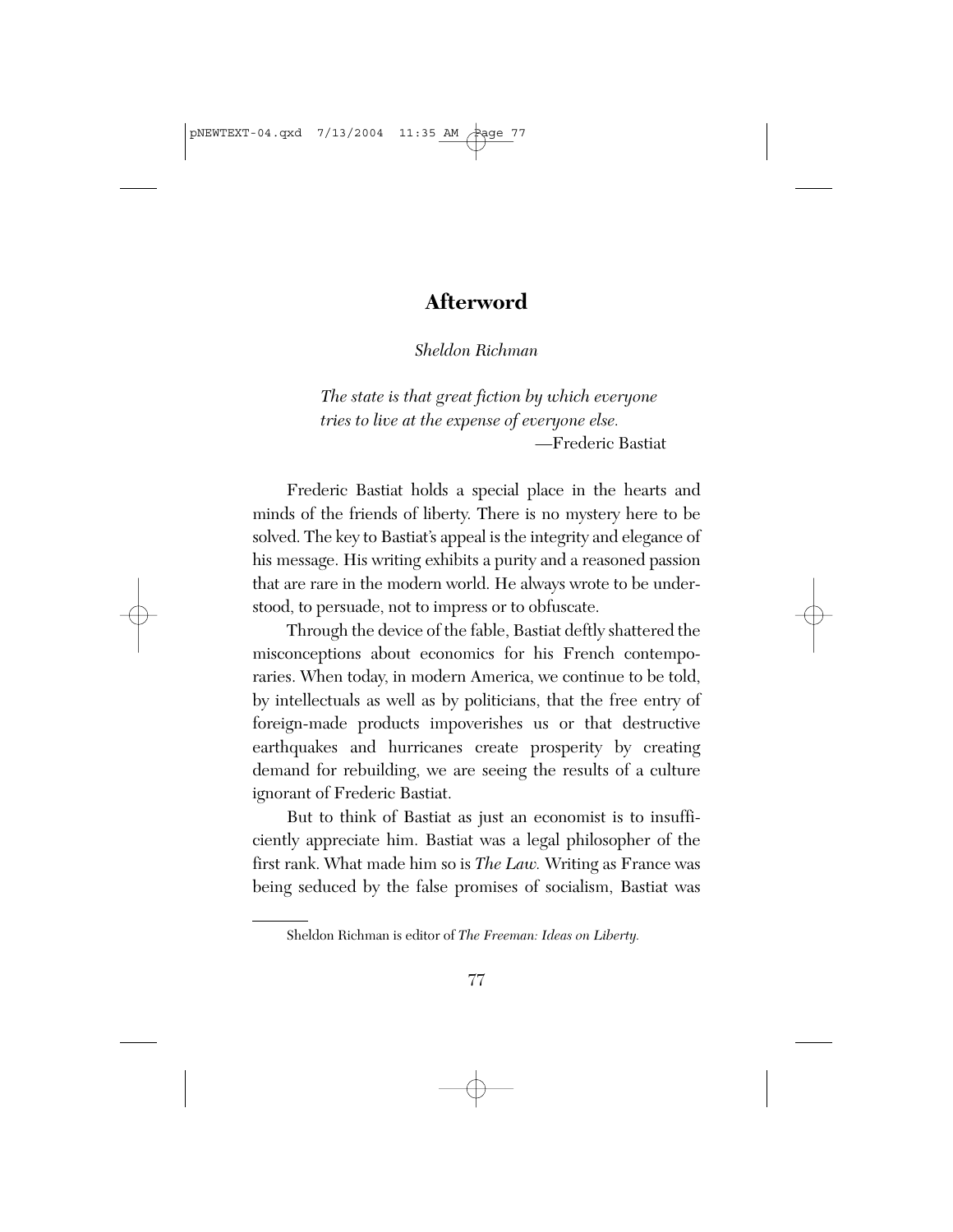concerned with law in the classical sense; he directs his reason to the discovery of the principles of social organization best suited to human beings.

He begins by recognizing that individuals must act to maintain their lives. They do so by applying their faculties to the natural world and transforming its components into useful products. "Life, faculties, production—in other words, individuality, liberty, property—this is man," Bastiat writes. And since they are at the very core of human nature, they "precede all human legislation, and are superior to it." Too few people understand that point. Legal positivism, the notion that there is no right and wrong prior to the enactment of legislation, sadly afflicts even some advocates of individual liberty (the utilitarian descendants of Bentham, for example). But, Bastiat reminds us, "Life, liberty, and property do not exist because men have made laws. On the contrary, it was the fact that life, liberty, and property existed beforehand that caused men to make laws in the first place."

For Bastiat, *law* is a negative. He agreed with a friend who pointed out that it is imprecise to say that law should *create* justice. In truth, the law should prevent injustice. "Justice is achieved only when injustice is absent." That may strike some readers as dubious. But on reflection, one can see that a free and just society is what results when forcible intervention against individuals does not occur; when they are left alone.

The purpose of law is the defense of life, liberty, and property. It is, says Bastiat, "the collective organization of the individual right of lawful defense." Each individual has the right to defend his life, liberty, and property. A group of individuals,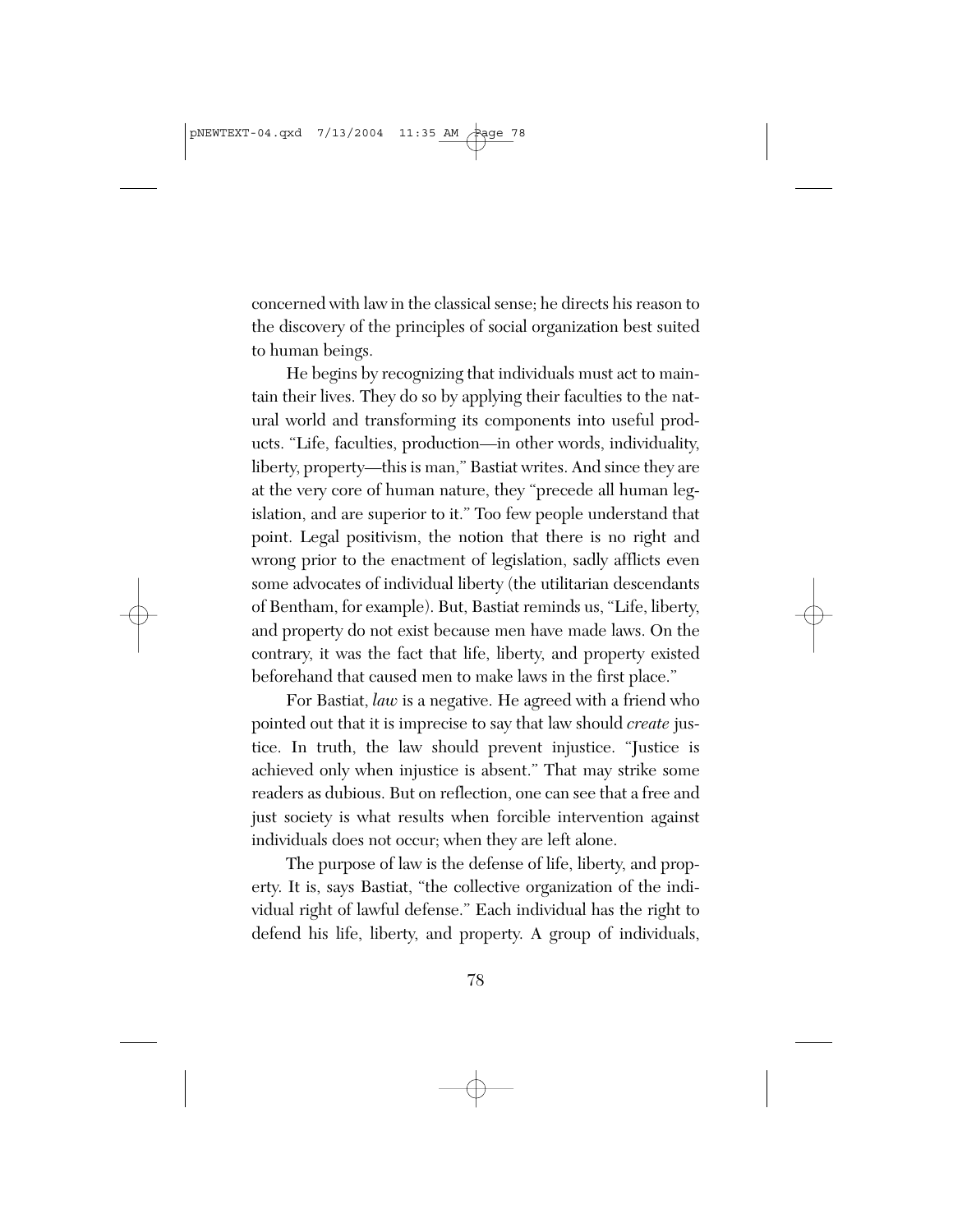therefore, may be said to have "collective right" to pool their resources to defend themselves. "Thus the principle of collective right—its reason for existing, its lawfulness—is based on individual right. And this common force that protects this collective right cannot logically have any other purpose or any other mission than that for which it acts as a substitute." If the very purpose of law is the protection of individual rights, then law may not be used—without contradiction—to accomplish what individuals have no right to do. "Such a perversion of force would be . . . contrary to our premise." The result would be unlawful law.

A society based on a proper conception of law would be orderly and prosperous. But unfortunately, some will choose plunder over production if the former requires less effort than the latter. A grave danger arises when the class of people who make the law (legislation) turns to plunder. The result, Bastiat writes, is "lawful plunder." At first, only the small group of lawmakers practices legal plunder. But that may set in motion a process in which the plundered classes, rather than seeking to abolish the perversion of law, instead strive to get in on it. "It is as if it were necessary, before a reign of justice appears, for everyone to suffer a cruel retribution—some for their evilness, and some for their lack of understanding."

The result of generalized legal plunder is moral chaos precisely because law and morality have been set at odds. "When law and morality contradict each other, the citizen has the cruel alternative of either losing his moral sense or losing his respect for the law." Bastiat points out that for many people, what is legal is legitimate. So they are plunged into confusion. And conflict.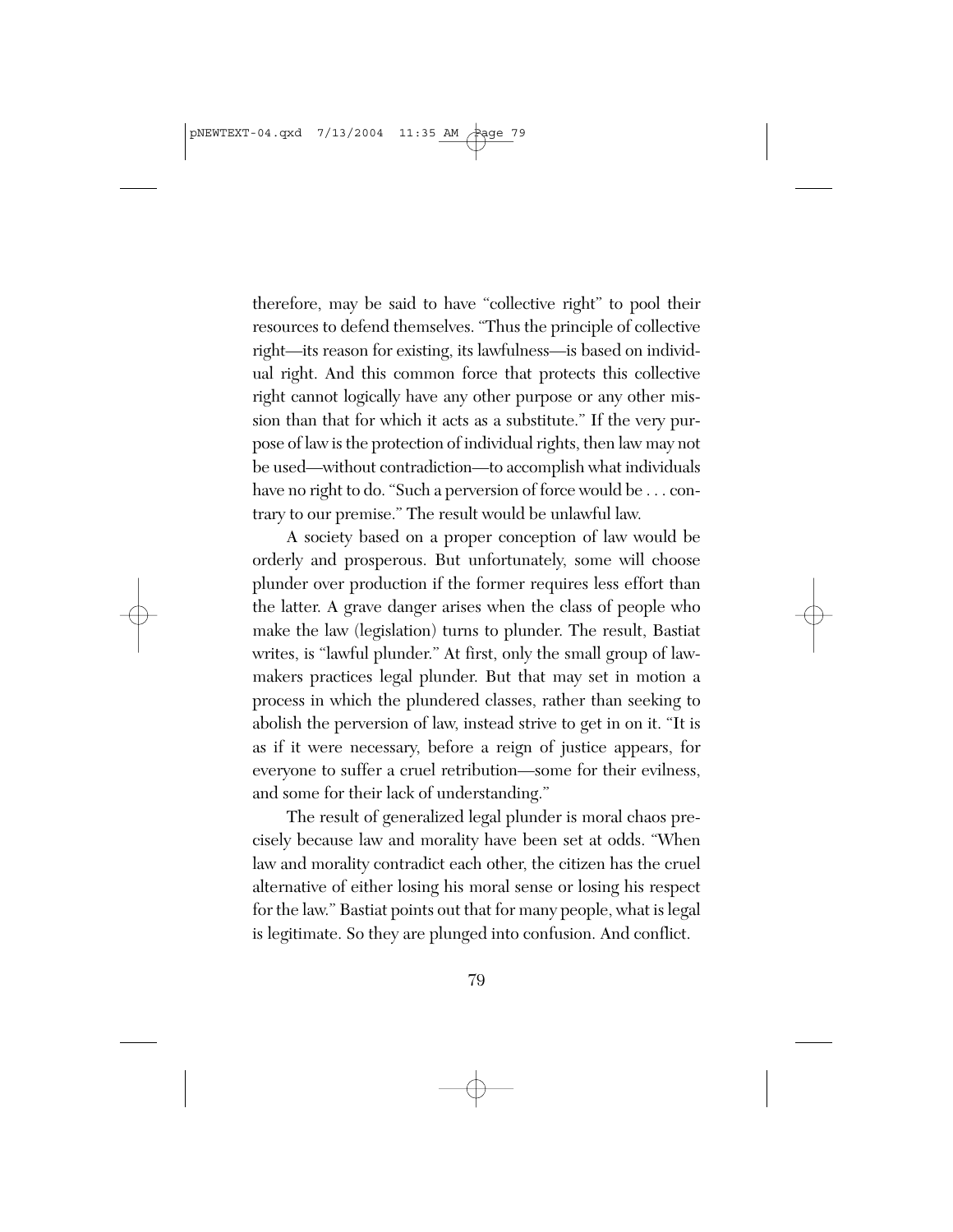As long as it is admitted that the law may be diverted from its true purpose—that it may violate property instead of protecting it—then everyone will want to participate in making the law, either to protect himself against plunder or to use it for plunder. Political questions will always be prejudicial, dominant, and all-absorbing. There will be fighting at the door of the Legislative Palace, and the struggle within will be no less furious.

#### Sound familiar?

Bastiat finds another motive—besides the desire for booty behind legal plunder: "false philanthropy." Again, he sees a contradiction. If philanthropy is not voluntary, it destroys liberty and justice. The law can give nothing that has not first been taken from its owner. He applies that analysis to all forms of government intervention, from tariffs to so-called public education.

Bastiat's words are as fresh as if they were written today. He explains that one can identify legal plunder by looking for laws that authorize that one person's property be given to someone else. Such laws should be abolished "without delay." But, he warns, "the person who profits from such law will complain bitterly, defending his *acquired rights,*" his entitlements. Bastiat's advice is direct: "Do not listen to this sophistry by vested interests. The acceptance of these arguments will build legal plunder into a whole system. In fact, this has already occurred. The present-day delusion is an attempt to enrich everyone at the expense of everyone else."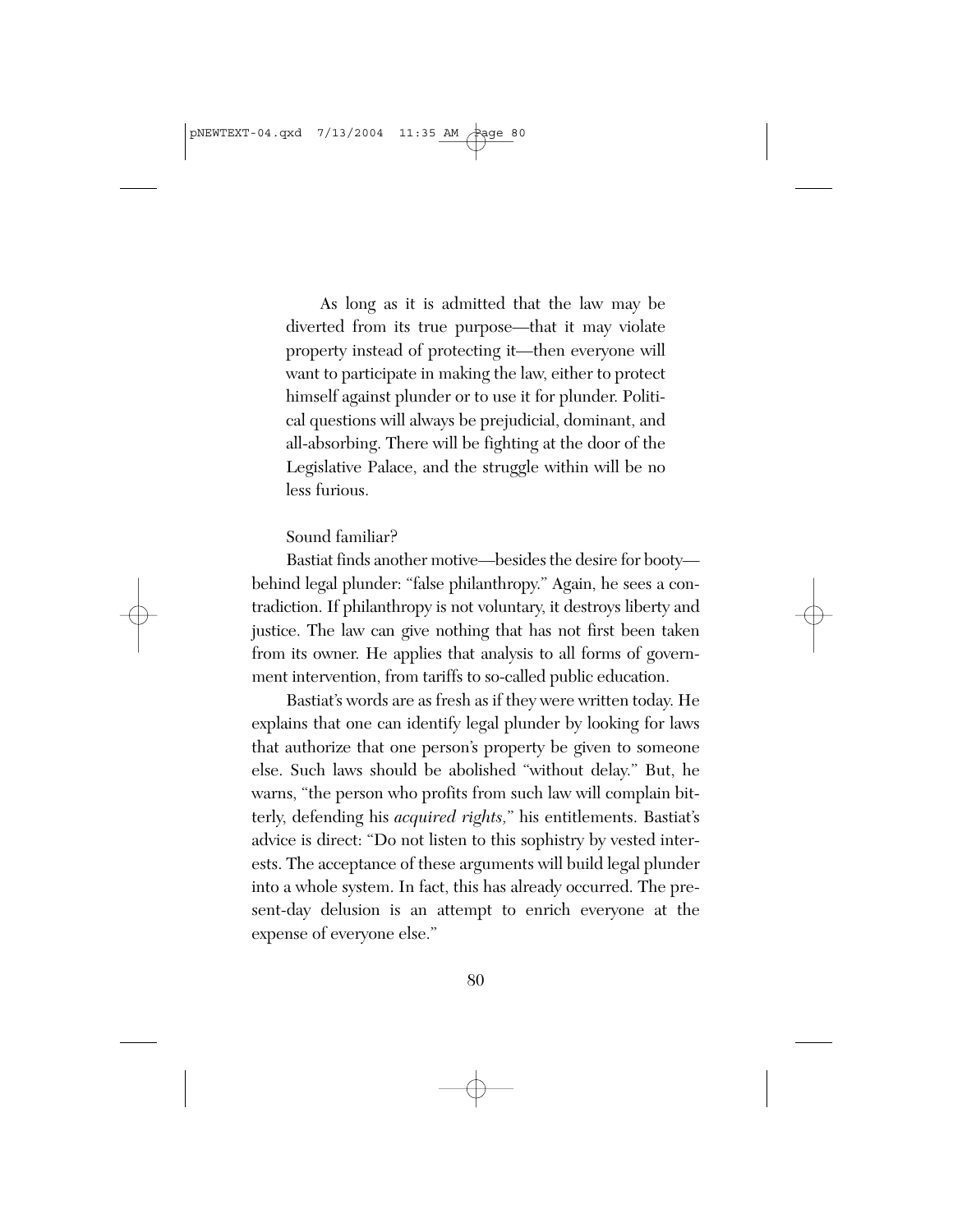The world view that underlies the distortion of law, Bastiat writes, holds man as a passive entity, lacking a motor of his own and awaiting the hand and plan of the wise legislator. He quotes Rousseau: "The legislator is the mechanic who invents the machine." Saint-Just: "The legislator commands the future. It is for him to *will* the good of mankind. It is for him to make men what *he wills* them to be." And the razor-sharp Robespierre: "The function of government is to direct the physical and moral powers of the nation toward the end for which the commonwealth has come into being."

Bastiat echoes Adam Smith's condemnation of the "man of system," who sees people as mere pieces to be moved about a chessboard. To accomplish his objectives, the legislator must stamp out human differences, for they impede the plan. Forced conformity (is there any other kind?) is the order of the day. Bastiat quotes several writers in this vein, then replies:

Oh, sublime writers! Please remember sometimes that this clay, this sand, and this manure which you so arbitrarily dispose of, are men! They are your equals! They are intelligent and free human beings like yourselves! As you have, they too have received from God the faculty to observe, to plan ahead, to think, and to judge for themselves!

After quoting several of those writers who are so willing to devote themselves to reinventing people, Bastiat can no longer control his outrage: "Ah, you miserable creatures! You think you are so great! You who judge humanity to be so small! You who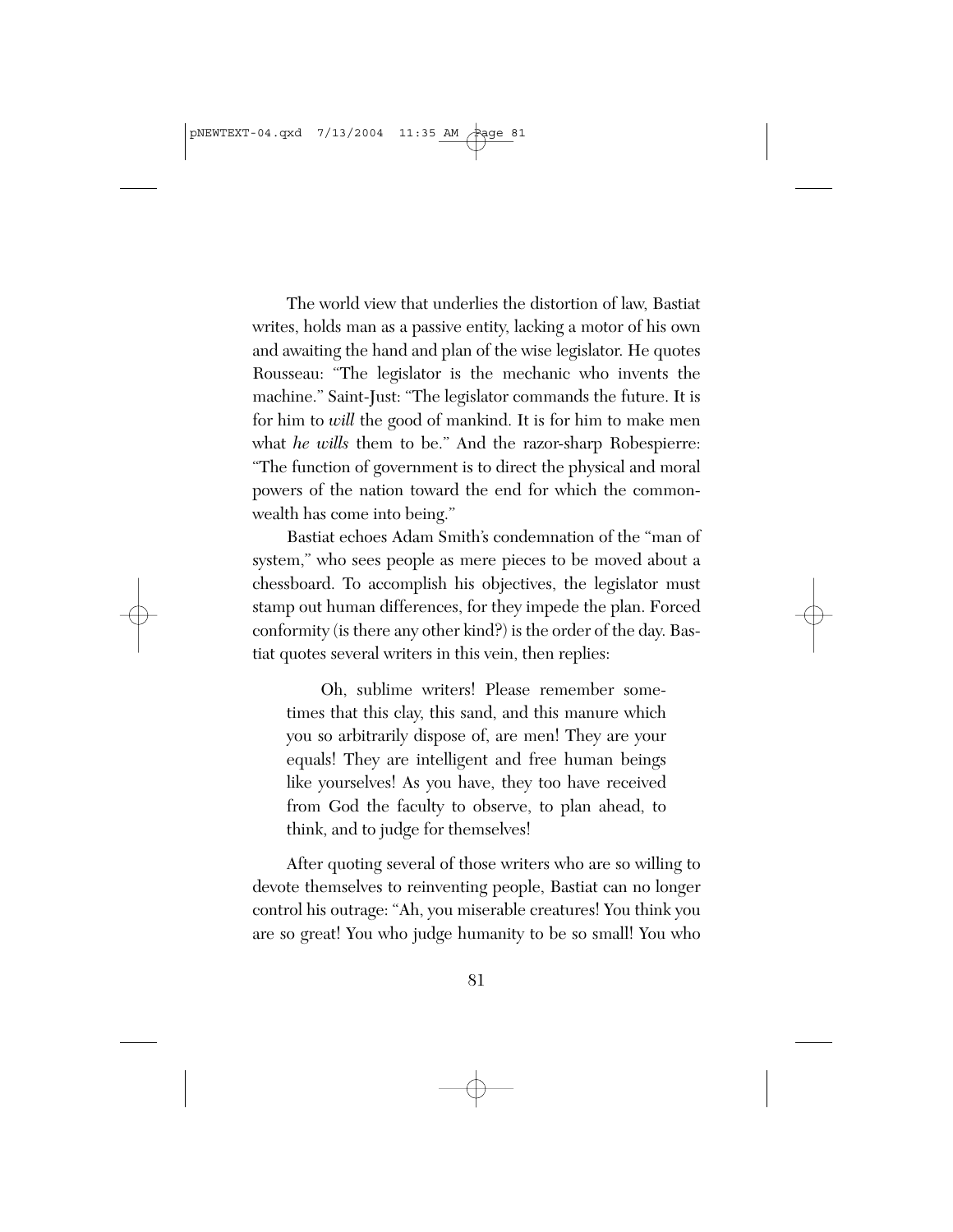wish to reform everything! Why don't you reform yourselves? That would be sufficient enough."

Nor does Bastiat allow unrestrained democracy to escape his grasp. With his usual elegance, he goes right to the core of the issue. The democrat hails the people's wisdom. In what does that wisdom consist? The ability to pick all-powerful legislators—and that is all. "The people who, during the election, were so wise, so moral, so perfect, now have no tendencies whatever; or if they have any, they are tendencies that lead downward to degradation. . . . If people are as incapable, as immoral, and as ignorant as the politicians indicate, then why is the right of these same people to vote defended with such passionate insistence?" And "if the natural tendencies of mankind are so bad that it is not safe to permit people to be free, how is it that the tendencies of these organizers are always good?"

Bastiat closes his volume with a clarion call for freedom and a rejection of all proposals to impose unnatural social arrangements on people. He implores all "legislators and do-gooders [to] reject all systems, and try liberty."

In the years since *The Law* was first published, little has been written in the classical liberal tradition that can approach its purity, its power, its nearly poetic quality. Alas, the world is far from having learned the lessons of *The Law.* Bastiat would be saddened by what America has become. He warned us. He identified the principles indispensable for proper human society and made them accessible to all. In the struggle to end the legalized plunder of statism and to defend individual liberty, how much more could be asked of one man?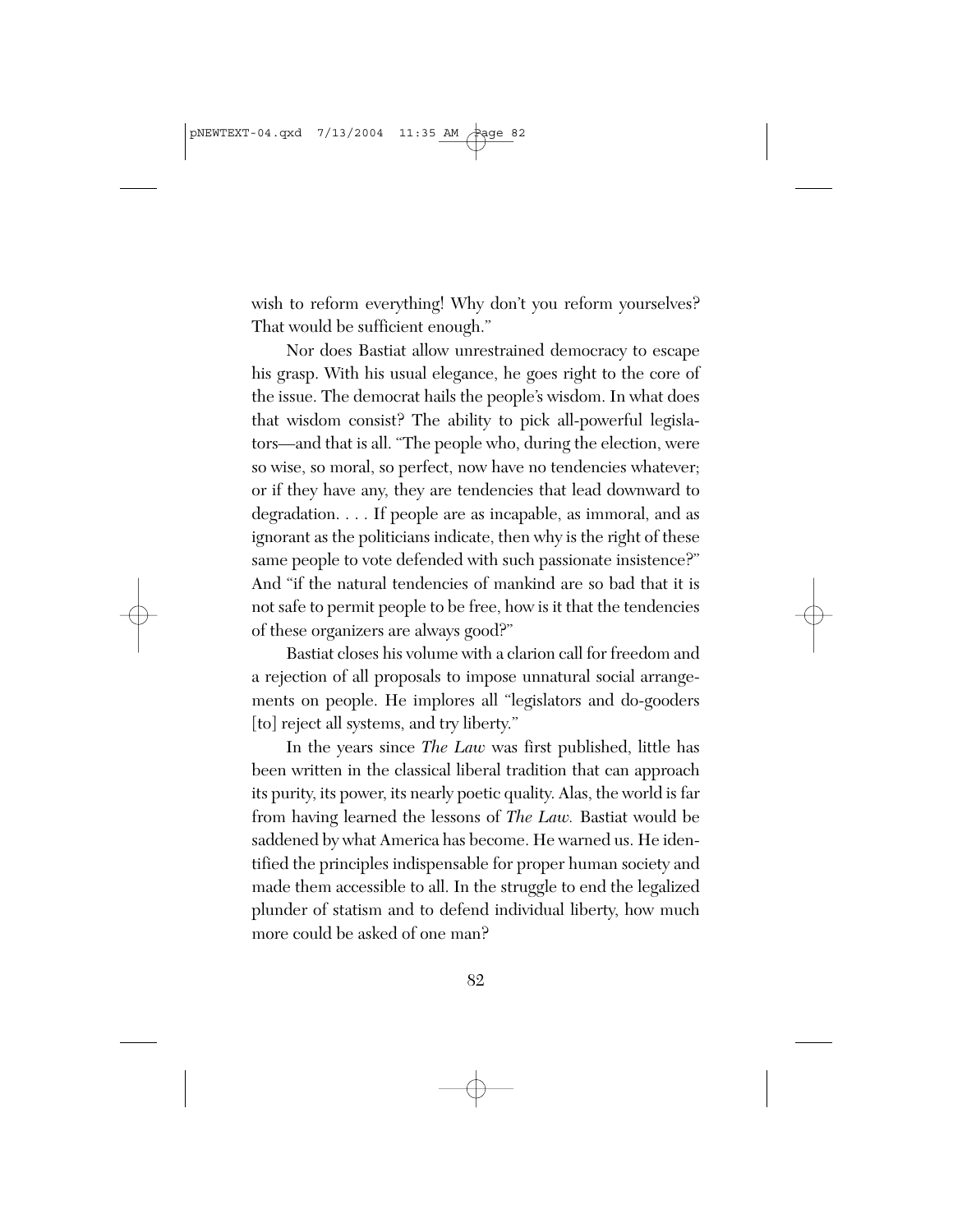# **Index**

Athens, 40

Blanc, Louis, 57–58, 61, 65, 70, 72 Bossuet, Jacques-Benigne, 33–35, 38

Capital, 4 Charity, 27, 69 Choice, freedom of, 64 Communism, 23, 70 Competition, 61 Condillac, Etienne Bonnot de, 49, 50 Conformity, 45

Democracy and/or democrats, 42, 59–60, 63 Despotism, 51, 56, 61 Dictatorship, 49, 53, 54, 55 Dignity, 73

Economics, 51, 59, 61, 62, 66, 67–68 Education, 18, 24, 27, 28, 29, 32, 34, 62, 67 Egyptians, 33–38, 50 Equality, 48, 66, 72 Excluded classes, 13–14

Fenelon, Francois de Salignac, 36–38, 56 Fraternity, 21, 29, 71 Free choice, 64 French Revolution, 65 February Revolution of 1848, 16

Government force, 33, 64 functions, 1, 2, 3 power, 66 stability, 71 Greed, 5, 22, 71 Greeks, 11, 35, 50

History, 5, 6, 33

Individualism, 29 Industry, 66 Inequality, 27 Injustice, 7, 8, 15, 23, 25, 26, 27

Justice, 8–9, 19, 20–21, 22, 24–25, 26, 29, 71, 72, 74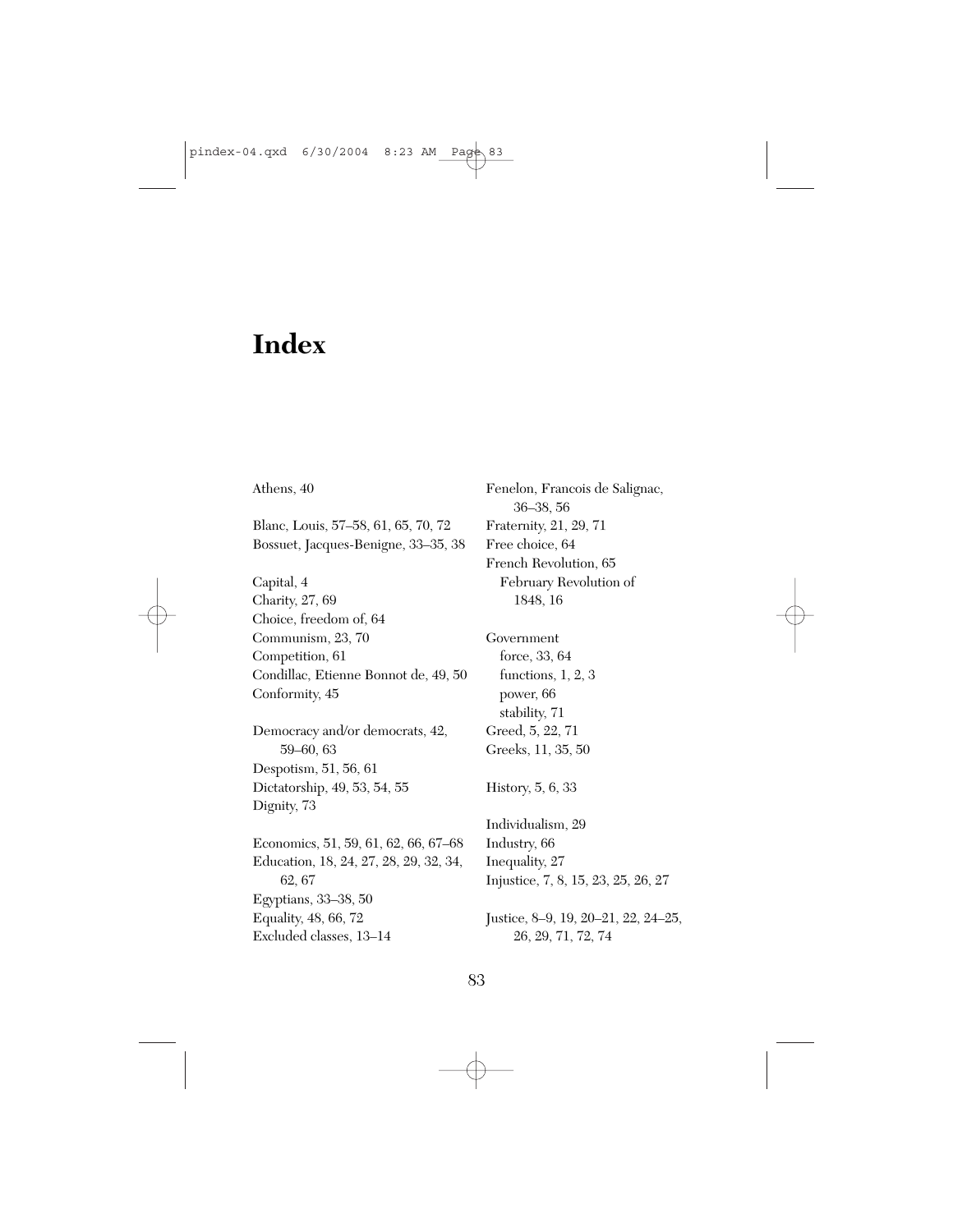Labor, 3, 6, 24, 33, 62 Law consequences, 8 defined, 2, 3, 20 force, 24–25 functions, 20, 68 morality and, 8 negative concept, 25 perversion of, 4, 7, 8, 14, 20 proper legislative functions, 68–69 Legislation, 7 Legislators, 32–33, 43, 45, 46–47, 59–61, 62–64, 68, 74, 76 Liberty, 21, 25, 51, 58, 59, 61–63, 66, 73, 75, 76 Living at the expense of others, 5 Lycurgus, 40, 41, 45, 49 Mably, Gabriel Bonnot de, 48, 49, 54, 56 Mentor, 37–39 Minimum wages, 18 Monopoly, 9, 10, 61, 66, 76 Montalembert, Charles, Comte de, 15–19 Montesquieu, Charles-Louis de Secondat, 39, 42, 56 Morality, 6, 8, 9, 23, 28, 55 Napoleon I, 56–57 Non-conformists, 9 Paraguay, 41 Paternalism, 34, 50 Philanthropy, 5, 21, 24, 52, 69, 70

Plato, 41 Plunder defined, 22 illegal, 16, 19 legal, 5, 7, 8, 13, 14, 16, 17–20, 22, 23, 24, 27, 28 property and, 6, 22 victims of, 7 Political science, 9–10 Politicians, 26, 30 Politics, 10, 67, 68 Population, 4 Poverty, 32 Power, 7, 58, 59, 66 Protectionism, 14, 18, 23–24 Progress, 73 Property, 1–2, 3, 6, 9, 12, 13, 14–15, 22, 25, 42, 69, 73

Regulation, 66 Relief, 14, 18, 27 Religion, 24, 28, 29 Rights acquired, 17 individual, 2, 72 political, 60 natural, 2, 3 Robespierre, Maximilien, 53, 54–56 Rousseau, Jean Jacques, 10, 42–46, 52, 54, 56

Saint-Simon, Claude Henri, 57 Slavery, 5, 15 Socialism, 16, 18–19, 21, 23, 24, 29, 58, 61, 62